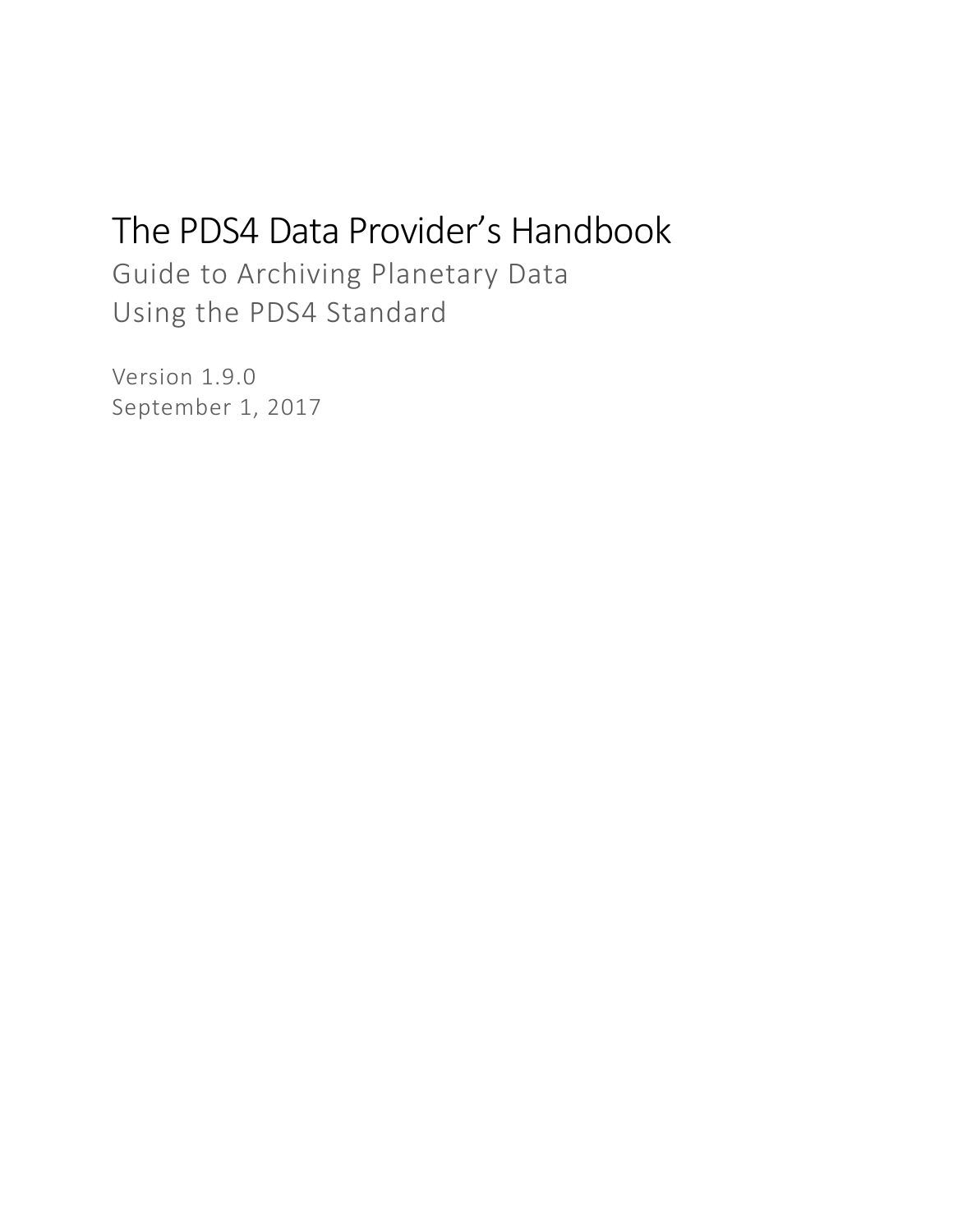# Contents

| $\mathbf{1}$                                                                                |       |  |  |  |
|---------------------------------------------------------------------------------------------|-------|--|--|--|
|                                                                                             | 1.1   |  |  |  |
|                                                                                             | 1.2   |  |  |  |
| 1.3                                                                                         |       |  |  |  |
|                                                                                             | 1.4   |  |  |  |
|                                                                                             | 1.4.1 |  |  |  |
|                                                                                             | 1.4.2 |  |  |  |
|                                                                                             | 1.4.3 |  |  |  |
|                                                                                             | 1.4.4 |  |  |  |
| $\overline{2}$                                                                              |       |  |  |  |
|                                                                                             | 2.1   |  |  |  |
|                                                                                             | 2.2   |  |  |  |
|                                                                                             | 2.2.1 |  |  |  |
|                                                                                             | 2.2.2 |  |  |  |
|                                                                                             | 2.3   |  |  |  |
|                                                                                             | 2.4   |  |  |  |
|                                                                                             | 2.5   |  |  |  |
|                                                                                             | 2.6   |  |  |  |
| 3                                                                                           |       |  |  |  |
| 4                                                                                           |       |  |  |  |
|                                                                                             | 4.1   |  |  |  |
|                                                                                             | 4.2   |  |  |  |
|                                                                                             | 4.2.1 |  |  |  |
| 4.2.2<br>PDS Policy on Formats for Science Data, Supplemental Data, and Documentation<br>13 |       |  |  |  |
|                                                                                             | 4.2.3 |  |  |  |
|                                                                                             | 4.2.4 |  |  |  |
|                                                                                             | 4.3   |  |  |  |
|                                                                                             | 4.3.1 |  |  |  |
|                                                                                             | 4.3.2 |  |  |  |
|                                                                                             | 4.3.3 |  |  |  |
| 5                                                                                           |       |  |  |  |
|                                                                                             | 5.1   |  |  |  |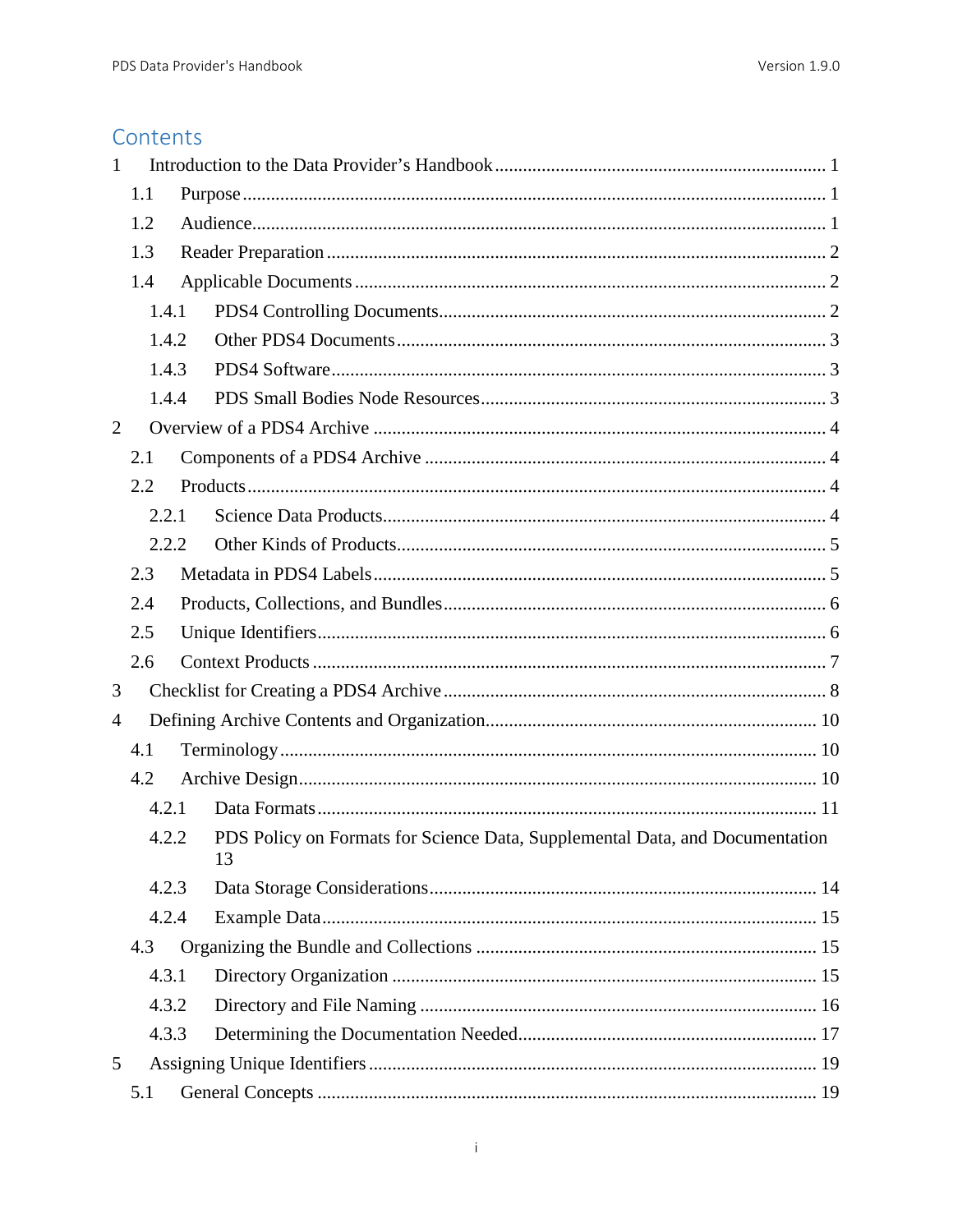|        | 5.2   |       |  |  |  |
|--------|-------|-------|--|--|--|
|        | 5.2.1 |       |  |  |  |
|        | 5.3   |       |  |  |  |
|        | 5.4   |       |  |  |  |
|        |       | 5.4.1 |  |  |  |
| 6      |       |       |  |  |  |
|        | 6.1   |       |  |  |  |
|        | 6.2   |       |  |  |  |
|        |       | 6.2.1 |  |  |  |
|        |       | 6.2.2 |  |  |  |
|        |       | 6.2.3 |  |  |  |
|        |       | 6.2.4 |  |  |  |
|        |       | 6.2.5 |  |  |  |
|        | 6.3   |       |  |  |  |
|        |       | 6.3.1 |  |  |  |
|        |       | 6.3.2 |  |  |  |
|        | 6.4   |       |  |  |  |
|        |       | 6.4.1 |  |  |  |
|        |       | 6.4.2 |  |  |  |
| $\tau$ |       |       |  |  |  |
|        | 7.1   |       |  |  |  |
|        | 7.2   |       |  |  |  |
|        | 7.3   |       |  |  |  |
|        | 7.4   |       |  |  |  |
| 8      |       |       |  |  |  |
|        | 8.1   |       |  |  |  |
|        | 8.2   |       |  |  |  |
|        | 8.3   |       |  |  |  |
|        | 8.4   |       |  |  |  |
| 9      |       |       |  |  |  |
|        | 9.1   |       |  |  |  |
|        | 9.2   |       |  |  |  |
|        | 9.3   |       |  |  |  |
|        | 9.4   |       |  |  |  |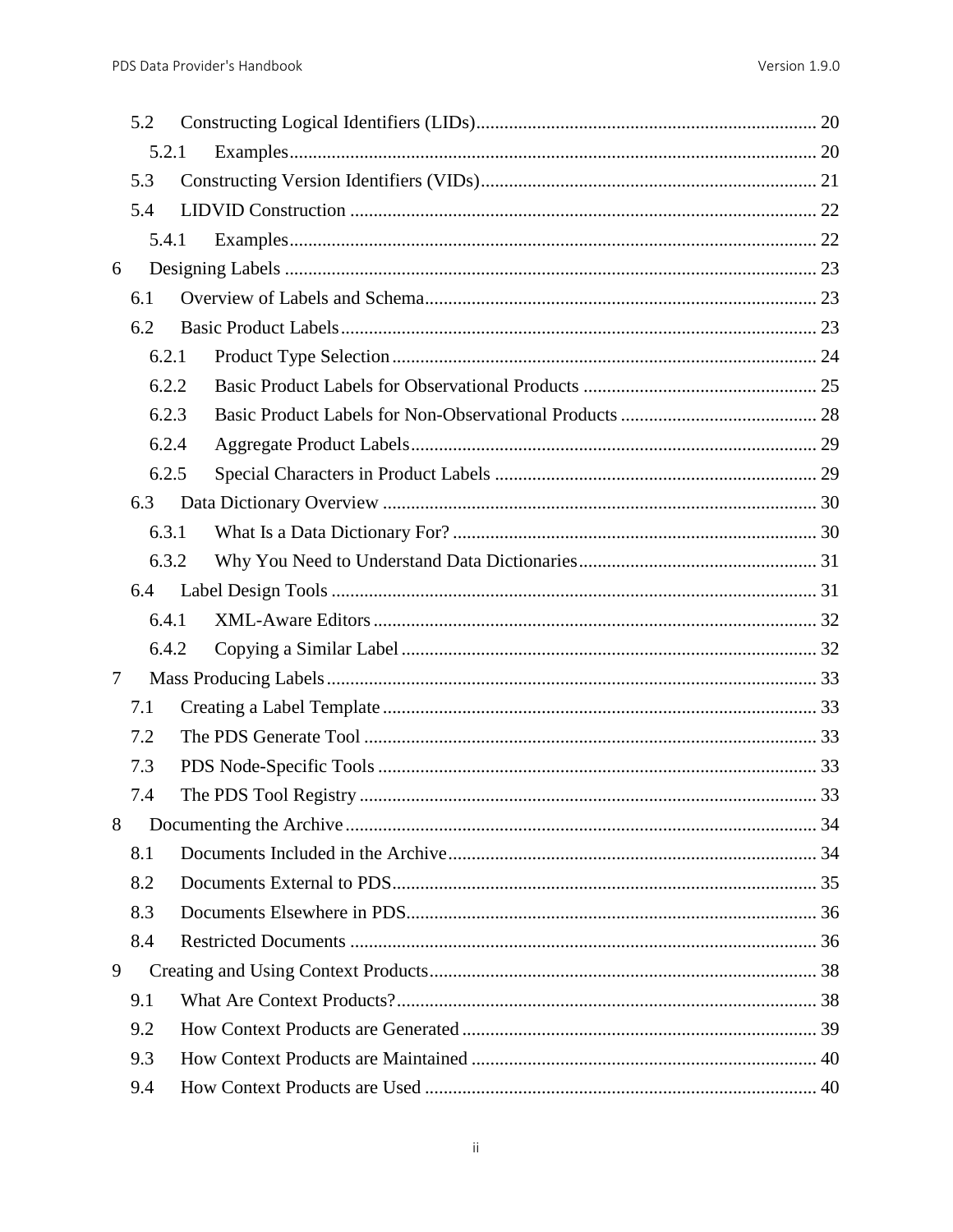| 10         |  |
|------------|--|
| 11         |  |
| 11.1       |  |
| 11.2       |  |
| 11.3       |  |
| 11.4       |  |
| 11.5       |  |
| 11.5.1     |  |
| 11.5.2     |  |
| 11.5.3     |  |
| 11.5.4     |  |
| 11.5.5     |  |
| 11.5.6     |  |
| 12         |  |
| 12.1       |  |
| 12.2       |  |
| 13         |  |
| 13.1       |  |
| 13.1.1     |  |
| 13.1.2     |  |
| 13.1.3     |  |
| 13.1.4     |  |
| 13.2       |  |
| 13.2.1     |  |
| 13.2.2     |  |
| 13.3       |  |
| 13.3.1     |  |
| 13.3.2     |  |
| 13.4       |  |
| Appendix A |  |
| Appendix B |  |
| Appendix C |  |
| C.1        |  |
| C.2        |  |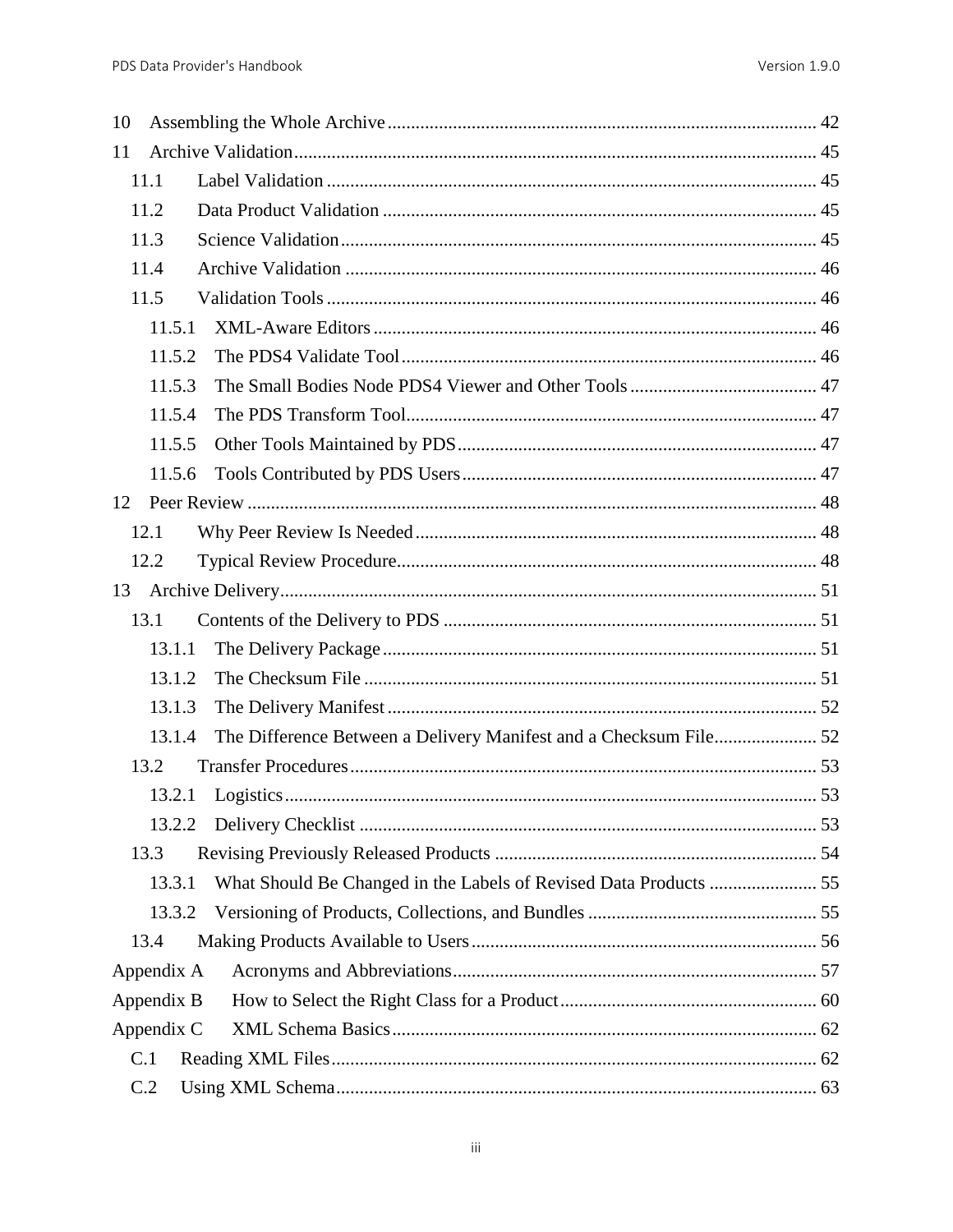| Appendix D |                                                               |  |
|------------|---------------------------------------------------------------|--|
| D.1        |                                                               |  |
| D.2        |                                                               |  |
| D.3        |                                                               |  |
| Appendix E |                                                               |  |
| E.1        |                                                               |  |
| E.2        |                                                               |  |
| E.2.1      |                                                               |  |
| E.2.2      |                                                               |  |
| E.2.3      |                                                               |  |
| E.2.4      |                                                               |  |
| E.2.5      |                                                               |  |
| E.2.6      |                                                               |  |
| E.3        |                                                               |  |
| E.3.1      |                                                               |  |
| E.3.2      |                                                               |  |
| E.3.3      |                                                               |  |
| E.3.4      |                                                               |  |
| E.3.5      |                                                               |  |
| E.3.6      |                                                               |  |
| E.4        |                                                               |  |
| Appendix F |                                                               |  |
| Appendix G |                                                               |  |
| Appendix H |                                                               |  |
| Appendix I |                                                               |  |
| Appendix J |                                                               |  |
| Appendix K | Generating Labels for Collection Inventories and Bundles  102 |  |
| K.1        |                                                               |  |
| K.1.1      |                                                               |  |
| K.1.2      |                                                               |  |
| K.1.3      |                                                               |  |
| K.2        |                                                               |  |
| K.2.1      |                                                               |  |
|            |                                                               |  |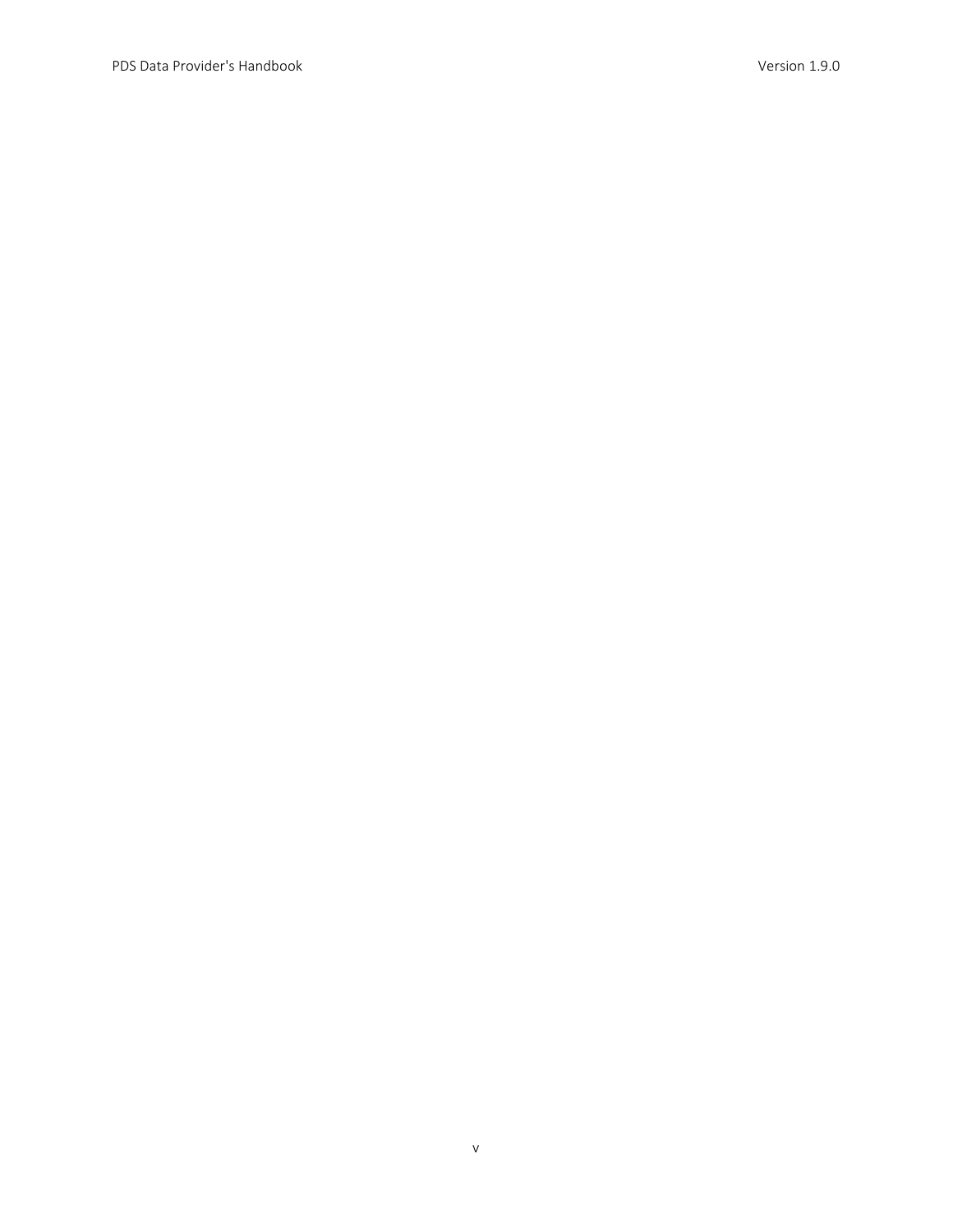# Tables and Figures

| Figure 9-2. Example of Context Product LIDs in Product_Observational Label 41 |  |
|-------------------------------------------------------------------------------|--|
|                                                                               |  |
|                                                                               |  |
|                                                                               |  |
|                                                                               |  |
|                                                                               |  |
|                                                                               |  |
|                                                                               |  |
|                                                                               |  |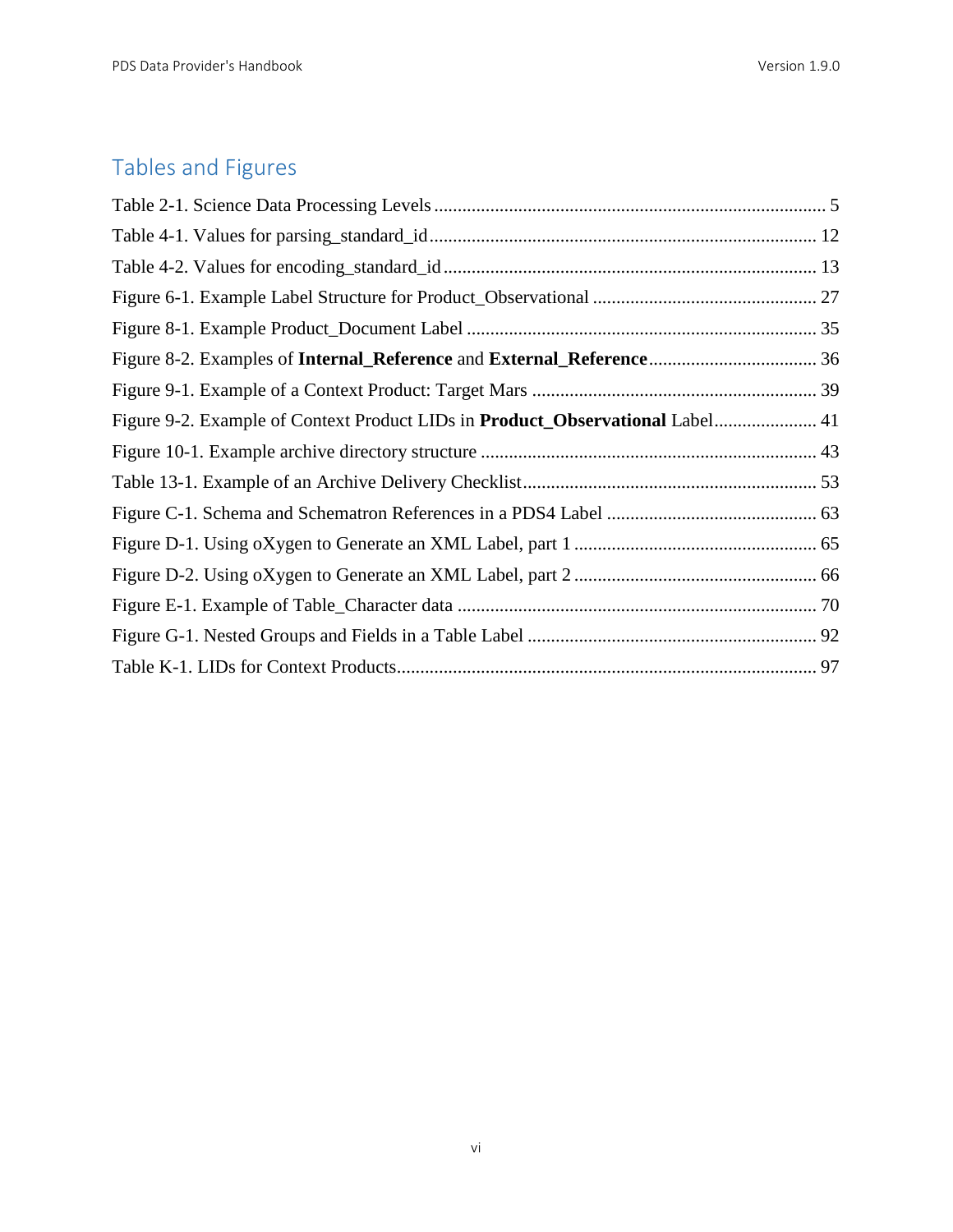# <span id="page-7-0"></span>1 Introduction to the Data Provider's Handbook

The NASA Planetary Data System (PDS) has been archiving and distributing planetary science data since the 1980s. Starting in 2013 PDS began archiving data using a new standard known as Planetary Data System Version 4 (PDS4).

PDS4 represents a departure from previous versions of the PDS. It has been designed using contemporary information technology concepts and tools that were not available for earlier PDS versions. The system is built around a data model that rigorously defines each of its components and the relationships among them. There are only four fundamental data structures, but many extensions are possible — each rigorously defined. By carefully controlling product definitions and relationships, PDS can accurately track each product entering the system, compute detailed inventories of holdings, design sophisticated services that users can request to act on subsets of the archive (such as transformations and displays, in addition to the expected search and retrieval functions), and connect data products to relevant internal and external documentation.

The basis of PDS4 is the *Information Model* (IM) [1]. This is a set of defined concepts, objects, relationships, rules, and operations that represent the PDS archives. The model drives the development of PDS4 documentation and tools. This version of the *Data Provider's Handbook* (*DPH*) conforms to version 1.9.0 of the *PDS4 Information Model*. The IM is revised as the needs of data providers and users evolve, usually no more frequently than twice a year. As the IM is revised, this handbook will be revised as needed.

#### <span id="page-7-1"></span>1.1 Purpose

The *DPH* is a guide for the preparation of data being submitted to PDS. As a data provider for a mission instrument team or an individual project, you are probably required to submit your science data to PDS. You should be assigned one of the PDS discipline nodes (Atmospheres, Cartography and Imaging Sciences, Geosciences, Navigation and Ancillary Information Facility, Planetary Plasma Interactions, Ring-Moon Systems, or Small Bodies) to work with you to prepare your data submission. The *DPH* should be used in conjunction with advice from staff at your *consulting node*. They will walk you through the preparation of products, collections of products, and bundles of collections, which are the units in which deliveries are made to PDS4.

#### <span id="page-7-2"></span>1.2 Audience

The *DPH* is written for scientists and engineers in the planetary science community who are planning to submit new or restored data to PDS4 (data providers)<sup>[1](#page-7-3)</sup>. The document is applicable to all such submissions, whether from mission instrument teams or individual data providers.

When the text directly addresses the reader as "you", it is referring to the data provider. When it says "we", it means PDS personnel.

<span id="page-7-3"></span> <sup>1</sup> PDS4 standards are, in general, not backward-compatible with version 3 (PDS3). Some PDS3 structures are no longer supported under PDS4.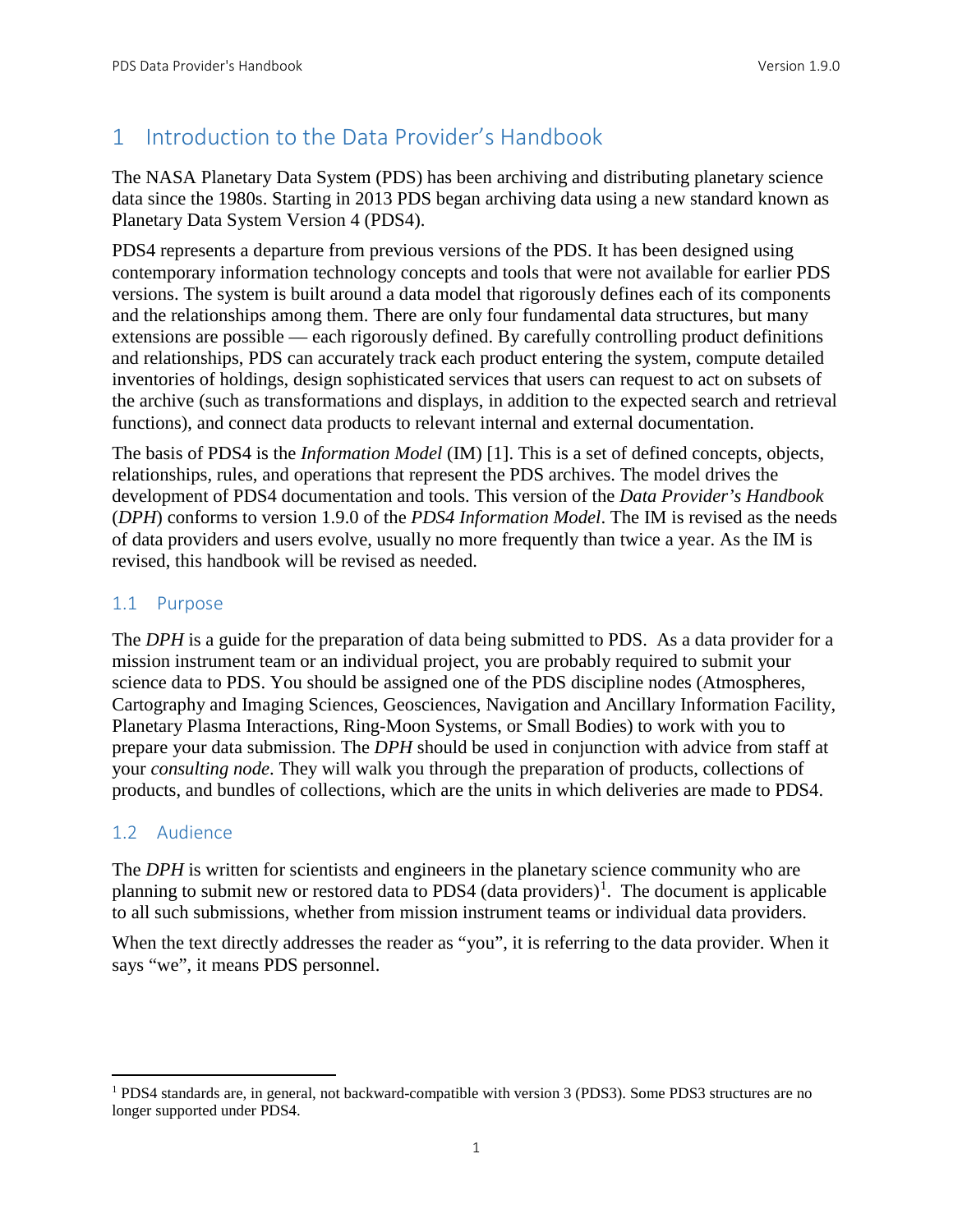#### <span id="page-8-0"></span>1.3 Reader Preparation

This handbook addresses all aspects of creating a PDS archive from defining the archive contents to delivery of the archive to PDS. The topics are presented in the sequence in which they are likely to occur during archiving preparation, and the discussions go from the general to the specific, with very detailed instructions removed to appendices so as not to disrupt the flow of the text. In Section 2 you will be introduced to the components that make up a PDS archive. Section 3 provides a checklist of archive preparation tasks, and the sections that follow address each item in the checklist at length. Appendix A spells out the many acronyms and abbreviations used in the handbook. The other appendices give detailed instructions for particular tasks, and they are mentioned in the main text where relevant.

The *DPH* is associated with a set of example archives online at [https://pds.nasa.gov/pds4/doc/examples.](https://pds.nasa.gov/pds4/doc/examples) The text will often refer to these examples, and excerpts from the examples are reproduced in the text to illustrate the discussion.

The instructions in this handbook mention PDS requirements and PDS recommendations. When a requirement is mentioned, a reference is given to one of the controlling documents (see Section 1.4.1 below) where the requirement is fully stated. When a recommendation is given, it is based on the accumulated experience and recognized best practices of PDS personnel. If a statement in this handbook is found to conflict with a statement in one of the controlling documents, the controlling document will prevail. If you are in doubt about the best course to take, consult your PDS discipline node.

All readers, even those very familiar with previous versions of PDS, should read the *PDS4 Concepts* document [5, below] before beginning the *Data Provider's Handbook.* The *Concepts* document also includes a glossary of PDS-related terms that you may wish to keep handy.

#### <span id="page-8-1"></span>1.4 Applicable Documents

The *DPH* is one of several documents that describe the PDS4 system. Some of these documents are considered to represent the official PDS4 Standards; these are listed in Section 1.4.1 below. Other documents are provided to help readers understand and use PDS4. The *DPH* is in the latter category. Throughout this handbook you will find references to these documents by their title and number in the list, e.g. *PDS Standards Reference* [2].

The *DPH* should be used in conjunction with the *PDS Standards Reference* [2], the *PDS4 Data Dictionary* [3], and the *PDS4 Common XML Schema and PDS4 Schematron*[2](#page-8-3) [4], which collectively provide the information necessary to develop a PDS4-compliant archive.

#### <span id="page-8-2"></span>1.4.1 PDS4 Controlling Documents

The following documents are derived directly from the PDS4 Information Model and collectively represent the PDS4 Standards.

<span id="page-8-3"></span><sup>&</sup>lt;sup>2</sup> The PDS4 Schema and Schematron files are software-readable representations of the PDS4 Information Model. They are discussed in Section 6.1.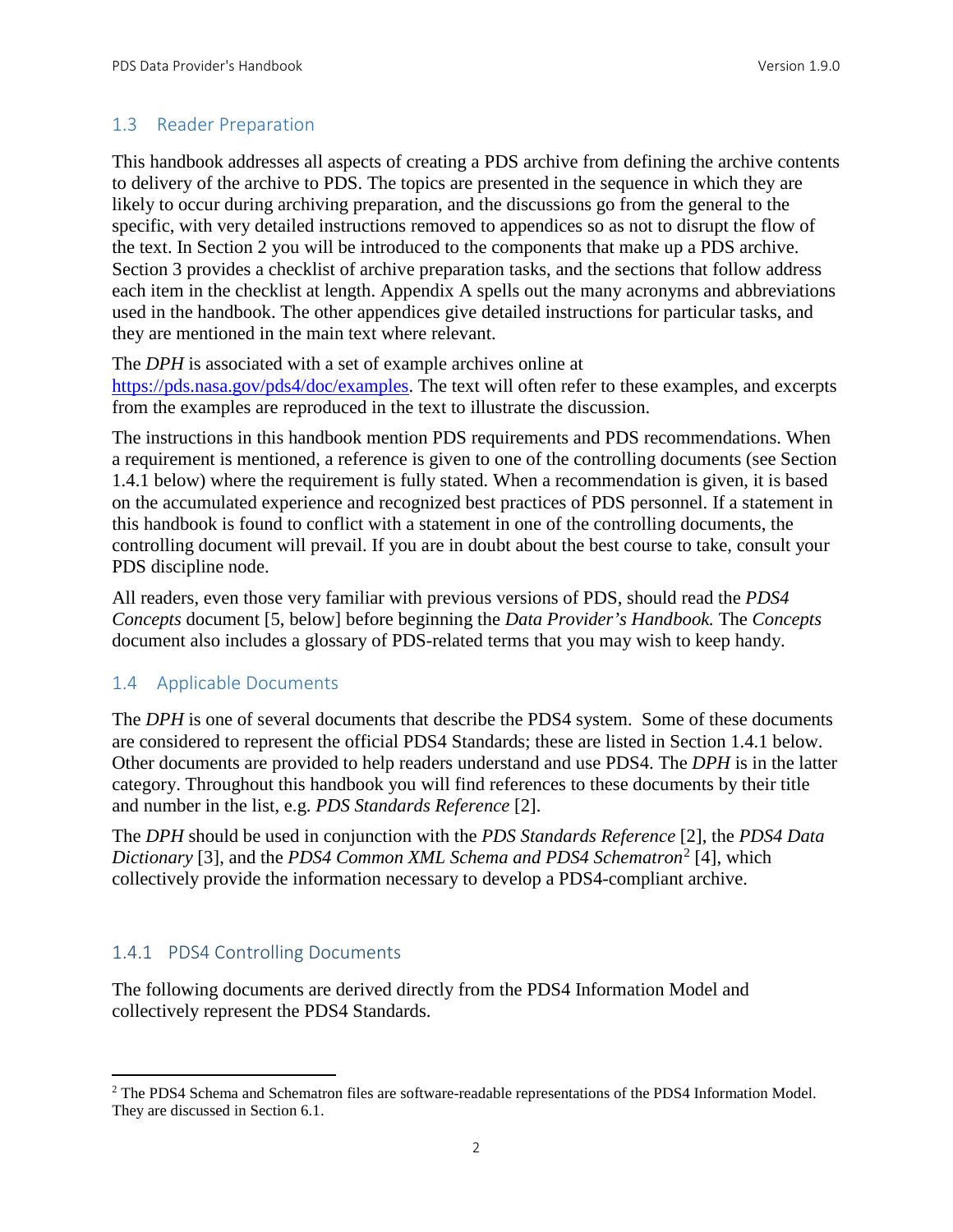- 1. *Planetary Data System (PDS) PDS4 Information Model Specification*, Version 1.9.0.0, [https://pds.nasa.gov/pds4/doc/im/current/,](https://pds.nasa.gov/pds4/doc/im/current/) September 28, 2016.
- 2. *Planetary Data System Standards Reference*, Version 1.9.0, [https://pds.nasa.gov/pds4/doc/sr/current/,](https://pds.nasa.gov/pds4/doc/sr/current/) September 15, 2016.
- 3. *PDS4 Data Dictionary, Abridged*, Version 1.9.0.0, [https://pds.nasa.gov/pds4/doc/dd/current/,](https://pds.nasa.gov/pds4/doc/dd/current/) September 28, 2016.
- 4. *PDS4 Common XML Schema and PDS4 Schematron*, Version 1.9.0.0, September 30, 2017, and other Schemas and Schematron files recognized in PDS4, [https://pds.nasa.gov/pds4/schema/released/.](https://pds.nasa.gov/pds4/schema/released/)

## <span id="page-9-0"></span>1.4.2 Other PDS4 Documents

- 5. *PDS4 Concepts*, Version 1.9.0, [https://pds.nasa.gov/pds4/doc/concepts/,](https://pds.nasa.gov/pds4/doc/concepts/) September 1, 2017. This document provides a high-level overview of PDS4, and should be the first document read by someone new to PDS4.
- 6. *PDS4 Data Provider's Handbook*, Version 1.9.0, [https://pds.nasa.gov/pds4/doc/dph/current/,](https://pds.nasa.gov/pds4/doc/dph/current/) September 1, 2017. This is the document you are currently reading.
- 7. *PDS4 Data Provider's Examples*, Version 1.9.0.0, [https://pds.nasa.gov/pds4/doc/examples,](https://pds.nasa.gov/pds4/doc/examples) October 1, 2017. The examples are sets of products, collections, and bundles that illustrate the use of PDS4.
- 8. *Ingest LDD Users Guide*, Version 1.2.1, November 4, 2015. This document is included in the LDDTool (Local Data Dictionary Tool) software package on the PDS4 Software web site, [https://pds.nasa.gov/pds4/software/ldd/.](https://pds.nasa.gov/pds4/software/ldd/)

In general all PDS4 documents can be found online at [https://pds.nasa.gov/pds4/doc.](https://pds.nasa.gov/pds4/doc) For questions concerning these documents, consult your PDS discipline node or contact the PDS Operator at [pds\\_operator@jpl.nasa.gov](mailto:pds_operator@jpl.nasa.gov) or 818-393-7165.

# <span id="page-9-1"></span>1.4.3 PDS4 Software

PDS provides software tools to aid in generating, validating, and transforming PDS4 data products and labels. These tools are online at [https://pds.nasa.gov/pds4/software/.](http://pds.nasa.gov/pds4/software/)

PDS also maintains a Tool Registry in which data providers and users may share tools they have created for use with PDS4 data. Submissions to the Tool Registry are vetted by the PDS Engineering Node. The Tool Registry is online at [https://pds.nasa.gov/tools/tool-registry/.](https://pds.nasa.gov/tools/tool-registry/)

# <span id="page-9-2"></span>1.4.4 PDS Small Bodies Node Resources

The PDS Small Bodies Node maintains a set of web pages and a Wiki site to help explain PDS4 to users who are unfamiliar with it. The material is for PDS4 archive developers both inside and outside of the Small Bodies Node. The web pages begin at [http://pdssbn.astro.umd.edu/howto/understand\\_PDS4.shtml.](http://pdssbn.astro.umd.edu/howto/understand_PDS4.shtml)

The wiki is available at [http://sbndev.astro.umd.edu/wiki/SBN\\_PDS4\\_Wiki](http://sbndev.astro.umd.edu/wiki/SBN_PDS4_Wiki).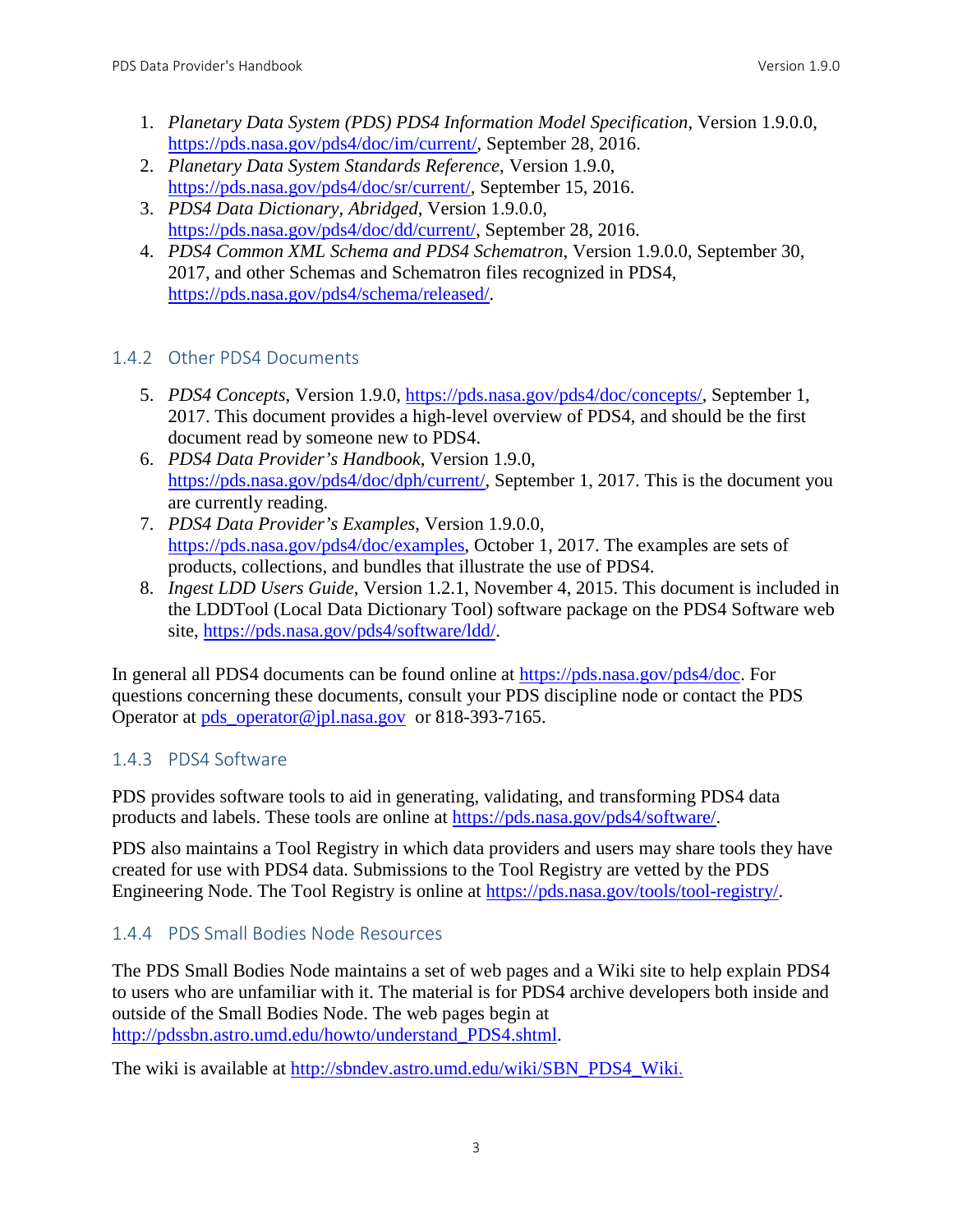# <span id="page-10-0"></span>2 Overview of a PDS4 Archive

#### <span id="page-10-1"></span>2.1 Components of a PDS4 Archive

PDS holdings include many archives of planetary data going back to the early years of space exploration in the 1960s and 1970s. Often you will hear the whole of PDS holdings called the PDS Archive, but usually PDS users speak of *an archive*, meaning a set of data products, documentation, and related material created by a data provider. PDS4 introduced the specific terms *bundle* and *collection*, which are explained below, but the term *archive* is still used. The important point is that a PDS archive contains more than just science data. It includes descriptions of each product — sufficient documentation to enable a user who is unfamiliar with the archive to read, understand, and use the data — and often other kinds of products that may help the user, such as calibration data or browse data (quick-look versions of data to make searching easier).

This section describes the components of an archive and defines some PDS4-specific terms.

#### <span id="page-10-2"></span>2.2 Products

Products are, of course, the heart of an archive. Before diving into what products contain — the science data, calibrations, documentation, etc. — we need to spend a moment on terminology. A product is the combination of one or more data *objects* and their associated *description objects*; the descriptions are sometimes called *metadata* (data about data), which are concatenated into a PDS *label*, a separate ASCII file. A data object and its associated description object is sometimes called an *information object*.

There are three kinds of data objects. *Digital objects* are the things we find in PDS archives that carry the scientific measurements — tables, images, spectra, etc. Usually one digital object is contained in one file. No digital object may extend beyond a single file, and while a file may contain more than one digital object, they may not overlap within the file. *Physical objects* are things that are important to planetary exploration but that we can't put into the archive because they aren't digital — planets, satellites, telescopes, spacecraft, etc. *Conceptual objects* also don't fit in the archive; they are ideas, organizations, plans, etc., which don't exist in a physical sense but are still important. Note that an atlas of Mercury or plans to explore asteroids may be printed on paper or stored in computer files — the latter are digital objects; but Mercury and the exploration plans themselves are physical and conceptual objects, respectively. Even though we won't find physical and conceptual objects in PDS, we can still create descriptions (labels) for them; the resulting products (actually the labels only) can be included in PDS archives.

#### <span id="page-10-3"></span>2.2.1 Science Data Products

Science digital objects are generated by instruments on spacecraft visiting solar system bodies or in laboratories or observatories on Earth. They may be wrapped with other digital objects, labeled, and delivered to PDS by mission instrument teams or by individual investigators. They range in processing level from the raw measurements recorded by an instrument to highly derived products such as topographic maps.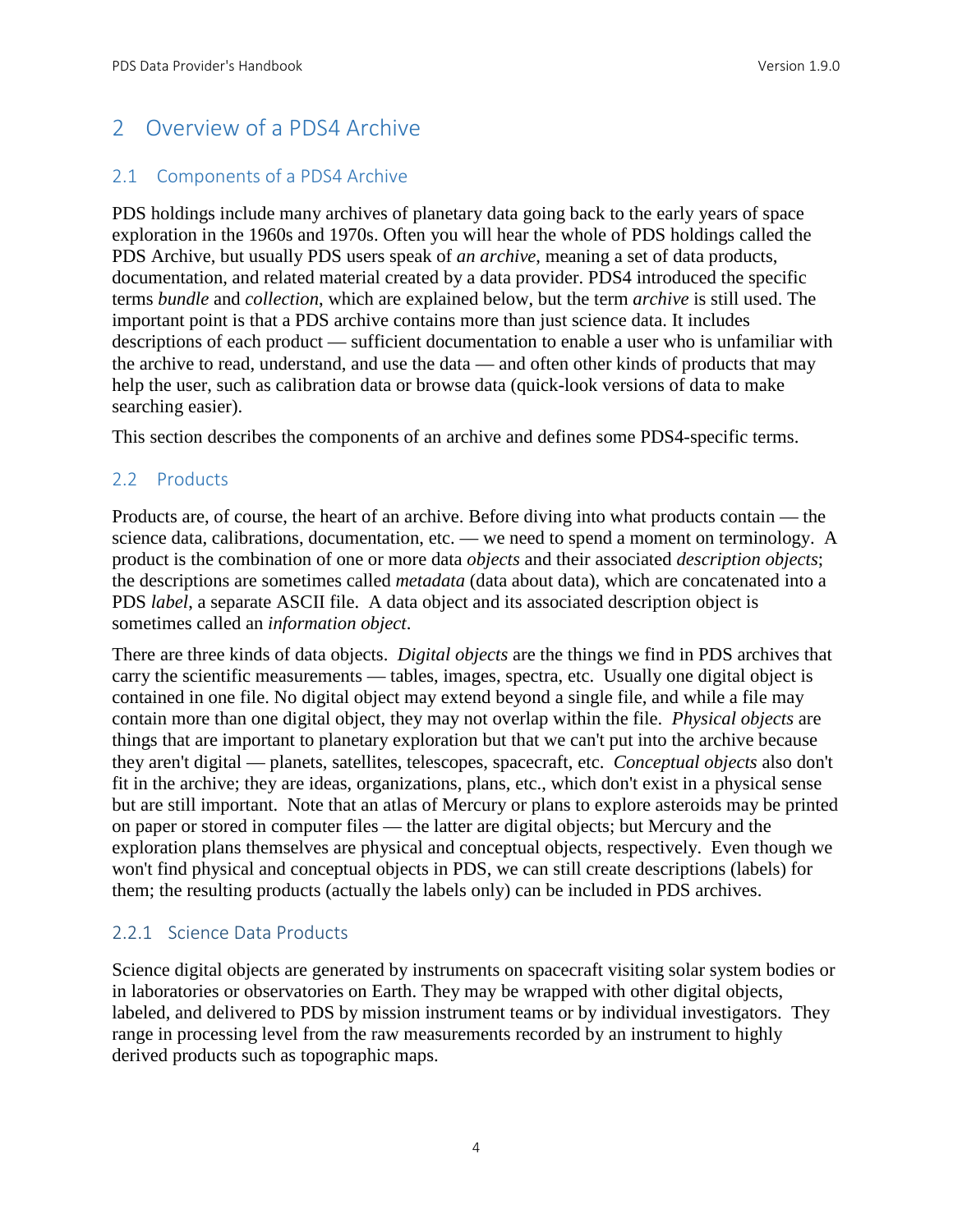PDS recognizes five broad levels for categorizing science data processing; see the PDS Policy on Data Processing Levels on the *PDS Policies* web page [\(https://pds.nasa.gov/policy/\)](http://pds.nasa.gov/policy/). These are shown in Table 2-1.

| <b>Processing Level</b>    | <b>Definition</b>                                                                                                                                                                                                                                                                                                                                                                                  |
|----------------------------|----------------------------------------------------------------------------------------------------------------------------------------------------------------------------------------------------------------------------------------------------------------------------------------------------------------------------------------------------------------------------------------------------|
| <b>Telemetry</b>           | An encoded byte stream used to transfer data from one or more<br>instruments to temporary storage where the raw instrument data will be<br>extracted. PDS does not archive telemetry data.                                                                                                                                                                                                         |
| Raw                        | Original data from an instrument. If compression, reformatting,<br>packetization, or other translation has been applied to facilitate data<br>transmission or storage, those processes will be reversed so that the<br>archived data are in a PDS-approved archive format.                                                                                                                         |
| <b>Partially Processed</b> | Data that have been processed beyond the raw stage but which have not yet<br>reached calibrated status.                                                                                                                                                                                                                                                                                            |
| <b>Calibrated</b>          | Data converted to physical units, which makes values independent of the<br>instrument.                                                                                                                                                                                                                                                                                                             |
| <b>Derived</b>             | Results that have been distilled from one or more calibrated data products<br>(for example, maps, gravity or magnetic fields, or ring particle size<br>distributions). Supplementary data used to interpret observational data,<br>such as calibration tables or tables of viewing geometry, should also be<br>classified as derived data if not easily matched to one of the other<br>categories. |

Data providers may find this breakdown useful when deciding what archives to submit to PDS. It is not necessary to archive all processing levels from raw to derived; however, based on requests from the science community, PDS encourages providers of raw data to submit calibrated data also. The archive requirements for metadata and documentation are the same regardless of processing level.

# <span id="page-11-0"></span>2.2.2 Other Kinds of Products

PDS4 is designed using the principle "Everything is a product." For example, a table of science measurements is a product once it has been labeled (per the previous section). A document that describes the experiment is also a product (with its label). An image showing a plot of the measurements (and its label) is a product. Examples of products other than science data products are calibration data, calibration reports, browse images, user's guides, published papers (with the journal's permission), and any other kind of documentation that is needed to use the science data.

## <span id="page-11-1"></span>2.3 Metadata in PDS4 Labels

Metadata is defined simply as "data about data". A product – in particular, a science data product – is useless without accompanying information about its content and structure. Metadata about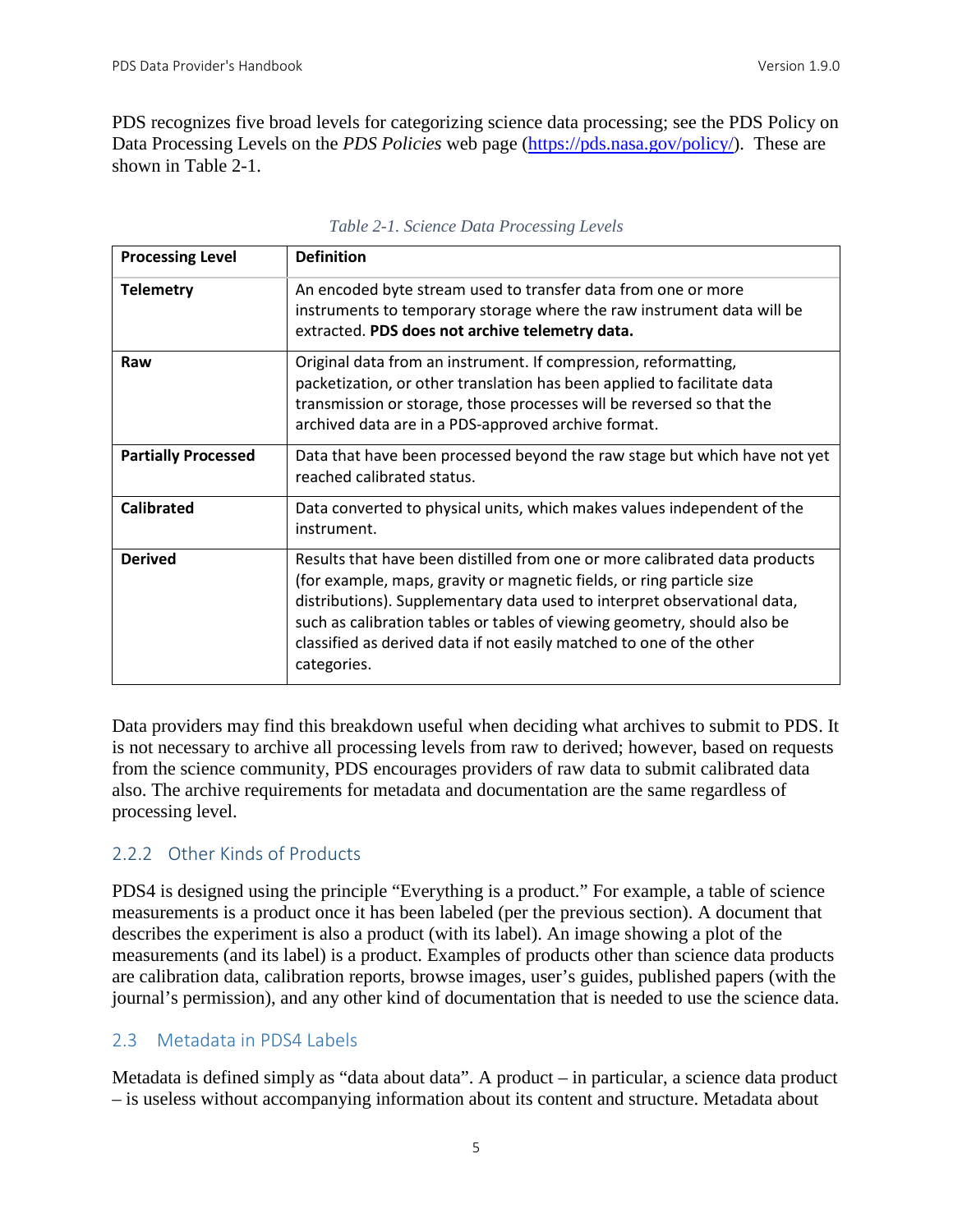content may include, for instance, the time and location of a science observation, the instrument that made the observation, and the conditions of the observation. Metadata about structure includes the information needed to read the digital object, such as the dimensions and data type of an image, or the description, size, and data types of columns in a table.

PDS4 labels are written in eXtensible Markup Language (XML). XML was chosen because it is a language that can be read both by humans and by software and because it is a widely used international standard for which a large amount of software already exists. We will discuss XML labels in more detail in Section 6 and in Appendix C and Appendix D.

To see examples of XML labels for PDS4 products, visit

[https://pds.nasa.gov/pds4/doc/examples/,](https://pds.nasa.gov/pds4/doc/examples/) choose the latest set of PDS4 Example Products, and look through the subdirectories for files with the .xml extension.

#### <span id="page-12-0"></span>2.4 Products, Collections, and Bundles

Section 8 of *Concepts* [5] is a good introduction to the topic of products, collections, and bundles. Section 2A of the *Standards Reference* [2] develops the topic further. To summarize, products that are related in some way may be grouped together in a collection, and, similarly, related collections may be grouped together into a bundle. These are the three levels of data organization in a PDS archive. Typically, a bundle is what you deliver to PDS.[3](#page-12-2)

For example, data providers for a planetary mission could decide that each instrument team will deliver data from its instrument in a separate bundle. An instrument team could decide that its bundle will consist of a separate collection for each processing level of science data products – raw, calibrated, and derived – along with a document collection and perhaps a collection of browse products. These choices are made in consultation with the instrument team's assigned PDS discipline node, and with the PDS node that is assigned to be the lead node for the whole mission.

An individual data provider will probably have a simpler arrangement, delivering a single bundle consisting of one or more data collections and a document collection. Again, the decision is made in consultation with your PDS node.

To see an example of a PDS4 bundle with a typical set of collections, visit [https://pds.nasa.gov/pds4/doc/examples/,](https://pds.nasa.gov/pds4/doc/examples/) and follow the latest link to a PDS4 Example Archive.

#### <span id="page-12-1"></span>2.5 Unique Identifiers

Every product in a PDS4 archive has a unique Logical Identifier (LID). It also has a Version Identifier (VID). These are often used together as a LIDVID. When a product is revised, its LID remains the same but its VID is incremented. A LIDVID is guaranteed to be unique across the whole PDS system. To ensure uniqueness, when you create LIDVIDs for your products you must follow the rules for forming a LIDVID as specified in the *Standards Reference* [2] Section 6D. We will discuss this in detail later in Section 5 of this handbook. For now, an example will illustrate the concept.

<span id="page-12-2"></span><sup>&</sup>lt;sup>3</sup> For archives that accumulate over time, such as for a planetary mission, a delivery to PDS may consist of a subset of a bundle, perhaps only a collection or part of a collection.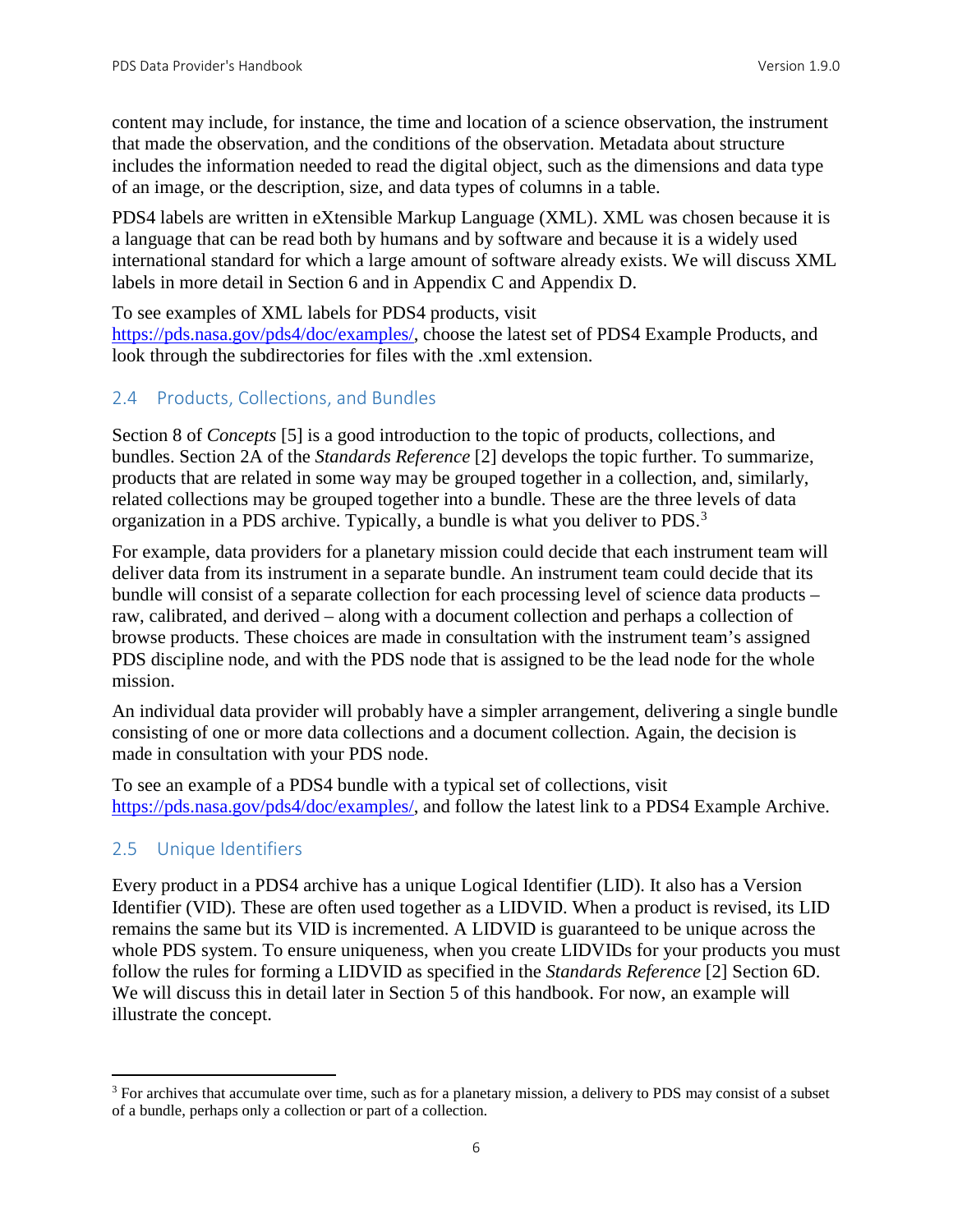#### LIDVID formation rule:

```
urn:nasa:pds:<br/>chundle_id>:<collection_id>:<product_id>::<version_id>
```
#### Example:

urn:nasa:pds:bopps2014:calibrated:ceha\_1\_024109424\_n011\_0244e\_fit::1.0

The example LIDVID is for version 1.0 of the data product

ceha\_1\_024109424\_n011\_0244e\_fit in the calibrated collection of the bopps2014 bundle. The prefix urn:nasa:pds is required for all PDS LIDVIDs. (*Standards Reference* [2], Section 6D.2.)

As mentioned above, everything in PDS4 is a product. Collections and bundles are also considered products, and they also have unique LIDVIDs. In the above example, the bundle LIDVID is  $urn: nasa: pds: bopps2014::1.0$  and the collection LIDVID is urn:nasa:pds:bopps2014:calibrated::1.0.

In this document the term *basic product* refers to all types of products except collection and bundle products.

# <span id="page-13-0"></span>2.6 Context Products

Context products are a special category of PDS4 products. They provide a way to associate the digital material in an archive with a physical or conceptual object that is outside the archive. Context products are described in Section 8B of the *Standards Reference* [2], so we'll only summarize here.

Context products exist for physical and conceptual objects relevant to a product, collection, or bundle — mission, spacecraft, instrument, laboratory, observatory, telescope, planetary body, etc. Context products can be created by data providers, but they are finalized and managed in a PDS master context bundle so that all data providers can access and use the same material.

Because the context product references a physical or conceptual object, it consists of a label only. The label contains information that identifies and very briefly describes the physical or conceptual object; it also includes references to published documents for more complete information. Section 4.1 below tells more about the different kinds of objects covered. Section 9 goes into detail about creating and using context products. If a context product already exists for your data object, you should review its content for scope and accuracy; if it is sufficient, you do not need to do anything more.

Like all products, context products have LIDVIDs. If your archive will require the creation of new context products (or upgrading of existing context products), you will need to work with your consulting node and the PDS Engineering Node (EN) to choose the right LIDVIDs for them. The PDS Engineering Node is the steward of context products; EN staff approve LIDs for these products. Appendix J is a guide to forming LIDs for context products.

To see examples of context products, visit [https://pds.nasa.gov/pds4/doc/examples/,](https://pds.nasa.gov/pds4/doc/examples/) follow the link to a PDS4 Example Archive, and look in the context directory, if there is one. (A bundle is not required to include context products, and some of the example bundles do not.) Or ask your PDS node representative.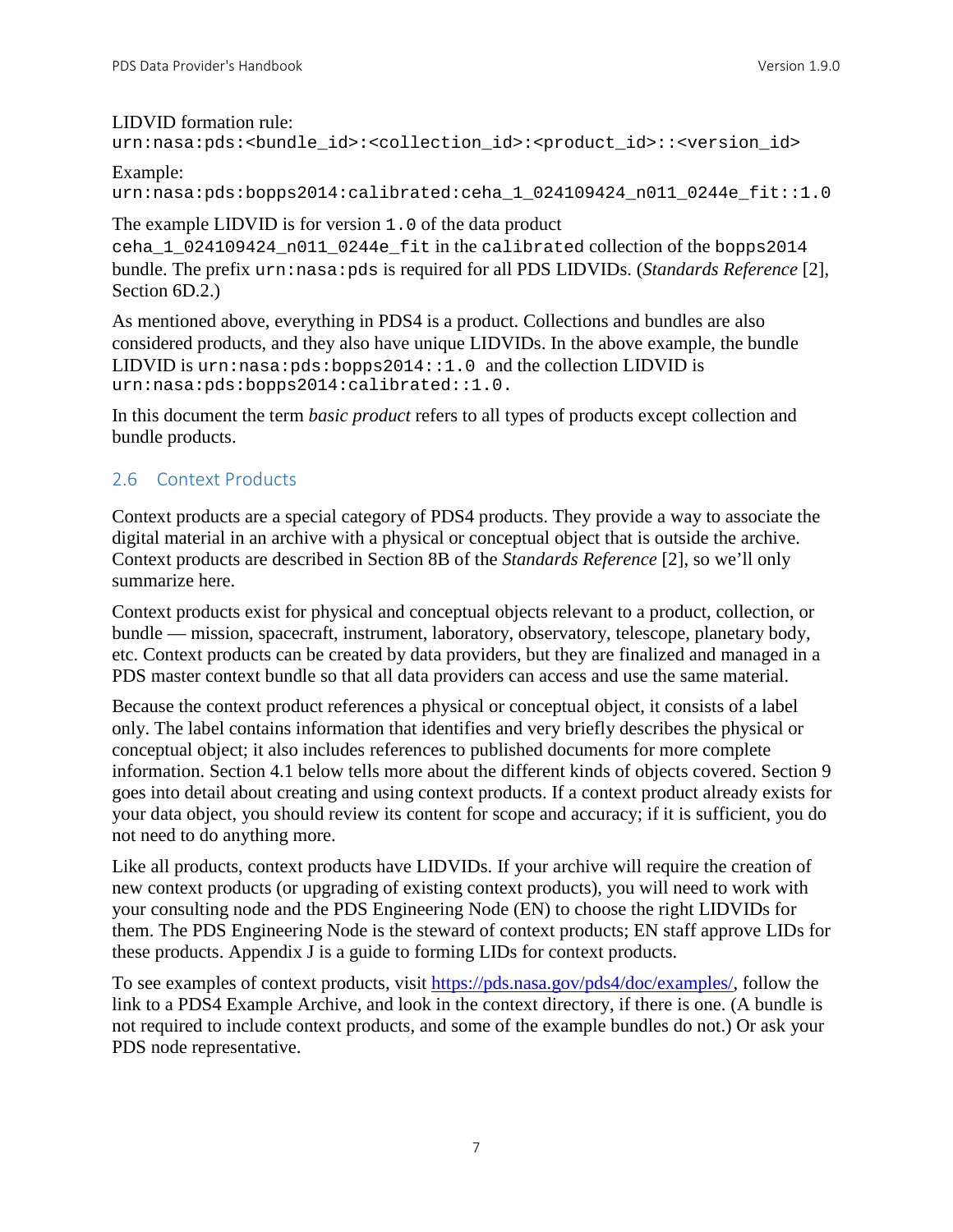# <span id="page-14-0"></span>3 Checklist for Creating a PDS4 Archive

The following checklist is provided to help you plan the development of your archive. The steps are given in the order that they should be accomplished. Each item is discussed fully in the following sections.

- 1. Define archive contents: data products, documentation, and any additional material (Section 4).
- 2. Define archive organization: collections, bundles, directory structure (Section 4).
- 3. Assign unique LIDs to collections and bundles; determine LID scheme and file naming scheme for data products (Section 5).
- 4. Design labels for data products, documents, and any additional material (Section 6).
- 5. Develop procedures for generating many labels systematically (Section 7).
- 6. Generate products and labels (Section 7).
- 7. Generate documentation for the archive (Section 8).
- 8. Create context products if they do not already exist (Section 9).
- 9. Assemble archive (Section 10).
- 10. Validate archive (Section 11).
- 11. Submit archive to peer review (Section 12).
- 12. Submit final archive to PDS according to delivery schedule (Section 13).

If your archive will be one among many generated by an active mission, consider these additional points. Your PDS node representative can provide more information.

- Think of archiving as an integral part of the mission, not an additional activity. Typically a mission assigns a point of contact to coordinate all the archives, and establishes a Data and Archive Working Group with representatives from all instrument teams and their representative PDS nodes. This group usually develops an Archive Plan to guide the work of the individual instrument teams.
- PDS and the mission should begin archive planning early; face-to-face discussion is particularly useful.
- PDS and the mission should design an archive schedule so that due dates do not clash with other scheduled mission activities.
- PDS and the mission should agree on some archive conventions to be observed by all the data providers, the earlier the better. This is as much about coordinating among groups within the mission as it is about coordinating the mission with PDS.
	- o Determine what data products will be archived at each processing level (raw, calibrated, high level). This is usually provided as a table in the Archive Plan.
	- o Establish the mission-wide archive organization (define bundles and collections and how products will be assigned to them).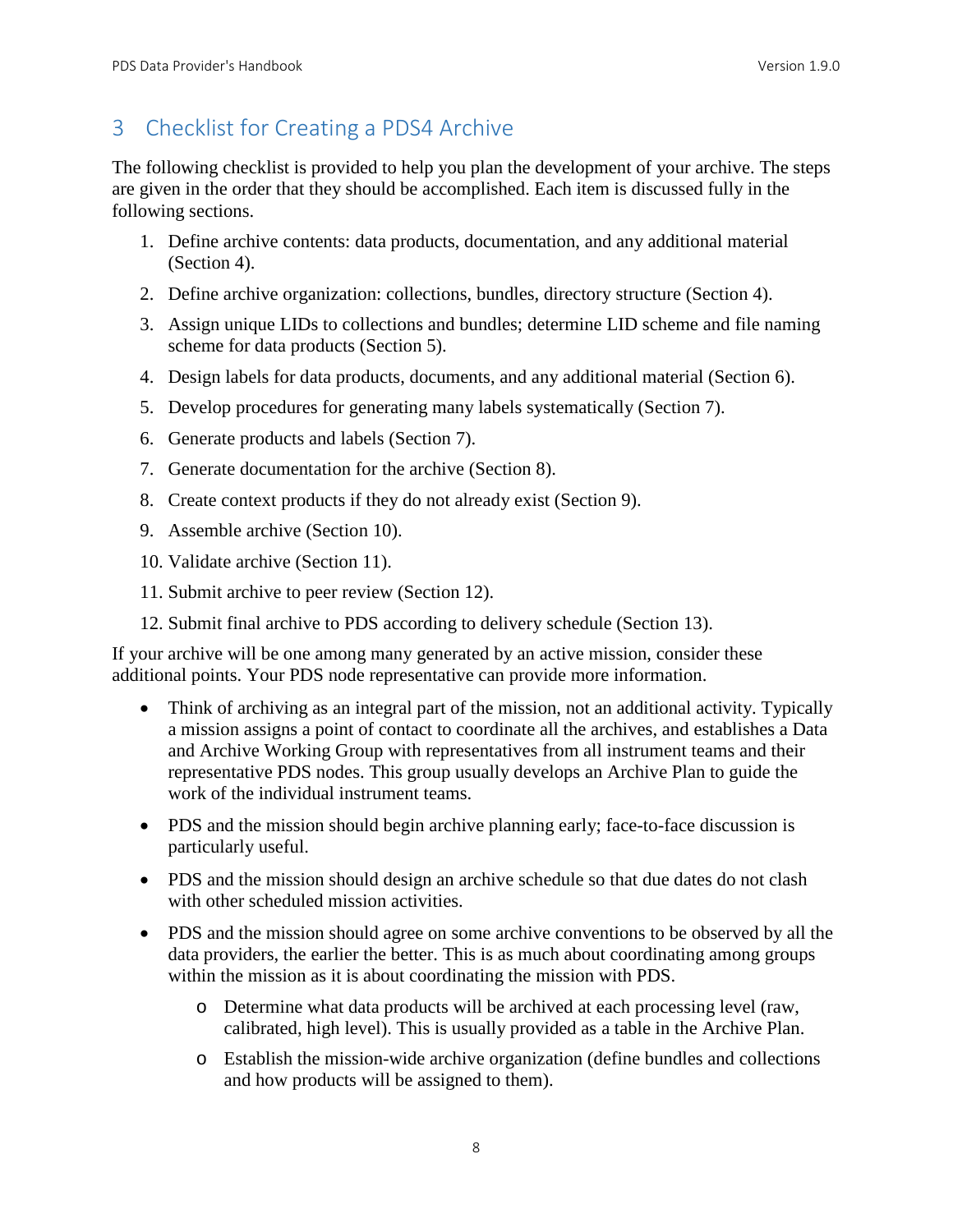- o Agree on a versioning scheme for the components of the archive (what represents a new version of a data product or a document, and how will the versions be represented?).
- o Agree on mission-wide naming conventions for bundles, collections, products, directories, and files.
- o Agree on a set of common time formats (for example, yyyy-mm-ddThh:mm:ss; see *SR* [2] Section 5A.2).
- o Agree on a set of common data formats, as applicable (for example, tabular data in fixed-width ASCII tables).
- o Determine the archive development schedule leading up to launch, and the schedule of deliveries to PDS once operations begin. This is usually provided in the Archive Plan.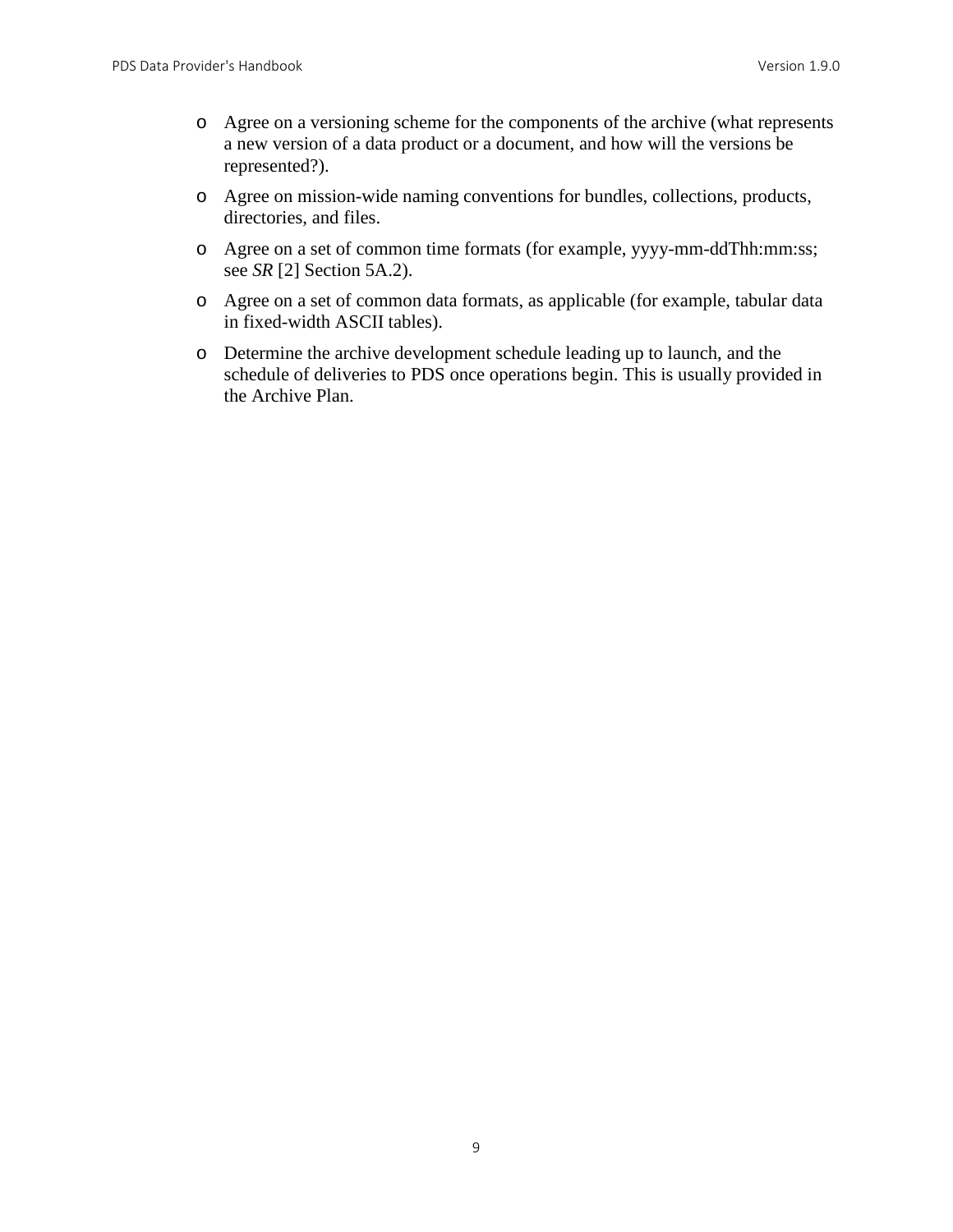# <span id="page-16-0"></span>4 Defining Archive Contents and Organization

# <span id="page-16-1"></span>4.1 Terminology

As defined in Section 2.2, PDS recognizes three kinds of data objects — digital, physical, and conceptual. Each of the three can be combined with a description object to form an information object, and one or more information objects may then be wrapped into a product. Of the three types of data objects, only digital objects will accompany their descriptions into an archive (dust samples, spacecraft, missions, space agencies, etc. cannot be stored in computers).

If many data objects have similar characteristics, we can group them into a *class,* and the common characteristics are the defining *attributes* of that class. Classes and attributes are primary building blocks of PDS labels. In this document both class names and attribute names are bolded. Class names have a capital letter at the beginning of each word, as in **Product\_Observational**, and attribute names have all lower case letters, as in **file\_name**.

A product is one or more closely related data objects for which the descriptions have been combined into a single XML label and for which there is a PDS-unique logical identifier. Closely related products may be grouped into a collection; in fact, every product entering PDS must be a member of some collection. Closely related collections may be grouped into a bundle. Every collection in PDS must belong to a bundle.

For example, a planetary image, the histogram of its pixel values, and the descriptions of both could be organized as a product. Many such products — perhaps of the same target — could be defined as a collection. Image collections from many targets along with appropriate documentation collections and calibration collections could be a bundle, which would be a deliverable to PDS.

A few words have meanings that differ depending on the community in which they are used. We have adopted modifiers to help distinguish among multiple uses. For example, *attribute* is widely used in both PDS and XML — but its meaning in each case is different. In this document we use *attribute* (for PDS) and *XML attribute* to establish the context.

**Warning:** We have avoided using terms that have strong PDS3 connotations when the PDS4 meanings are different. Unfortunately, the English language does not provide a sufficient set of meaningful, unique, unambiguous terms to meet all of our needs. Please do not infer meanings from past experiences – review the PDS4 definitions in the PDS4 Glossary, Appendix A in the PDS4 *Concepts* document [5].

# <span id="page-16-2"></span>4.2 Archive Design

In consultation with your PDS discipline node (DN), begin by reviewing the products you expect to include in your archive. Group related products into collections and related collections into bundles. A very simple archive might fit into a single bundle with half a dozen collections, each holding a handful of products. In some cases you might want to collaborate with others and jointly produce one bundle, where your data would be in one of several contributed collections. A large archive could have many bundles and hundreds of data collections.

You will likely have at least one data collection and probably one document collection. You may also want to include other material such as browse products, which are reduced-size images of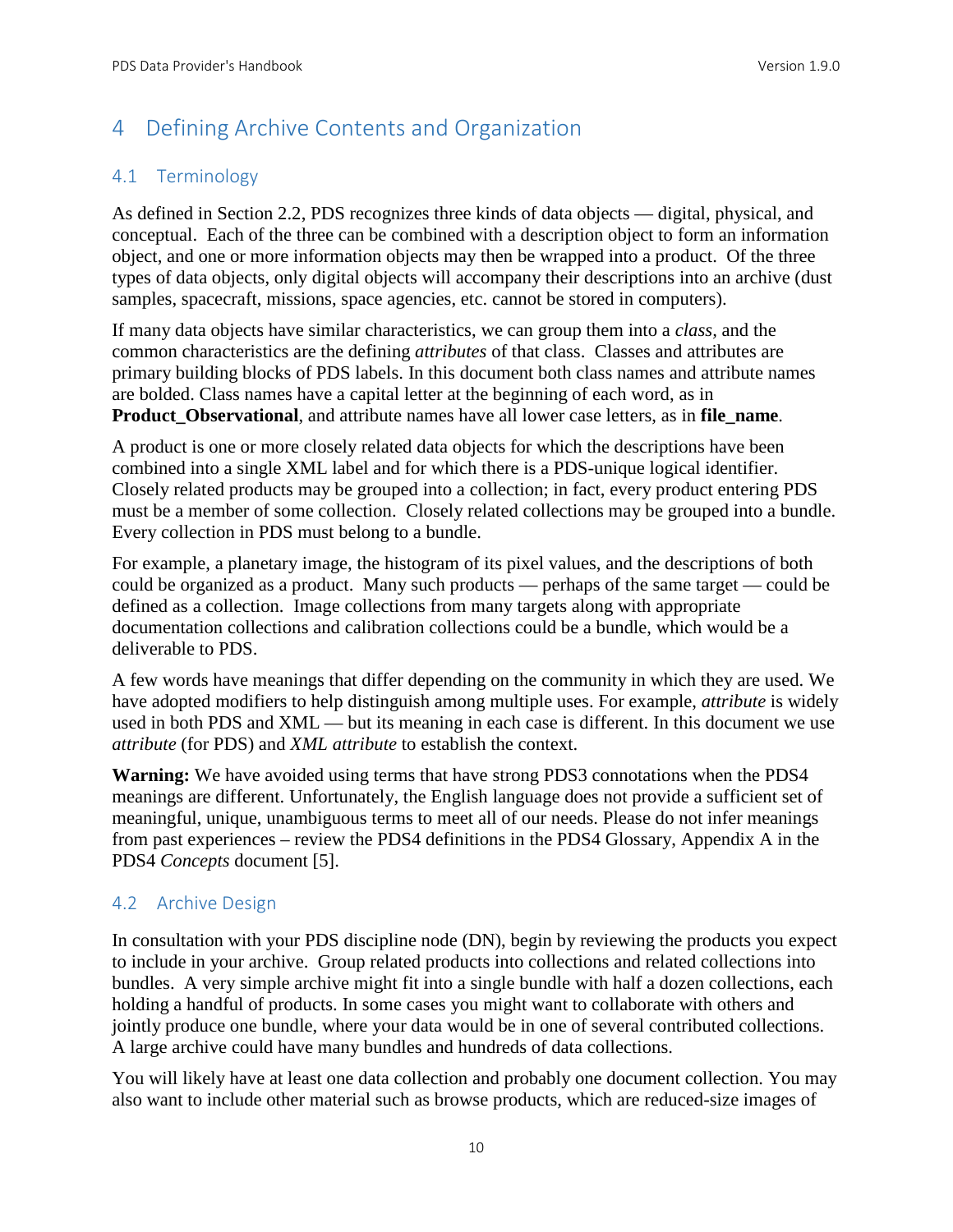data products that a user may scan quickly to help decide what data are of interest. Calibration data and reports are required by some missions. PDS does not require any particular collections to be in a bundle, but your submission must be in the form of at least one bundle with at least one collection.

For science data products, consider how you want to aggregate the measurements from your instrument. Should one product consist of a day's worth of data, or an hour's worth, or should it be grouped by some other parameter besides time? If the archive is for a mission, you may need to consider how data products from other instruments on the mission are aggregated so that yours will fit in easily.

What processing levels of science data do you want to archive (Table 2-1)? If you are archiving multiple levels of data, you should put each one in a separate collection. There is no PDS requirement for archiving a particular processing level, but there may be mission requirements. Most mission data providers want to archive at least the raw products to preserve them, but most users need the calibrated and derived products, especially if the processing is complicated. Keep in mind that your archive will be peer reviewed, and that reviewers may insist on your providing higher-level products (Section 12).

One important question that should be decided at this point is the form that your data products will take. The next section addresses this topic in detail.

#### <span id="page-17-0"></span>4.2.1 Data Formats

Four basic structural data formats are allowed in PDS4.

- 1. Arrays
	- Arrays are suitable for raster images with two or more (up to 16) dimensions.
	- The elements of an array are homogeneous all elements have the same data type, and only binary data types are allowed.
	- The individual elements of any array are stored with their bytes in the order dictated by their scalar type — that is, least- or most-significant byte first (your choice, but you must specify).
	- The array elements are stored in the axis order described in *Standards Reference* [2], Section 4A — that is, last index varying fastest.
- 2. Repeating record structure
	- Repeating records are suitable for tables with fixed-width columns.
	- The data may be either binary or character, but not both.
	- The fields of a record may be heterogeneous they may have different data types within the binary or character choice above.
	- Any single field must be homogeneous from one record to another.

The majority of PDS4 data can be supported by these two structures. For those PDS4 objects which cannot be supported by the above, there are two additional structures distinguished by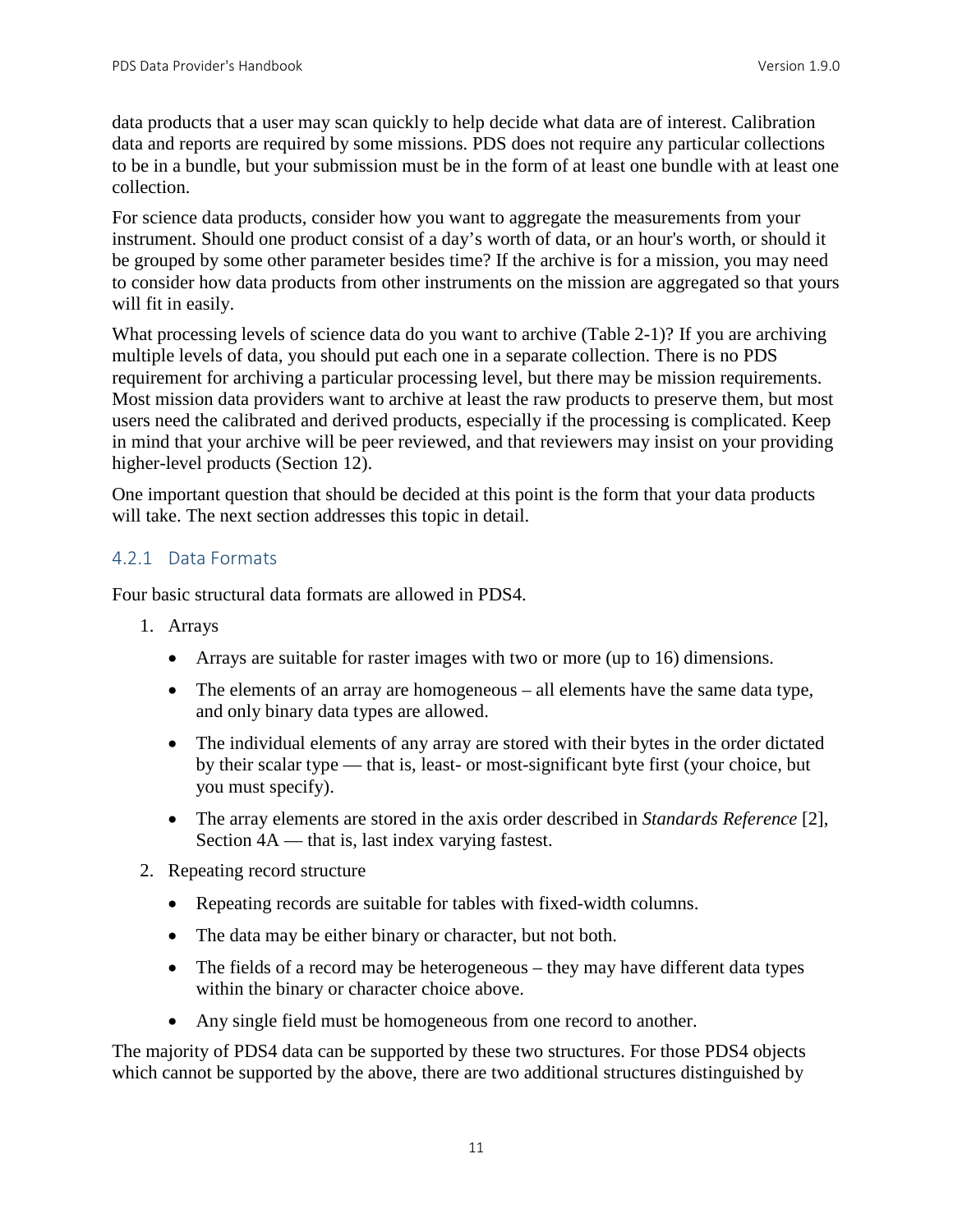whether or not software must be used to decode the information before it can be accessed for reading, display, or analysis.

- 3. Parsable structure
	- A parsable structure is suitable for plain text and for tables with variable-length fields and records (delimited text such as comma-separated value (CSV) format).
	- The contents are a byte stream that can be parsed with standard rules (e.g., comma separated entries, standard punctuation); no decoding software is required.
	- The attribute **parsing\_standard\_id** is used to identify the parsing standard to be used. Examples are "7-Bit ASCII Text" and "UTF-8 Text". See Table 4-1 for other values under subclasses of the **Parsable\_Byte\_Stream** class.

| <b>Class</b>                  | Value for parsing_standard_id   |
|-------------------------------|---------------------------------|
| pds:Checksum_Manifest         | MD5Deep 4.n                     |
| pds:Header                    | 7-Bit ASCII Text                |
|                               | CDF 3.4 ISTP/IACG               |
|                               | <b>FITS 3.0</b>                 |
|                               | ISIS <sub>2</sub>               |
|                               | ISIS2 History Label             |
|                               | ISIS <sub>3</sub>               |
|                               | PDS DSV 1                       |
|                               | PDS ODL 2                       |
|                               | PDS3                            |
|                               | Pre-PDS3                        |
|                               | UTF-8 Text                      |
|                               | VICAR1                          |
|                               | VICAR2                          |
| pds:Inventory                 | PDS DSV 1                       |
| pds:Manifest_SIP_Deep_Archive | PDS DSV 1                       |
| pds:SPICE_Kernel              | <b>SPICE</b>                    |
| pds:Stream_Text               | 7-Bit ASCII Text                |
|                               | UTF-8 Text                      |
| pds:Table_Delimited           | PDS DSV 1                       |
| pds:XML_Schema                | Schematron ISO/IEC 19757-3:2006 |
|                               | XML Schema Version 1.1          |

#### *Table 4-1. Values for parsing\_standard\_id*

#### 4. Encoded structure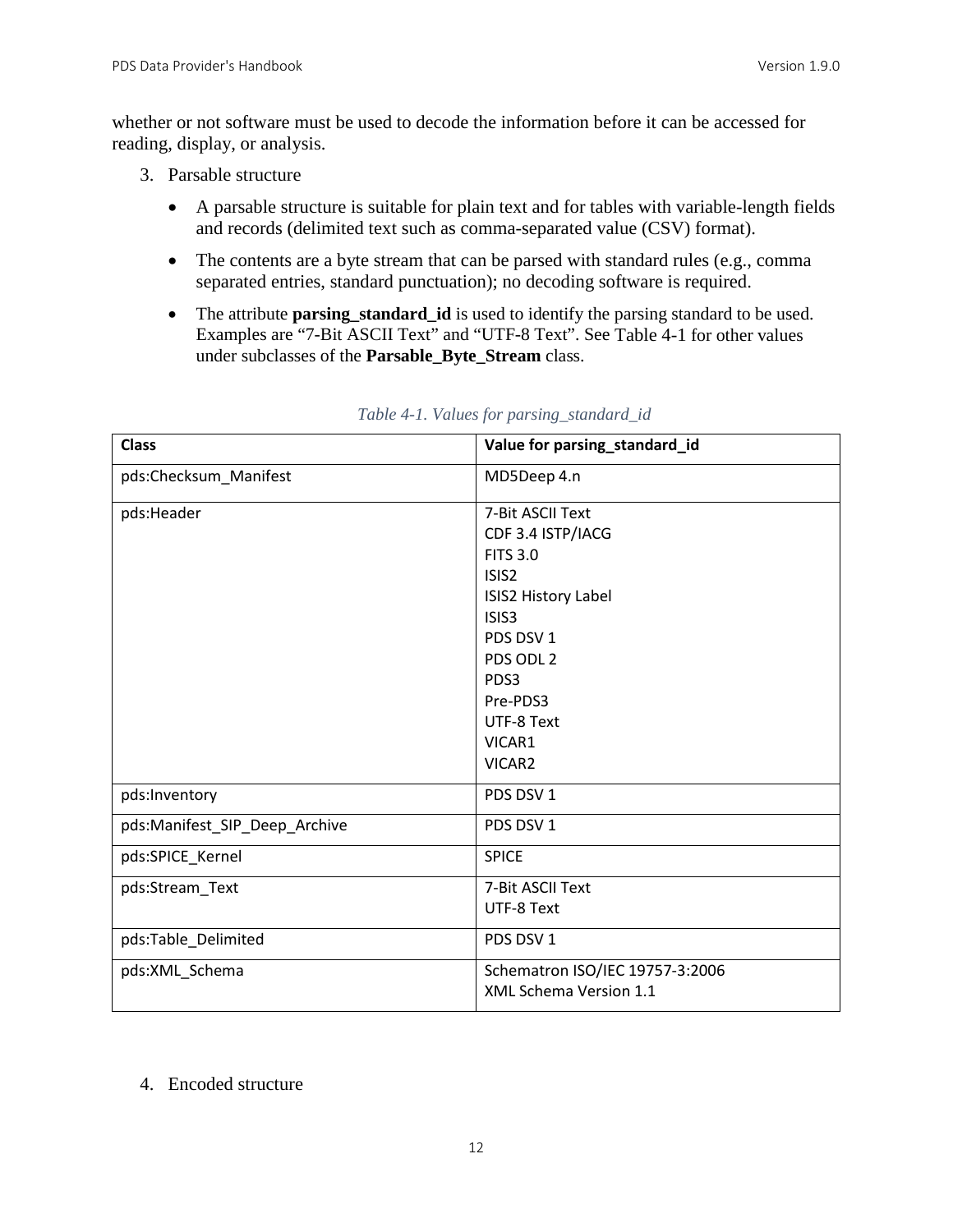- An encoded structure is suitable for complex documents, browse products, etc., but generally not for science data products.
- Contents are a byte stream that must be decoded by software before use (e.g., with Adobe Acrobat©).
- The use of encoded structure objects is restricted by PDS to a limited set of PDS approved external standards (e.g., PDF/A, JPEG, and GIF).
- Only in exceptional cases will encoded structure objects be considered appropriate for storing observational – that is, science – data. Prior PDS approval is required.
- The attribute **encoding\_standard\_id** is used to identify the encoding standard to be used. Examples are "PDF/A", "GIF", "JPEG", and "J2C". See Table 4-2 for other values under subclasses of the **Encoded\_Byte\_Stream** class.

| <b>Class</b>       | Value for encoding_standard_id              |
|--------------------|---------------------------------------------|
| pds:Encoded_Binary | <b>CCSDS Space Communications Protocols</b> |
| pds:Encoded Header | <b>TIFF</b>                                 |
| pds:Encoded Image  | GIF                                         |
|                    | J2C                                         |
|                    | <b>JPEG</b>                                 |
|                    | <b>PDF</b>                                  |
|                    | PDF/A                                       |
|                    | <b>PNG</b>                                  |
|                    | <b>TIFF</b>                                 |
| pds:Encoded_Native | <b>SEED 2.4</b>                             |

*Table 4-2. Values for encoding\_standard\_id*

The *PDS4 Information Model* [1] defines a base class for each of these four structures: **Array**, **Table\_Base**, **Parsable\_Byte\_Stream**, and **Encoded\_Byte\_Stream**. A base class is a generic definition that can be built upon to form more specific definitions, without losing the basic features of the class. For instance, the **Array** base class is used to form the more specific **Array\_2D** class and from that the **Array\_2D\_Image** class.

#### <span id="page-19-0"></span>4.2.2 PDS Policy on Formats for Science Data, Supplemental Data, and Documentation

The above four structures cover all types of products in a PDS archive. There are further restrictions on science data products, also called observational products. The general philosophy is that in order to preserve data for the long term, formats must be as simple as possible, welldescribed, and not reliant on specific software, because that software may be unavailable in the future. PDS recognizes that the goal of preservation is often in conflict with another PDS goal, which is to make the data easily available to the science community today. To meet this need PDS allows copies of data to be archived in supplemental formats. PDS also provides tools that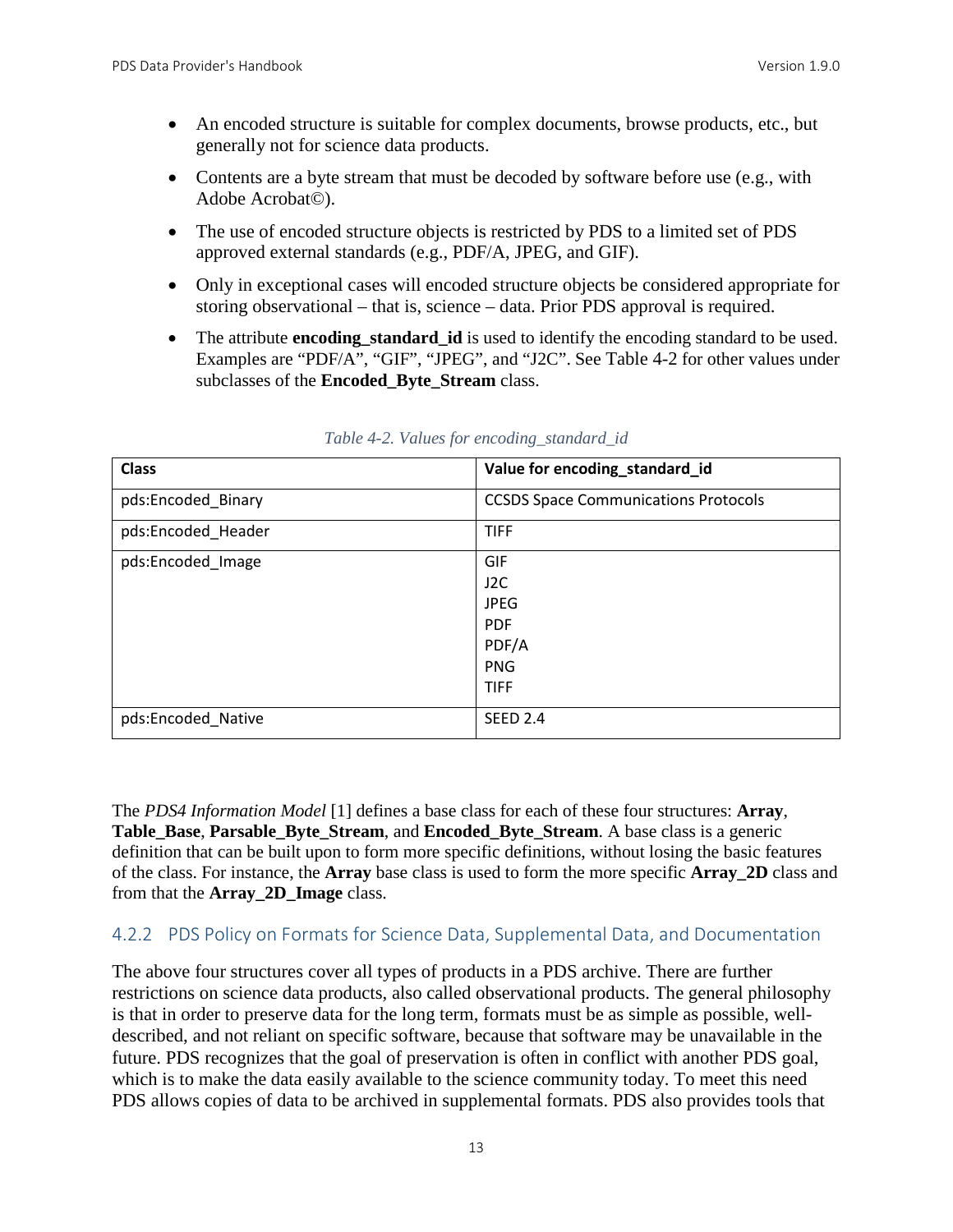transform products from archive-quality formats to various other formats currently popular with users.

The PDS Management Council has adopted a *Policy on Formats for Data and Documentation,* and the list of supplemental formats is available online on the PDS Policies page, [https://pds.nasa.gov/policy.](https://pds.nasa.gov/policy) The PDS Transform Tool is available on the PDS4 Software page, [https://pds.nasa.gov/pds4/software.](https://pds.nasa.gov/pds4/software)

Here is a summary of the policies. Refer to the policy page above for details.

Science data must be archived in PDS using only these formats:

- Binary or ASCII tables with fixed-width, identically structured records
- ASCII tables with delimited records, such as CSV files
- Binary arrays of no more than 16 dimensions
- SPICE kernels<sup>[4](#page-20-1)</sup>.

Documentation must be archived using only these formats:

- UTF-8 text without markup (e.g., no HTML). UTF-8 includes traditional 7-bit ASCII text.
- PDF/A-1a (preferred) or PDF/A-1b (see [http://www.digitalpreservation.gov/formats/fdd/fdd000251.shtml\)](http://www.digitalpreservation.gov/formats/fdd/fdd000251.shtml).
- MPEG-4 video. Video format files may be included as document products (and only as document products) provided that they are supplemental material and are not intended to replace textual documentation. See the *Standards Reference* [2], Section 8A.2.2 for additional restrictions on video formats.

Figures that accompany documentation may be embedded in a PDF document or provided as separate files formatted as JPEG, GIF, PNG, or TIFF images.

## <span id="page-20-0"></span>4.2.3 Data Storage Considerations

Here are a few more rules to consider when designing your data products. For a full description, see the *Standards Reference* [2], Section 4.

- Each digital object must be stored in one of the four basic data formats.
- A digital object must be contained in a single file; i.e., a digital object cannot span multiple files.
- A file may contain multiple digital objects<sup>[5](#page-20-2)</sup>.
- Multiple digital objects within a file are not required to use the same storage structure.
- When multiple digital objects are contained in a single file, they must be contiguous; they may not overlap in storage.

<span id="page-20-1"></span><sup>&</sup>lt;sup>4</sup> SPICE kernels use a special format defined by the PDS NAIF (Navigation and Ancillary Information) Node for storing navigation and geometry data ( $\frac{http://nair.jpl.nasa.gov)}{http://nair.jpl.nasa.gov)}$ .

<span id="page-20-2"></span><sup>&</sup>lt;sup>5</sup> Except for documents, where there is a limit of one object per file.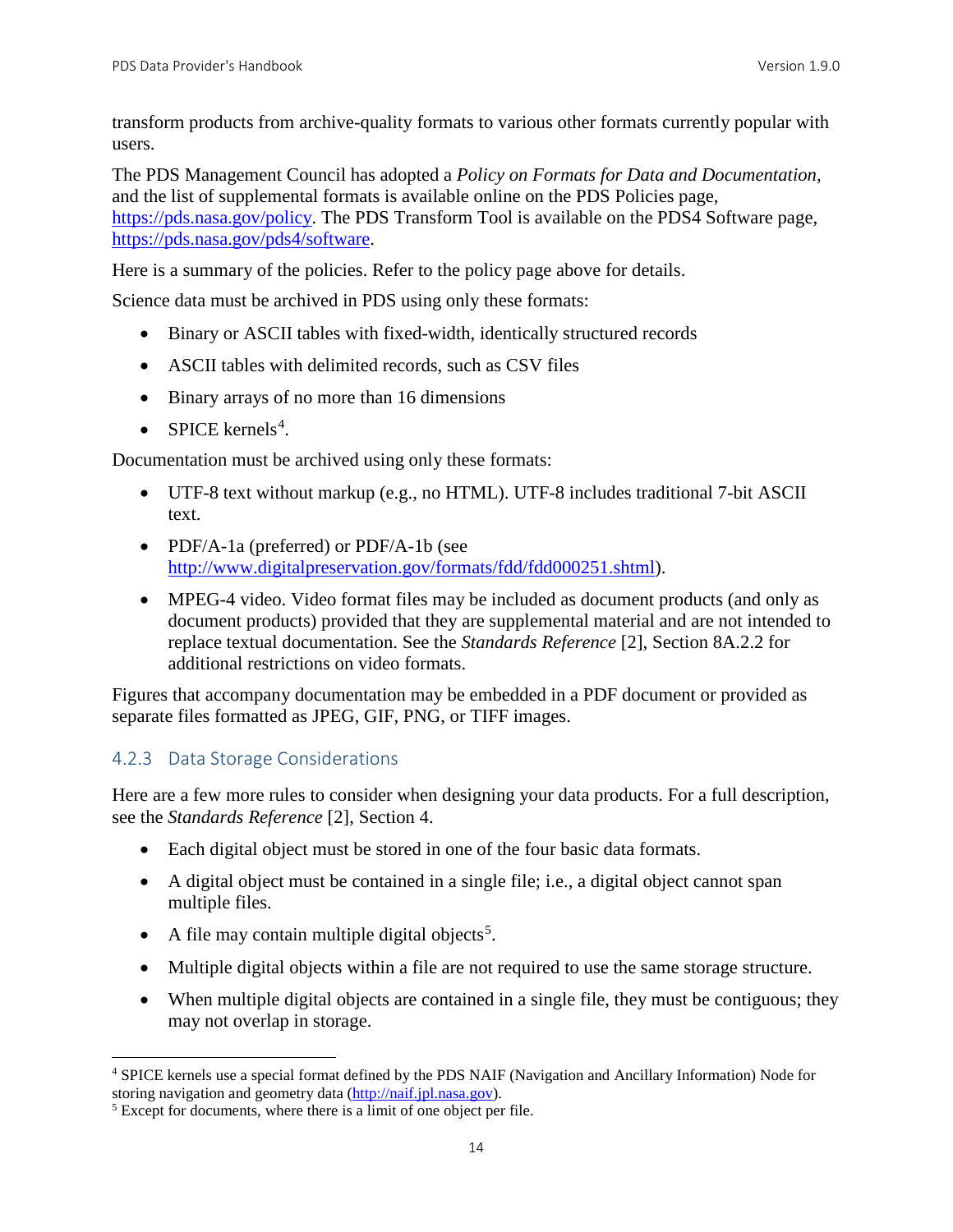• Binary data in tables or arrays may be stored as 1, 2, 4, or 8-byte integers, signed or unsigned, or as 4 or 8-byte floating-point numbers in IEEE 754 format, or as complex numbers formed from floating-point components. Bytes may be stored in mostsignificant-byte-first order (MSB, "big-endian") or in least-significant-byte-first order (LSB, "little-endian").

#### <span id="page-21-0"></span>4.2.4 Example Data

This document frequently refers to the set of PDS4 examples online at [https://pds.nasa.gov/pds4/doc/examples/.](https://pds.nasa.gov/pds4/doc/examples/) On this page you will find a set of examples for each major release of PDS4. When designing a new data product it is best to use the most recently released examples.

There are two different sets of examples:

- A set of example products. This includes a representative set of products that would exist within an archive (e.g., character table, binary table, document, etc.).
- An example of a complete archive a bundle with collections, each having products.

## <span id="page-21-1"></span>4.3 Organizing the Bundle and Collections

The next step in designing an archive is to organize the data products into collections and the collections into bundles.

For simplicity, imagine that your archive includes a single table of observational data, and that the remainder of the archive consists of supplementary information, which will help future scientists understand and use the data. We will organize this material into a single bundle with three collections:

Browse Collection

Data Collection

Document Collection

The data, obviously, will be in the data collection; an abbreviated or reduced-resolution version of the data will be in the browse collection. Documents will go into the document collection.

These are typical collections, but none of these collections is required. See *Standards Reference* [2] Section 2A.5 for other types of collections that may be used. It's best to consult your PDS node about what collections to include.

#### <span id="page-21-2"></span>4.3.1 Directory Organization

PDS does not set requirements for the physical storage organization of an archive (see *Standards Reference* [2], Section 2B.1), but you will probably find it helpful to let the physical organization of directories follow the logical organization of bundles and collections. Your bundle can be organized into a simple directory structure with one directory in the bundle root for each collection, as shown below. A file whose name ends in .xml is a label that describes the file with the same name but a different extension; for example, **collection\_data.xml** and **collection\_data.csv**.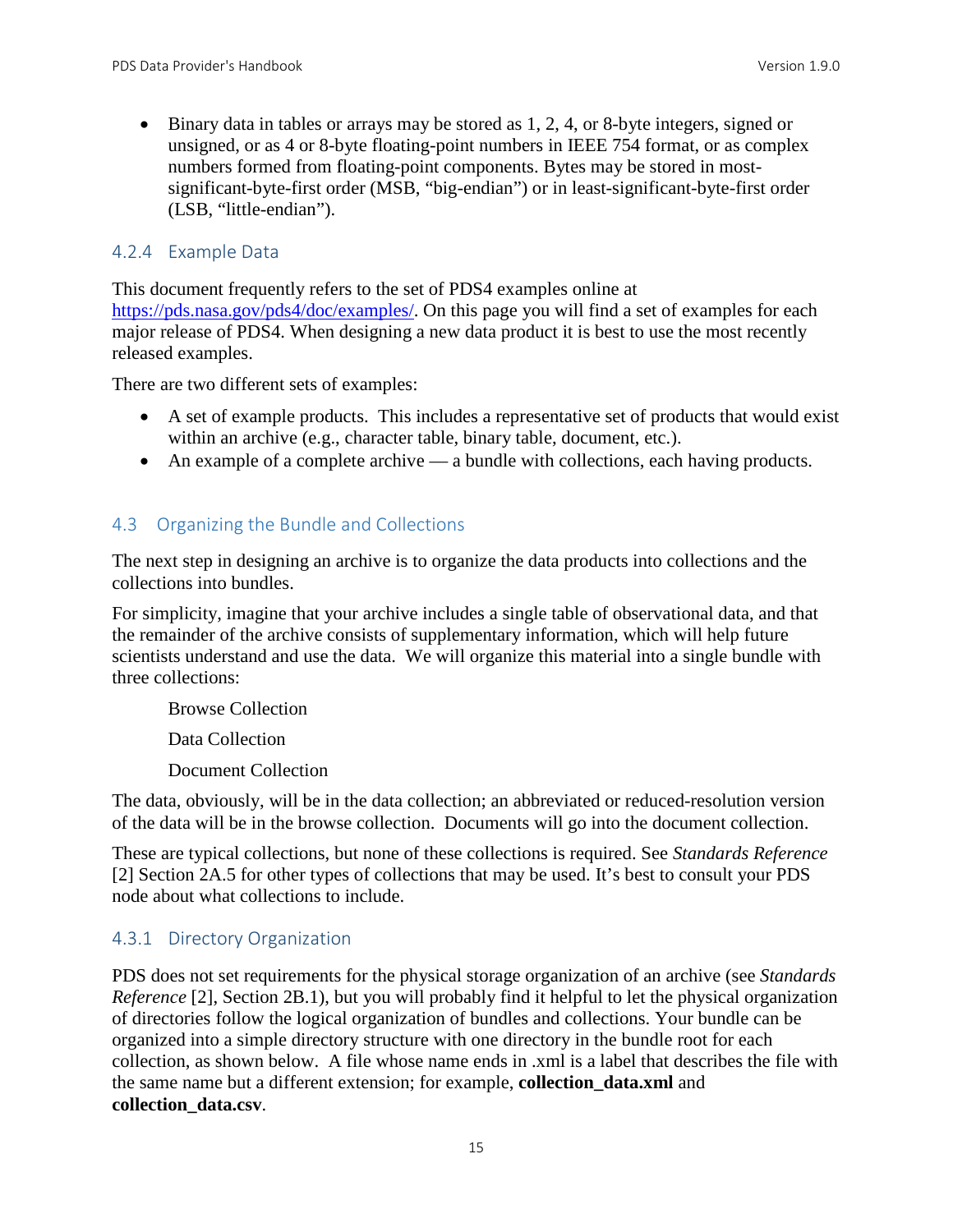```
bundle root
 | - bundle.xml
  - readme.txt
|
  - browse
     | - collection browse.csv
      - collection_browse.xml
| |
     | - browse_product.img
     | | - browse_product.xml
|
  | - data
     | - collection_data.csv
      - collection data.xml
| |
      - data file.tab
     | - data_file.xml
|
  - document
       - collection_document.csv
       - collection_document.xml
|| || || || || ||
     | - errata document product.pdf
      | - errata_document_product.xml
       | - mission_document_product.pdf
       | - mission_document_product.xml
      - instrument_document_product.pdf
      - instrument_document_product.xml
      - data_description_product.pdf
      | - data_description_product.xml
```
The root level subdirectories each correspond to a single collection and have the name of the collection. Each subdirectory contains a collection inventory file and its XML label file.

The bundle root contains **bundle.xml**, the XML label file for the bundle product, and **readme.txt**, an optional file that is described in **bundle.xml**.

#### <span id="page-22-0"></span>4.3.2 Directory and File Naming

There is a one-to-one correspondence between the collections in your bundle and the root level subdirectories. Beneath this level you may create subdirectories as needed.

In the example above, there is only one observational data file in the data directory, **data\_file.tab**, so no data subdirectories are needed. If there are more than about 20 observational data files, you will need to establish subdirectories under the data directory. Choose a directory organization that seems natural for your data, balancing the number of files in a subdirectory and the number of subdirectories in a path. Grouping the data products by time is a common method — for example, having directory names based on the UTC date, each directory containing files with names based on the UTC time (*Standards Reference* [2], Section 2B.2.2.2).

It is common practice to use the label file name as the last component of the Logical Identifier (LID) for the data product, so if you intend to do this, you should choose a file naming scheme for your data products that results in a unique name for each file, even files that are in separate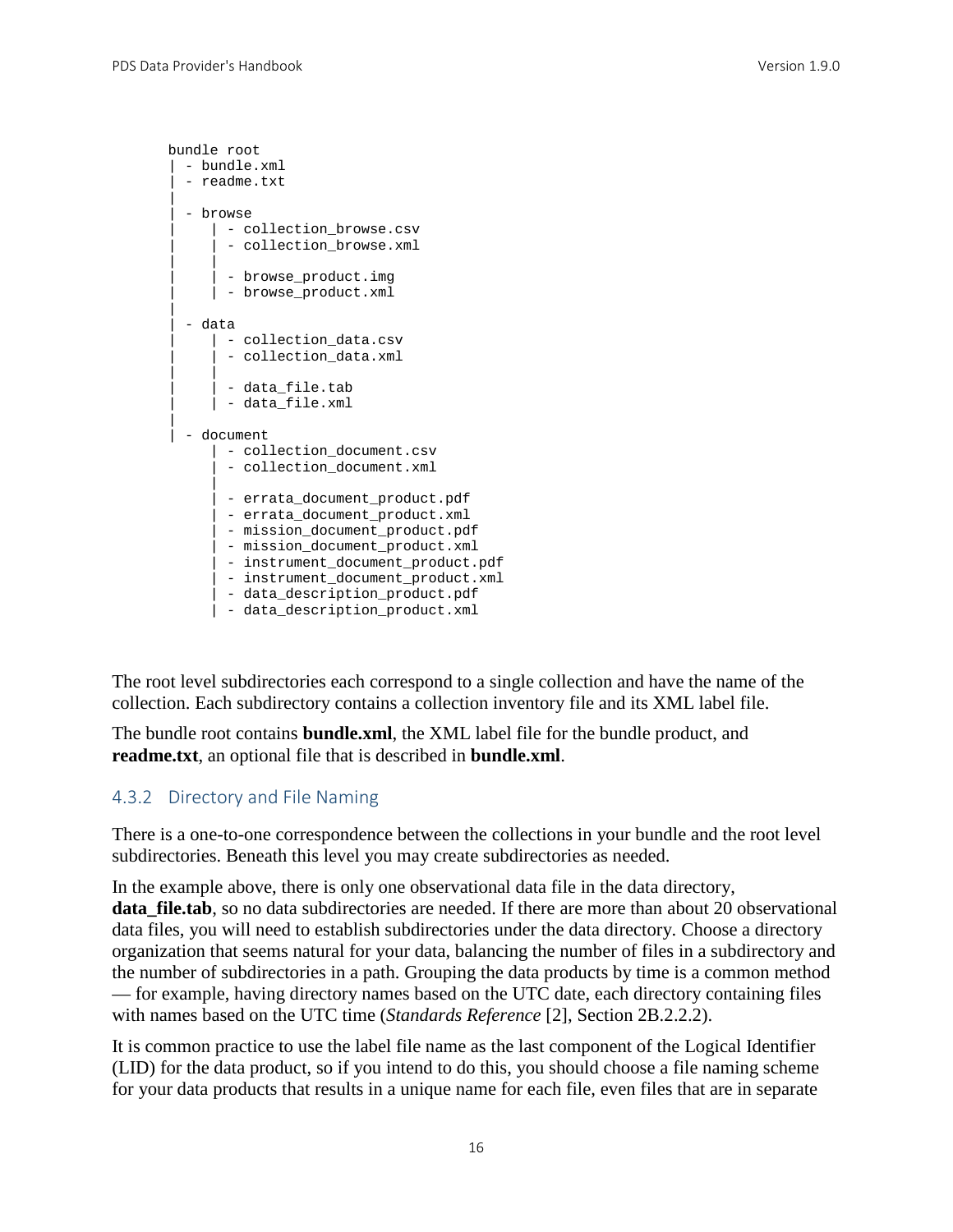subdirectories. It is tempting to put as much identifying information as you can fit into the file name, for quick selection of products without having to open up the labels. This can result in long and cumbersome file names that are hard to read, so aim for a balanced approach. You can use dashes and underscores to separate parts of a file name for readability.

Rules for forming file and directory names are given in *Standards Reference* [2], Section 6C. Here are a few things to keep in mind.

- The directory name must be unique within its parent directory.
- The file name must be unique within its parent directory. The same file name may appear in different directories.
- Directory and file names must be no longer than 255 characters. Some operating systems limit the length of path names, so we recommend keeping the total path length under 255.
- Directory and file names must be case-insensitive; for example, **MyFile.txt** and **myfile.txt** are not permitted in the same directory.
- Directory and file names must be constructed from the character set

| $A-Z$          | ASCII 0x41 through $0x5A$ ,   |
|----------------|-------------------------------|
| $a-z$          | ASCII 0x61 through $0x7A$ ,   |
| $0-9$          | ASCII $0x30$ through $0x39$ , |
| dash "-"       | ASCII 0x2D,                   |
| underscore " " | ASCII 0x5F, and               |
| period "."     | ASCII 0x2E.                   |

- Directory and file names must not begin or end with a dash, underscore, or period.
- The file name must include at least one period followed by an extension. A file name may have more than one period, but PDS will consider all periods other than the final one to be part of the base name.
- Using the same base name for label and data file names is considered good practice; but this is not a PDS4 requirement and is not always possible, such as when a product consists of two or more data files.

As mentioned in Section 3, if you are archiving data as part of a mission, it is often advantageous to negotiate these naming conventions well in advance, in the context of the entire mission, and with regard to naming conventions adopted by past missions with similar instruments.

#### <span id="page-23-0"></span>4.3.3 Determining the Documentation Needed

You and your consulting PDS node should sketch out the contents of the document collection early in the design process. PDS requires that products, collections, and bundles be documented so that scientists in future years can understand (1) how the data were collected and processed, (2) what the data mean, and (3) the limitations of the data. Refer to the *Standards Reference* [2], Section 8, and confer with your PDS representative to determine all of the required and appropriate documentation for the document collection.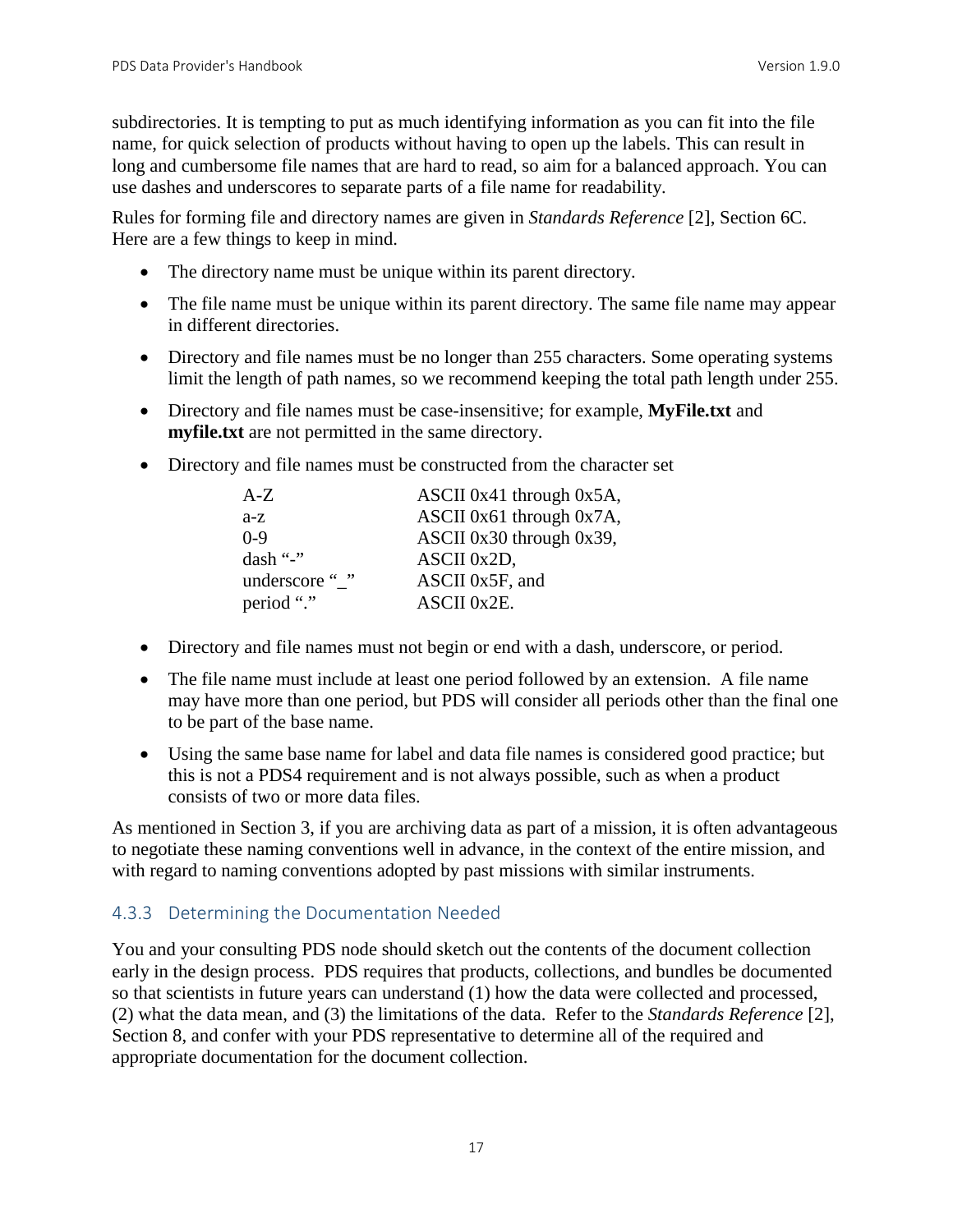Documentation takes three forms in PDS: (a) XML labels, (b) documents included within the archive, and (c) references to material that is publicly available elsewhere.

Documentation considered essential to understanding or using the archive, except for published journal articles, must be submitted as part of the archive. Journal articles may be included if permitted by the copyright holder; otherwise, they should be cited in the archive documentation.

As an example, documentation might include the following:

- An errata file that describes any changes, known errors, or anomalies in the archive.
- A copy of a published journal article that describes the mission.
- A copy of a published journal article that describes the instrument.
- A User's Guide that explains how to read and interpret the data.

For mission archives, it is common practice to include the Software Interface Specification (SIS) document that the mission may require the instrument team to generate. This document goes into the details of the structure, content, and processing of the data products. Missions may also require teams to generate calibration plans, data, and/or reports, which are also suitable for inclusion in the archive.

PDS-compliant formats for documents are UTF-8 and PDF/A. UTF-8 is plain text, including traditional 7-bit ASCII text files. In a PDS archive UTF-8 documents may not include any embedded markup language such as HTML. PDF/A is an ISO-standardized format of PDF (Portable Document Format) suitable for long-term archiving. PDF/A-1a, the preferred level of PDF/A, means a document is in complete compliance with the ISO requirements. PDF/A-1b, also acceptable in PDS, means a document is in minimal compliance. Many software applications that generate PDF files are capable of generating PDF/A files. Your PDS representative can convert standard PDF documents to PDF/A if needed.

Once you have a document in UTF-8 or PDF/A format, you may provide the same document in additional formats if you think they will be convenient. For example, if you have a PDF/A document, you may wish to provide a Microsoft Word version of it also. See the *PDS Policy on Formats for PDS4 Data and Documentation* at

[https://pds.nasa.gov/policy/format\\_policies\\_final.pdf,](https://pds.nasa.gov/policy/format_policies_final.pdf) and the *List of Supplemental Formats* at [https://pds.nasa.gov/policy/Supplemental\\_Formats.pdf.](https://pds.nasa.gov/policy/Supplemental_Formats.pdf)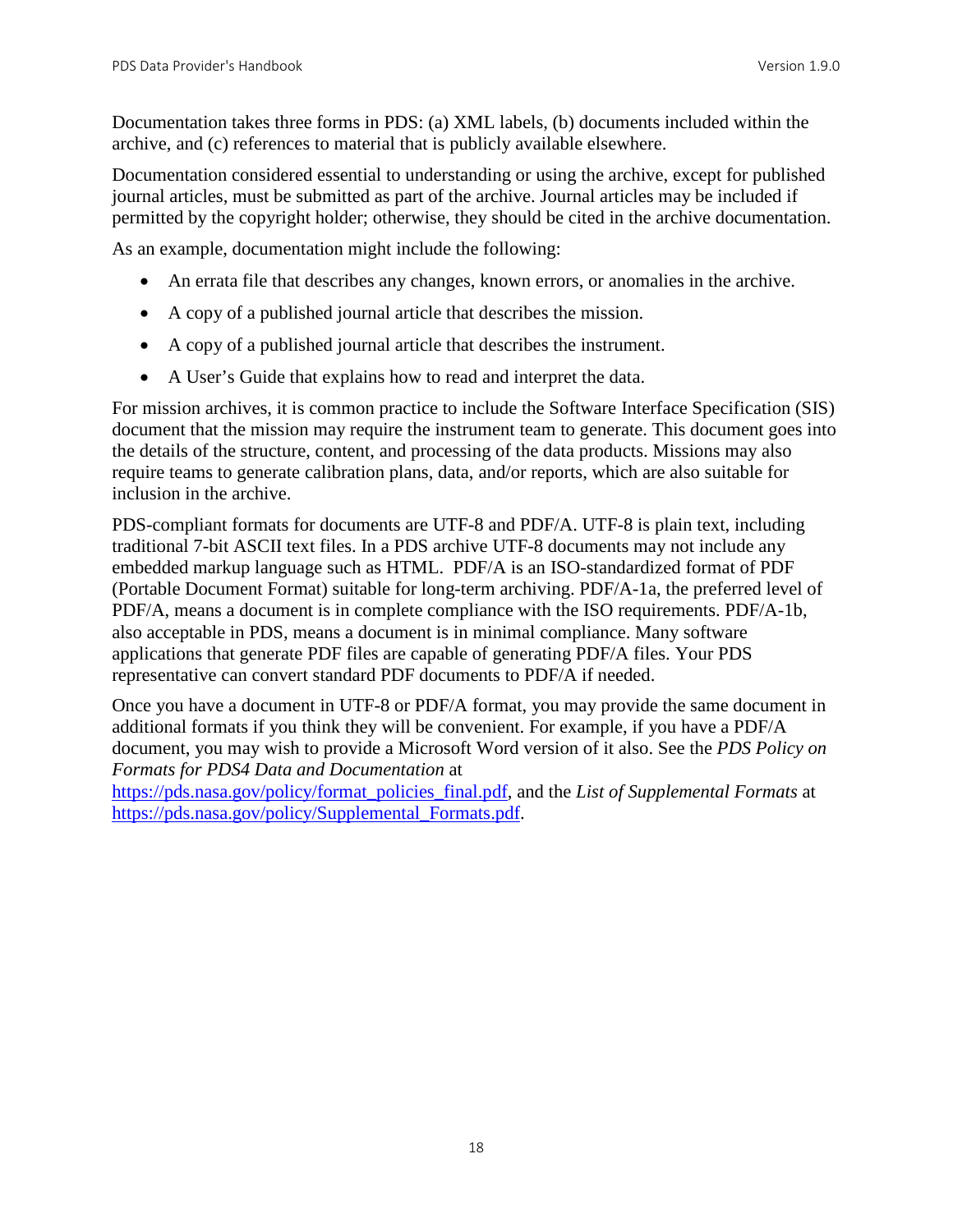# <span id="page-25-0"></span>5 Assigning Unique Identifiers

When you have determined the contents and organization of your archive, and you have settled on a directory and file naming scheme, the next step is to make a plan for uniquely identifying the products in the archive. As we mentioned in Section 2.5, Unique Identifiers, all products – data, documentation, and other components – carry a unique Logical Identifier (LID) that follows a set of formation rules. It's important to determine these LIDs before you go further in creating labels for your products because the LIDs are needed for the labels. Also, you and your PDS representative will need to work with a data engineer at the PDS Engineering Node to ensure that your LIDs are unique across PDS and, for mission data, to ensure that they conform to the mission-wide LID design.

#### <span id="page-25-1"></span>5.1 General Concepts

Every product has an identifier that is unique across all products registered and archived with the PDS. This identifier is referred to as a LIDVID and is the concatenation of a logical identifier (LID) and a version identifier (VID). We'll address the construction of each in the following sections.

Here are some general rules:

- LIDs must be unique across PDS.
- One LID covers all versions of a single product; the VID distinguishes among versions<sup>[6](#page-25-2)</sup>. Rules for incrementing VIDs are found in the *Standards Reference* [2] Section 6D.3.
- Each LID in a PDS archive begins with the agency identifier  $urn:nasa:pds:$ <sup>[7](#page-25-3)</sup>. This ensures that any LID that is unique within PDS is also unique within NASA and within the global federation of agencies that subscribe to this identification system — that is, the prefix ensures that products have globally unique identifiers.
- LIDs are restricted to lower-case letters, digits, the dash, the period, and the underscore. Colons are also used but only in a prescribed way to delimit fields (see below).
- Each PDS4 LID is constructed as four, five, or six fields, for bundles, collections, and products respectively, where each pair of fields is separated by a colon. Each field must begin with a letter or digit.
- LID maximum length is 255 characters.

<span id="page-25-2"></span> <sup>6</sup> Discuss with your consulting node the conditions under which a new version should actually be a different product. Versions generally succeed each other and result from improvements — incrementally better calibration, for example. If the processing algorithm itself changes significantly, you may want to consider defining a new set of products rather than incrementing the version.

<span id="page-25-3"></span> $7$  You may find other prefixes in archives maintained by other agencies (for example, urn:esa:psa: for the European Space Agency PSA archive), but do not use these when preparing data for delivery to PDS.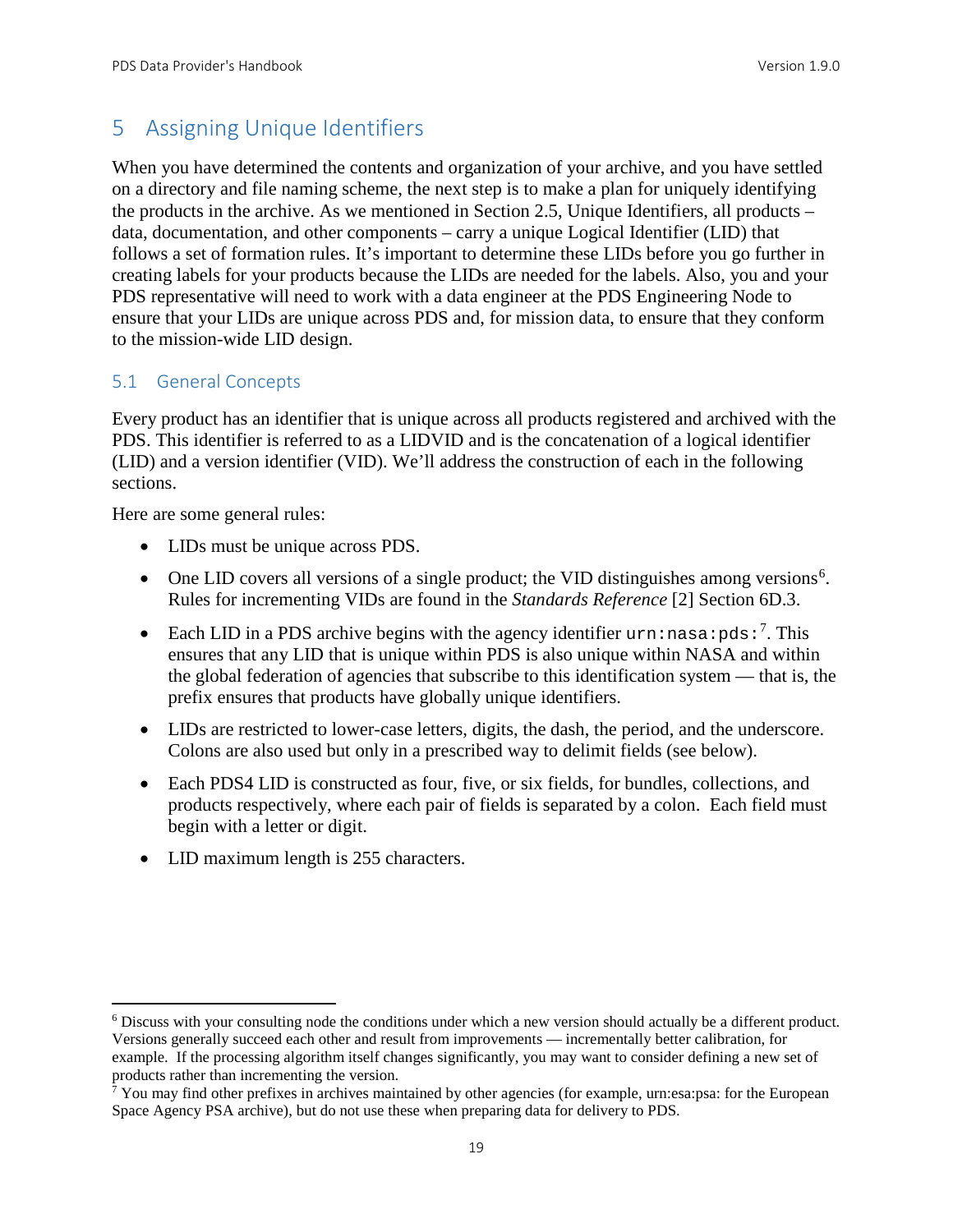#### <span id="page-26-0"></span>5.2 Constructing Logical Identifiers (LIDs)

The complete set of requirements for LID construction is given in Section 6D.2 of the *Standards Reference* [2]. We give a summary here. LIDs for context products have special requirements, which are discussed in Appendix J.

Recall that each basic product is delivered to PDS as a member of a collection and that each collection is a member of a bundle. LIDs are constructed based on a hierarchical set of these relationships.

LIDs are constructed by concatenating fields of characters. The fields are separated by colons. This is the only use of colons permitted in LIDs.

• Bundle LIDs are constructed by appending a unique bundle-specific identifier to the agency identifier, such as urn:nasa:pds or urn:esa:psa.

Bundle  $LID = urn: nasa: pds: **bundle_id**$ 

Bundle  $LID = urn: esa:psa: **bundle** id>$ 

Since all PDS bundle LIDs are constructed this way, the bundle LID will be globally unique.

• Collection LIDs are constructed by appending a unique collection identifier to the parent bundle's LID, for example

Collection LID = urn:nasa:pds:<br/>cbundle\_id>:<collection\_id>

Since all PDS collection LIDs are constructed in this way and the collection identifier is unique within the bundle LID, the collection LID will be globally unique.

• Basic Product LIDs are constructed by appending a unique product identifier to the parent collection's LID.

Product LID = urn:nasa:pds:<br/>bundle\_id>:<collection\_id>:<product\_id>

Since the product LID is based on the collection LID, which is unique across PDS, the product LID will be globally unique.

#### <span id="page-26-1"></span>5.2.1 Examples

The following examples are based on a hypothetical mission.

|                      | <b>Name</b>                           | <i><b>Abbreviation</b></i> |
|----------------------|---------------------------------------|----------------------------|
| spacecraft           | Super SpaceCraft 01                   | ssc01                      |
| <i>instrument</i>    | <b>High Resolution Photon Counter</b> | Hirespc                    |
| <i>mission phase</i> | Cruise, Mercury, Earth phase          | Cruise                     |

The Hirespc instrument team decides to use the spacecraft clock count (sclock) at the start of each observation as the product field of the LID for observational data products. They also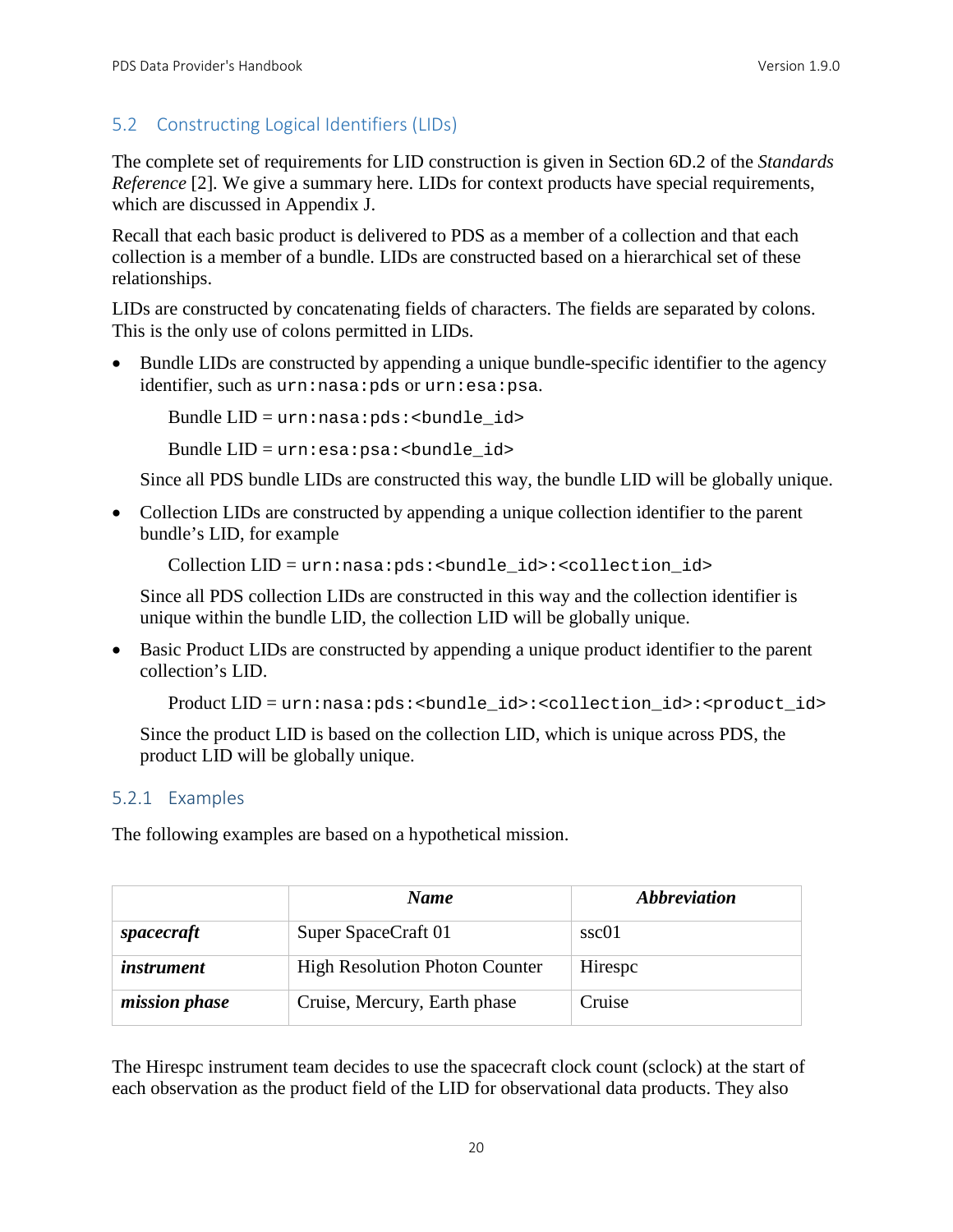decide to create a separate bundle for each phase of the mission. This is all the information we need to start designing LIDs.

#### Cruise Phase Bundle

Bundle LID

urn:nasa:pds:ssc01.hirespc.cruise

*Note that in the above example bundle field, ssc01.hirespc.cruise, we used periods as separators. Alternatively we could have used dashes, underscores, or some combination of the three. Discuss the use of period, dash, and underscore in LIDs with your consulting node; there may be a preference.*

#### Collection LIDs

urn:nasa:pds:ssc01.hirespc.cruise:browse urn:nasa:pds:ssc01.hirespc.cruise:context urn:nasa:pds:ssc01.hirespc.cruise:data urn:nasa:pds:ssc01.hirespc.cruise:document

*If there is a large number of products, it might be desirable to subdivide the data products into two or more collections by processing level (data\_raw, data\_derived, etc.), by year (data\_2006, data\_2007, etc.), or by a different discriminator. Many discriminators are permitted; you should use whichever is best suited to your data. Discuss with your consulting node.*

Product LIDs [examples of data products identified by a spacecraft clock count of 31234567 in various collections]

```
urn:nasa:pds:ssc01.hirespc.cruise:browse:browse_31234567
urn:nasa:pds:ssc01.hirespc.cruise:data:data_raw_31234567
urn:nasa:pds:ssc01.hirespc.cruise:data:data_derived_31234567
urn:nasa:pds:ssc01.hirespc.cruise:document:errata
```
#### <span id="page-27-0"></span>5.3 Constructing Version Identifiers (VIDs)

Detailed requirements and formation rules for versioning LIDs are provided in the *Standards Reference* [2]*,* Section 6D.3; we provide a brief summary here.

Version IDs are used for all types of products, including basic products, collections, and bundles.

- VIDs are appended to LIDs by a double colon ("::").
- VIDs must be of the form M.n, where M denotes a major version and n denotes a minor version.
- The major number (M) is initialized to 1 for archive products. Whenever the major number  $(M)$  is incremented, the minor number  $(n)$  is reset to 0.
- Neither M nor n should be prepended with zeros; each is simply incremented as an integer. Thus 1.1 and 1.10 are different versions, and 1.01 is invalid.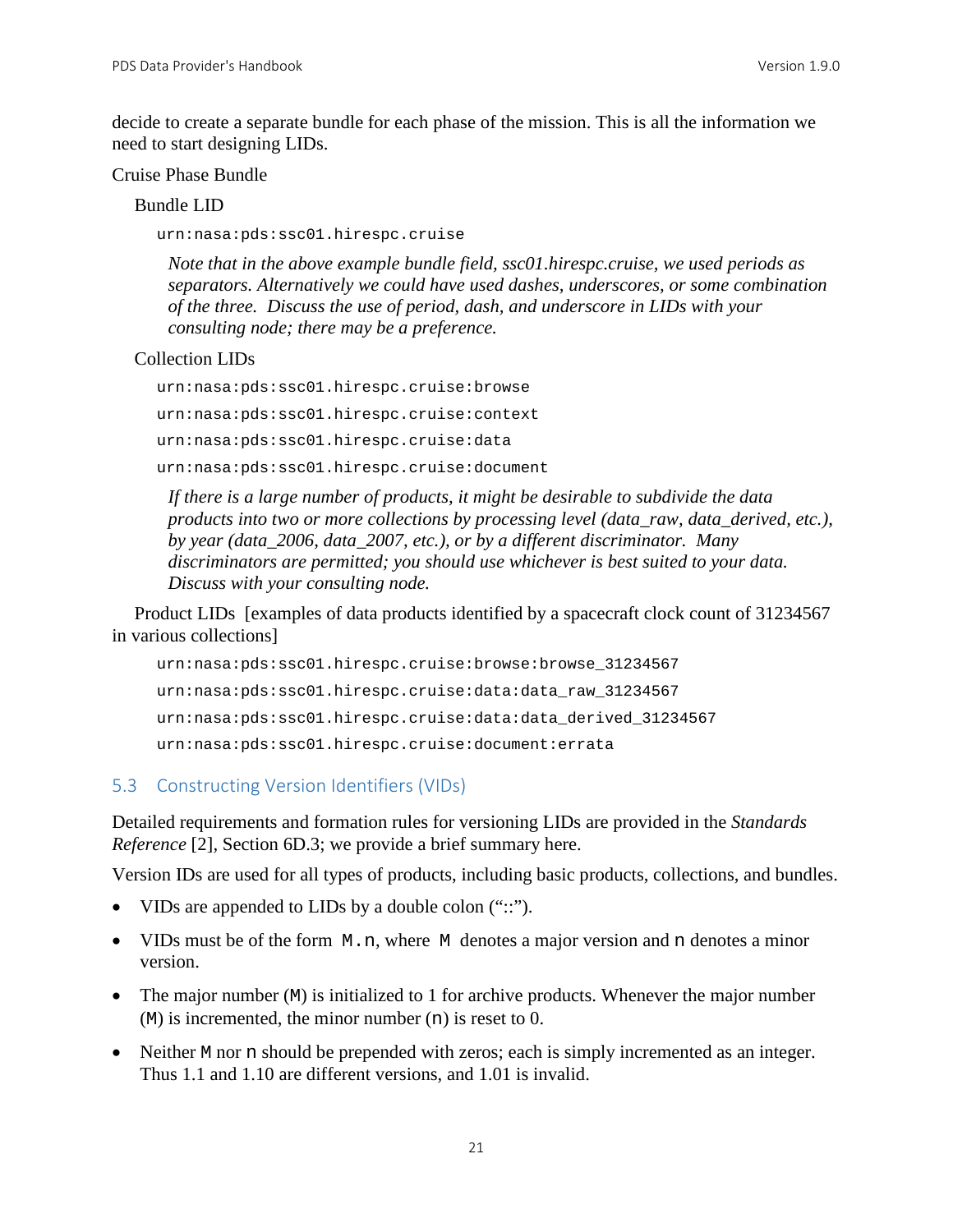#### <span id="page-28-0"></span>5.4 LIDVID Construction

A *version identifier* (VID) may be appended to a logical identifier (LID) to identify one of several versions of the same bundle, collection, or product. Use double colons to append the VID to the LID. The combination is called a *versioned identifier* (LIDVID). LIDVIDs are used to locate products within PDS; every version of every product within PDS has a unique LIDVID.

The following example LIDVIDs are based on the example LIDs in Section 5.2.1. In all cases the VID is 1.0.

#### <span id="page-28-1"></span>5.4.1 Examples

#### Cruise Phase Bundle

#### Bundle LIDVID

urn:nasa:pds:ssc01.hirespc.cruise::1.0

#### Collection LIDVIDs

urn:nasa:pds:ssc01.hirespc.cruise:browse::1.0 urn:nasa:pds:ssc01.hirespc.cruise:context::1.0 urn:nasa:pds:ssc01.hirespc.cruise:data::1.0 urn:nasa:pds:ssc01.hirespc.cruise:document::1.0 urn:nasa:pds:ssc01.hirespc.cruise:xml\_schema::1.0 Product LIDVIDs [data products for sclock = 31234567]

```
urn:nasa:pds:ssc01.hirespc.cruise:browse:browse_31234567::1.0
urn:nasa:pds:ssc01.hirespc.cruise:data:data_raw_31234567::1.0
urn:nasa:pds:ssc01.hirespc.cruise:data:data_derived_31234567::1.0
urn:nasa:pds:ssc01.hirespc.cruise:document:errata::1.0
urn:nasa:pds:ssc01.hirespc.cruise:xml schema:table character 0411f::1.0
```
When you have constructed draft LIDs and LIDVIDs contact your PDS node representative to verify that they are unique and conform to the rules.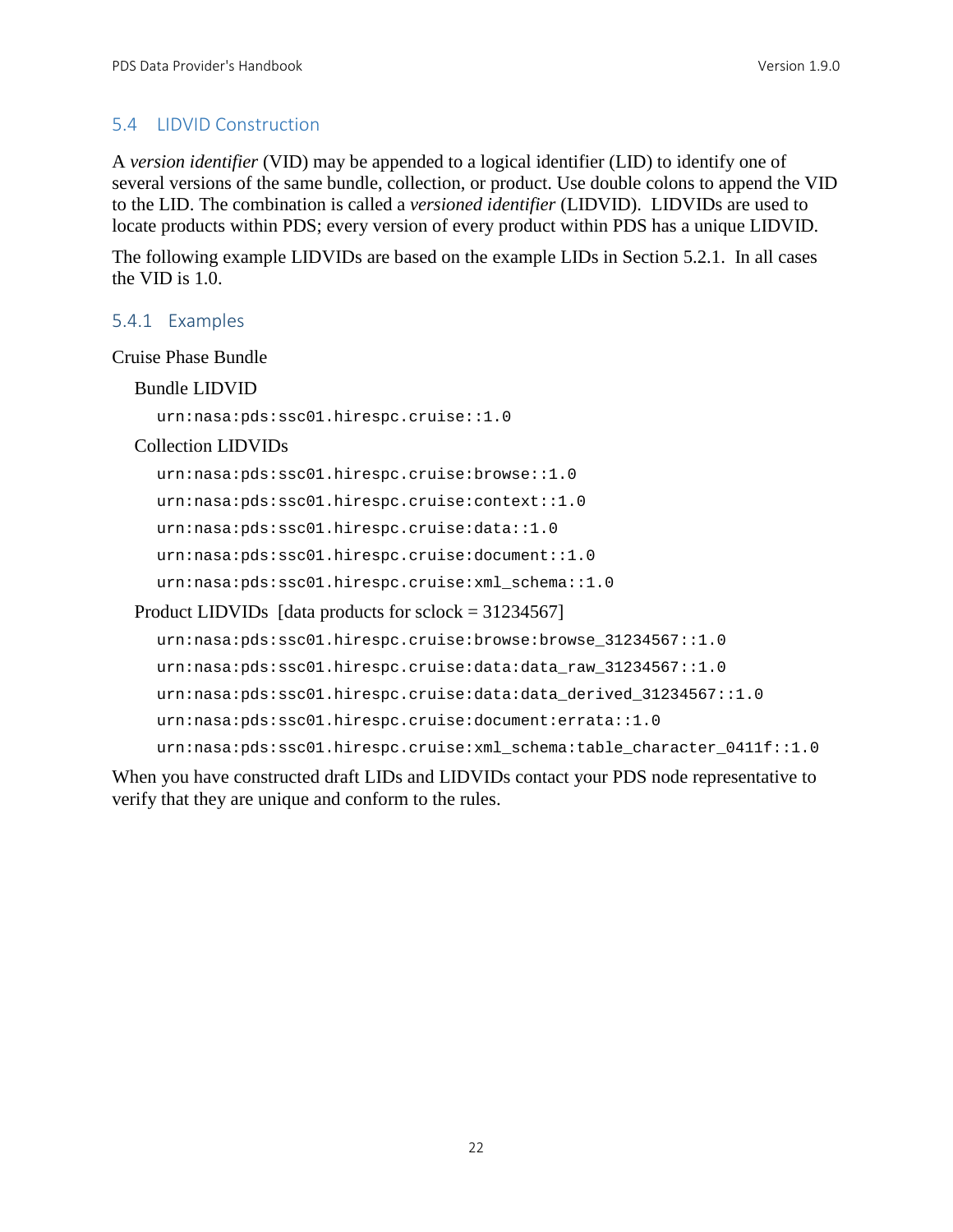# <span id="page-29-0"></span>6 Designing Labels

#### <span id="page-29-1"></span>6.1 Overview of Labels and Schema

Labels are fundamental to PDS products; they describe both the content and format of products. They also allow links to be established among products, so that observational data can reference descriptions of the instrumentation that collected the bits, the spacecraft that hosted the instruments, and the organizations that supported the activity. They also help to bind related products into collections and related collections into bundles. Using labels written in XML, and constrained by an XML schema and a set of Schematron rules, helps ensure that PDS4 products are thoroughly and consistently documented, and that their metadata are available to the wide range of third-party software that reads and writes in XML.

The *PDS4 Information Model* [1], *PDS4 Data Dictionary* [3], and their XML representation in the *PDS4 Common Schema and Schematron* [4] serve as a library of generic definitions for each PDS4 product type. PDS also maintains data dictionaries for specialized disciplines such as geometry and cartography and for specific planetary missions; these are called Local Data Dictionaries or LDDs. They are also expressed as XML schemas for use in PDS labels. The PDS4 Schema and all current Local Data Dictionary schemas are available at [https://pds.nasa.gov/pds4/schema/released/.](https://pds.nasa.gov/pds4/schema/released/)

When a schema is used in a PDS4 label it is associated with a namespace. A namespace is a context for the terms defined in the schema. The common PDS4 schema has the namespace **pds**, and it is the default namespace in a PDS4 label. Other namespaces correspond to Local Data Dictionaries such as **cart** for the cartography dictionary, **disp** for the display dictionary, and **mvn** for the MAVEN mission dictionary. If classes or attributes from other namespaces are used in the label, the terms are prefixed with that namespace, as in **cart:map\_projection\_name** and **disp:vertical\_display\_direction**. Only namespaces that are registered in the Namespace Registry may be used in PDS4 labels [\(https://pds.nasa.gov/pds4/schema/pds-namespace](https://pds.nasa.gov/pds4/schema/pds-namespace-registry.pdf)[registry.pdf\)](https://pds.nasa.gov/pds4/schema/pds-namespace-registry.pdf).

When you prepare data for delivery to PDS, you will certainly be involved in creating labels; you may also be involved in creating discipline- or mission-specific LDDs. This section will focus on the components of labels, design choices you will need to make, and tools you can use. Basic information about XML and XML schemas can be found in Appendix C, specific instructions for editing PDS XML labels are in Appendix D, and a discussion about creating Local Data Dictionaries is available on the Small Bodies Node PDS4 Wiki [\(http://sbndev.astro.umd.edu/wiki/SBN\\_PDS4\\_Wiki\)](http://sbndev.astro.umd.edu/wiki/SBN_PDS4_Wiki).

#### <span id="page-29-2"></span>6.2 Basic Product Labels

We can think of the material in the PDS archive as either observational or supplementary data (see Appendix A in *Concepts* [5] for formal definitions). We discuss labels for observational products first; then we discuss aspects of non-observational (supplementary) product labels, which differ slightly. Labels for aggregate products – that is, collections and bundles – are discussed in Appendix K.

You and your node representative should discuss the nature of the files that will be included in your archive, roughly categorizing the products according to whether they are observational or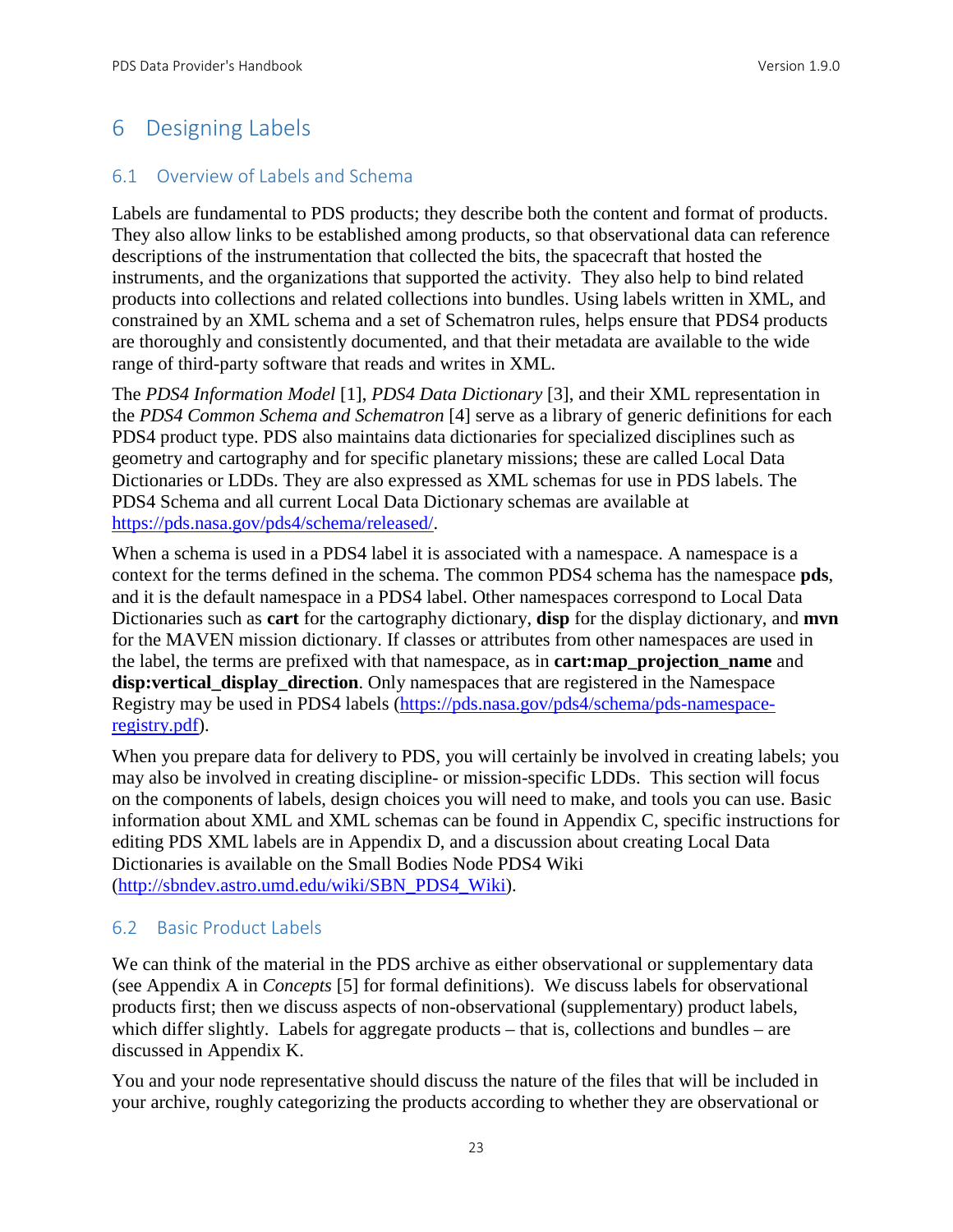supplementary. The node representative can then identify the appropriate product types, such as Product Observational and Product Document, and their associated controlling files common, discipline, and mission schema and Schematron files. This set of schemas and Schematron files will be used to generate label templates and will provide the syntactic and semantic validation criteria for ensuring the integrity of the products in your archive. If you don't have them already, you can get them online at<https://pds.nasa.gov/pds4/schema/released/> or the node representative can provide the files to you.

#### <span id="page-30-0"></span>6.2.1 Product Type Selection

Each PDS4 label must identify the type, or class, of product the label is describing. The product type determines the set of required and optional classes and attributes to be specified in the product label. Product types, in alphabetical order, are as follows (*PDS4 Information Model* [1]):

- **Product Ancillary** a basic product containing data that are supplementary to observational data.
- **Product\_Browse** a basic product containing a low resolution or "quick-look" version of an observational product.
- **Product\_Bundle** an aggregate product used to identify the member collections of an archive bundle.
- **Product Collection** an aggregate product used to identify the member basic products of an archive collection.
- **Product Context** a basic product identifying the physical (instrument, spacecraft, target, people) and conceptual (investigation, node) objects related to an observational product.
- **Product\_Document** a basic product identifying a single logical document, such as an interface specification, instrument description, or user's manual; the document product may be archived in multiple formats under the single logical Product\_Document definition.
- **Product File Text** a basic product consisting of a single digital file with ASCII character encoding.
- **Product\_Native** a basic product containing data in the original format returned by the observing system, used for data that cannot be described using one of the PDS4 formats for observational data. See *Standards Reference* [2] Section 9E for restrictions on the use of this product type.
- **Product\_Observational**  a basic product comprising one or more images, tables, and/or other fundamental data structures that are the result of a science or engineering observation.
- **Product\_SPICE\_Kernel** a basic product consisting of a SPICE kernel.
- **Product\_Thumbnail** a basic product consisting of a highly reduced version of an image, even smaller than a Product Browse image, typically used in displaying the results from search interfaces.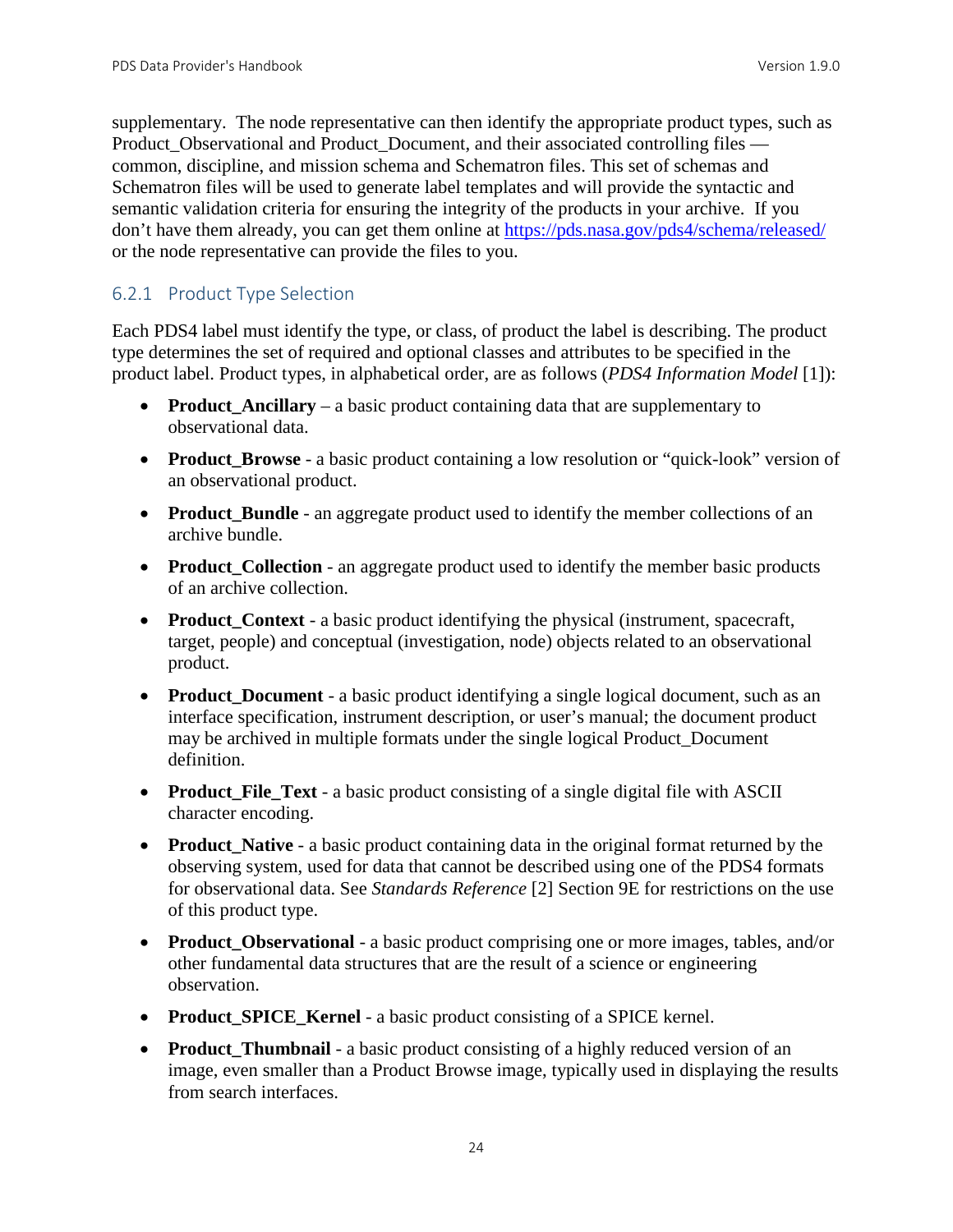- **Product\_XML\_Schema** a product consisting of XML formatted schemas, Schematron files, or any other reference schemas used in the interpretation of an observational product.
- **Product Zipped** a product containing other products and associated files, packaged using a PDS4-approved aggregation algorithm such as Zip.

The selection of the appropriate product class, when the choice is not obvious, is outlined in Appendix B, How To Select the Right Class for a Product.

#### <span id="page-31-0"></span>6.2.2 Basic Product Labels for Observational Products

The science data products in your archive will be described using Product\_Observational labels, so we'll go into more detail about them in this section.

#### *6.2.2.1 Selecting the Structural Description for Observational Products*

Based on the nature of the observational data, you and your node representative will determine which subclasses to use for describing the observational objects (e.g., **Array**, **Table**, **Header**, etc.) in your archive. The **Product\_Observational** class allows the following subclasses (*PDS4 Information Model* [1]).

For binary array data:

- **Array**
- **Array\_2D**
- **Array\_2D\_Image**
- **Array\_2D\_Map**
- **Array\_2D\_Spectrum**
- **Array\_3D**
- **Array\_3D\_Image**
- **Array\_3D\_Spectrum**

For binary tabular data:

• **Table\_Binary**

For character tabular data:

- **Table Character** (fixed width fields)
- **Table Delimited** (variable width fields)

The following are allowed, but are less frequently used, and special constraints may apply:

- **Header**
- **Encoded\_Header**
- **Encoded\_Binary** (Supplemental)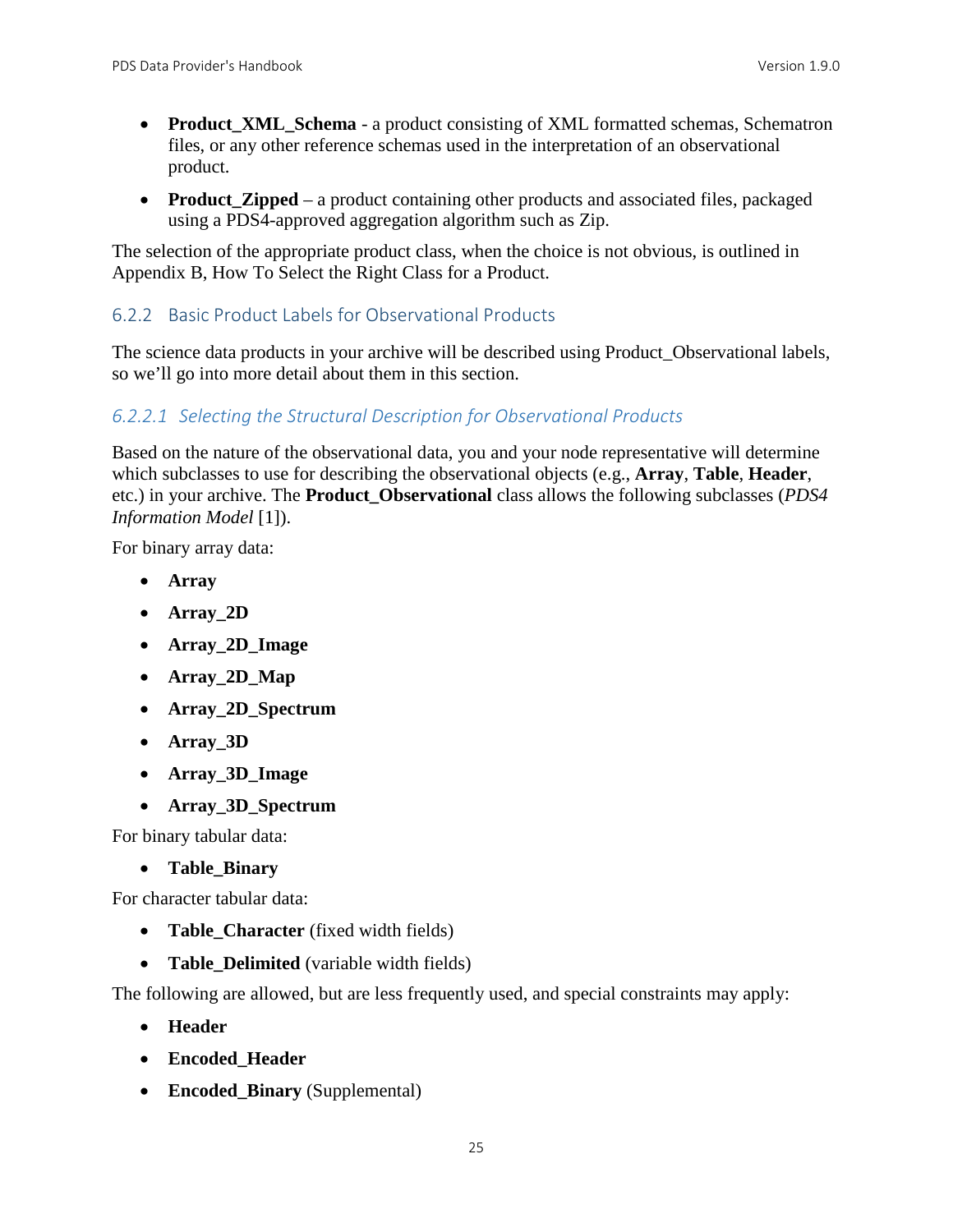- **Encoded\_Byte\_Stream** (Supplemental)
- **Encoded\_Image** (Supplemental)
- **Parsable\_Byte\_Stream** (Supplemental)
- **Stream\_Text**

When a class with one or more levels of subclasses could be used to describe an object, the most specific subclass that is appropriate and allowed in the class must be used. For example, when a two-dimensional array contains image pixels, and **Array**, **Array\_2D**, and **Array\_2D\_Image** are possible choices, **Array\_2D\_Image** must be used rather than **Array** or **Array\_2D**.

#### *6.2.2.2 Basic Product Label Organization – Observational Products*

In a **Product\_Observational** label there are several blocks of information called *areas*. Each area contains one or more classes, each of which may have several attributes. The areas, plus some XML overhead at the beginning, are shown in Figure 6-1 and explained in the text that follows. The figure omits the contents of each area for brevity; see Appendix E for the details.

- XML Prolog
	- o The statement beginning with <?xml is an XML declaration. It means that the label is an XML versioned document.
	- o The statement beginning with <?xml-model is a processing instruction. It identifies the Schematron file against which the label is validated. A label may have more than one of these statements.
- Root Tag
	- $\circ$  Provides a declaration of the root element of the label; the product type in this case, **Product\_Observational**.
	- $\circ$  Lines beginning with  $xmlns:$  identify the namespaces used in the label (i.e., the **pds** namespace plus any additional discipline or mission namespaces from the Namespace Registry)
	- o Lines beginning with xsi:schemaLocation match namespaces to the locations where the associated schemas are found.
- Identification Area
	- o Provides identification information specific to the product (the LID and VID, the information model version, the product class, etc.)
	- o Provides citation information specific to the product
	- o Provides modification history specific to the product
- Observation Area
	- o Provides information about the investigation, instrument, target, times, etc.
	- o Includes subsections for relevant classes specific to one or more discipline dictionaries, and to the mission (or an equivalent namespace).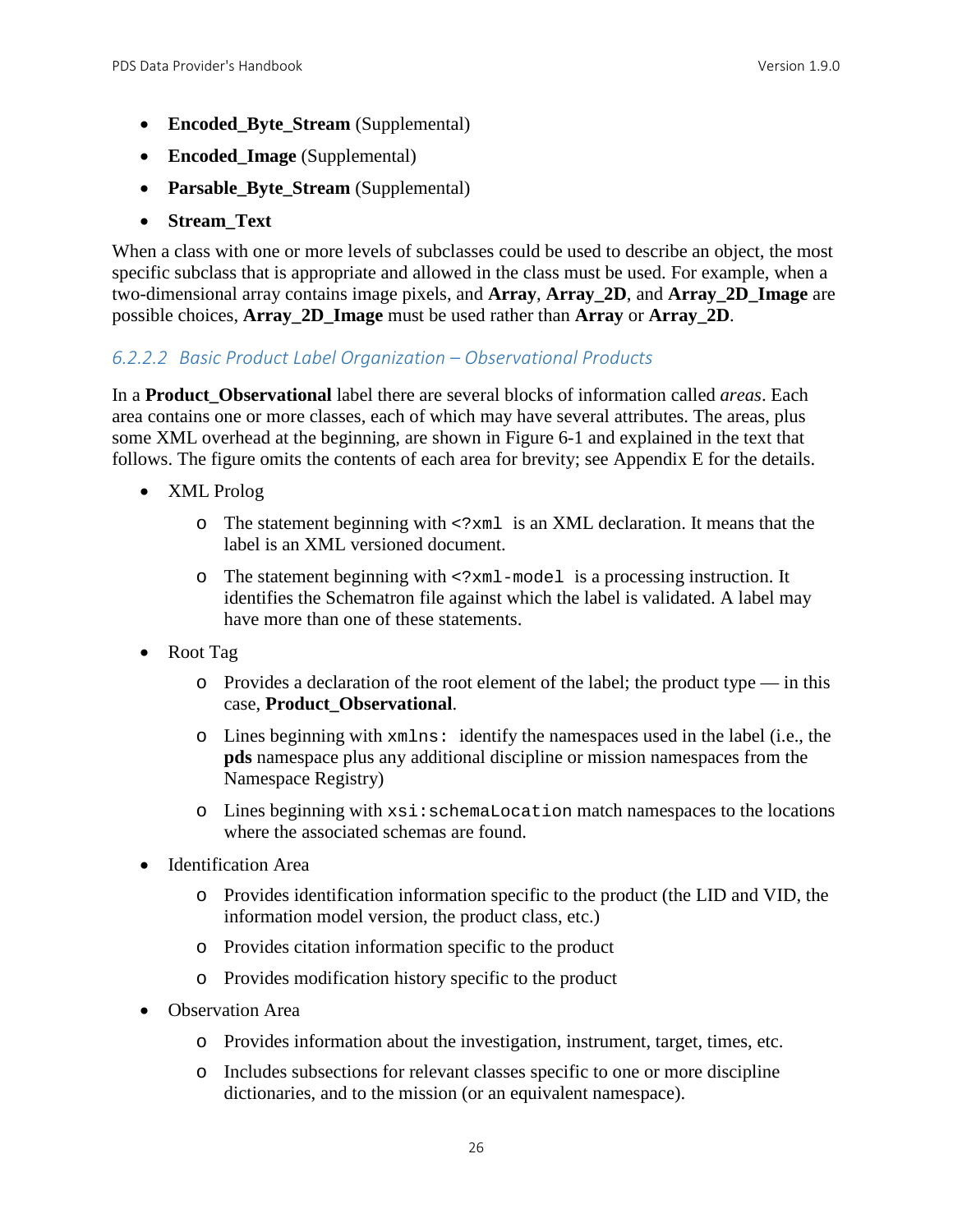| <b>XML Prolog</b>                                                                                                                                                                                                                                                                                                       |  |  |
|-------------------------------------------------------------------------------------------------------------------------------------------------------------------------------------------------------------------------------------------------------------------------------------------------------------------------|--|--|
| xml version="1.0" encoding="UTF-8"?<br>xml-model href="http://pds.nasa.qov/pds4/pds/v1/PDS4 PDS 1700.sch"<br schematypens="http://purl.oclc.org/dsdl/schematron"?>                                                                                                                                                      |  |  |
| <b>Root Tag</b>                                                                                                                                                                                                                                                                                                         |  |  |
| <product_observational <br="" xmlns="http://pds.nasa.gov/pds4/pds/v1">xmlns: pds="http://pds.nasa.qov/pds4/pds/v1"<br/>xmlns:xsi="http://www.w3.org/2001/XMLSchema-instance"<br/>xsi:schemaLocation="http://pds.nasa.qov/pds4/pds/vl<br/>http://pds.nasa.qov/pds4/pds/v1/PDS4_PDS_1700.xsd"&gt;</product_observational> |  |  |
| <b>Areas</b>                                                                                                                                                                                                                                                                                                            |  |  |
| <identification area=""><br/>27 lines of detail<br/></identification><br><observation area=""><br/>76 lines of detail<br/><br/><reference list=""><br/>10 lines of detail<br/><br/><file area="" observational=""><br/>41 lines of detail<br/></file></reference></observation>                                         |  |  |
| <b>End Tag</b>                                                                                                                                                                                                                                                                                                          |  |  |
|                                                                                                                                                                                                                                                                                                                         |  |  |

*Figure 6-1. Example Label Structure for Product\_Observational*

- Reference List Area
	- o Provides identification information for products, such as journal articles, that are relevant to understanding the product. References may be made to sources both internal and external to PDS.
- File Area
	- $\circ$  Identifies the file(s) containing the digital object(s), and
	- o Includes classes that describe each digital object in the given file (e.g., the description and parameters of each header, table, and image).
- End Tag
	- o The end tag corresponds to and closes the Root Tag.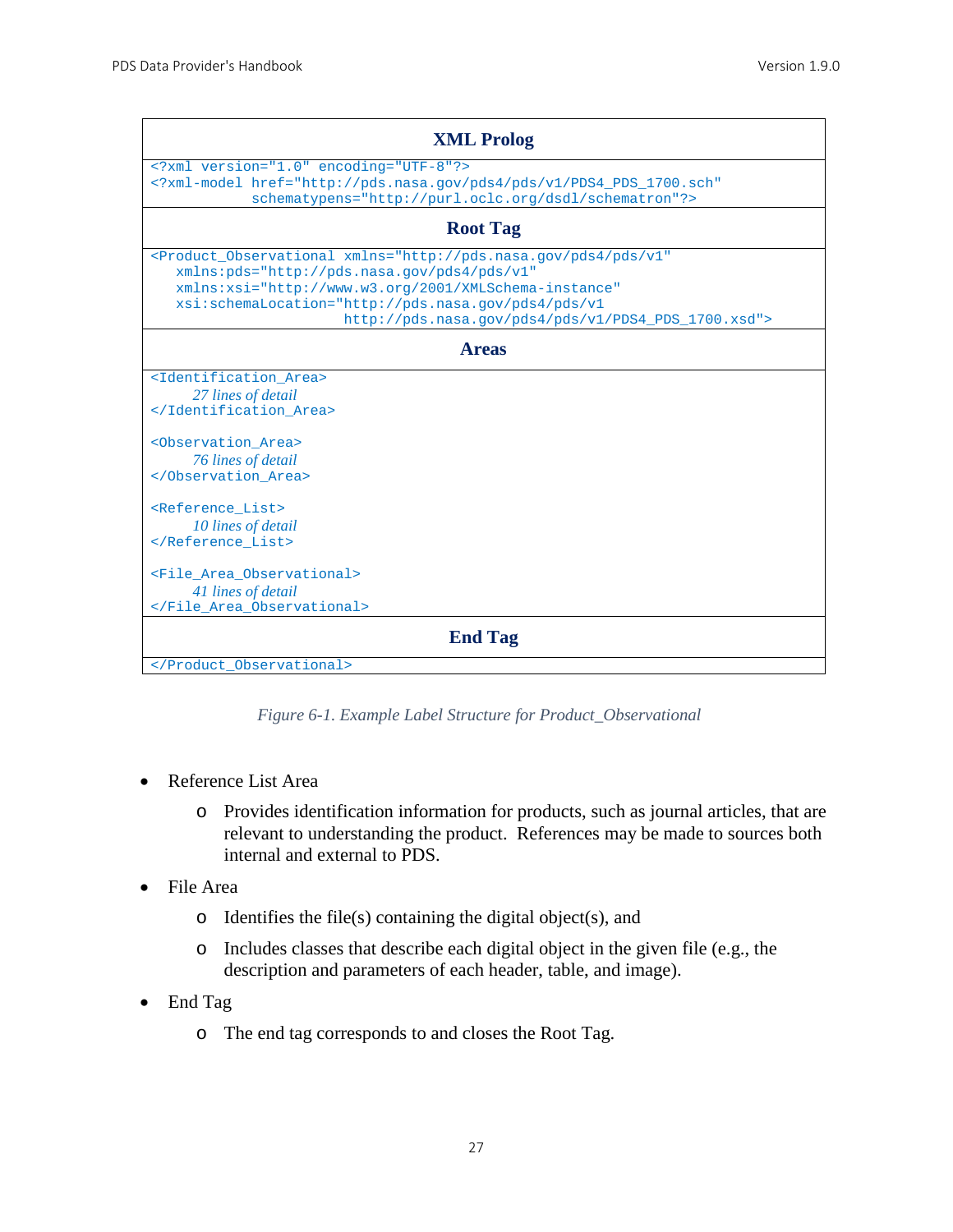Any basic product may include multiple objects and multiple object types. For example, you may have a product comprising an **Array\_2D\_Image**, a **Table\_Character** histogram of pixel values, and a **Header**. The three objects, which may or may not all reside in the same file, coupled with the single XML label that describes these objects, form the single digital product. If they are all in the same file, then the label's File area will have a **File\_Area\_Observational** class that permits inclusion of multiple digital objects (e.g., **Header**, **Table\_Character**,

Array 2D Image). If the objects are in two or more files, then the label will have a separate **File\_Area\_Observational** class for each file. Ask your consulting node to recommend the best method for your products.

If your observational products have associated browse objects, you may treat them as separate browse products and associate them with the corresponding observational products using the **Reference List** class in the Reference List area.

With two exceptions, all **Product\_Observational** labels must have the structure shown in Figure 6-1 (*PDS4 Information Model* [1]). The exceptions are:

- The **Reference List** class is optional; and
- One or more **File Area Observational Supplemental** classes, which allow supplementary data objects to be carried along with observational data products, may be added. An example of a label that uses the **File\_Area\_Observational\_Supplemental** class is **thermal\_neutron\_map.xml** in the *DPH Examples*  [\(https://pds.nasa.gov/pds4/doc/examples/\)](https://pds.nasa.gov/pds4/doc/examples/).

This structural consistency simplifies extraction of information from such labels, facilitating search and retrieval of products by future users. Note, however, that there is considerable flexibility for content within the areas shown in Figure 6-1.

For additional information regarding the definitions and *cardinality* of the attributes and classes used within the definition of a basic product label, consult the *PDS4 Data Dictionary* [3].

## <span id="page-34-0"></span>6.2.3 Basic Product Labels for Non-Observational Products

Labels for non-observational products are structurally similar to those for observational products (Section 6.2.2); but there are more product types, and those product types have more variations. This section highlights the differences.

# *6.2.3.1 Selecting the Appropriate Types for Non-Observational Products*

Common product types for non-observational products include:

- **Product\_Ancillary**
- **Product\_Browse**
- **Product\_Context**
- **Product\_Document**
- **Product\_File\_Text**
- **Product\_Native**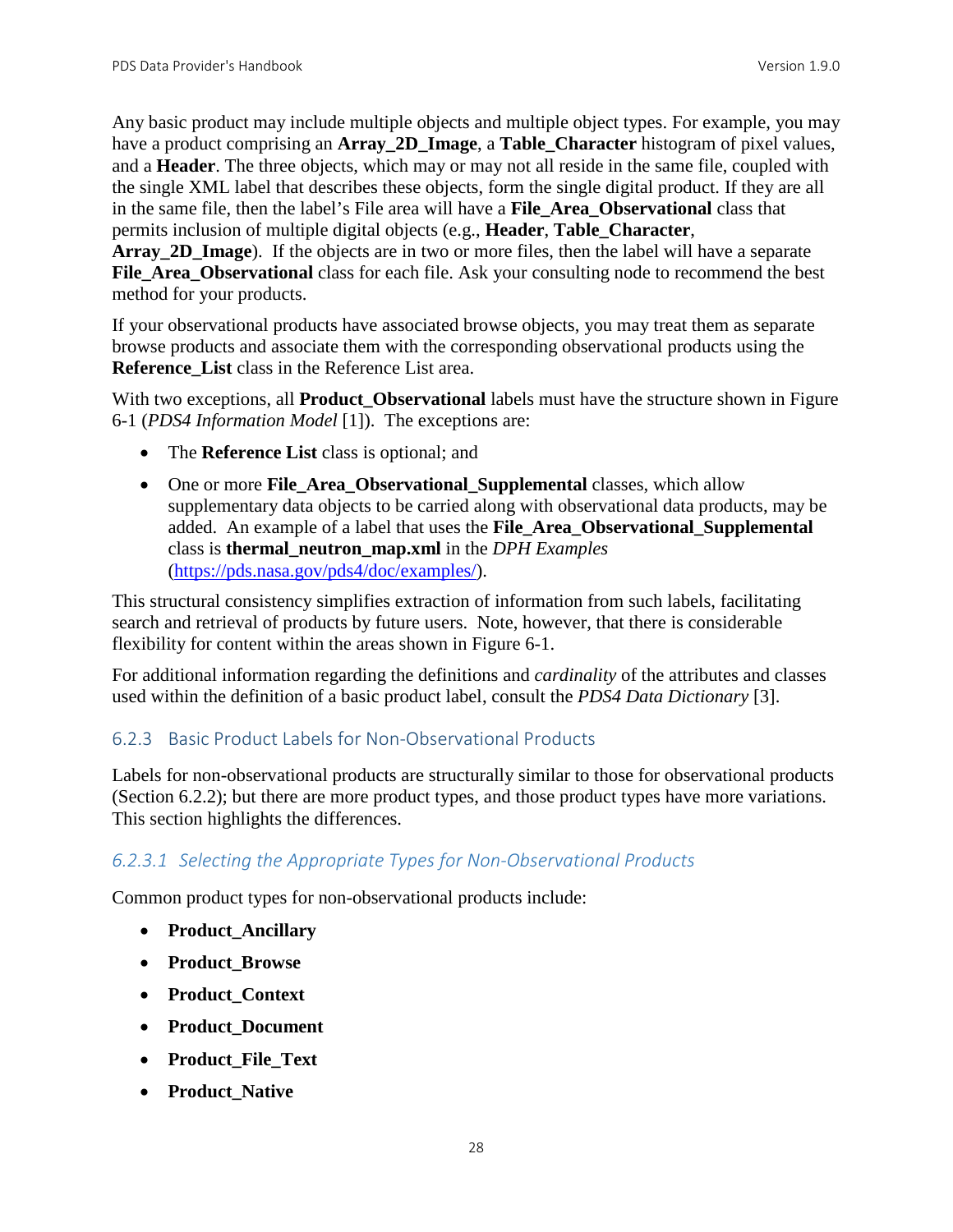- **Product\_SPICE\_Kernel**
- **Product\_Thumbnail**
- **Product\_XML\_Schema**

These product types are defined in the *PDS4 Information Model* [1].

## *6.2.3.2 Basic Product Label Organization – Non-Observational Products*

The label for a non-observational (that is, a supplementary) product is similar to the label for **Product Observational**; but the many options for the different product types make a general description impossible. Supplementary product labels begin with the XML Prolog and Root Tag, and they end with the End Tag (see Figure 6-1). They include the **Identification\_Area** and (optionally) the **Reference\_List**; but, after that, the customization for each supplementary product type defies generalization. Start by selecting one of the non-observational product types listed above and look up that product class in the *PDS4 Information Model* [1] to see its components. You will need to work closely with your consulting node when designing these labels. Your node representative can provide examples of the product types to help you choose.

#### <span id="page-35-0"></span>6.2.4 Aggregate Product Labels

There are two types of aggregate products:

- **Product\_Collection**
- **Product\_Bundle**

As mentioned in Section 4.1, a collection is a group of related products. A **Product\_Collection** product is simply a list, or inventory, of the products in the collection. The products are listed by their LIDs or LIDVIDs. As it is possible for a product to belong to more than one collection, the inventory also tells whether this is the primary collection for a product or whether it is a product's secondary collection. A **Product\_Collection** product is accompanied by an XML label.

Similarly, a bundle is a group of related collections. A **Product\_Bundle** product is an inventory of the collections in the bundle. Unlike a **Product\_Collection** product, a **Product\_Bundle** product consists of the label only, not a label and a separate file. The inventory of collections is included in the label.

Instructions for creating **Product\_Collection** and **Product\_Bundle** labels are in Appendix K.

## <span id="page-35-1"></span>6.2.5 Special Characters in Product Labels

In PDS4 labels some characters have a special meaning to software that interprets XML. For instance, " $\langle$ ", " $\rangle$ ", and sometimes " $\&$ " are used to delimit tags, as in

<?xml version="1.0" encoding="UTF-8"?>

as you can see in Figure 6-1. The XML standard provides a structure known as CDATA (for Character Data) that allows special characters to be entered as regular text. Here is an example.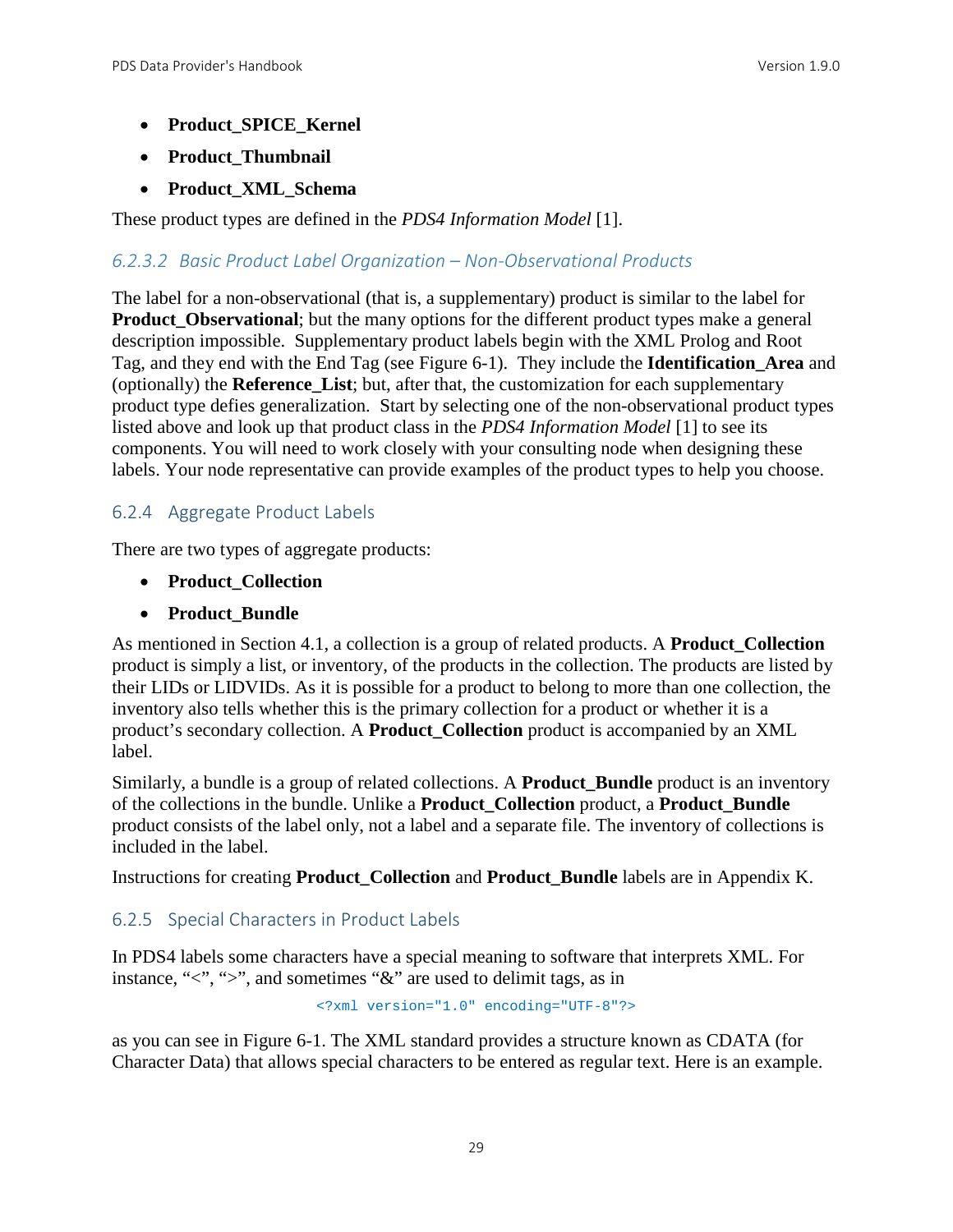```
<description>
   <![CDATA[
    Within this Character Data block I can use otherwise reserved characters 
    like <, >, &.
  11<sub>2</sub></description>
```
PDS permits the reasonable use of XML's CDATA structure. For example, CDATA may be used when the text includes a formula that uses reserved characters such as "<" and ">", or when it includes an XML fragment. If CDATA is used in a PDS4 label, it is likely to be scrutinized during peer review. For more information about reserved characters and CDATA, refer to XML standard documentation such as [https://www.w3.org/TR/REC-xml/.](https://www.w3.org/TR/REC-xml/)

#### 6.3 Data Dictionary Overview

#### 6.3.1 What Is a Data Dictionary For?

A data dictionary has several purposes. First, the dictionary is a reference for users of the PDS, defining attributes and classes that describe planetary data. Second, the dictionary is a reference for data producers in designing data labels. Third, the dictionary ensures that attributes and classes in the data descriptions are used in a standard, consistent, and predictable manner.

Conceptually, a data dictionary defines the attributes and classes that may be used in PDS4 product labels. It is intended to be readable both by humans and by software. Practically speaking, it must contain definitions as well as the syntax and semantic constraints placed on values of attributes. For classes, it provides the explicit list of attributes defining the class and indicates which are required, optional, and repeatable.

Every attribute and class that is used in any PDS label must first be defined in a data dictionary.

Data dictionaries are classified as:

- Common
- Discipline-specific
- Mission-specific

The common dictionary is the fundamental PDS4 Data Dictionary, which is represented using the **pds** namespace in labels, schemas and Schematron files. Discipline-specific and missionspecific dictionaries are known as Local Data Dictionaries (LDDs). All PDS archives are based on the common dictionary; they may also include classes and attributes defined in one or more PDS discipline and/or mission dictionaries. Only namespaces that are registered in the Namespace Registry may be used in PDS4 labels [\(https://pds.nasa.gov/pds4/schema/pds](https://pds.nasa.gov/pds4/schema/pds-namespace-registry.pdf)[namespace-registry.pdf\)](https://pds.nasa.gov/pds4/schema/pds-namespace-registry.pdf).

The list is hierarchical. Discipline and mission dictionaries reference the common dictionary and any other relevant discipline dictionaries. However, a mission-specific dictionary is not referenced by any other dictionary.

Discipline-specific data dictionaries are produced by PDS. These include dictionaries intended to support archives relevant to specific discipline nodes (e.g., an Atmospheres Node dictionary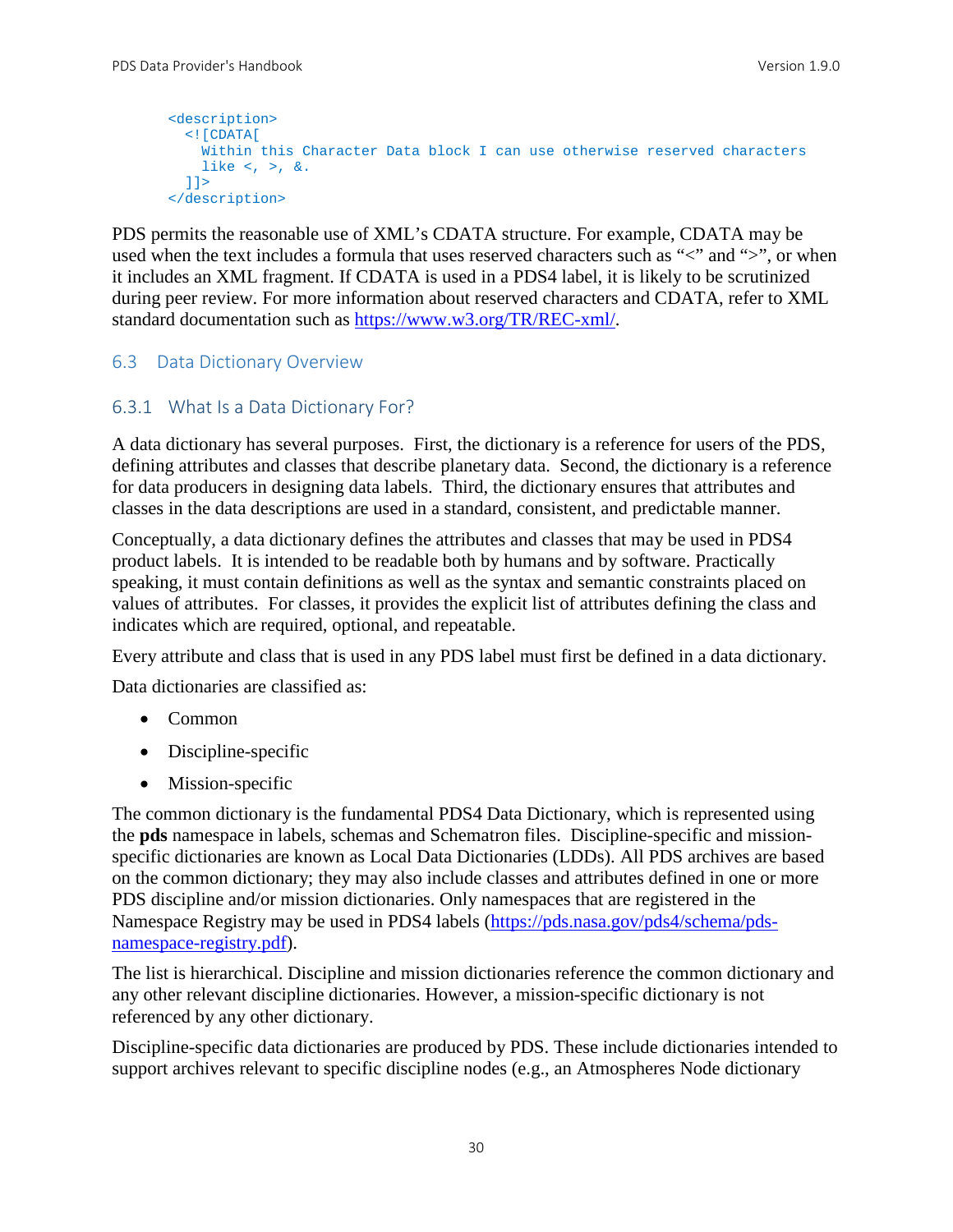managed by the Atmospheres Node) and dictionaries that support cross-discipline concepts such as geometry and cartography.

Mission-specific data dictionaries are produced by PDS in consultation with mission personnel who are responsible for archive development. They contain attributes and classes specific to a particular mission or investigation. For example, the MAVEN mission data dictionary includes the attributes **mission\_phase\_name**, **mission\_event\_time\_start\_count**, and **mission** event time stop count, among others. A mission may have a single dictionary or multiple dictionaries; for example, it may have one dictionary for instrumentation descriptors and another for data descriptors.

Creating a Local Data Dictionary is a big job. If you and your consulting PDS node determine that your archive should use an LDD, the node will participate actively in its design to ensure conformance with PDS standards. After all, PDS will have to maintain your LDD indefinitely.

# 6.3.2 Why You Need to Understand Data Dictionaries

During the process of designing labels for your observational and non-observational products, you may discover that you want to include certain items of information in the labels but you can't find any relevant attributes or classes for them in the PDS4 common data dictionary. The first thing to do is ask your PDS node representative, in case you have overlooked the classes or attributes you need. The next step is to look for the relevant definitions in one of the existing Local Data Dictionaries. For example, if you are labeling an image and you want to include map projection information, the Cartography LDD is the logical place to look. Or, if you want to include mission-specific information in the label, look for a Local Data Dictionary for the mission. You'll find the currently available Local Data Dictionaries online at [https://pds.nasa.gov/pds4/schema/released/.](https://pds.nasa.gov/pds4/schema/released/) Each LDD is given in three parts: an XML schema file (extension .xsd), a Schematron file containing validation rules (extension .sch), and a PDS4 label that describes them both (extension .xml).

It's possible that the new attributes or classes you want rightly belong in one of the existing LDDs. In this case you and your PDS node representative should contact the PDS node that maintains the LDD to see whether the desired attributes and/or classes can be added.

It's also possible that the attributes or classes you want do not belong in either the common PDS4 Data Dictionary or any of the current LDDs. In this case you'll need to create a new LDD to define these items, which is a non-trivial task, as we have mentioned. You'll need help from your PDS node representative.

The Small Bodies Node PDS4 Wiki [\(http://sbndev.astro.umd.edu/wiki/SBN\\_PDS4\\_Wiki\)](http://sbndev.astro.umd.edu/wiki/SBN_PDS4_Wiki) has detailed instructions for creating and using LDDs.

## 6.4 Label Design Tools

PDS provides and recommends tools to help you design labels, validate labels, produce many labels at one time, and create a Local Data Dictionary. You may use these tools or any others that you prefer. This section discusses label design tools. Validation tools are discussed in Section 11.5, bulk label generation tools in Section 7, and the Local Data Dictionary tool (LDDTool) is discussed on the Small Bodies Node PDS4 Wiki

[\(http://sbndev.astro.umd.edu/wiki/SBN\\_PDS4\\_Wiki\)](http://sbndev.astro.umd.edu/wiki/SBN_PDS4_Wiki). PDS tools are available on the PDS4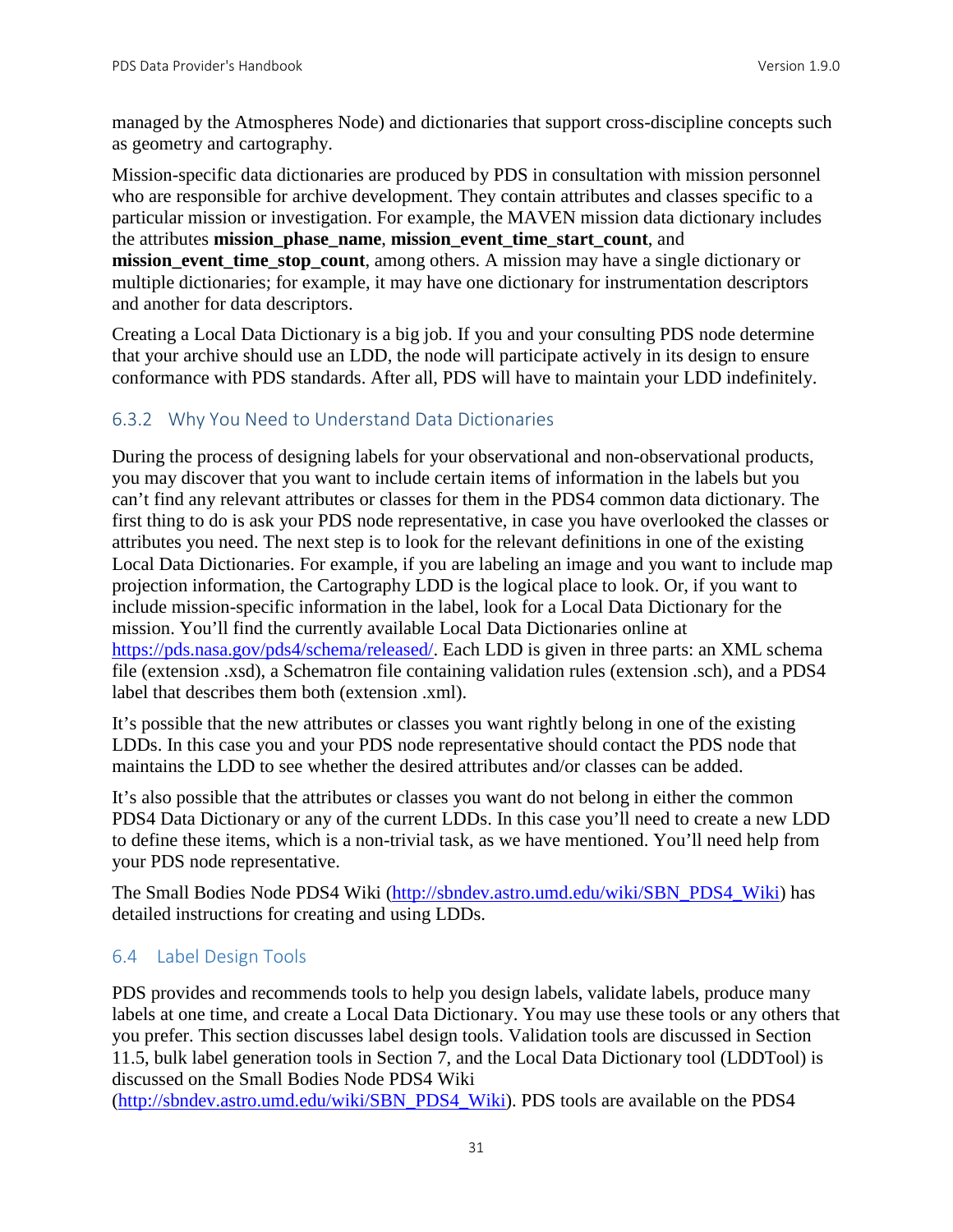Software web page at [https://pds.nasa.gov/pds4/software/.](https://pds.nasa.gov/pds4/software/) User-contributed tools are available in the PDS Tool Registry at [https://pds.nasa.gov/tools/tool-registry/.](https://pds.nasa.gov/tools/tool-registry/)

#### 6.4.1 XML-Aware Editors

When you are ready to begin designing XML labels for your data products, you do not need to start with a blank slate. One of the advantages of having the PDS4 Information Model expressed as an XML schema is that an XML-aware editor can read the schema and automatically generate a draft label for you. You can then add and subtract parts of the label as needed and fill in some of the blanks. The editor will alert you if you make a change that is not supported by the model.

You can create a complete, valid PDS4 label in this way. You can also create a label *template* – that is, a label with some placeholders that can be filled in later by software. For instance, you could draft a simple label with placeholders for the product LID, VID, and file name. You would then use software (see Section 7) to create a label for each data product by starting with the template and filling in the missing information for each product.

Two XML-aware editors are commonly used within PDS, the oXygen editor [\(http://www.oxygenxml.com\)](http://www.oxygenxml.com/) and the Eclipse editor [\(http://www.eclipse.org\)](http://www.eclipse.org/). Both of these make it easier to view XML files, which can appear daunting on your first encounter. They offer color highlighting and different graphic views of an XML file, as well as instant validation of the label based on its associated schema. Eclipse is an open source product available for free. It is the framework that underlies several commercial products, including oXygen. As you might expect, oXygen has more functionality and is generally easier for new users to learn than the free Eclipse editor.

It's also possible to use a standard text editor to read and write XML labels. Some provide XML highlighting and other options. Most popular web browsers can display XML files with some kind of helpful formatting. If yours doesn't immediately recognize and format the XML, try using the View Source option in the browser.

Your initial draft label will be based on the type of product to be described. For example, if you are labeling a two-dimensional image, you'll start with a generic **Product\_Observational** label with the subclass **Array\_2D\_Image**. Your PDS node representative can create the initial draft label for you, or you can do it yourself following the instructions in Appendix D. Once you have the initial draft, you may modify it to suit your needs. Details about editing a label are in Appendix E.

## 6.4.2 Copying a Similar Label

Another way to draft a label is to start with a completed PDS4 label for a similar product. Your PDS representative can help you find one. It's best to use a recent label that relies on the current PDS Information Model, and one that uses the product class that you need. You will still find an XML-aware editor to be very useful for modifying the existing label to fit your needs. Details about editing a label are in Appendix E.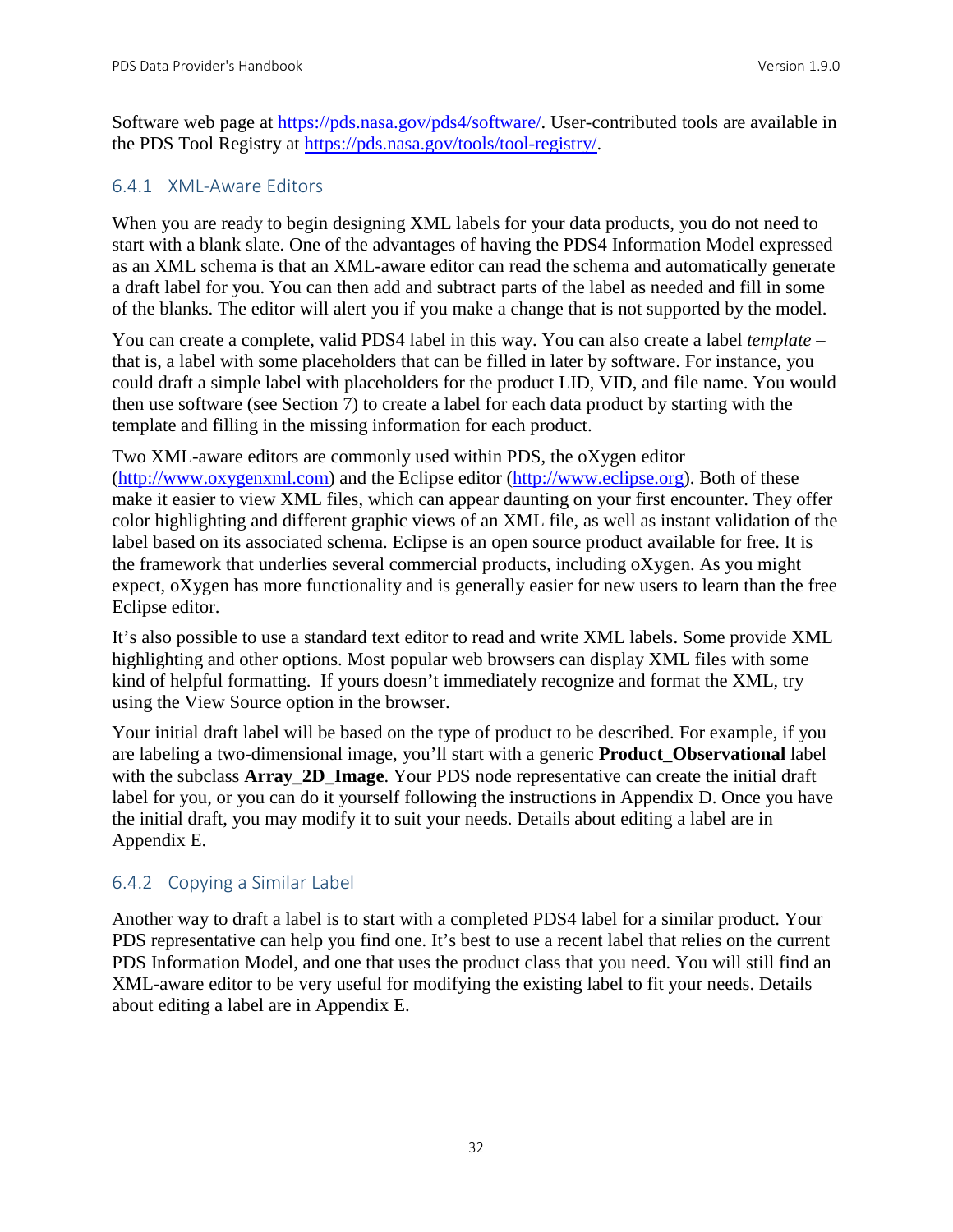# 7 Mass Producing Labels

If you are developing an archive with more than just a few products, you will want to automate label generation as much as possible. A common approach is to first generate a label template and then use a software tool to fill in the template to create a label for each data product. A label template looks like the final label except that it contains placeholders that software will replace.

# 7.1 Creating a Label Template

A good way to create a label template is to start with a valid label for a particular data product, and then generalize by inserting placeholders for those values that will change from one product to the next. Appendix D and Appendix E walk you through the process of creating a label using an XML-aware editor and then modifying it to create a label template.

# 7.2 The PDS Generate Tool

PDS has a Generate Tool that generates PDS4 labels from either a PDS3 label or a PDS3- specific Document Object Model<sup>[8](#page-39-0)</sup> (DOM) object. This is useful if you are migrating PDS3 data to PDS4 rather than building a new PDS4 archive from scratch. The Generate Tool allows you to generate PDS4 labels having values that map directly to the keywords and keyword values in the original PDS3 label. For more information, go to:

[https://pds.nasa.gov/pds4/software/generate/](http://pds.nasa.gov/pds4/software/generate/)

## 7.3 PDS Node-Specific Tools

Several of the PDS Nodes have created their own tools for generating labels from a label template. Ask your consulting node for a recommendation.

# 7.4 The PDS Tool Registry

The PDS Tool Registry at<https://pds.nasa.gov/tools/tool-registry/> accepts tools submitted by PDS users. Submissions to the Tool Registry are vetted by the PDS Engineering Node. Check the registry for label-generation tools.

<span id="page-39-0"></span> <sup>8</sup> The Document Object Model (DOM) is a programming interface for HTML and XML documents. It provides a structured representation of the document and it defines a way that the structure can be accessed from programs so that they can change the document structure, style and content.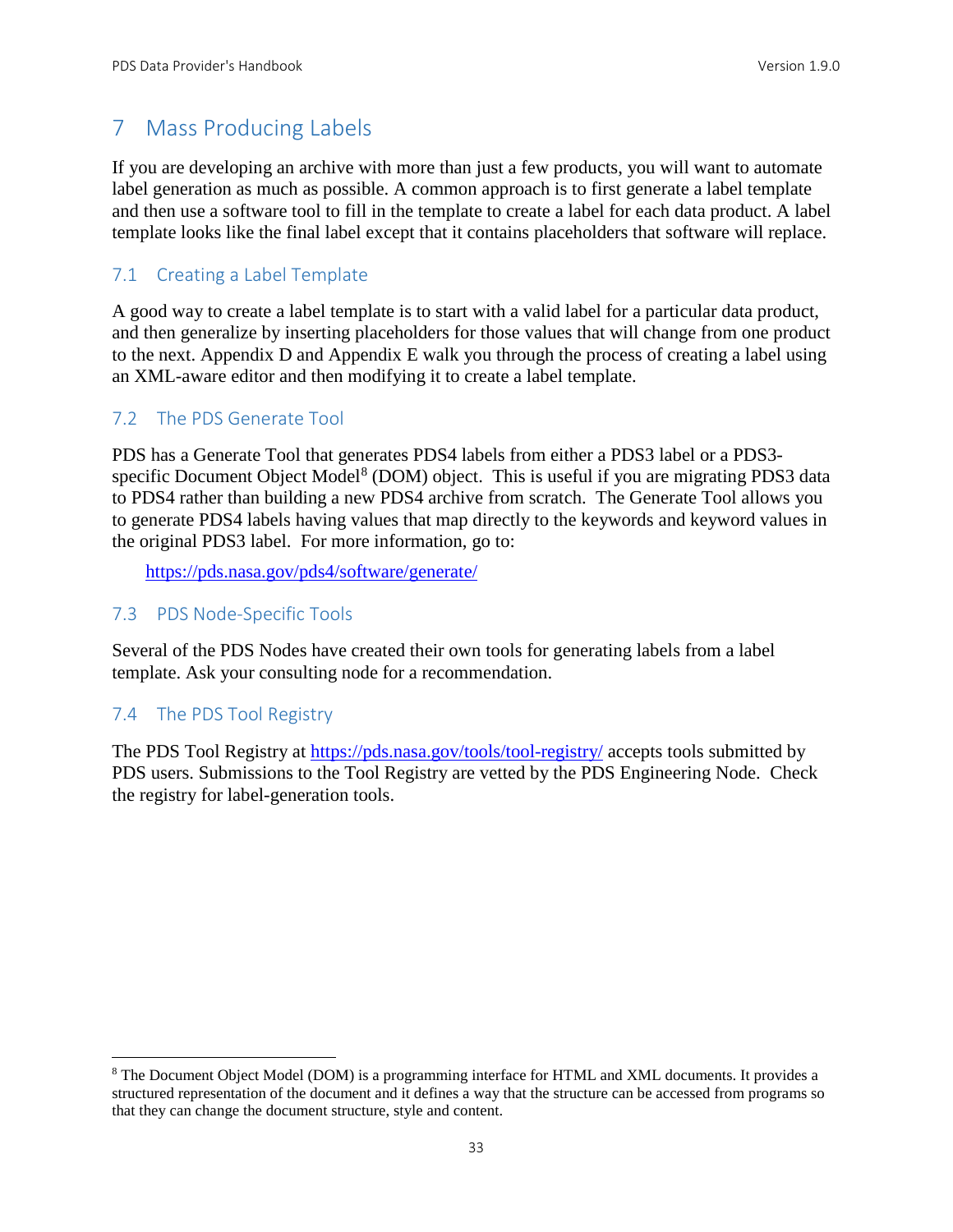# 8 Documenting the Archive

Archives include documentation to augment the information furnished in the product labels and provide assistance in understanding the data products and accompanying materials. Typical archive documents include:

- Relevant flight project documents
- Instrument papers
- Science articles
- Software Interface Specifications (SISs)
- Software user manuals

Criteria for inclusion of a document in a PDS archive are:

- The document is necessary (or at least useful) for evaluating, understanding, and using the data.
- Document distribution is not restricted.

A scientist who is familiar with the field, but not necessarily with the observing system or data, should be able to understand and use the data based on information contained in labels, in documents within the archive, and in external documents referenced by the archive.

## 8.1 Documents Included in the Archive

Your archive bundle will probably include a document collection. Each document in the collection will be described by a PDS4 label. When designing these labels for your documents, you may use the **Product\_Document** and/or **Product\_File\_Text** classes (see Section 6.2.1). Documents must be in a PDS-compliant format — UTF-8 text, PDF/A-1a (which is preferred), or PDF/A-1b (see Section 4.3.3). Document labels are fairly simple to create compared to labels for observational products, but you can always get help from your consulting node representative. Figure 8-1 shows how to use the **Product\_Document** class to describe a document. You may see the full label in the *DPH Examples* [7] online at [https://pds.nasa.gov/pds4/doc/examples.](https://pds.nasa.gov/pds4/doc/examples)

Documents prepared for inclusion in an archive must conform to the *Policy on Formats for PDS4 Data and Documentation* at [https://pds.nasa.gov/policy/format\\_policies\\_final.pdf](http://pds.nasa.gov/policy/format_policies_final.pdf)

Documents in an archive are expected to meet not only the PDS label and format requirements, but also the structural, grammatical and lexical requirements of a refereed journal submission. Documents submitted for archiving that contain spelling errors, poor grammar or illogical organization may be rejected and may ultimately lead to the rejection of the submitted data for lack of adequate documentation.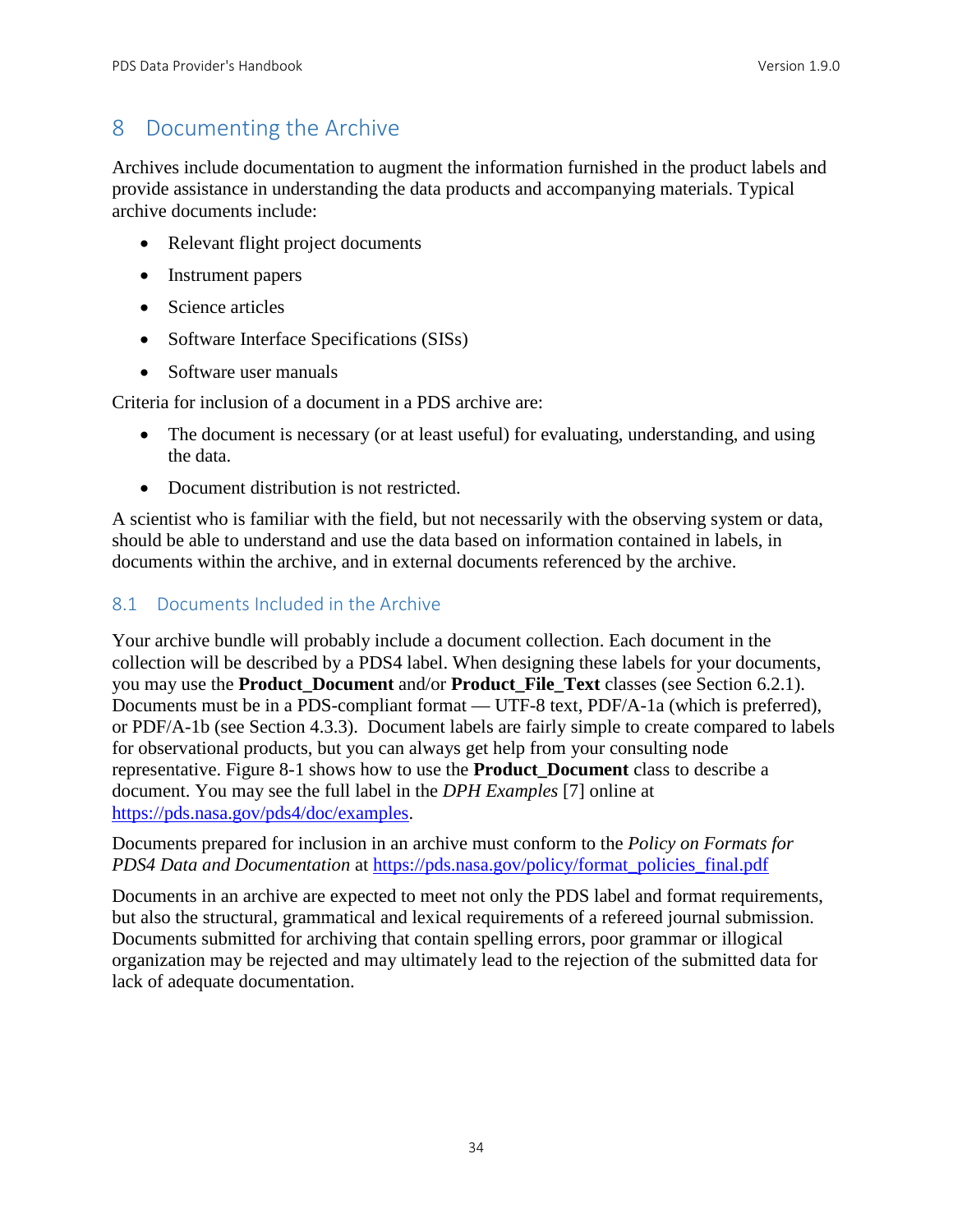```
<Product_Document xmlns="http://pds.nasa.gov/pds4/pds/v1"
xmlns:xsi="http://www.w3.org/2001/XMLSchema-instance"
xsi:schemaLocation="http://pds.nasa.gov/pds4/pds/v1 
                      http://pds.nasa.gov/pds4/pds/v1/PDS4_PDS_1700.xsd">
    <Identification_Area> 
       [17 lines omitted]
     </Identification_Area>
     <Document>
         <publication_date>2016-06-16</publication_date>
         <description>Description of the MER Pancam 
                      photometry cube dataset.</description>
         <Document_Edition>
            <edition_name>MER Pancam Photometry Dataset Description
             </edition_name>
             <language>English</language>
             <files>1</files>
             <Document_File>
                 <file_name>pancam_photometry_archive_description.pdf</file_name>
                 <document_standard_id>PDF/A</document_standard_id>
             </Document_File>
         </Document_Edition>
     </Document>
</Product_Document>
```
*Figure 8-1. Example Product\_Document Label*

# 8.2 Documents External to PDS

To ensure the integrity of the archive, the preferred approach is to have all documentation within the archive, but in some cases this is either impractical or impossible. For example, when a copyright holder will not allow a document to appear in the archive, a reference to the document must be supplied instead. The reference should appear in the label of the product to which the document applies.

Use the **External\_Reference** class to cite a document that resides outside of PDS. This class occurs inside the **Observing\_System\_Component** class in your **Product\_Observational** label. It also occurs inside the **Reference\_List** class, which can be used in many types of labels. You can include any number of **External\_References** and **Internal\_References** in a **Reference\_List**.

The **External Reference** class provides a complete bibliographic citation to a published work, optionally including its Digital Object Identifier (DOI) and a description of the work. Figure 8-2 shows an example of an **External\_Reference** to a published paper.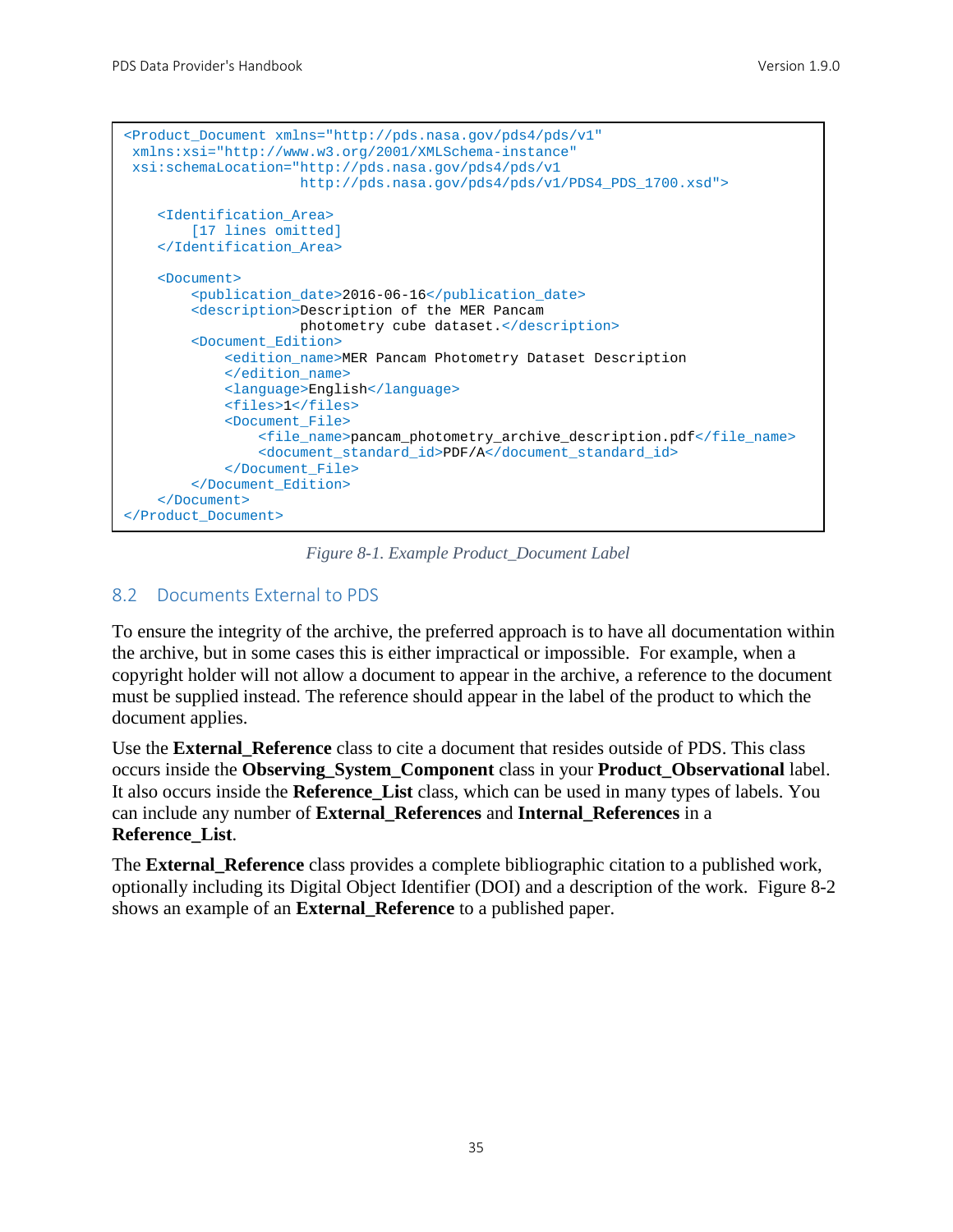```
 <Reference_List>
     <Internal_Reference>
        <lidvid_reference>
             urn:nasa:pds:investigator_spectra:calibration:calib_foil::1.0
        </lidvid_reference>
        <reference_type>data_to_calibration_product</reference_type>
        <comment>Spectrum of 25 micrometer Fe foil 
                  used for calibration</comment>
     </Internal_Reference>
     <External_Reference>
        <doi>doi:10.1002/2016JE987654321</doi>
         <reference_text>Investigator, J.O., 2017, Spectral Properties 
             of Laboratory-Synthesized Glasses, Journal of Geophysical 
            Research - Planets, doi:10.1002/2016JE987654321</reference_text>
     </External_Reference>
 </Reference_List>
```
*Figure 8-2. Examples of Internal\_Reference and External\_Reference*

# 8.3 Documents Elsewhere in PDS

Just as the **External\_Reference** class is used to cite a reference outside of PDS, the **Internal\_Reference** class may be used to link to a document registered in the PDS archives, using the document's LID or LIDVID. Figure 8-2 also shows an **Internal\_Reference** to a calibration product using the LIDVID for the product.

Notice that an internal reference must include both a LID (or LIDVID) and a reference type. You can look up the appropriate value for reference type in the online *PDS Information Model* [1] [\(https://pds.nasa.gov/pds4/doc/im/current/\)](https://pds.nasa.gov/pds4/doc/im/current/) by searching for "reference\_type in Internal Reference".

## 8.4 Restricted Documents

Certain documents have restricted distributions and therefore cannot be included in PDS archives, which are accessible to anyone with an Internet connection. The most common situations involve documents protected by copyright (when the copyright holder has not given permission for re-use) and documents covered by United States International Traffic in Arms Regulations (ITAR). Both circumstances are covered by United States law, and violations could lead to serious consequences for both PDS and the individuals involved. Discuss the issues with your consulting node should it appear that your documents may be restricted; your consulting node may wish to raise the question to higher levels within PDS and NASA.

Copyright issues are the easiest to resolve. If the documents in question are available to the public through the copyright holder, then **External\_Reference** is the appropriate way to cite the document. The data user can negotiate access to the documents with the copyright holder, possibly in exchange for a fee.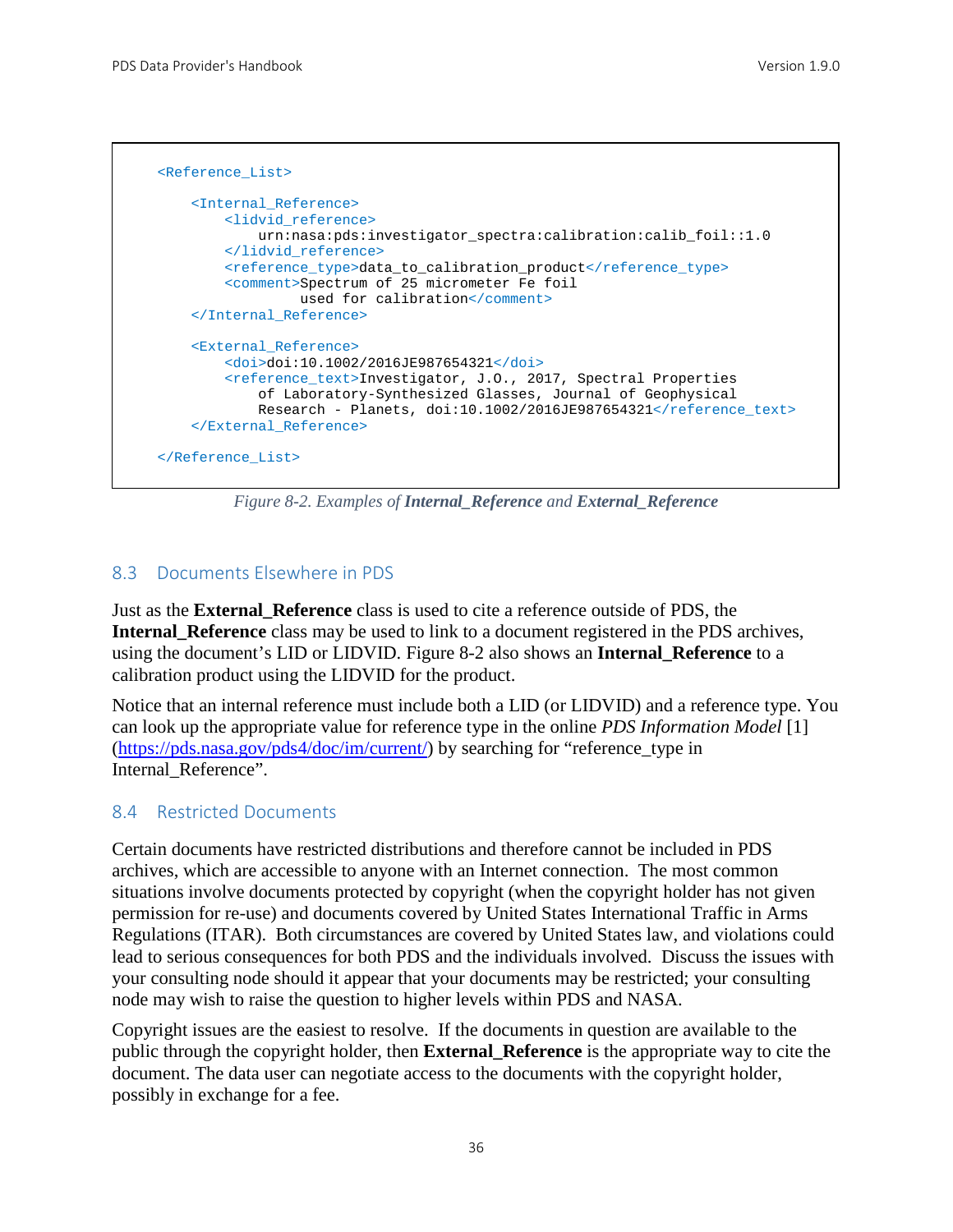ITAR covers a wide range of hardware, software, and operations topics in the weapons, missiles, and technology areas. In general, the results of science investigations are not subject to ITAR control, but the performance, design, and operation of the equipment may be. Documentation concerning the construction and operational details of new state-of-the-art instrumentation are likely candidates for review. NASA centers (e.g. JPL and GSFC) and institutions heavily involved in technology (e.g. JHU/APL) often have ITAR review teams, which can determine whether questionable documents are suitable for release and certify them as such. If not suitable, investigation teams may have to rewrite the documents; determining when redaction has a negative impact on the ability of a science user to understand and work with the data can be challenging.

In the end it is the responsibility of the data provider, not PDS, to ensure that archive documents submitted to PDS are unrestricted.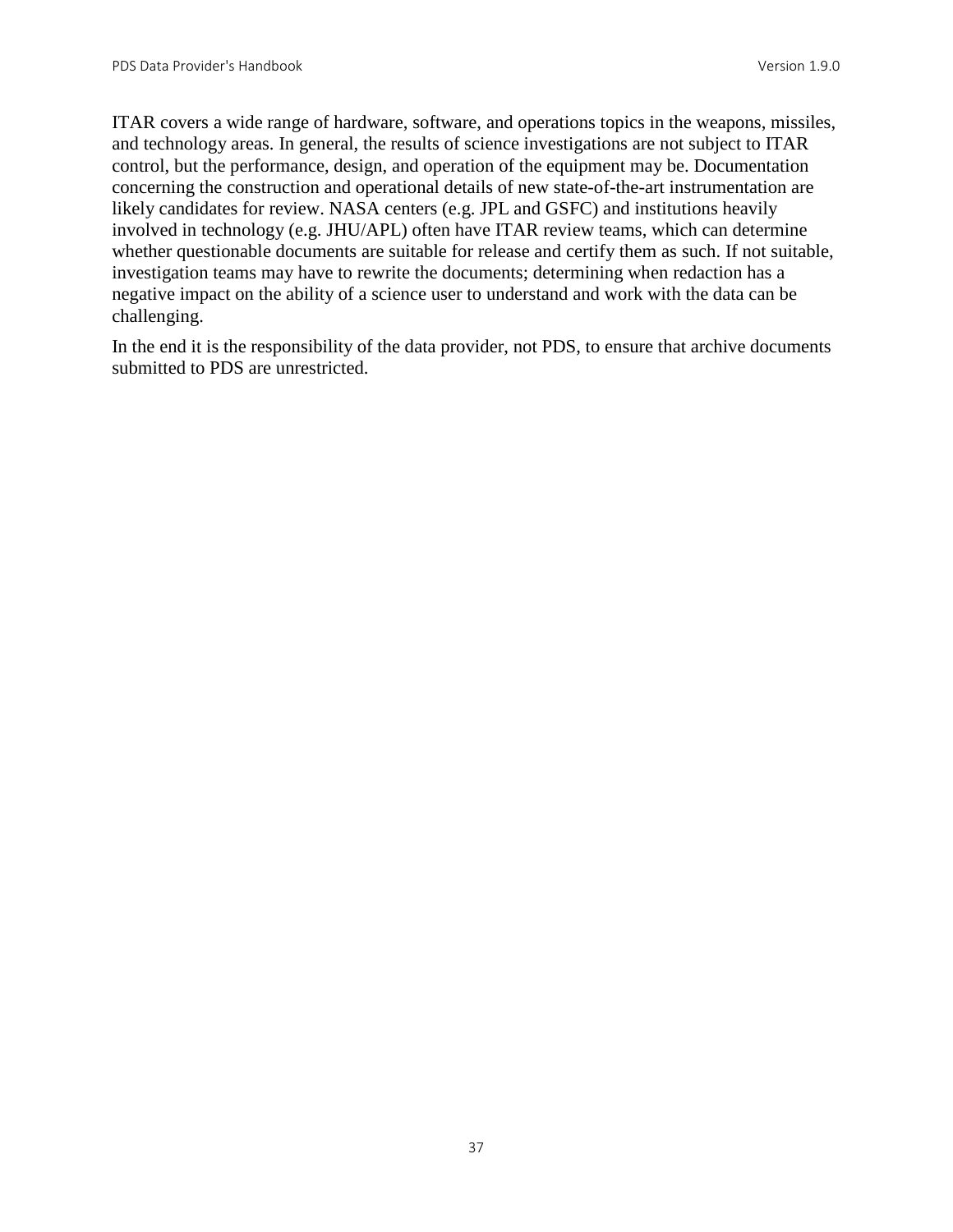# 9 Creating and Using Context Products

# 9.1 What Are Context Products?

As mentioned before in Section 2.6, context products provide a way to associate the material in an archive with relevant information outside the archive – to place an archive in the context of the whole of PDS.

There are context products for missions, spacecraft, instruments, laboratories, observatories, telescopes, planetary bodies, PDS nodes, and a few other things. A context product is an exception to the general rule that a product consists of a digital object and a PDS label; a context product consists of a label only. It contains a unique identifier for the physical or conceptual object (i.e. the mission, spacecraft, etc.), a brief description of the object, and an optional list of references that provide more information about the object.

All context products belong to the master context bundle, which is maintained by the PDS Engineering Node. If you are submitting an archive to PDS that requires new context products – that is, your archive is related to a mission, spacecraft, instrument, etc., that is not already in the master context bundle – you will need to work with your consulting node representative to create the new context products.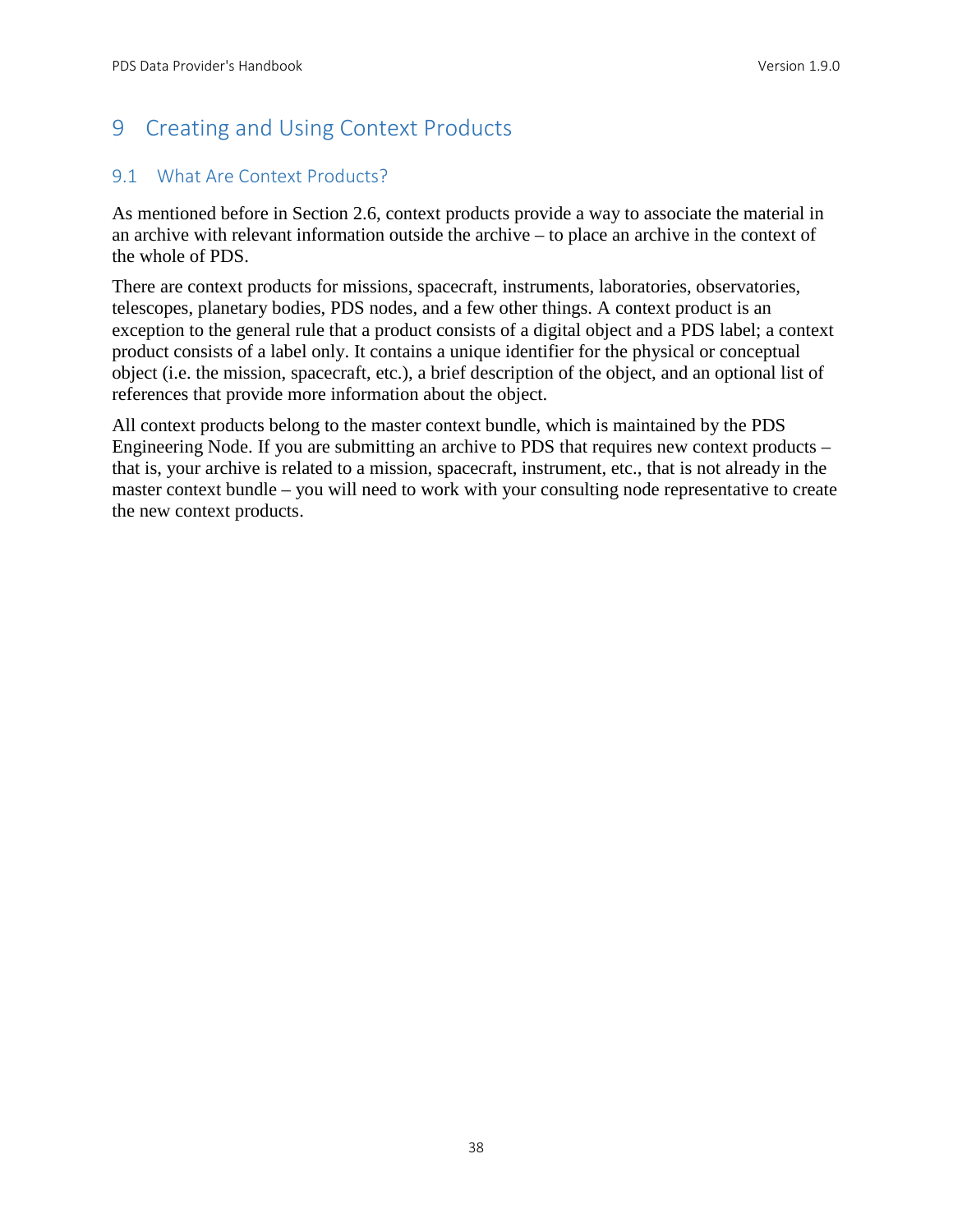Figure 9-1 is the context product for the target (planet) Mars.

```
<?xml version="1.0" encoding="UTF-8"?>
<?xml-model href="http://pds.nasa.gov/pds4/pds/v1/PDS4_PDS_1301.sch"
             schematypens="http://purl.oclc.org/dsdl/schematron"?>
<Product_Context 
    xmlns="http://pds.nasa.gov/pds4/pds/v1"
    xmlns:xsi="http://www.w3.org/2001/XMLSchema-instance"
    xsi:schemaLocation="http://pds.nasa.gov/pds4/pds/v1 
                         http://pds.nasa.gov/pds4/pds/v1/PDS4_PDS_1301.xsd">
     <Identification_Area>
         <logical_identifier>
              urn:nasa:pds:context:target:planet.mars
         </logical_identifier>
         <version_id>1.0</version_id>
        <title>MARS</title>
         <information_model_version>1.3.0.1</information_model_version>
         <product_class>Product_Context</product_class>
         <Modification_History>
             <Modification_Detail>
                 <modification_date>2014-11-21</modification_date>
                 <version_id>1.0</version_id>
                 <description>
                     extracted metadata from PDS3 catalog and
                    modified to comply with PDS4 Information Model
                 </description>
             </Modification_Detail>
         </Modification_History>
     </Identification_Area>
     <Target>
        <name>MARS</name>
         <type>Planet</type>
         <description>
          [lines omitted]
        </description>
     </Target>
</Product_Context>
```
*Figure 9-1. Example of a Context Product: Target Mars*

# 9.2 How Context Products are Generated

When creating a new context product it is easiest to modify an existing one of the same type. Look in the PDS4 master context bundle, which is available at [https://starbase.jpl.nasa.gov/pds4/context-pds4/.](https://starbase.jpl.nasa.gov/pds4/context-pds4/) Alternatively, use an XML-aware editor to create a draft context product label from the PDS4 common schema, using the method described in Appendix D. When you have your draft label, use the instructions in Appendix E to modify it.

The most important element in a context product is its LID. If you need to create a new context product, you should review the guidelines given in Appendix J for forming a context product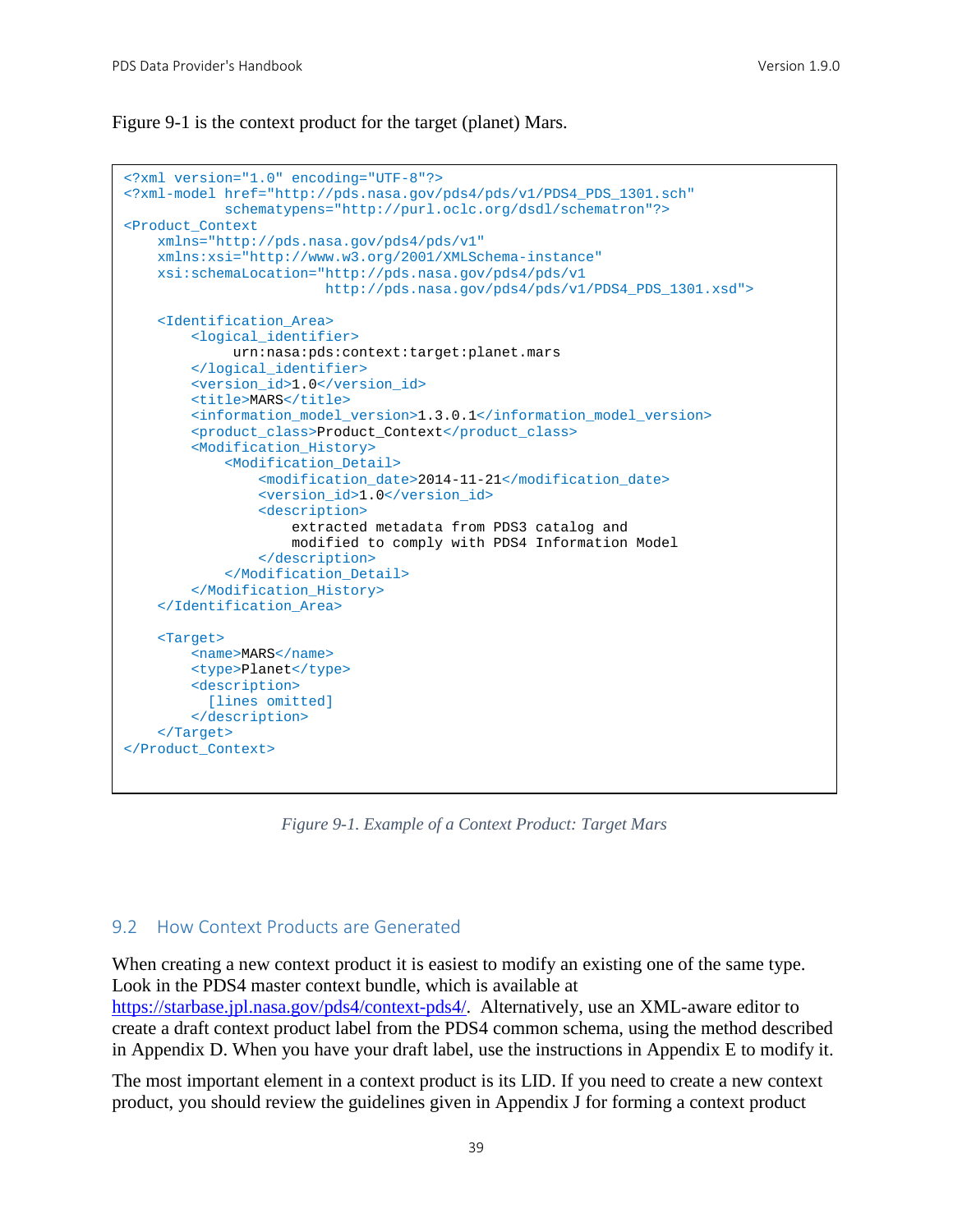LID. You or your consulting PDS node will need to submit your proposed LIDs to a data engineer at the PDS Engineering Node to make sure they are unique and acceptable.

#### 9.3 How Context Products are Maintained

Context products are maintained in the master context bundle by a data engineer at the PDS Engineering Node. It is not necessary to include them in your archive bundle, although you may choose to do so. If you do, they must be listed as secondary members of a context collection in your bundle. See *Standards Reference* [2] Section 8B.3 for details.

If a change to a context product is needed, notify the data engineer responsible for maintaining the master context bundle. Ask your consulting node representative if you don't know who the data engineer is.

#### 9.4 How Context Products are Used

The **Observation\_Area** section of a **Product\_Observational** label includes several places where an **Internal\_Reference** is called for. In each case the LID in the **Internal\_Reference** is the LID of a context product. This is how a data product is connected to a mission, spacecraft, instrument, and target. Figure 9-2 is a label excerpt from the *DPH Examples* [7] online showing the **Observation\_Area** of a **Product\_Observational** label.

You will also find **Internal\_References** to context product LIDs in the label for a collection product. This is how a collection is associated with a mission, spacecraft, instruments, and targets.

You may run into other kinds of labels with an **Internal\_Reference** class that requires a context product LID, but these are the most common uses.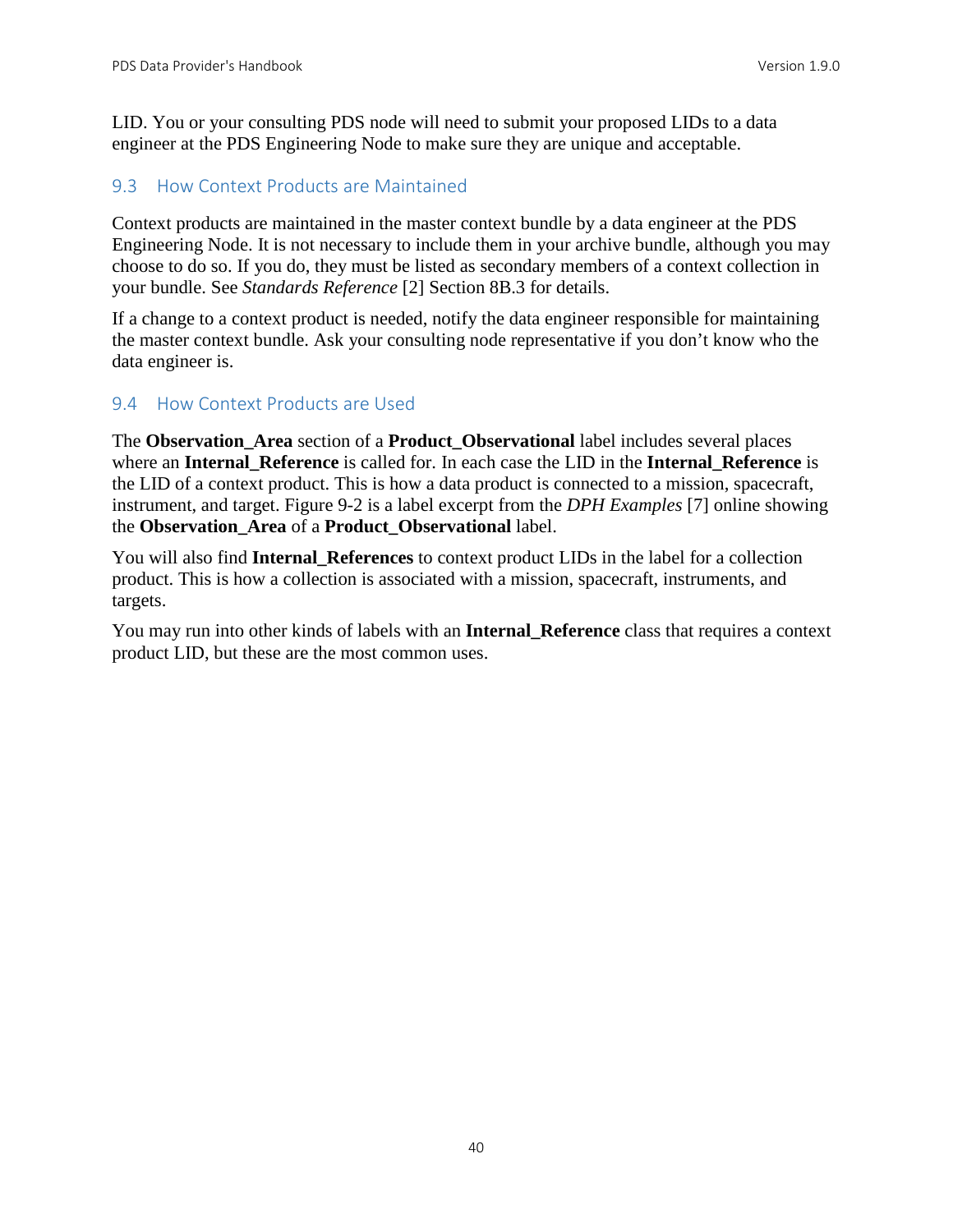```
<Product_Observational [9 lines omitted]>
   <Identification_Area> [6 lines omitted] </Identification_Area>
  <Observation_Area>
    <Time_Coordinates>
      <start_date_time>2005-12-30T18:06:12.650Z</start_date_time>
       <stop_date_time>2005-12-30T18:07:35.467Z</stop_date_time>
     </Time_Coordinates>
     <Investigation_Area>
       <name>Mars Exploration Rover</name>
       <type>Mission</type>
       <Internal_Reference>
         <lid_reference>
           urn:nasa:pds:context:investigation:mission.mars_exploration_rover
         </lid_reference>
         <reference_type>data_to_investigation</reference_type>
      </Internal_Reference>
     </Investigation_Area>
     <Observing_System>
     <name>MER 2 Pancam</name>
      <Observing_System_Component>
        <name>MER2</name>
         <type>Spacecraft</type>
         <Internal_Reference>
           <lid_reference>
             urn:nasa:pds:context:instrument_host:spacecraft.mer2</lid_reference>
           <reference_type>is_instrument_host</reference_type>
         </Internal_Reference>
       </Observing_System_Component>
       <Observing_System_Component>
         <name>Pancam</name>
        <type>Instrument</type>
        <Internal_Reference>
          <lid_reference>urn:nasa:pds:context:instrument:pancam.mer2</lid_reference>
          <reference_type>is_instrument</reference_type>
        </Internal_Reference>
       </Observing_System_Component>
     </Observing_System>
     <Target_Identification>
       <name>Mars</name>
       <type>Planet</type>
       <Internal_Reference>
         <lid_reference>urn:nasa:pds:context:target:planet.mars</lid_reference>
         <reference_type>data_to_target</reference_type>
       </Internal_Reference>
     </Target_Identification>
     <Discipline_Area> [67 lines omitted] </Discipline_Area>
   </Observation_Area>
   <File_Area_Observational> [487 lines omitted] </File_Area_Observational>
</Product_Observational>
```
*Figure 9-2. Example of Context Product LIDs in Product\_Observational Label*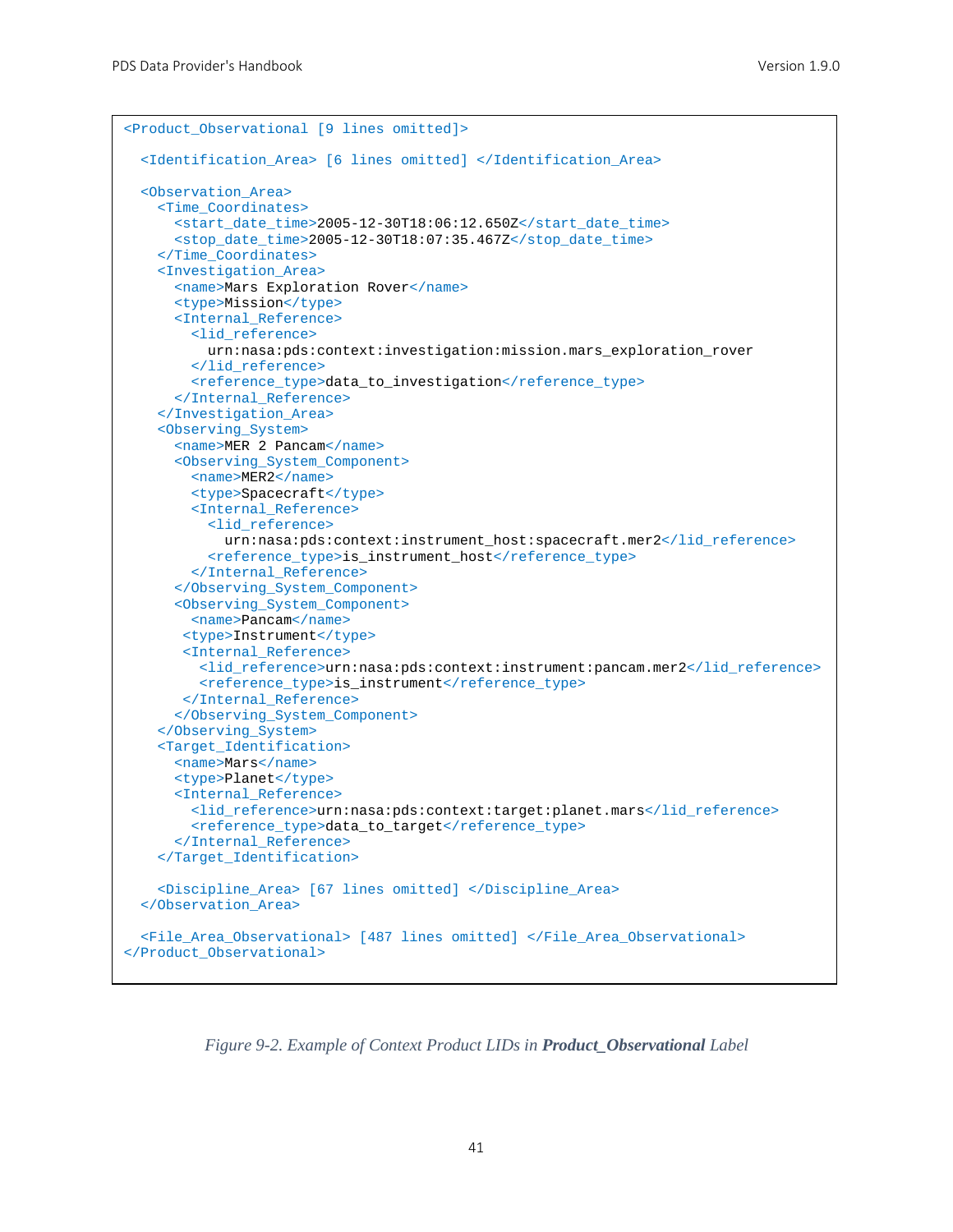# 10 Assembling the Whole Archive

When the time comes to deliver your archive to PDS, you will need to assemble all the pieces and validate the archive as a whole. If your delivery is the first of many over an extended time period, as for a mission, it will of course have only a partial delivery of data products, but all the other components must be present. We'll discuss validation in Section 11. This section explains what a fully assembled archive looks like.

Recall that the design of your archive (Section 4.3) defined the bundle and collections it would contain, the directory organization, and the directory and file naming schemes. Start assembling your archive by building a directory tree to hold the pieces. In particular, if you have more than about 20 data products, consider how to divide your many data files and their labels into subdirectories. The directory tree usually mimics the bundle and collection hierarchy, but it doesn't have to.

Figure 10-1 is a diagram of a typical directory tree. This example uses directory names in uppercase and file names in lowercase just for illustration; this is not required. You can see a different example online at [https://pds.nasa.gov/pds4/doc/examples/.](https://pds.nasa.gov/pds4/doc/examples/)

Section 2.B of the *SR* [2] describes a suggested organization for assembling a PDS4 bundle for transfer to the PDS node that will permanently house it. You and the node may agree to use this organization, or you can agree to use something different. The transfer organization may be temporary, in that the archiving node may want to rearrange some aspects of your bundle in order to integrate it into their overall holdings. In the top level directory is the bundle product. It's a label for the bundle as a whole. It may have any name starting with **bundle**, such as **bundle raw.xml**, but plain **bundle.xml** is fine. A readme file, if present, can be an overview of the contents of the bundle. It's described in **bundle.xml**.

There are no requirements for specific collections in a bundle, not even a data collection (you could have a bundle containing only documents, for example.) But if the bundle does contain a data collection, the suggested organization puts it in a directory whose name starts with **data** (*SR* [2] Section 2B.2.2). Similarly, if the bundle contains browse or document collections, they may be in directories whose names start with **browse** or **document**. Subdirectories beneath these directories can be named as you see fit. If you have browse products you'll probably find it convenient to store them in a structure that matches the data directory structure. Review Section 4.3.2 for rules about naming files and directories.

For each collection there must be a collection inventory table and its label, and these must be in the top level of the collection's directory. Their names must start with **collection**. A collection inventory is simply a table listing the LIDs or LIDVIDs of the products in the collection. As it is possible for a product to belong to more than one collection, the collection inventory also tells whether each product is a primary or secondary member of the collection. (It's a secondary member if it is already a primary member of another collection.) The collection inventory label describes the inventory table, of course, but it contains additional information about the collection that must follow the specific requirements in the *Standards Reference* [2] Section 9C.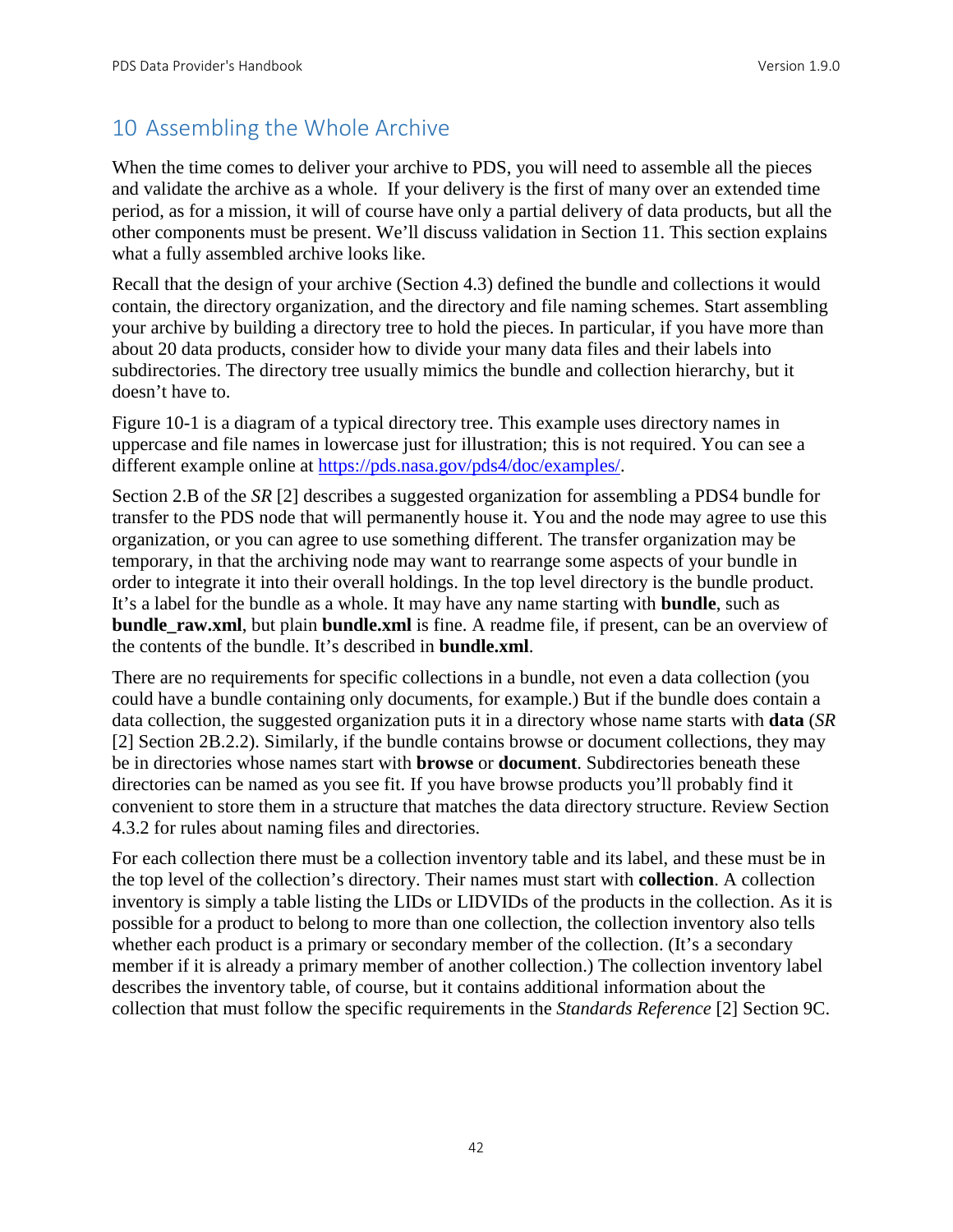Instructions for generating collection inventories and labels, along with bundle labels, are found in Appendix K. $9$ 

| readme.txt<br>bundle.xml<br><b>DATA</b>                                                                                                                 |  |
|---------------------------------------------------------------------------------------------------------------------------------------------------------|--|
| collection_data_inventory.csv<br>collection_data_inventory.xml<br>YEAR1                                                                                 |  |
| data_2017_01_01.csv<br>data_2017_01_01.xml                                                                                                              |  |
| YEAR2<br>data_2018_01_01.csv<br>data_2018_01_01.xml                                                                                                     |  |
| <br><b>BROWSE</b>                                                                                                                                       |  |
| collection_browse_inventory.csv<br>collection_browse_inventory.xml<br>YEAR1<br>browse_2017_01_01.jpg<br>browse 2017 01 01.xml<br>$\cdots$               |  |
| YEAR <sub>2</sub><br>browse_2018_01_01.jpg<br>browse_2018_01_01.xml                                                                                     |  |
| <b>DOCUMENT</b><br>collection_document_inventory.csv<br>collection_document_inventory.xml<br>errata.txt<br>errata.xml<br>userguide.pdf<br>userguide.xml |  |

*Figure 10-1. Example archive directory structure*

It's worth repeating that a context collection is not required. If your bundle has not introduced any new context products to PDS4 (see Section 9), there is no reason to include a context collection. Even if your bundle does require new context products, they may be delivered separately to the PDS Engineering Node, as negotiated with your consulting node. See the *Standards Reference* Section 8B.3. If you do include a context product collection in your bundle, the products should be listed in the context collection inventory table as secondary products. They are always primary products in the PDS4 master context bundle.

<span id="page-49-0"></span> <sup>9</sup> If your collection meets the criteria for a Mission Science Data Collection defined in the *Standards Reference* [2] Section 9C.3.1, then your collection inventory label must include the metadata listed in that section.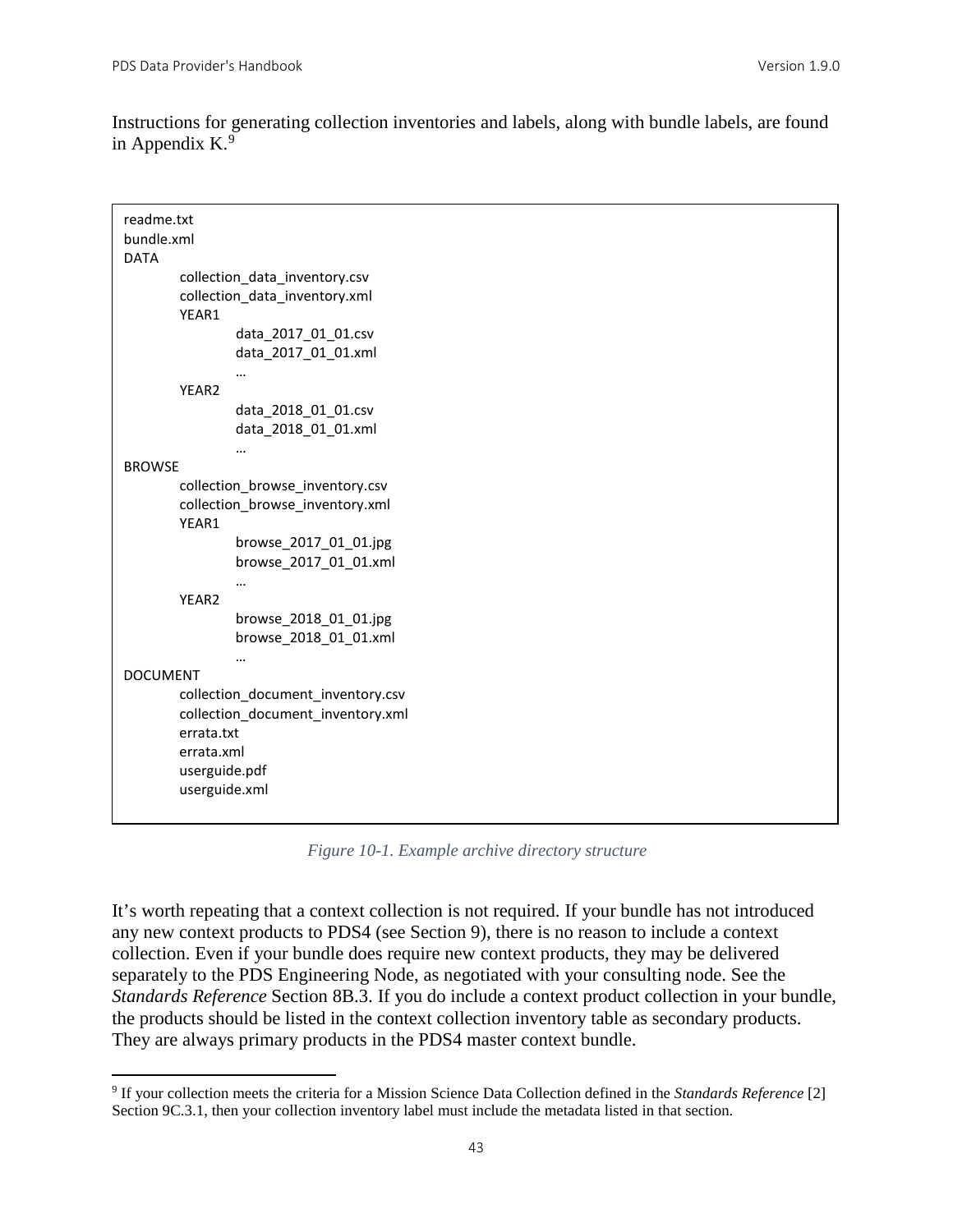When you have built your bundle's directory structure, you may populate it with the files that belong in each directory, and update the collection inventory tables accordingly. When all the pieces are in place you can then validate the bundle. This is discussed in Section 11, Archive Validation.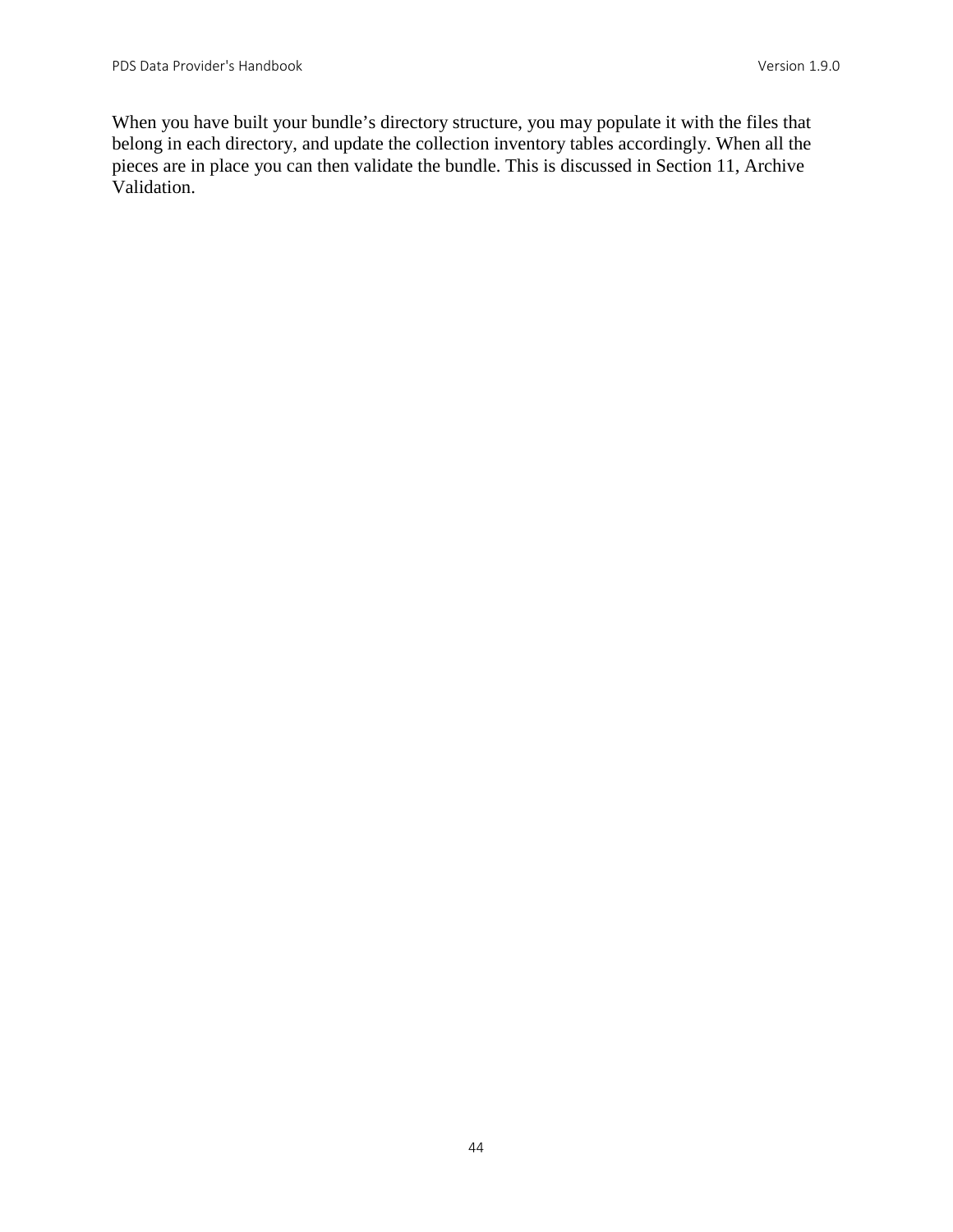# 11 Archive Validation

Archives submitted to PDS must be shown to be valid before they can be accepted. Validation means ensuring that the archive is complete, internally consistent, and consistent with other PDS archives and that the products in the archive are documented, correctly labeled, and error-free.

The PDS node that receives your delivery will perform most of these validation checks (except for science validation, as explained in Section 11.3). If errors are found, you will have to correct them and re-deliver. It's best to run the PDS-supplied validation tools on your bundles before delivering them in order to avoid last-minute corrections.

# 11.1 Label Validation

To be compliant with PDS4 standards an XML label must:

- Be both semantically and syntactically correct.
- Be compliant both in content and in referential integrity.
- Be compliant with the class and attribute structures defined by the PDS4 common schema and any relevant discipline and mission dictionary schemas.
- Be compliant with the rules governing specific attributes and their values as set by the PDS Schematron files and any relevant discipline and mission Schematron files. (See Appendix I for more about validation using Schematron files.)
- Properly describe the structure of the digital objects.

# 11.2 Data Product Validation

Validation against the schemas and Schematron files demonstrates only that a label is correctly formed and populated; it does not show that the label correctly describes its data product. You need to ensure that the data product can be read or displayed correctly using only the information in the label. For large deliveries it may be impractical to apply this test to every product, but you should at least do spot checks of each type of product. This kind of validation needs to be done by the data provider, who knows what to expect in a data product and would be able to recognize an error caused by misreading the file. The receiving PDS node will also do spot checks of the data.

You may test your labels and data products using PDS tools (see below) or using your own labelreading software that you would normally use to work with the data. If your archive contains browse data, they may be useful for comparing to the observational data as a test to see if the latter are being read correctly.

## 11.3 Science Validation

Science validation means checking that the data products in your archive contain the data you expect them to contain. This can be done by spot checking products, as just mentioned, but the best way to validate the science content of your data is to use the products. That is, the products that go into the archive should be *the same products that you use for research*, so that you are likely to uncover any anomalies in them in the course of your science analysis. This kind of validation can be performed only by the scientist providing the data. PDS personnel might not use your data products in a research environment.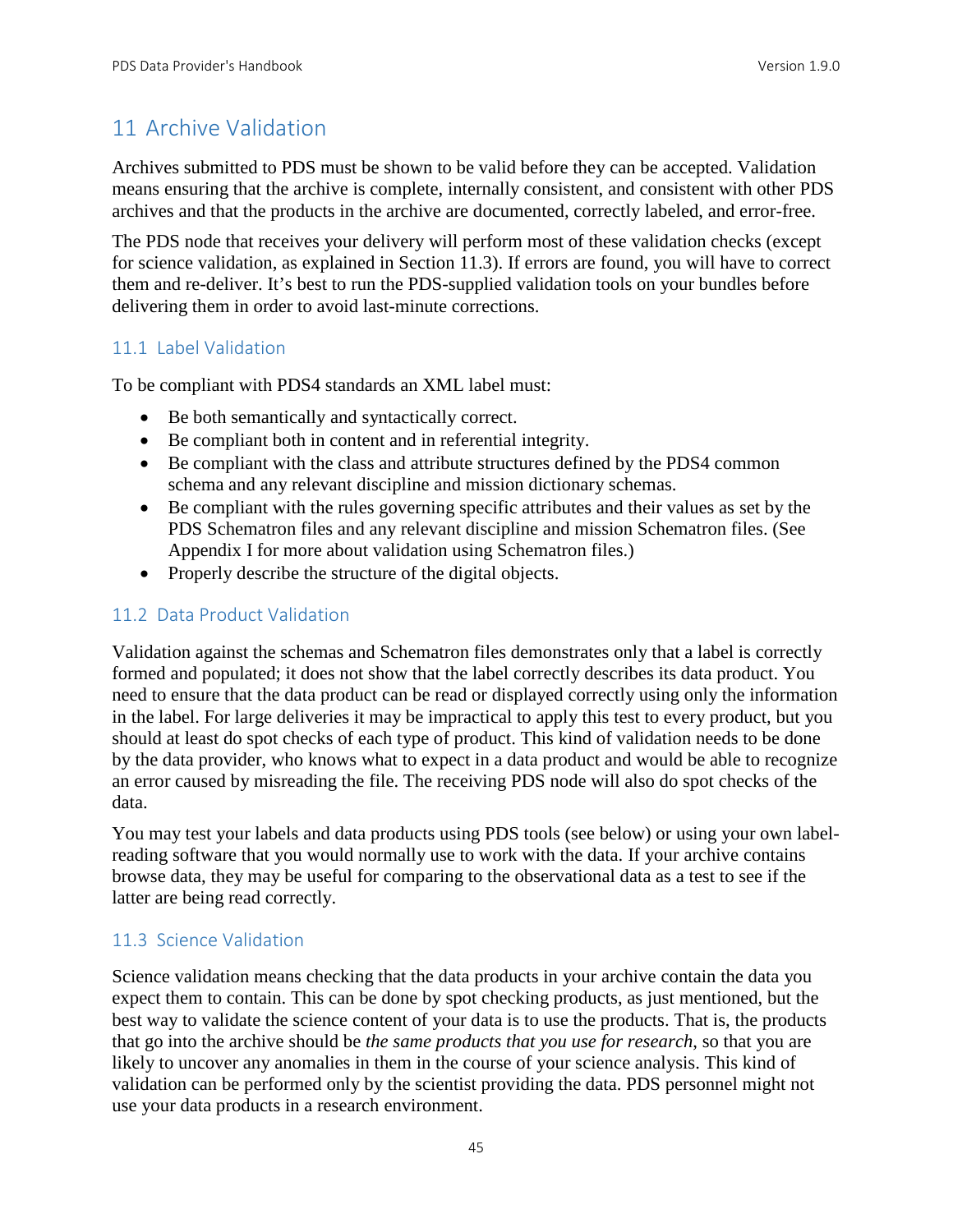## 11.4 Archive Validation

The archive as a whole must be complete, internally consistent, and consistent with other PDS archives. To be complete, it must have all the products, collections, and bundles that it should have according to both its documentation and also the peer review results. Of course, a missionbased archive that accumulates over many deliveries may not be complete until the end of the mission, but the products, collections, and bundles expected for a particular delivery must be complete.

To be internally consistent, all products must belong to at least one collection and must be listed in the collection's inventory. All collections must belong to at least one bundle and must be listed in the bundle label. LIDVIDs must be correctly formed and unique.

To be consistent with other PDS archives, internal references must lead to documents and context products that actually exist.

## 11.5 Validation Tools

#### 11.5.1 XML-Aware Editors

The best way to ensure a valid label is to use an XML-aware editor (see Section 6.4.1). These editors can show you at a glance where the label is not compliant with the schema(s). This is useful as a first step in validation, but keep in mind that XML-aware editors validate only the contents of the label, not the data file.

#### 11.5.2 The PDS4 Validate Tool

The PDS4 Validate Tool is used for validating PDS4 product labels, collections and bundles. It can be found here:

#### [https://pds.nasa.gov/pds4/software/validate](http://pds.nasa.gov/pds4/software/validate)

The Validate Tool performs the following checks:

- Checks whether a label complies with the schemas and Schematrons specified in its XML prolog and root tag
- Checks that files referenced in the label exist
- Checks that file names in the label have the same case as the actual file names
- Checks that file checksums in the label, if any, match the actual file checksums
- Checks that file checksums in the Checksum file, if any, match the actual file checksums
- Checks the referential integrity of LIDs and LIDVIDs, including
	- o Is the LID valid?
	- o Is the LID listed in the collection inventory product?
	- o Are all LIDs listed in the collection inventory present in the collection?
	- o For a collection product LID: is it listed in the bundle label?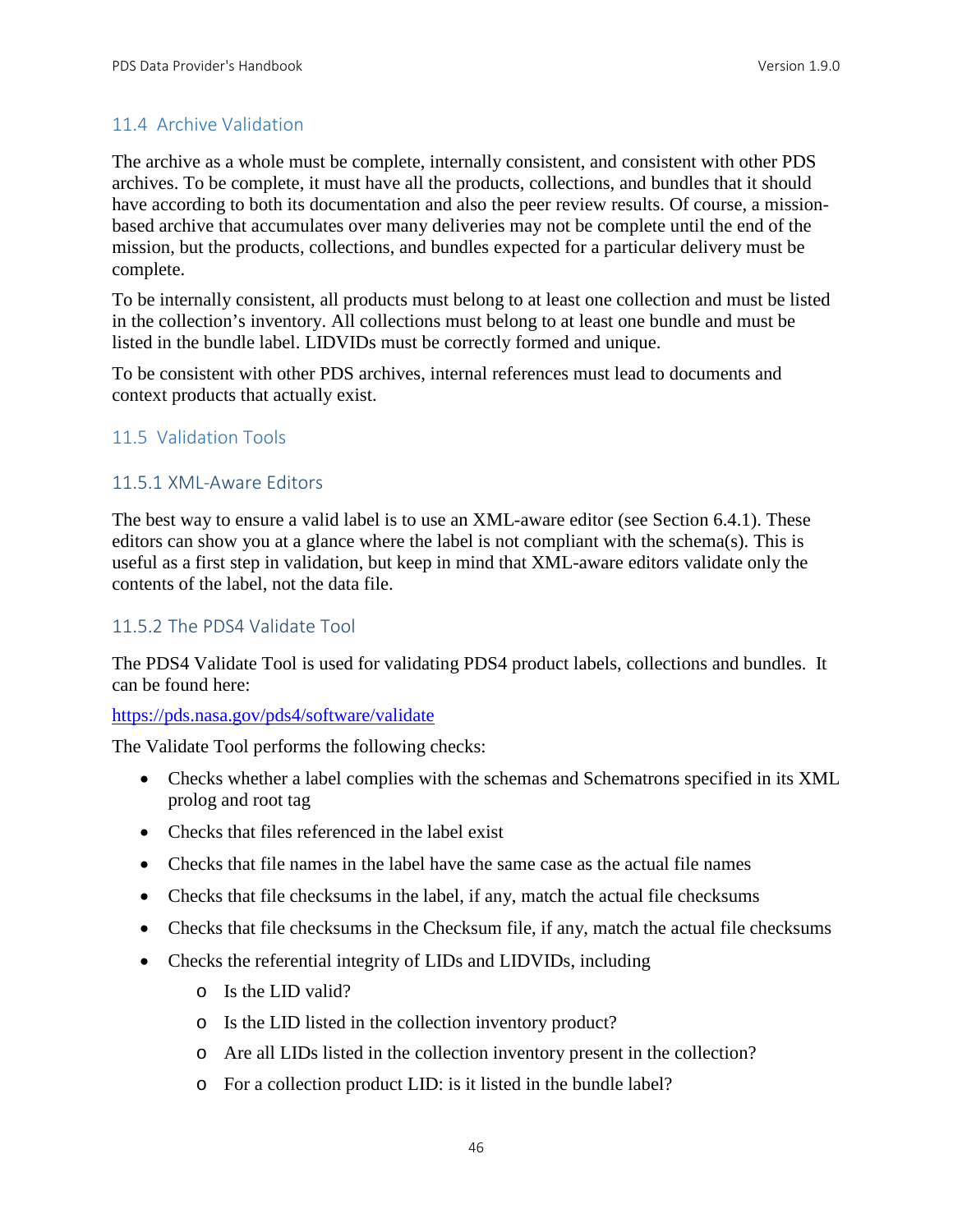o Are all collection product LIDs listed in the bundle label present in the bundle?

Currently the Validate Tool does not check that the label correctly describes the contents of the data file.

# 11.5.3 The Small Bodies Node PDS4 Viewer and Other Tools

The Small Bodies Node maintains a set of tools for reading and manipulating PDS4-labeled data at [http://sbn.astro.umd.edu/tools/tools\\_readPDS.shtml.](http://sbn.astro.umd.edu/tools/tools_readPDS.shtml) While most of the tools are intended for use by programmers, the set also includes the PDS4 Viewer, a standalone program that reads and displays PDS4 images, tables, spectra and arrays, at

[http://sbndev.astro.umd.edu/wiki/PDS4\\_Viewer.](http://sbndev.astro.umd.edu/wiki/PDS4_Viewer) This tool can be useful for verifying that a label correctly describes its data object.

# 11.5.4 The PDS Transform Tool

The PDS Transform Tool converts PDS3 and PDS4 labels and data into other formats, including JPEG, GIF, PNG, TIFF, and others.

<https://pds.nasa.gov/pds4/software/transform/>

# 11.5.5 Other Tools Maintained by PDS

Other label-reading tools maintained by the PDS Engineering Node include software libraries, which can be found here:

[https://pds.nasa.gov/pds4/software/](http://pds.nasa.gov/pds4/software/)

# 11.5.6 Tools Contributed by PDS Users

PDS maintains a Tool Registry at<https://pds.nasa.gov/tools/tool-registry/> to which PDS users may submit tools they have developed and download tools submitted by other users. Submissions to the Tool Registry are vetted by the PDS Engineering Node.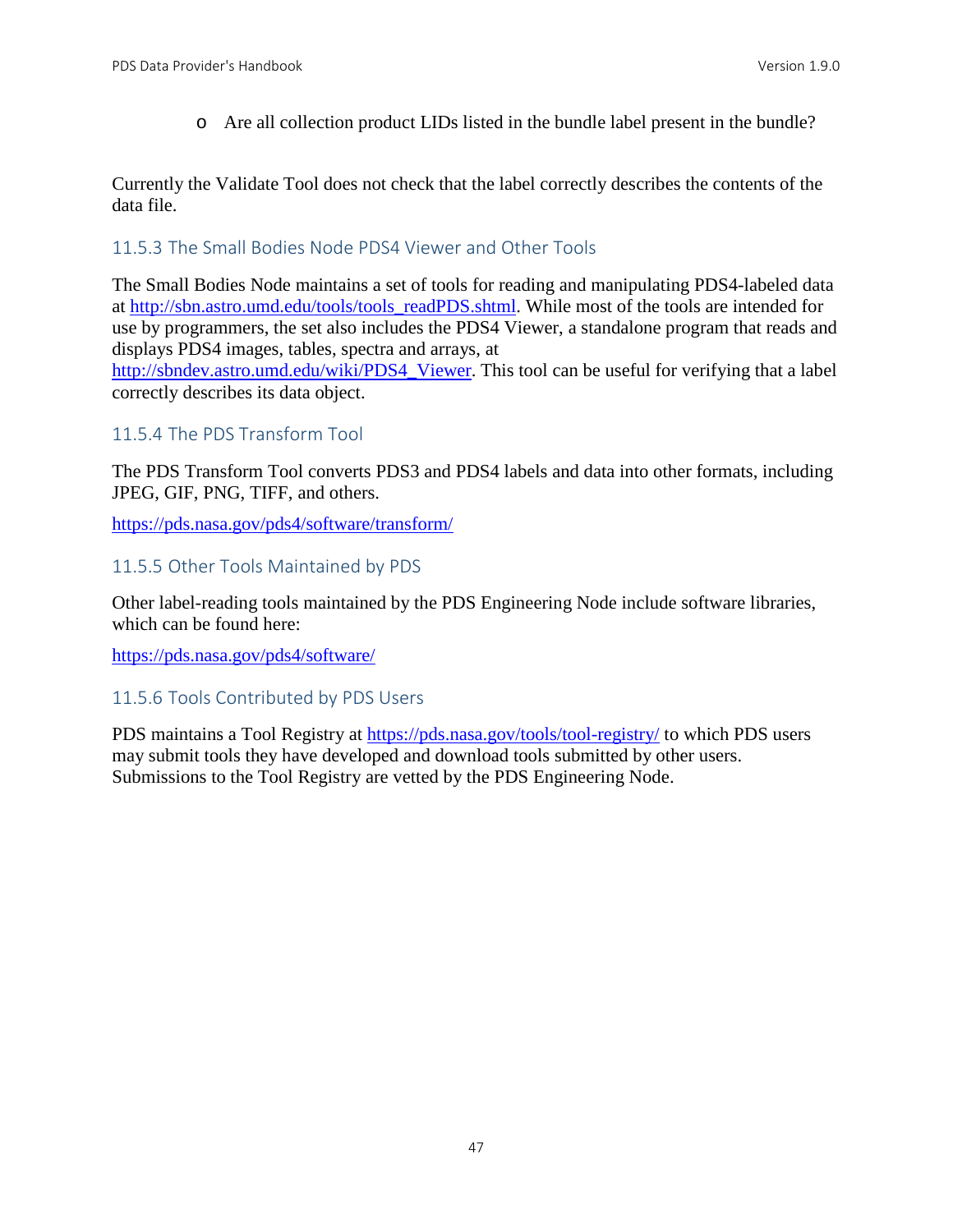# 12 Peer Review

# 12.1 Why Peer Review Is Needed

Peer review is the key to the integrity of the PDS holdings. Every archive submitted to PDS must pass a peer review before it can be accepted. Archive peer review is analogous to the review of an article submitted to a scientific journal, although the procedure is different. Your consulting PDS node representative will coordinate the peer review of your archive by soliciting reviewers, setting a schedule, making the bundle available, collecting review comments, and coordinating your response to the comments.

The review committee will include scientists who are experienced in the types of data in the bundle and, preferably, have a particular interest in your data. In the case of a mission-related bundle, the ideal mix of science reviewers includes some from outside the mission, some from within the mission but outside the instrument team, and possibly some who are involved in the team but not in the data product design. This last group may be the most critical of reviewers, having a real stake in the outcome. The committee will also include at least one PDS reviewer from another node and a PDS data engineer from the Engineering Node. Finally, the data provider(s) are included in the review committee. Reviews are held openly; data providers know who the reviewers are, all comments are shared with the whole committee, and members are expected to discuss any serious issues in order to reach a resolution.

When a reviewer submits a comment that recommends a change to the review material, or asks a question about it, the comment is called a *lien*. The review coordinator keeps a master list of all liens raised during a review. The data provider is asked to respond to each lien by stating what action, if any, will be taken to resolve it. If a recommendation will not be followed, the data provider must explain why, and the reviewer may either accept or reject that explanation. The period of time during which the data provider is working on the review recommendations is called *lien resolution*.

As a rule the archive is accepted by PDS when all liens have been resolved. If outstanding liens do not materially affect scientific use of the data, the archive may be declared *certified* before all liens have been resolved. Once certified, the archive may be released online. Archives distributed from PDS web sites should be marked as Certified Data, or the web site should make the statement that all available archives are Certified Data unless otherwise indicated. See the PDS Policy Defining Certified Data on the *PDS Policies* web page, [https://pds.nasa.gov/policy/.](https://pds.nasa.gov/policy/) Note that delivery is not complete until all liens have been resolved regardless of whether the data have been certified.

# 12.2 Typical Review Procedure

The approach to conducting a peer review varies depending on whether the archive accumulates over a long period of time, as for a planetary mission, or is completed in a single delivery, as for observatory or laboratory data.

Usually individual data providers are funded to generate an archive and deliver it to PDS in a single delivery near the close of the funding period. In this case the complete archive should be submitted to peer review sufficiently in advance of the end of funding to allow changes to be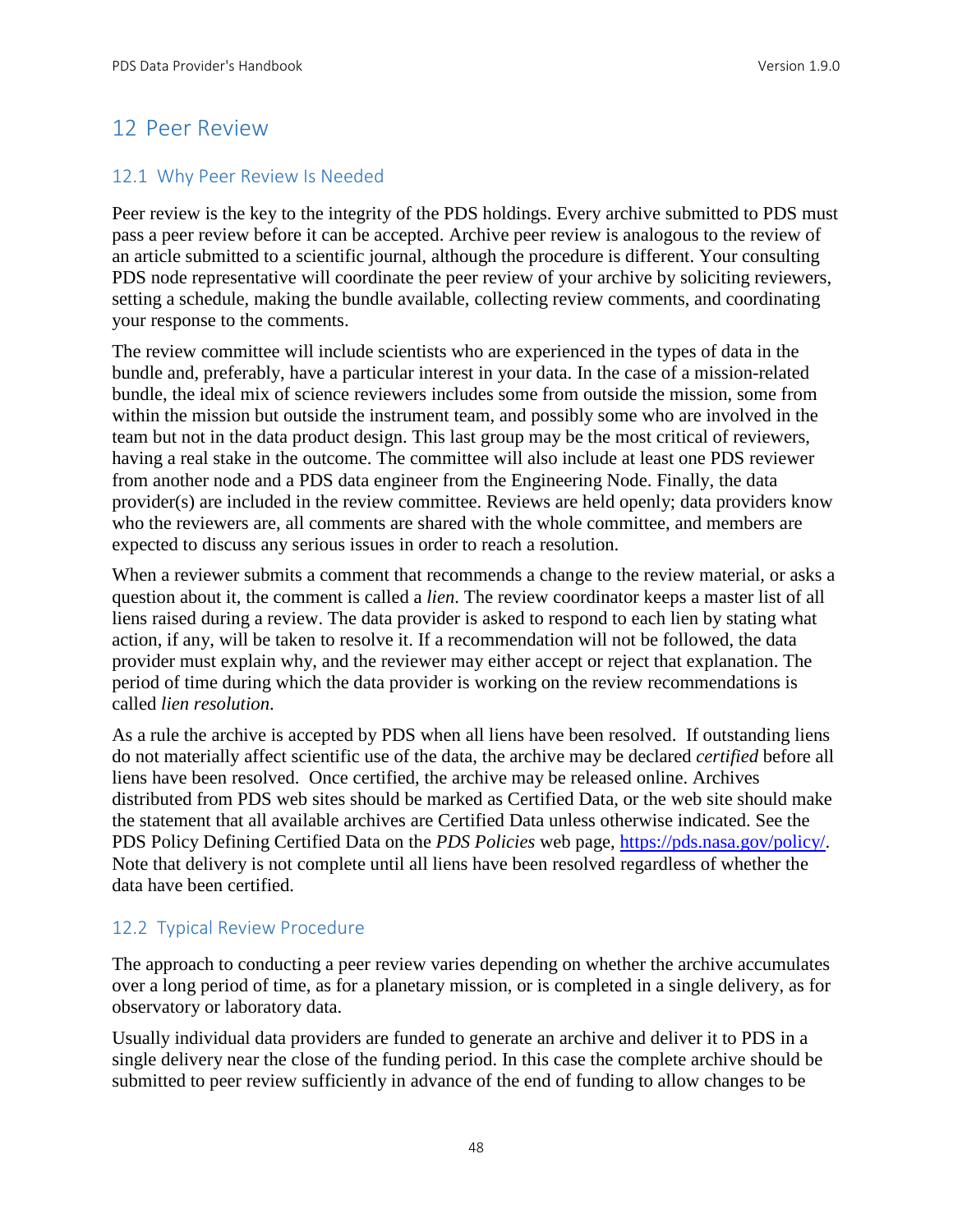made if needed. Your PDS representative will work out a schedule with you. With a single delivery, the products that are reviewed are the products that will be archived.

In the case of a mission that will deliver many times over several years, it is not practical to conduct a review for every delivery, nor to wait until the end of the mission to review the complete archive. The review must take place in time for any recommended changes to be made to the processing pipeline software, well before routine data handling begins. Therefore this kind of review covers a representative sample of pipeline data products and their documentation typically a Data Product Software Interface Specification (SIS) document<sup>10</sup>. When actual data are delivered, they are validated by the receiving node for compliance with PDS standards and for compliance with the peer-reviewed documentation.

In general, the procedure is as follows, although it may vary slightly among PDS nodes.

- 1. The data provider delivers the archive (or a representative sample) to the coordinating node. Node personnel confirm that the delivery is suitable for review.
- 2. The review coordinator assembles a list of potential reviewers and invites them by email.
- 3. The review coordinator announces the opening of the review and provides access to a password-protected web site where the review materials are posted.
- 4. Reviewers have about two weeks to examine the materials and email their comments to the review coordinator.
- 5. The review coordinator posts comments (either separately, or collated in one list, or both) on the web site.
- 6. The data providers have about two weeks to email their response to the comments, which the review coordinator posts on the web site.
- 7. The review coordinator decides whether there is reason to hold a review teleconference, based on the data providers' response, for instance if there is an issue that cannot be resolved by email. If so, a teleconference is arranged at a time convenient for reviewers, data providers, and PDS representatives.
- 8. The review coordinator posts a list of the review liens (comments that require an action). At the teleconference, if there is one, the unresolved liens are discussed one by one and decisions are made for their resolution; otherwise the data providers simply begin working on the liens. Data providers may decline to follow a reviewer's recommendation if they can justify doing so (for example, because of insufficient resources), as long as the reviewer agrees and the resulting archive would still be PDS-compliant. A record of the resolution of each lien is posted on the review web site and retained by the PDS node.
- 9. The data provider resolves the liens within a given period of time, say from two weeks to a month. (The schedule should take into consideration other mission activities going on; in particular the liens should be resolved before delivery testing begins.)

<span id="page-55-0"></span><sup>&</sup>lt;sup>10</sup> A SIS document is usually a mission deliverable. PDS does not require an archive to include a SIS; the requirement is only for adequate documentation to use and understand the archive. However, if an instrument team has to write a SIS anyway, they may include it in the archive if it helps meet the PDS documentation requirement (*Standards Reference* [2] Section 8A).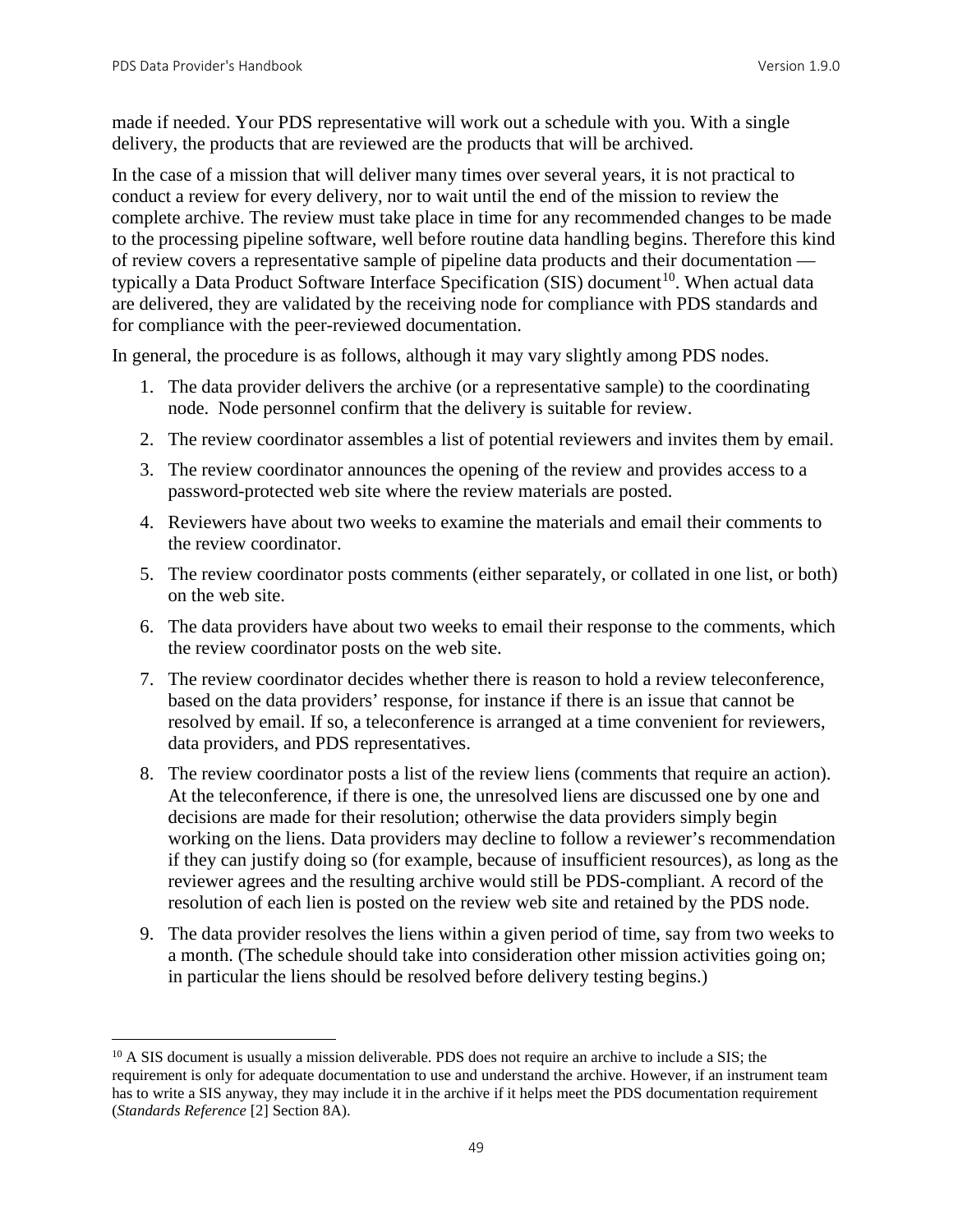- 10. The data provider delivers revised materials to the review coordinator, who posts them on the review web site.
- 11. The review coordinator invites the reviewers to examine the revised material to be sure their comments have been addressed. If the reviewers are satisfied, the review is complete.

A representative archive that is to be delivered as real data in many installments  $-e.g.,$  a mission archive – will not be made public because it is not an actual delivery; it contains only examples of data products. Actual deliveries will take place according to a schedule agreed upon between the mission and PDS. See Section 13 for details of how these archives are to be delivered to PDS.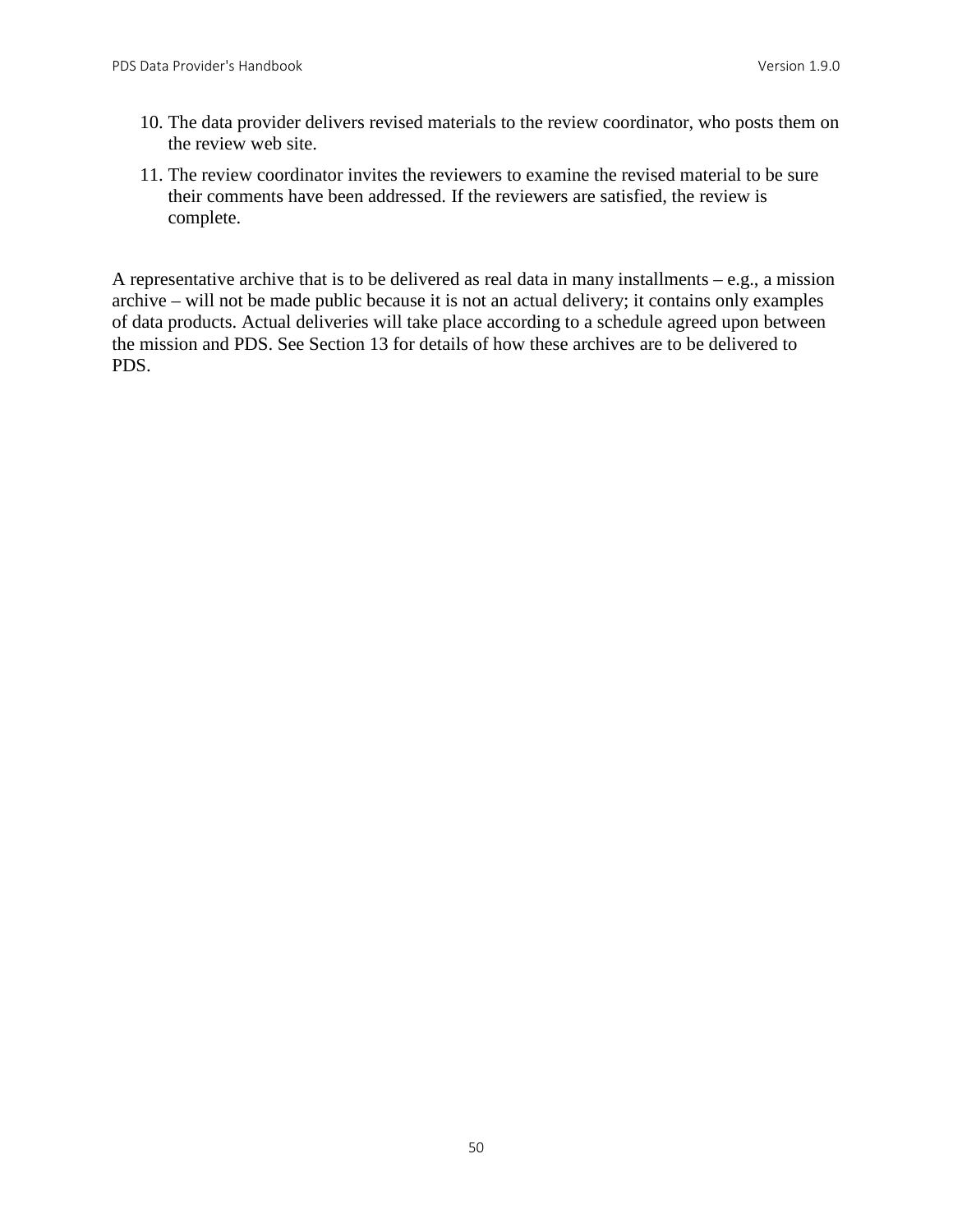# 13 Archive Delivery

The organization of PDS4 products (i.e., bundles and collections) is a logical, not a physical, structure. However, products transferred to, within, or from PDS need to be placed into a physical structure. PDS uses delivery packages to accomplish such transfers.

In most cases it is convenient to organize delivery packages into a physical structure that parallels the logical structure of the archive (i.e., the bundle product at the root level with subdirectories for collections, etc.). However, alternate organizations are possible (such as flat directory structures for incremental deliveries of accumulating collections). PDS only requires that the sender and receiver agree on the structure in advance and that an MD5 checksum be provided for each file transferred (*PDS Policy on Use of Checksums*, PDS Policies page, [https://pds.nasa.gov/policy/\)](http://pds.nasa.gov/policy/).

This section describes the typical procedures involved in delivering data to PDS. In practice, you should work with the discipline node that will receive the delivery to agree on the procedures that you will use.

# 13.1 Contents of the Delivery to PDS

A delivery to PDS may have up to three components:

- 1. The delivery package containing the material being transferred,
- 2. The checksum file, a list of individual MD5 checksums for every file in the delivery package,
- 3. The optional delivery manifest, which maps each product's LIDVID to the name of the product's label file.

## 13.1.1 The Delivery Package

The term *package* is used to indicate the batch of archival material being transferred. A delivery package may come as a compressed file, e.g. with Zip or gzip. It may come on an external drive delivered through the mail, or by electronic transmission such as FTP. The data provider and receiver determine the best packaging options for the delivery. In the absence of a transfer agreement, PDS provides a default procedure (see *PDS Standards Reference* [2], Section 2B.2) which is often recommended by discipline nodes.

## 13.1.2 The Checksum File

The checksum file is a file provided with each transfer to, from, or within PDS. The purpose of the checksum file is to allow the recipient to verify that the files have been delivered intact. By computing checksums on the files after delivery and comparing them to the original checksum file, the recipient will know if any errors have been introduced. The checksum file is required for every delivery.

The checksum file lists a checksum for *every* file in the package (not just every label file). If the delivery package is a zip file, tar file, etc., the checksum file must contain an entry for every file in the package after the package has been unpacked. Currently PDS uses MD5 checksums, so the checksum manifest is output from an MD5 checksum utility such as md5deep. Each entry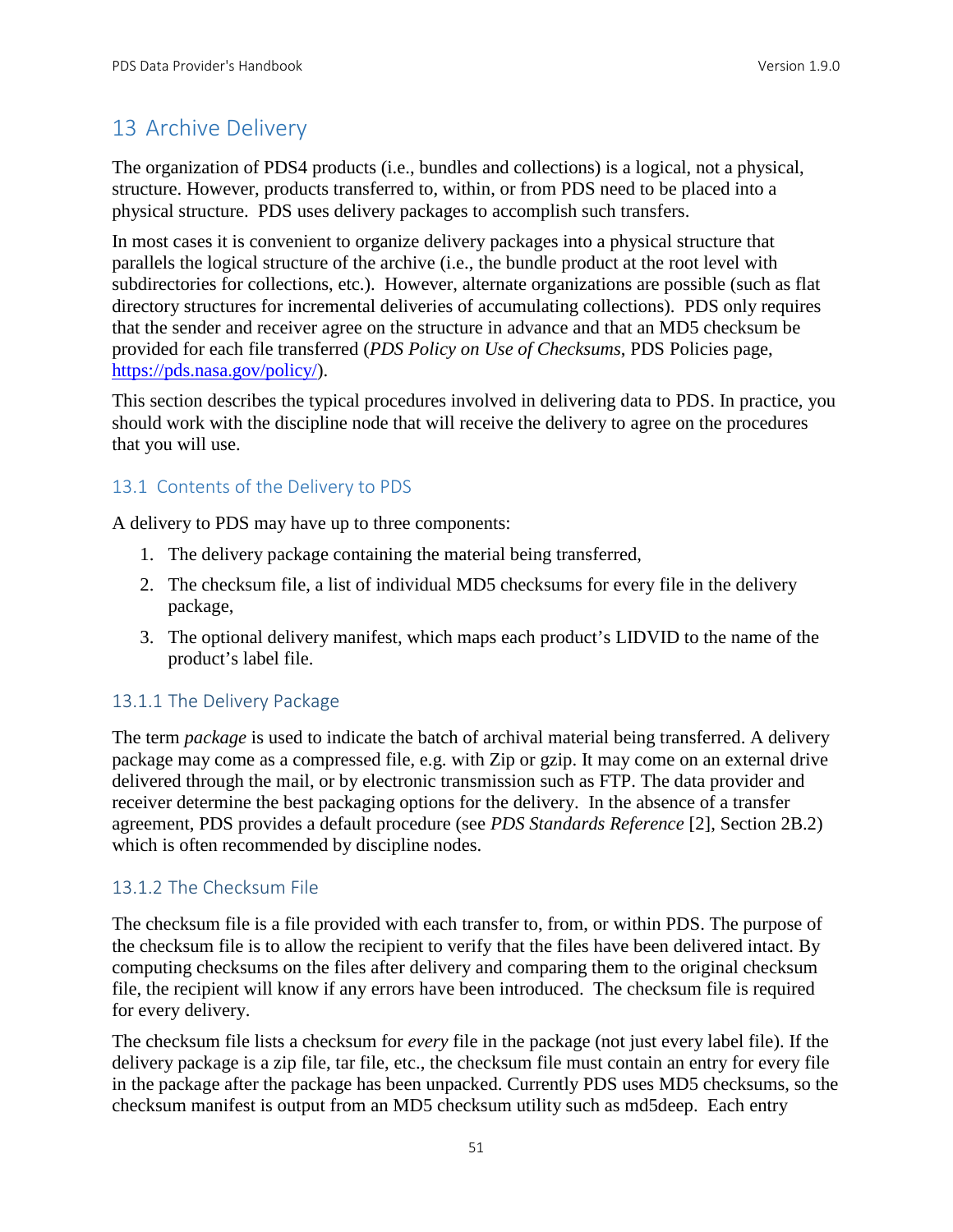consists of a 32-character hexadecimal MD5 checksum value, followed by two spaces, followed by the file specification name relative to the root directory of the package, followed by an ASCII carriage-return line-feed pair.

The example below shows the structure of a checksum file:

```
6dab19e22439a419e3e9b9f4046bf390 ./browse/collection_browse.xml
                                        ./browse/collection_browse_inventory.csv<br>./browse/ele_mom.pdf
3ff61c98cbed11e99690f76b5f6831b0 ./browse/ele_mom.pdf
fd014ead868211ac6421efd1633c1a33 ./browse/ele_mom_browse.xml
2e47917704231a1f8bd2d3a66e5588b3<br>2cef640ecac021083ef1fe3f03f4c6f6
                                        ./data/collection_data_inventory.csv<br>./data/ele mom.tab
2b555c42a7e7b4981407c9a824237f4a
117982301d1b009b842104b134d86d3d ./data/ele_mom_tblchar.xml
```
Since the checksum file is external to the package, and hence external to the archive, there is no requirement to provide a separate PDS4 XML label for it.

#### 13.1.3 The Delivery Manifest

The delivery manifest is an optional file provided with a transfer to, from, or within PDS. The purpose of the delivery manifest is to show what products are intended to be included in the delivery. It is analogous to a packing slip in a physical package; by comparing the delivery manifest to the package contents, the recipient can tell if a product is missing from the delivery or if it contains any unexpected products. The delivery manifest may be required or optional depending on the policy of the PDS discipline node receiving the delivery.

The delivery manifest maps product LIDVIDs to file names for each product label file in the package. If the delivery package is a zip file, tar file, etc., the manifest must contain entries for every label file in the package after the package has been unpacked. The delivery manifest is in the form of a Table\_Character file, a two-field fixed-width table with one row for each of the products in the package. The first field gives the LIDVID of each product in the package. The second field gives the name of the product's label file relative to the root directory of the package. Each record is delimited by an ASCII carriage-return line-feed pair.

The example below shows the structure of a delivery manifest:

```
urn:nasa:pds:example.dph.sample:browse:collection::1.0 ./browse/collection.xml<br>urn:nasa:pds:example.dph.sample:browse:ele_mon::1.0 ./browse/ele_mom_browse.xml
urn:nasa:pds:example.dph.sample:browse:ele_mon::1.0 ./browse/ele_mom_brow<br>urn:nasa:pds:example.dph.sample:data:collection::1.0 ./data/collection.xml
urn:nasa:pds:example.dph.sample:data:collection::1.0 ./data/collection.xml<br>urn:nasa:pds:example.dph.sample:data:ele_mon::1.0 ./data/ele_mom_data.xml
urn:nasa:pds:example.dph.sample:data:ele_mon::1.0
```
Since the delivery manifest is external to the package, and hence external to the archive, there is no requirement to provide a separate PDS4 XML label for it.

## 13.1.4 The Difference Between a Delivery Manifest and a Checksum File

The delivery manifest and the checksum file are not the same, and one file cannot serve both purposes. A delivery manifest has an entry for every *label* file in the delivery. It tells the recipient whether the delivery is complete; that is, whether it contains exactly what the sender intended to send. A checksum file has an entry for *every file* in the delivery – labels, data, and all. It tells the recipient whether any file in the delivery is corrupted. The delivery manifest may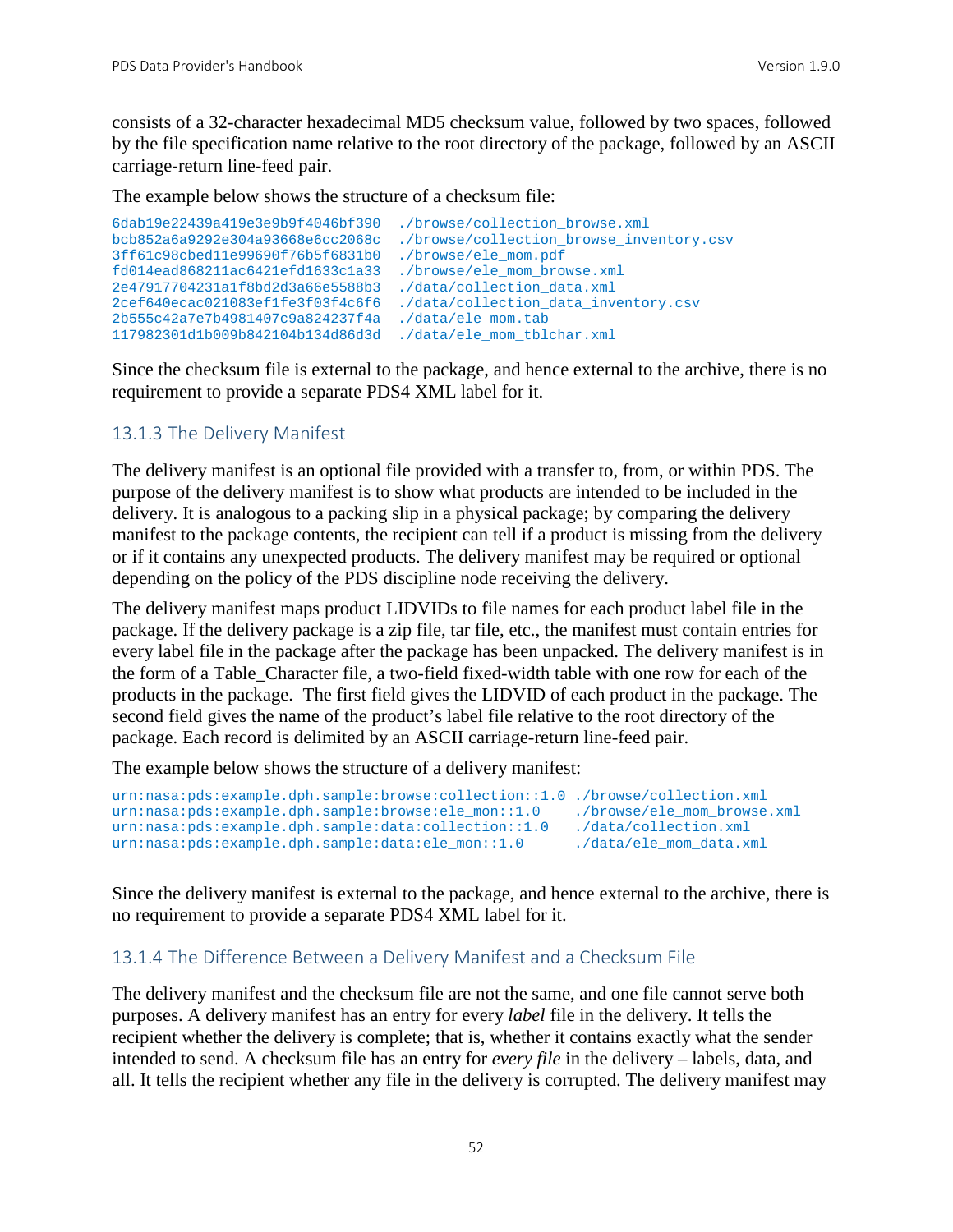or may not be required by the PDS node receiving the delivery. The checksum file is always required.

# 13.2 Transfer Procedures

You and your PDS node representative should agree on the procedure for delivering your archive to PDS. If your archive consists of a single delivery, then there may be nothing more for you to do if the PDS node already has the complete archive. Check with your node representative to be sure. On the other hand, if you will be delivering the archive incrementally, a more formal procedure should be put in place.

# 13.2.1 Logistics

When planning a delivery, both sides should have the following information.

- What is the format of the delivery package (e.g., a zip file)?
- What is the delivery mechanism (e.g., FTP "push" by provider to recipient's server)?
- What URL, account and password will be used to make the transfer?
- Is a delivery manifest required?
- What handshaking methods will be used? For example,
	- o Notification of delivery
	- o Notification of receipt
	- o Notification of checksum verification, manifest verification, and validation status

If the delivery contains any damaged files, or is missing any files, it's the provider's job to replace them with intact ones, either individually or by repeating the whole delivery, as agreed between the two parties. If unexpected files are present, the provider must tell the recipient what to do with them. If there are validation errors, the data provider is responsible for correcting the errors.

# 13.2.2 Delivery Checklist

The following discussion applies mainly to missions delivering data in scheduled installments, say every three months, over a long period of time. A mission usually involves several instrument teams delivering to several PDS nodes at the same time, and one node may be receiving data from several teams. With so many interfaces and moving parts, a formal delivery plan is necessary.

A good approach is for each pair of provider and recipient to agree on a delivery checklist to follow. Here is an example of such a checklist.

| Step     | Task                                  | <b>Responsibility</b>  |
|----------|---------------------------------------|------------------------|
| <b>.</b> | Agree on transfer method for delivery | Provider and recipient |

| Table 13-1. Example of an Archive Delivery Checklist |  |  |  |  |  |
|------------------------------------------------------|--|--|--|--|--|
|------------------------------------------------------|--|--|--|--|--|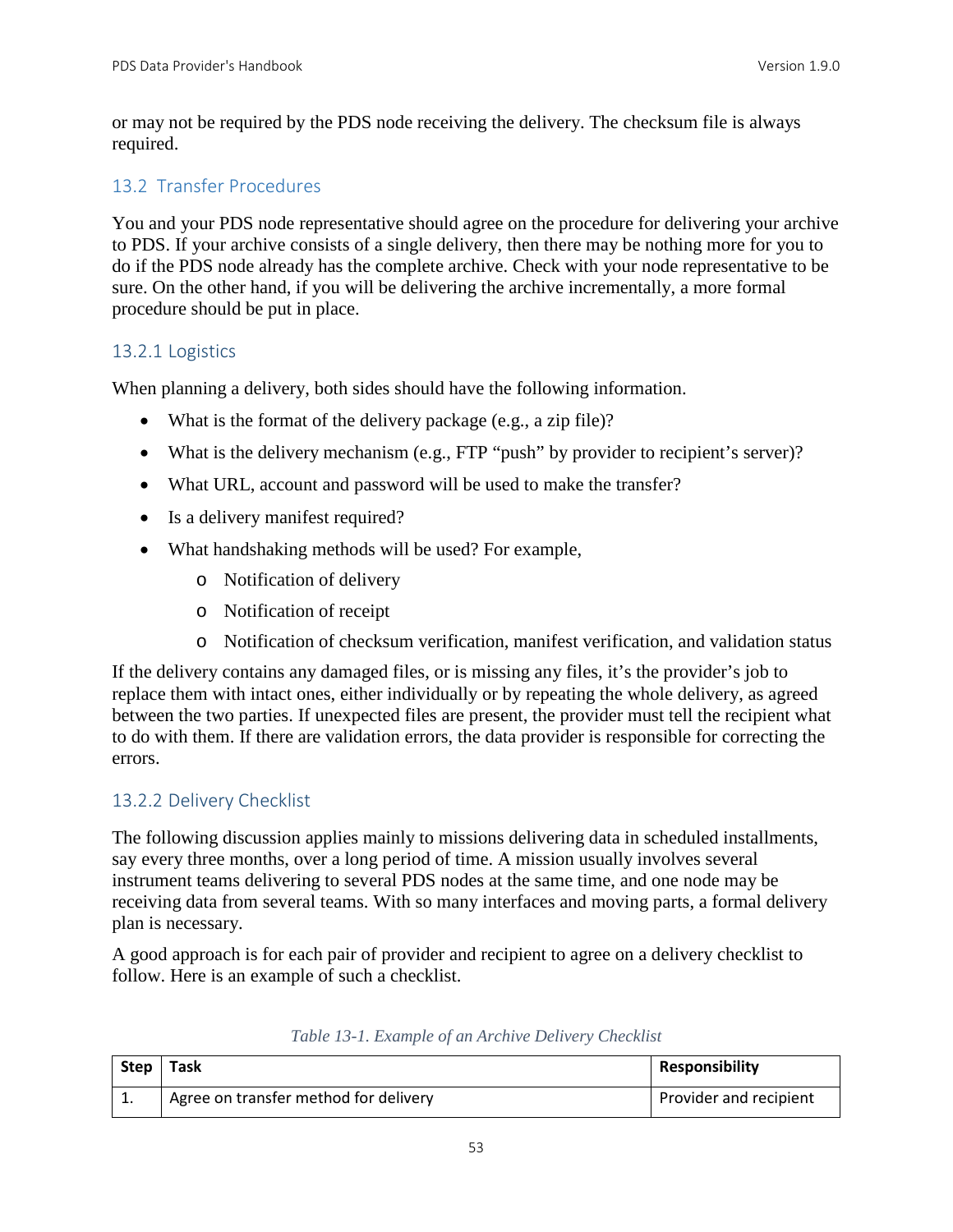| 2.  | Establish staging area at provider's site                                                                                     | Provider               |
|-----|-------------------------------------------------------------------------------------------------------------------------------|------------------------|
| 3.  | Establish staging area at recipient's site                                                                                    | Recipient              |
| 4.  | Determine destination address, account and password                                                                           | Provider and recipient |
| 5.  | Determine whether delivery manifest is required                                                                               | Recipient              |
| 6.  | Create delivery package, checksum file, and possibly delivery<br>manifest in provider's staging area                          | Provider               |
| 7.  | Notify recipient that delivery is ready for transfer                                                                          | Provider               |
| 8.  | Transfer the package to recipient's staging area                                                                              | Provider               |
| 9.  | Notify recipient that package has been delivered                                                                              | Provider               |
| 10. | Notify provider that package has been received                                                                                | Recipient              |
| 11. | Verify checksums and report to provider                                                                                       | Recipient              |
| 12. | Verify delivery manifest, if any, and report to provider                                                                      | Recipient              |
| 13. | Validate the delivery for PDS compliance and for compliance with<br>previously reviewed documentation, and report to provider | Recipient              |

After the first few deliveries the procedure may become routine enough that an actual checklist is no longer needed; but the checksum files, delivery manifests, and reports should continue to be produced, and the recipient PDS node may maintain them for future reference.

Most mission archives are cumulative; that is, each delivery adds more data to existing collections in an existing bundle, rather than a new bundle being created each time. For the second and subsequent deliveries of such an archive, the PDS node will probably ask the data provider to deliver only new files and files that have changed from previous deliveries. There should be no need to re-deliver parts of the archive that have not changed. See Section 13.3 for guidance about delivering revisions of previously released data products.

A note on the terms *delivery* and *release*: Both PDS and missions often talk about data releases as milestones, and missions usually publish a release schedule. A release happens when data are made publicly available on PDS web sites. A delivery, on the other hand, happens a few weeks before the release date, when a data provider delivers a package to a PDS node. (The schedule will be agreed upon by the mission and PDS.) Be careful to use the right terms when discussing data deliveries and releases to avoid misunderstandings.

## 13.3 Revising Previously Released Products

It's not unusual for data products that have been released to PDS to be revised later by the data provider, especially for mission-generated products. A common reason for revising data products is that calibration data or procedures have improved. Occasionally revisions occur to correct errors that have been discovered in the data. PDS policy is to retain previous versions of the data for at least six months in a place accessible to users, unless the revisions have been made to correct major errors that render the previous versions unfit for use. This policy applies to archives that are accumulating from an ongoing mission; contents are considered to have *draft*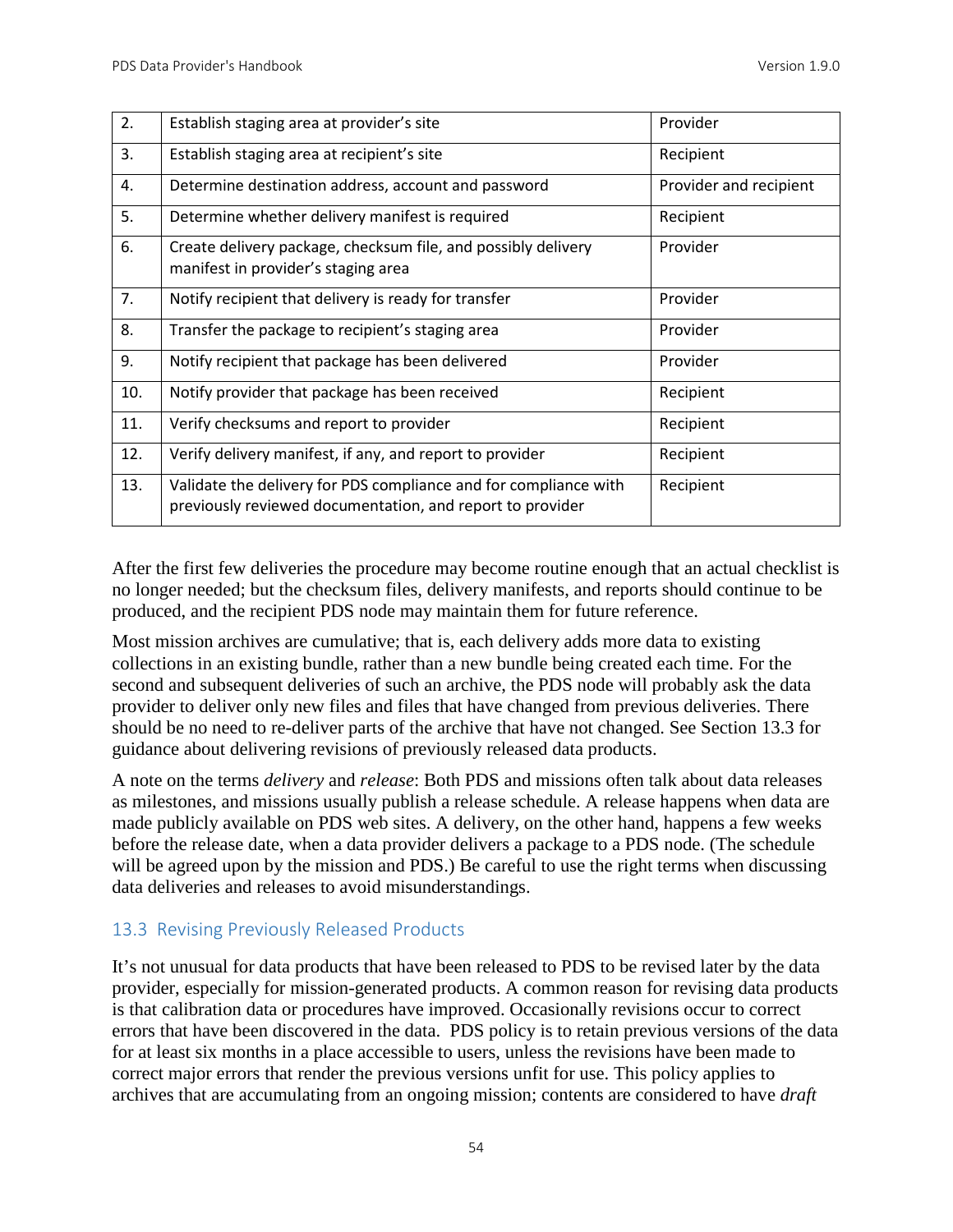status as long as the mission is ongoing. If data products in a closed collection – one for which the mission is over and no new products are expected – are revised, the previous versions are considered to be *superseded*, and will not be made available for use except in special circumstances. See the PDS policies for draft data and superseded data on the *PDS Policies* page, [https://pds.nasa.gov/policy/.](https://pds.nasa.gov/policy/)

PDS nodes are careful to ensure that the data available online are the most current versions but that older versions are retained for the specified time period. As a data provider you can help make this happen by informing your receiving node when a delivery contains revised products, exactly which products have been revised, and what you think should be done with the previous versions.

## 13.3.1 What Should Be Changed in the Labels of Revised Data Products

In a **Product\_Observational** label the following attributes should be updated to indicate that the product has been revised:

<version\_id> in the Identification Area <creation\_date\_time> in the File Area <Modification\_History> in the Identification Area

**creation\_date\_time** and **Modification\_History** are optional but strongly recommended when changes are introduced; the first can be very useful in confirming the version change; the latter can provide information on what was changed and why. <logical identifier> in the Identification Area should *not* change. If you think this is incorrect, then what you have may not be a revision but a new product.

The file names associated with the product do not have to change, but they may. It may be easier for the PDS node to keep track of revisions to products if the file names stay the same, so discuss this with your node representative.

## 13.3.2 Versioning of Products, Collections, and Bundles

Recall that every product, collection, and bundle has a unique LIDVID, and that the VID part represents a version number. When a data product is revised, its VID should be incremented. A VID has the form M.n where M and n are both integers. M denotes a major version number and n denotes a minor version number. The first time a product is delivered to PDS its VID should be 1.0. If the product is revised later, either the minor version number should be incremented by 1, or the major version number incremented by 1 and the minor number set back to 0. It's up to the data provider to decide whether a revision is major or minor. Note that changes to a data product label count as a revision, even if the data product itself has not changed.

The addition or deletion of any product in a collection means that the collection itself has been revised because the collection inventory table has changed; so the collection VID should be incremented. If a product is revised, then the collection inventory table may or may not change, depending on whether it lists the products by LIDVID or just LID. If by LIDVID, then the inventory table will have to be revised and therefore the collection VID will have to be incremented.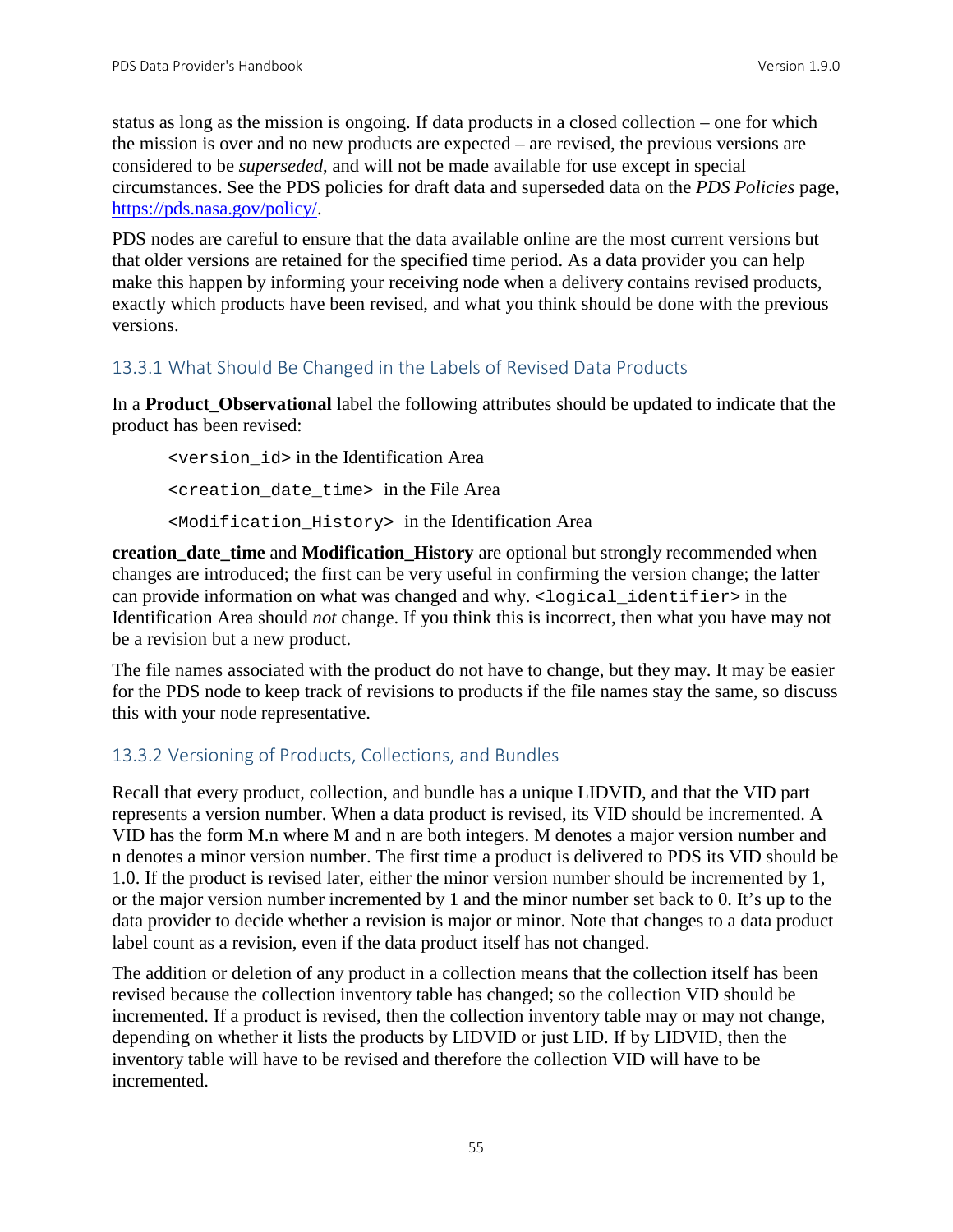The same is true of bundles. If a collection is added or removed from a bundle, then the bundle inventory must change and therefore the bundle VID must be incremented. If the inventory lists the collections by LIDVID, and one of the collections is revised, then the inventory must be changed and the bundle VID incremented.

The *Standards Reference* [2] Section 6D.3 explains versioning in detail.

#### 13.4 Making Products Available to Users

Once a delivery has been received, validated, and accepted by a PDS node, it is ready to be released. The PDS node will make it available online and announce it on the node's web site. The node representative will inform the responsible PDS Engineering Node data engineer, who will ensure that the data are also available from the main PDS web site via the search function on the PDS home page [\(https://pds.nasa.gov\)](http://pds.nasa.gov/).

PDS maintains a subscription service to announce new data releases [\(https://pds.nasa.gov/tools/subscription\\_service/\)](http://pds.nasa.gov/tools/subscription_service/). Users may subscribe to receive email announcements about releases of selected data sets, documentation, and software. When a node representative informs the PDS data engineer of a new release, together they create an announcement to be sent to subscribers. The announcement may also be posted in media outlets likely to be seen by users, such as the Planetary Exploration Newsletter [\(http://planetarynews.org\)](http://planetarynews.org/).

A mission or data provider may request that a release be posted and announced at a particular date and time, for example to coincide with the release of a journal publication about the data. PDS will comply with the request as closely as possible.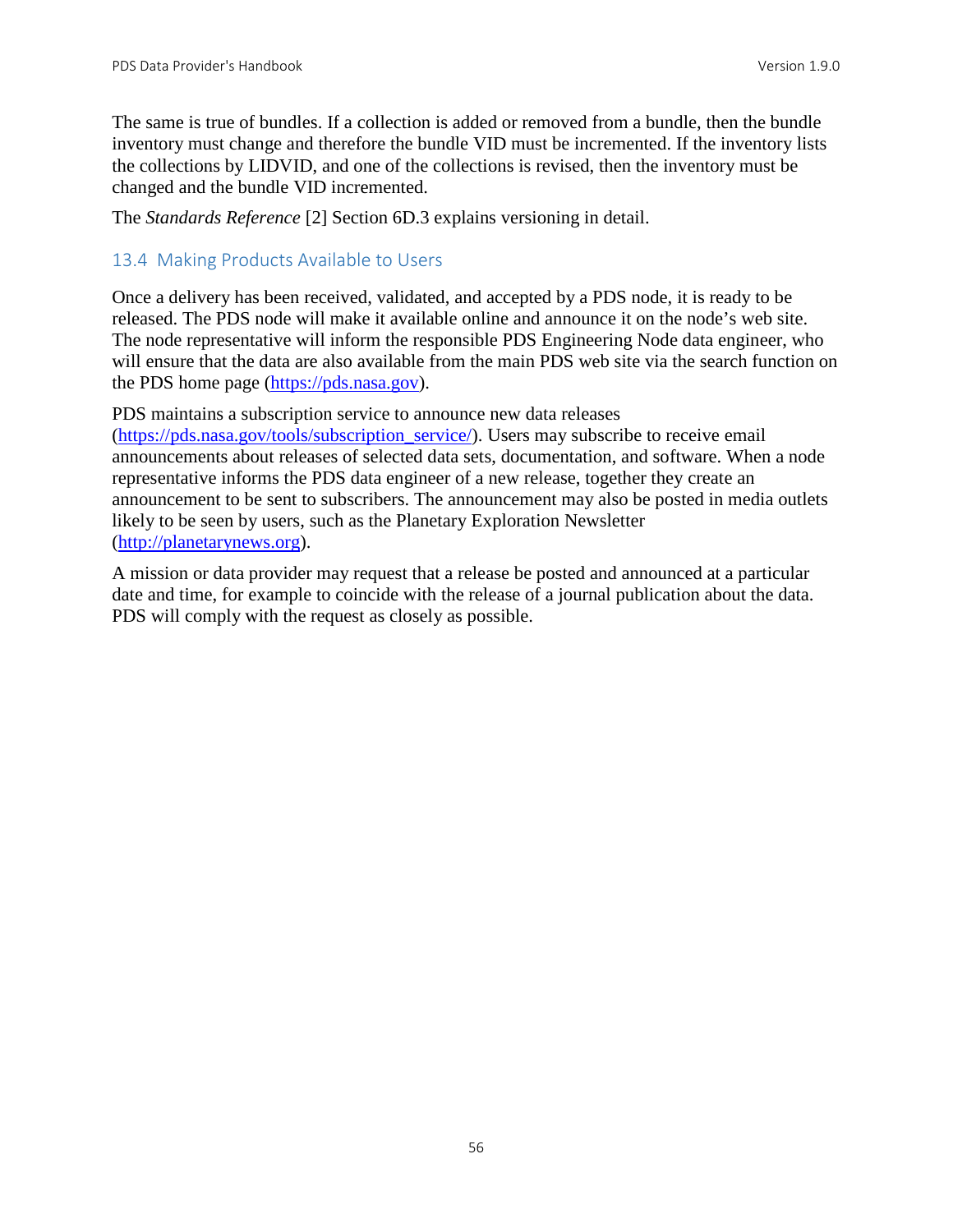# Appendices

| Appendix A       | <b>Acronyms and Abbreviations</b>                                         |
|------------------|---------------------------------------------------------------------------|
| <b>AMMOS</b>     | <b>Advanced Multi-Mission Operations System</b>                           |
| <b>APL</b>       | <b>Applied Physics Laboratory</b>                                         |
| <b>APPS</b>      | <b>AMMOS-PDS Pipeline Service</b>                                         |
| <b>ASCII</b>     | American Standard Code for Information Interchange                        |
| <b>CCSDS</b>     | Consultative Committee for Space Data Systems (file transfer protocol)    |
| <b>CDF</b>       | <b>Common Data Format</b>                                                 |
| <b>CR</b>        | Carriage Return                                                           |
| <b>CSV</b>       | Comma-Separated Value                                                     |
| <b>DIP</b>       | <b>Dissemination Information Package</b>                                  |
| DN               | Discipline Node (PDS)                                                     |
| DOI              | Digital Object Identifier                                                 |
| <b>DOM</b>       | Document Object Model                                                     |
| <b>DPH</b>       | Data Provider's Handbook                                                  |
| <b>DSV</b>       | Delimiter-Separated Value                                                 |
| <b>DTD</b>       | Document Type Definition                                                  |
| EN               | <b>Engineering Node (PDS)</b>                                             |
| <b>ESA</b>       | <b>European Space Agency</b>                                              |
| <b>FITS</b>      | Flexible Image Transport System                                           |
| <b>FTP</b>       | <b>File Transfer Protocol</b>                                             |
| GIF              | Graphics Interchange Format                                               |
| <b>GSFC</b>      | Goddard Space Flight Center (NASA)                                        |
| <b>HTML</b>      | Hypertext Markup Language                                                 |
| <b>IEEE</b>      | Institute of Electrical and Electronics Engineers                         |
| IM               | <b>Information Model</b>                                                  |
| <b>ISIS</b>      | Integrated Software for Imagers and Spectrometers                         |
| <b>ISO</b>       | International Organization for Standardization                            |
| ISTP/IACG        | International Solar-Terrestrial Physics / Inter-Agency Consultative Group |
| <b>ITAR</b>      | International Traffic in Arms Regulations                                 |
| J <sub>2</sub> C | JPEG-2000 compression algorithm                                           |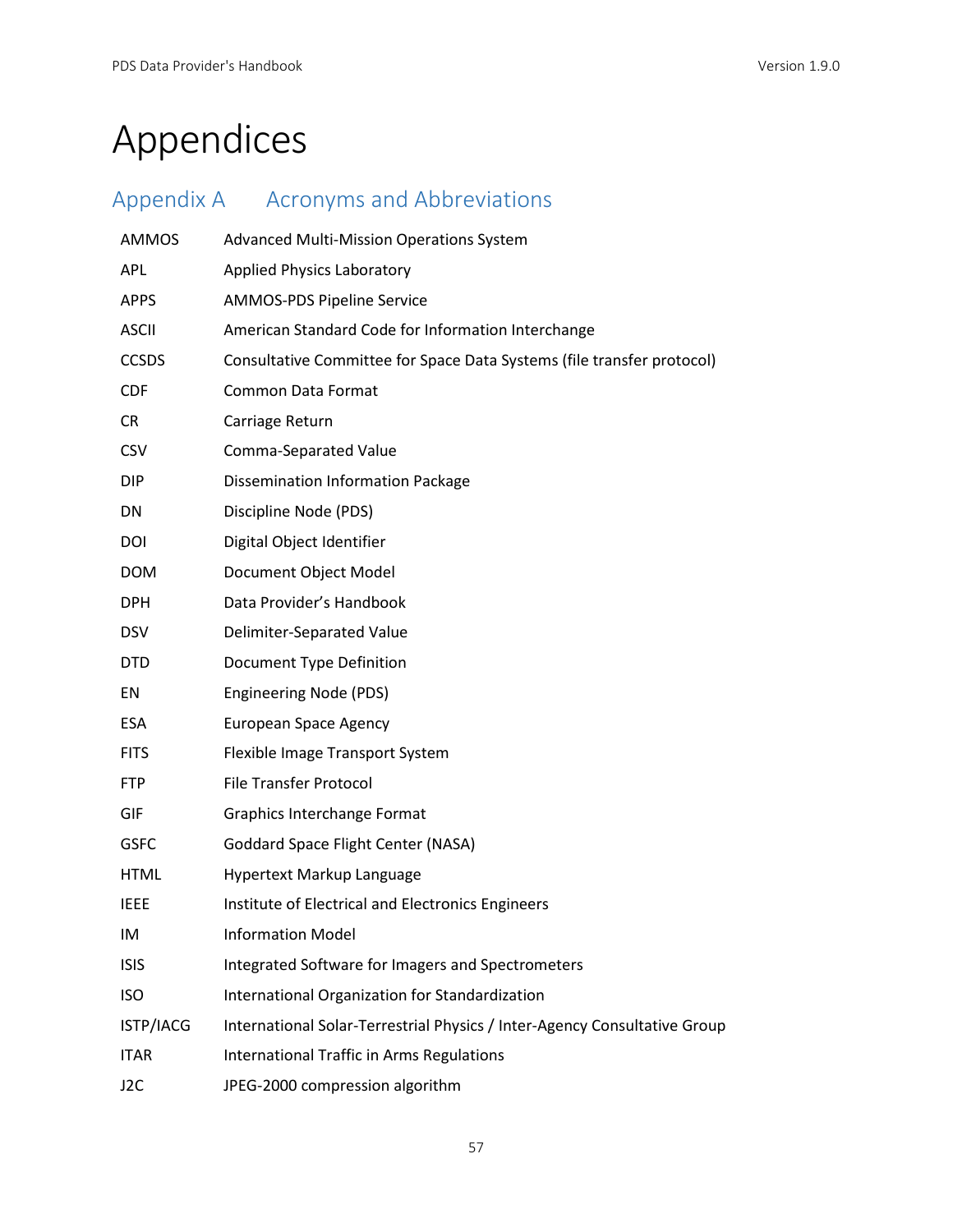| JHU             | Johns Hopkins University                                              |
|-----------------|-----------------------------------------------------------------------|
| <b>JPEG</b>     | Joint Photographic Experts Group (compression algorithm)              |
| JPEG2000        | JPEG compression algorithm created in 2000 to supersede original JPEG |
| <b>JPL</b>      | Jet Propulsion Laboratory                                             |
| <b>LACE</b>     | Label Creation and Editing (tool)                                     |
| LDD             | Local Data Dictionary                                                 |
| <b>LDT</b>      | Label Design Tool                                                     |
| LF              | Line Feed                                                             |
| LID.            | Logical Identifier                                                    |
| LIDVID          | <b>Versioned LID</b>                                                  |
| <b>LSB</b>      | Least Significant Byte First (storage order)                          |
| <b>MAVEN</b>    | Mars Atmosphere and Volatile Evolution (mission)                      |
| MD <sub>5</sub> | Message Digest 5 (checksum format)                                    |
| <b>MSB</b>      | Most Significant Byte first (storage order)                           |
| <b>NAIF</b>     | Navigation and Ancillary Information Node (PDS)                       |
| <b>NASA</b>     | National Aeronautics and Space Administration                         |
| ODL             | <b>Object Description Language</b>                                    |
| P               | Primary (member)                                                      |
| <b>PDF</b>      | <b>Portable Document Format</b>                                       |
| PDF/A           | Portable Document Format (archival)                                   |
| <b>PDS</b>      | Planetary Data System                                                 |
| PDS3            | PDS version 3                                                         |
| PDS4            | PDS version 4                                                         |
| <b>PNG</b>      | Portable Network Graphics                                             |
| PPI             | Planetary Plasma Interactions (PDS DN)                                |
| <b>PSA</b>      | Planetary Science Archive (European Space Agency)                     |
| S               | Secondary (member)                                                    |
| <b>SBN</b>      | Small Bodies Node (PDS)                                               |
| <b>SCH</b>      | Schematron                                                            |
| <b>SEED</b>     | Standard for the Exchange of Earthquake Data                          |
| <b>SI</b>       | Système International (International System of Units)                 |
| <b>SIS</b>      | Software Interface Specification                                      |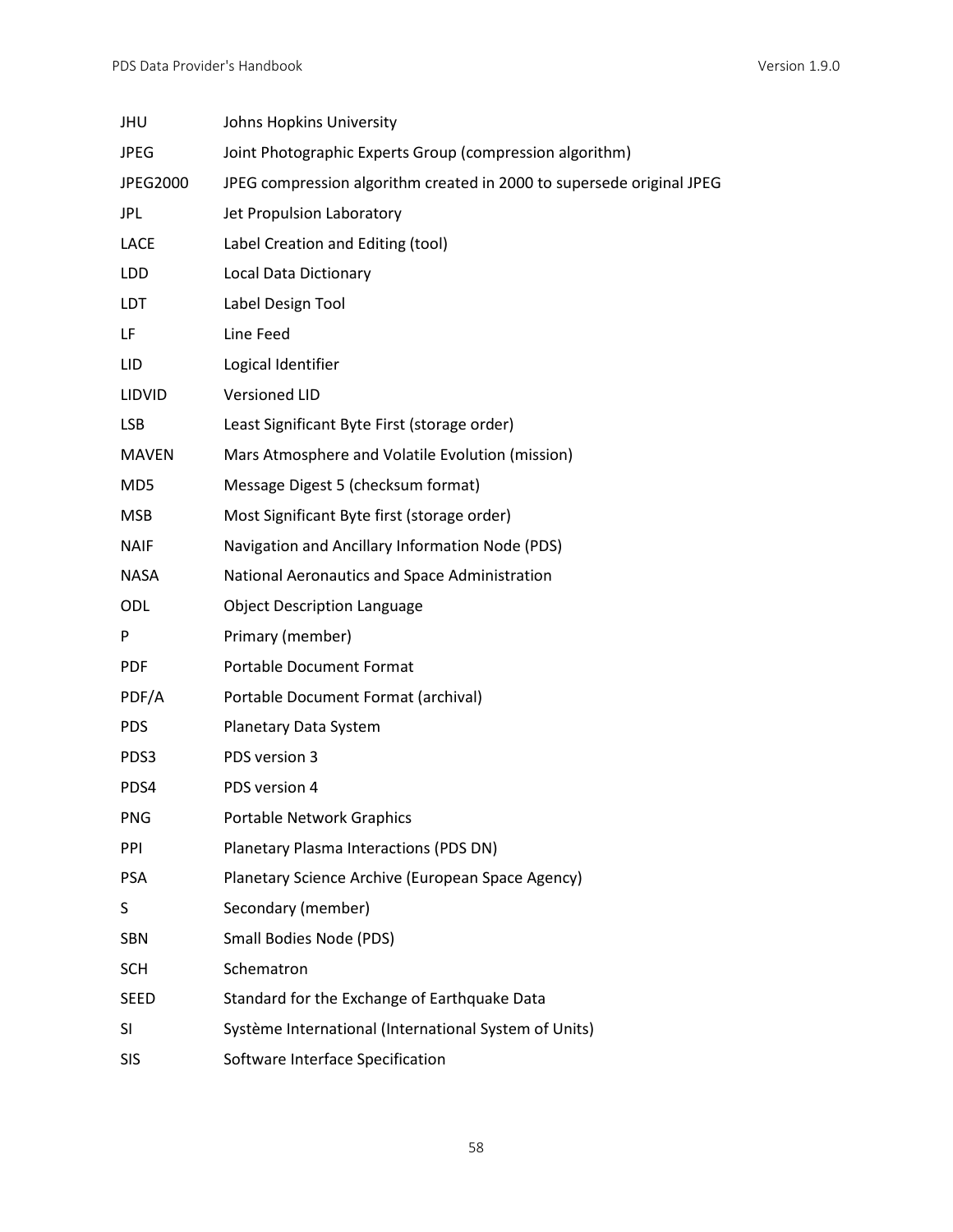| <b>SPICE</b> | Spacecraft, Planet, Instrument, Camera Matrix, and Event (historic acronym for system<br>of storing planetary navigation and other ancillary information) |
|--------------|-----------------------------------------------------------------------------------------------------------------------------------------------------------|
| SR.          | <b>Standards Reference</b>                                                                                                                                |
| <b>TIFF</b>  | Tagged Image File Format                                                                                                                                  |
| <b>UCD</b>   | <b>User Centered Design</b>                                                                                                                               |
| URI          | Uniform Resource Identifier                                                                                                                               |
| <b>URL</b>   | Uniform Resource Locator                                                                                                                                  |
| <b>URN</b>   | Uniform Resource Name                                                                                                                                     |
| <b>UTC</b>   | <b>Coordinated Universal Time</b>                                                                                                                         |
| UTF-8        | Unicode Transformation Format 8 (character set)                                                                                                           |
| <b>VICAR</b> | Video Image Communication and Retrieval (software)                                                                                                        |
| VID          | Version Identifier                                                                                                                                        |
| XAE          | XML-aware editor                                                                                                                                          |
| XML          | eXtensible Markup Language                                                                                                                                |
| Xpath        | XML Path Language                                                                                                                                         |
| XSD          | <b>XML Schema Definition</b>                                                                                                                              |
|              |                                                                                                                                                           |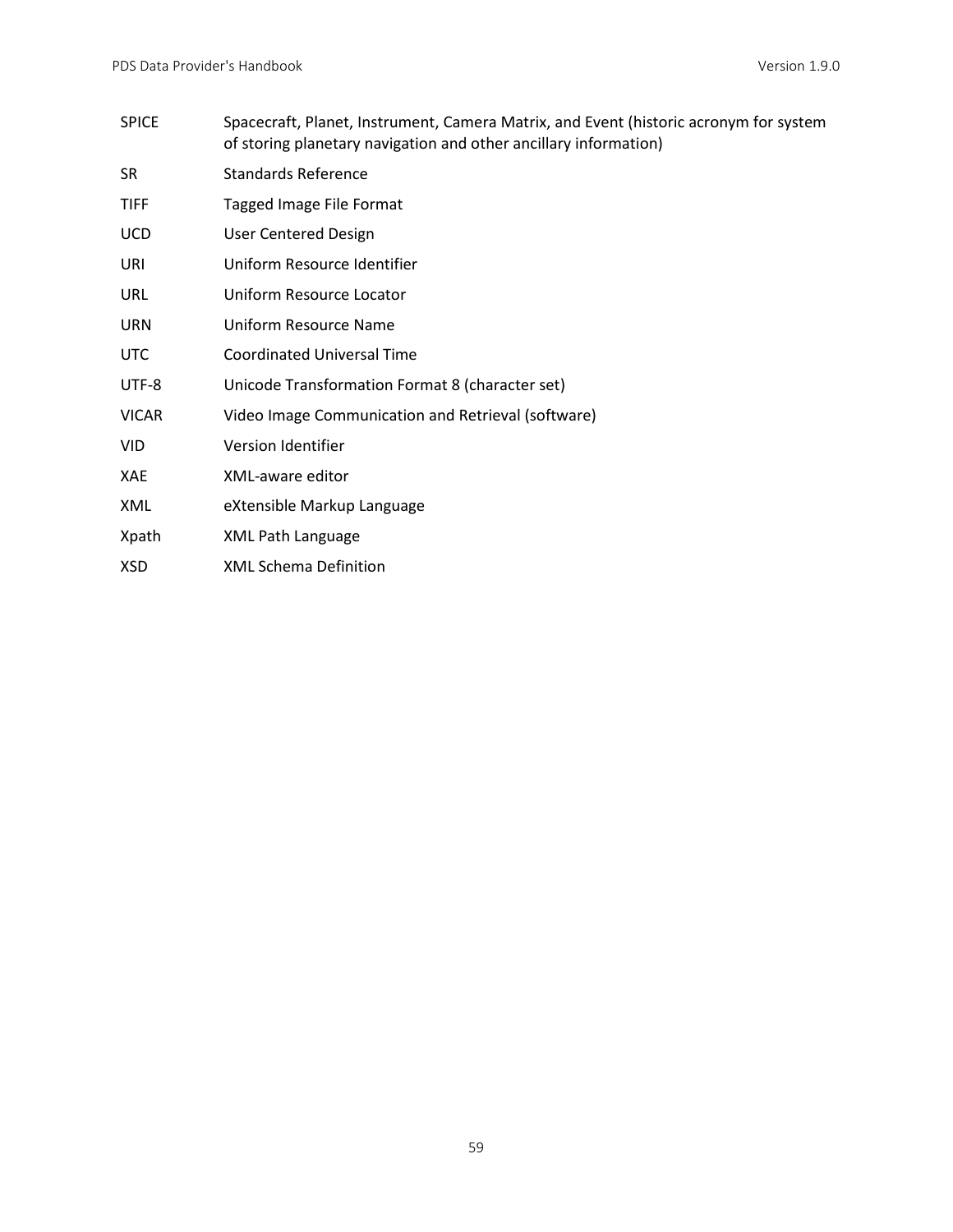# Appendix B How to Select the Right Class for a Product

This appendix continues the discussion in Section 6.2.1 about identifying the type of product to be described by a PDS label. The questions below outline the decision process used to select the appropriate product class when the choice is not obvious. For simplicity this outline assumes there is one data object in the product.

- 1. Is the object digital, a bundle, a collection, or an update to an existing product? If none of these, use **Product\_Context**.
- 2. Does the object contain PDS operational data? If so, use one of several classes for operational products defined in Chapter 3 of the *Data Dictionary* [3] (these are not, strictly speaking, science data). Operational products contain behind-the-scenes data such as class and attribute definitions, and are probably not of interest to science data providers.
- 3. Is this an aggregation product? If so, choose between **Product\_Collection** and **Product\_Bundle**. **Product\_Collection** contains an Inventory table listing basic products. **Product\_Bundle** contains a list of member collections.
- 4. Is this a product that supports the archive rather than being data per se? That is …
	- a. Is this a ZIP compressed file? If so, use **Product\_Zipped**.
	- b. Is this an XML schema and/or Schematron file? If so, use **Product\_XML\_Schema**.
	- c. If (4) but neither (a) nor (b) and it is ASCII\_Short\_String\_Collapsed with <CR><LF> record delimiters, then use **Product\_File\_Text**.
	- d. If (4) but not (a), (b), or (c) work with the consulting DN to determine the appropriate product type.
- 5. Is this a SPICE kernel? If so, use **Product\_SPICE\_Kernel**.
- 6. Is this solely a finding aid for humans? If so,
	- a. Is this used in an image index? If so, use **Product\_Thumbnail**.
	- b. If not to be used in an image index, use **Product\_Browse**.
- 7. Is this intended primarily to be read by humans? If so, use **Product\_Document**.
- 8. Does the digital object contain observational data?
	- a. If it contains observational data, does it have one of the following PDS4 structures: **Array**, **Encoded\_Header**, **Header**, **Stream\_Text**, **Table\_Binary**, **Table\_Character**, or **Table\_Delimited**?
		- i. If it has one of these structures and the processing level is "raw", use **Product Observational.** (See Table 2-1 for processing level definitions.)
		- ii. If it has one of these structures, is not "raw", and its function is primarily to support other products in the archive, use **Product\_Ancillary**.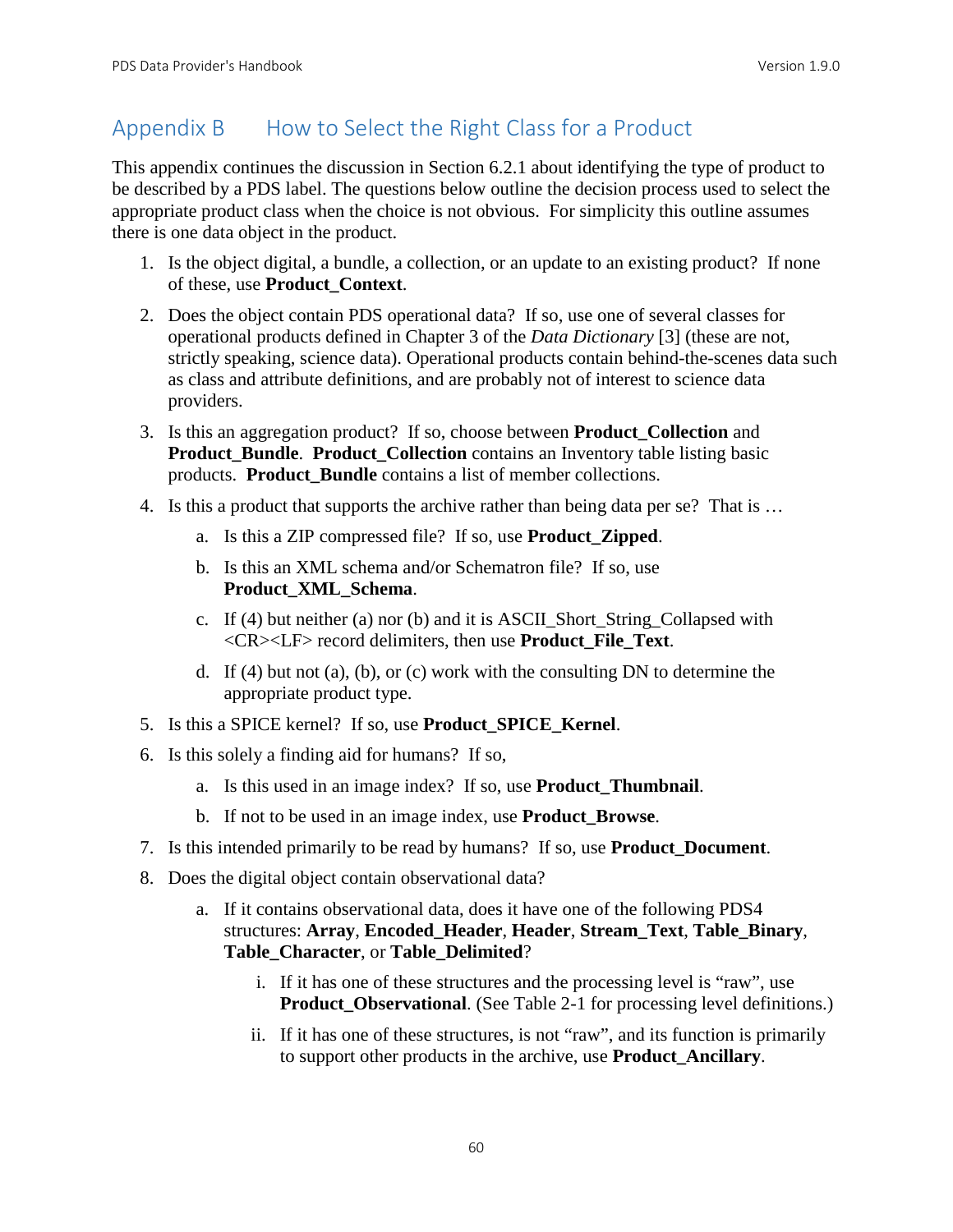- iii. If it has one of these structures, is not "raw", and its function is not primarily to support other products in the archive, use **Product\_Observational**.
- iv. If it does not have one of these structures but it is in an original format (such as from the observing system), use **Product\_Native** (see Section 9E for special requirements)
- v. If it does not have one of these structures and is not in an original observing system format, use **Product\_Ancillary**.
- b. If it does not contain observational data, use **Product\_Ancillary**.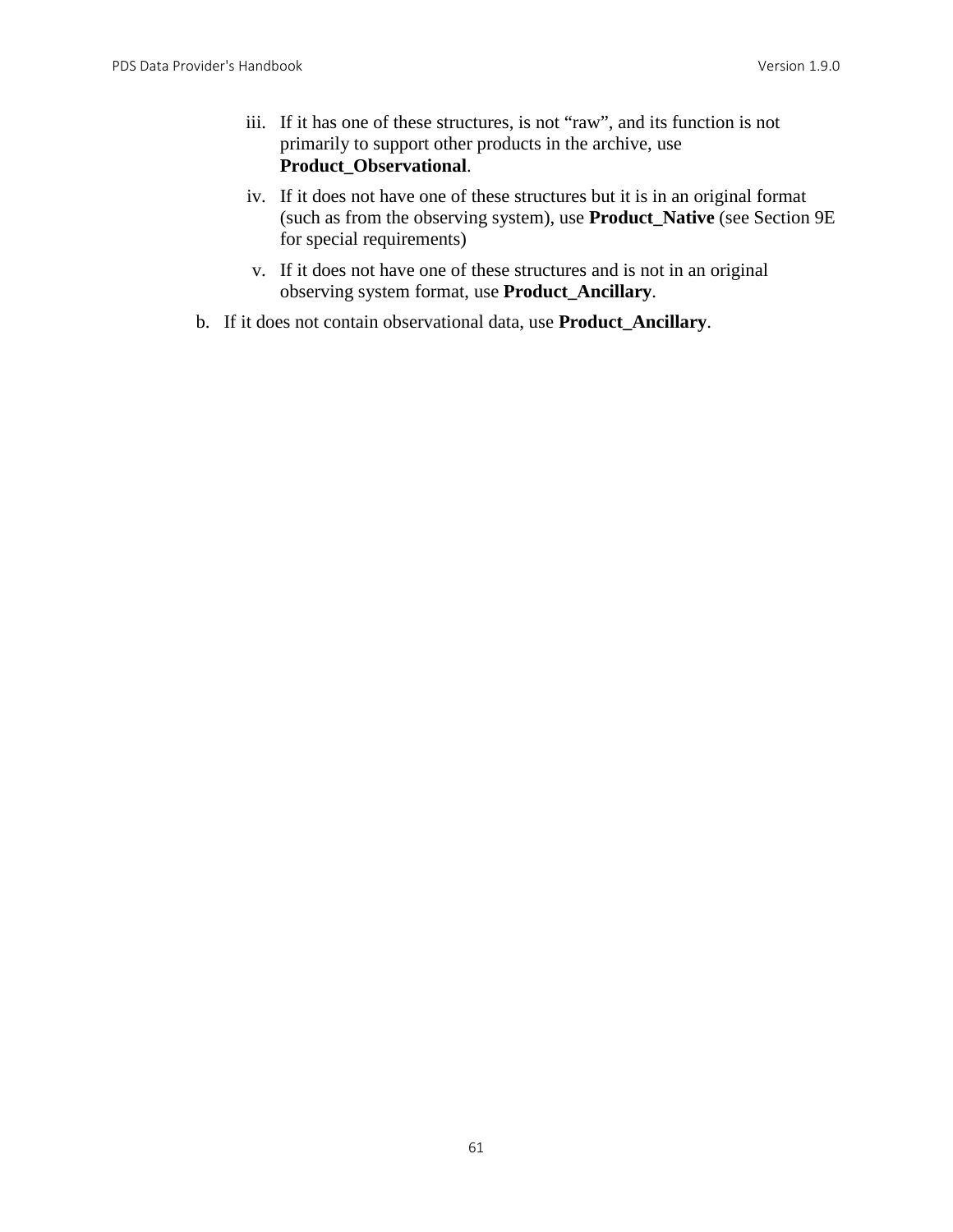# Appendix C XML Schema Basics

This appendix gives a very basic introduction to XML and XML Schema for the novice user, without getting into PDS-specific details. Section 6, Designing Labels, refers to this appendix.

XML [\(https://www.w3.org/TR/xml/\)](https://www.w3.org/TR/xml/) is a language for writing documents that are intended to be parsed by software. For example, HTML is a specific implementation of XML that is used for writing web pages. PDS labels are written in XML.

XML alone is not sufficient for recording metadata for science products. To organize the metadata it is necessary to impose a structure. Without a structure, you would not know what to put in your PDS XML labels. You would have to make up attributes and classes and validation rules, and no two providers would do it the same way. XML Schema [\(https://www.w3.org/TR/xmlschema11-1/\)](https://www.w3.org/TR/xmlschema11-1/) is a standard for defining a structure for XML documents.

Schematron [\(http://schematron.com/\)](http://schematron.com/) is another standard that PDS uses to ensure quality metadata in labels. It is a way to write validation rules for XML documents when the rules are too complicated to be expressed using XML Schema alone. This is discussed in Appendix I.

# C.1 Reading XML Files

At first glance an XML file can appear to be dense and rather cryptic text sprinkled with angle brackets. It helps to view the file in an editor that understands XML and can provide colorcoding and other embellishments to make components of the file stand out. See Section 6.4.1, XML-Aware Editors.

You may be familiar with PDS3 labels, which used a keyword = value format to record metadata, as in FILE\_NAME = "MYFILE.DAT". XML uses *tags*:

<file\_name>myfile.dat</file\_name>

In this example  $\le$  file\_name> is the tag, which is analogous to the keyword, and myfile.dat is the *content*. Every tag includes its angle brackets, and every tag must have a matching *closing tag*, which includes a forward slash. The full line — tag, content, and closing tag — is called an *XML element*. Tags can be nested.

White space outside of tags is ignored, so you can add blank lines, spaces and line endings however you like to make the file easier to read.

Angle brackets ( $\lt$  and  $\gt$ ) and the ampersand character ( $\&$ ) have special meaning in XML, so they should not be used in your label except to delimit tags and to indicate special characters. (For example,  $\epsilon$ nbsp; indicates a non-breaking space. You won't see many of these special characters in PDS labels.)

Comments in XML start with  $\lt$ ! -- and end with  $\lt$  ->.

PDS uses the convention that class names have each word capitalized, as in <Product\_Observational>, and attribute names have all lower case letters, as in <file\_name>.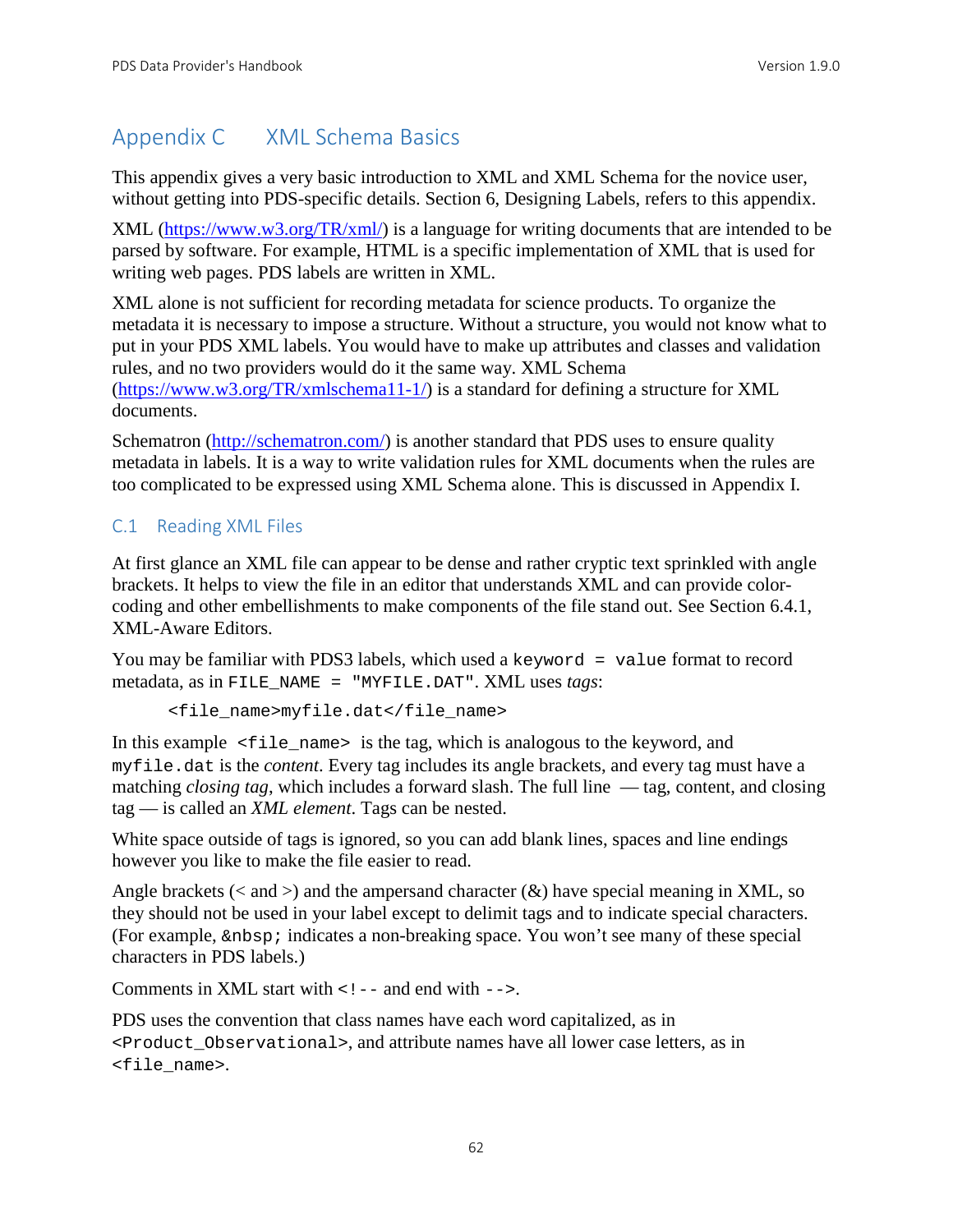#### The *PDS Small Bodies Node Wiki* (see Section 1.4.4,

[http://sbndev.astro.umd.edu/wiki/SBN\\_PDS4\\_Wiki\)](http://sbndev.astro.umd.edu/wiki/SBN_PDS4_Wiki) has a more complete overview of XML as it applies to PDS4.

#### C.2 Using XML Schema

In order for any XML document, including a PDS4 label, to meet the XML standard, it must be both *well-formed* and *valid*. A well-formed XML document must have correct XML syntax; a valid XML document must conform to the rules of an XML schema document (which you'll find in a file with the extension .xsd) and, if applicable, an XML Schematron document (extension .sch). Under PDS4, schemas provide the rules governing the structure and some of the content of each XML class, and Schematron documents further constrain the contents of those classes and attributes within classes.

The PDS4 common schema specifies the content of a PDS label, the order of the classes and attributes, which ones are required and which are optional, and what kinds of values are expected for each attribute.

Figure C-1 illustrates the PDS4 label components that tell label-parsing software what schemas and Schematron documents apply to the label. Every label begins with an XML prolog that identifies it as an XML document and identifies any Schematron documents that apply to it (the blue text in the figure). The rest of the label is enclosed between a pair of XML tags corresponding to the class of the product being described, such as Product\_Observational. The opening tag includes information about the namespaces used in the label (red text) and the locations of the XML schemas that go with those namespaces (green text). These components are explained in more detail in Appendix E.3, Editing the XML Prolog and Root Tag.

```
<?xml version="1.0" encoding="UTF-8"?>
<?xml-model href="http://pds.nasa.gov/pds4/pds/v1/PDS4_PDS_1700.sch"
    schematypens="http://purl.oclc.org/dsdl/schematron"?>
<?xml-model href="http://pds.nasa.gov/pds4/disp/v1/PDS4_DISP_1301.sch" 
    schematypens="http://purl.oclc.org/dsdl/schematron"?>
<?xml-model href="http://pds.nasa.gov/pds4/sp/v1/PDS4_SP_1100.sch" 
    schematypens="http://purl.oclc.org/dsdl/schematron"?>
<Product_Observational 
     xmlns="http://pds.nasa.gov/pds4/pds/v1"
      xmlns:pds="http://pds.nasa.gov/pds4/pds/v1"
      xmlns:disp="http://pds.nasa.gov/pds4/disp/v1"
      xmlns:sp="http://pds.nasa.gov/pds4/sp/v1"
     xmlns:xsi="http://www.w3.org/2001/XMLSchema-instance"
      xsi:schemaLocation="http://pds.nasa.gov/pds4/pds/v1
                          http://pds.nasa.gov/pds4/pds/v1/PDS4_PDS_1700.xsd 
                          http://pds.nasa.gov/pds4/disp/v1 
                          http://pds.nasa.gov/pds4/disp/v1/PDS4_DISP_1301.xsd
                         http://pds.nasa.gov/pds4/sp/v1 
                         http://pds.nasa.gov/pds4/sp/v1/PDS4_SP_1100.xsd">
      [many lines omitted]
</Product_Observational>
```
*Figure C-1. Schema and Schematron References in a PDS4 Label*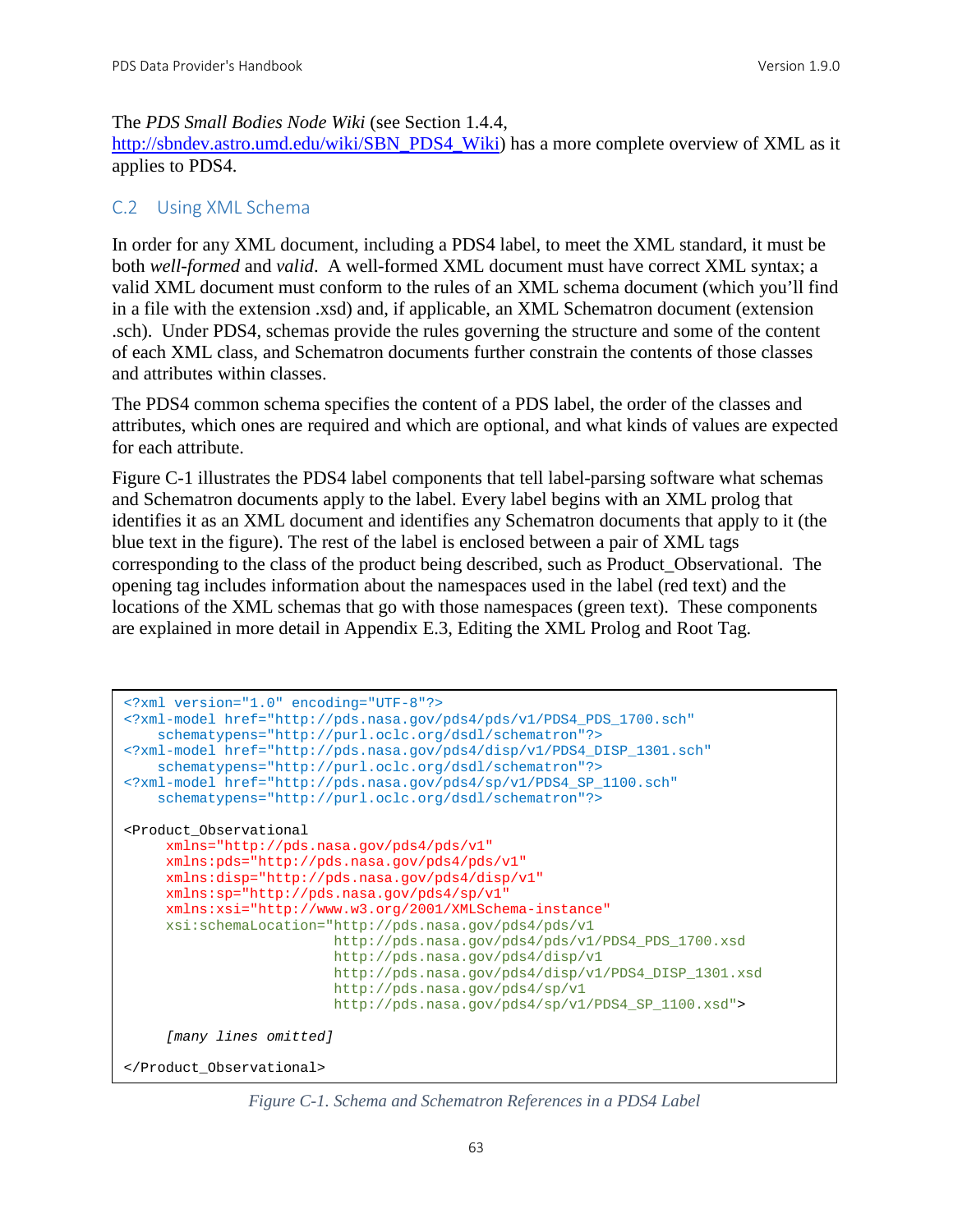# Appendix D Creating an Initial Draft Label

This appendix lists the steps to be used in creating a draft label that can then be modified to become a label template, as discussed in Section 6.4. This discussion focuses on specific instructions for the oXygen XML editor, with a link to instructions for the Eclipse XML editor.

# D.1 Appropriation

The simplest way to create a draft label is to copy the label from a product that is similar to the one you are planning to label. Your consulting DN data engineer may be able to provide one. If you have in hand a label that describes the kind of product you will be archiving, and the label is fairly recent (the latest PDS4 Information Model, if possible), then you can skip the rest of this appendix and go to Appendix E, XML Label Editing, to learn how to modify the label to make your template.

## D.2 Eclipse XML Editor

The Small Bodies Node wiki includes instructions on generating new label files from the PDS4 common schema using the Eclipse XML editor. Go to:

http://sbndev.astro.umd.edu/wiki/Eclipse: Creating a New\_XML\_File\_from\_an\_XSD\_Schema\_File

The SBN wiki pages also cover editing of the XML Declaration and Root Tag, so if you follow those instructions you can skip the corresponding parts of Appendix E in this handbook.

## D.3 oXygen XML Editor

This set of steps is based on the oXygen 17.0 XML editor (other versions of oXygen should perform similarly). It produces a label from the PDS4 common schema (the xsd file); the label has all levels and all options. You must then remove options you don't want by subsequent editing. XML elements for attributes are created with empty values by default, but you can select an option which inserts values that are either valid or not, your choice. You then need to edit those by inserting legitimate values for your labels.

#### **Step 1: Download a copy of the current common schema (xsd)**

- a. The current version of the PDS4 common schema (xsd) can always be found at the PDS4 Schema web page. Go to: [https://pds.nasa.gov/pds4/schema/released/.](https://pds.nasa.gov/pds4/schema/released/)
- b. Click to download
	- o The current Schematron file: PDS4\_PDS\_nnnn.sch
	- o The current common schema file: PDS4\_PDS\_nnnn.xsd

The third file, PDS4\_PDS\_nnnn.xml, is a PDS4 label that describes the other two. You may wish to download it also, but it is not needed for the exercise we are going to do now.

c. Save the files to a working directory or folder.

#### **Step 2: Open the common-schema in an XML-aware Editor**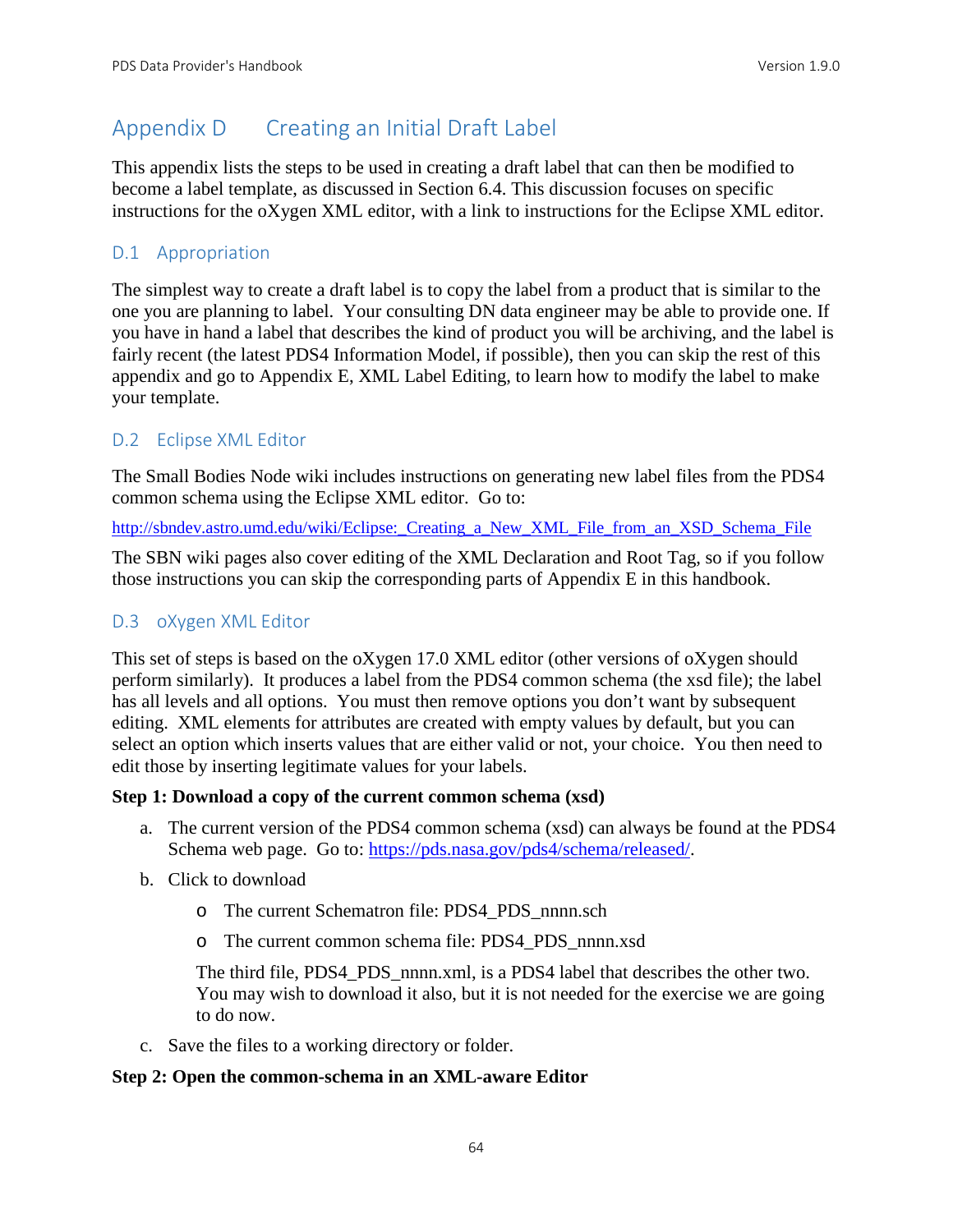- a. Using the oXygen XML editor, open the common schema (e.g. PDS4\_PDS\_1700.xsd) in your working directory.
- b. Pull down the **Tools** menu from the top menu bar and select **Generate Sample XML**  Files ... You will get a window like the one shown in Figure D-1. (Note that the screenshots in the following figures may look slightly different on your system.)
- c. From the three tabs at the top, select the **Schema** tab.
- d. The **URL** entry will be blank. Use the folder icon at the right to select the local copy of the common schema (the xsd file you just downloaded). This will also populate the **Namespace** with the appropriate value from the xsd file.

| URL:                             |           | $\cdot c$<br>$\overline{\mathbf v}$ |
|----------------------------------|-----------|-------------------------------------|
| Namespace:                       |           |                                     |
| <b>Root Element:</b>             |           | $\hat{\mathbf{v}}$                  |
| Output folder:                   |           | Բ                                   |
| Filename prefix:                 | instance  | Extension: xml                      |
| Number of instances: 1           |           |                                     |
|                                  |           |                                     |
| Open first instance in editor    |           |                                     |
|                                  |           |                                     |
|                                  |           | ÷                                   |
| Prefix                           | Namespace |                                     |
| Namespaces<br>Default Namespace: |           |                                     |
|                                  |           |                                     |
|                                  |           |                                     |

*Figure D-1. Using oXygen to Generate an XML Label, part 1*

e. Use the down arrow and scroll bar next to the **Root Element** box to select the product type you want — for example, Product\_Observational.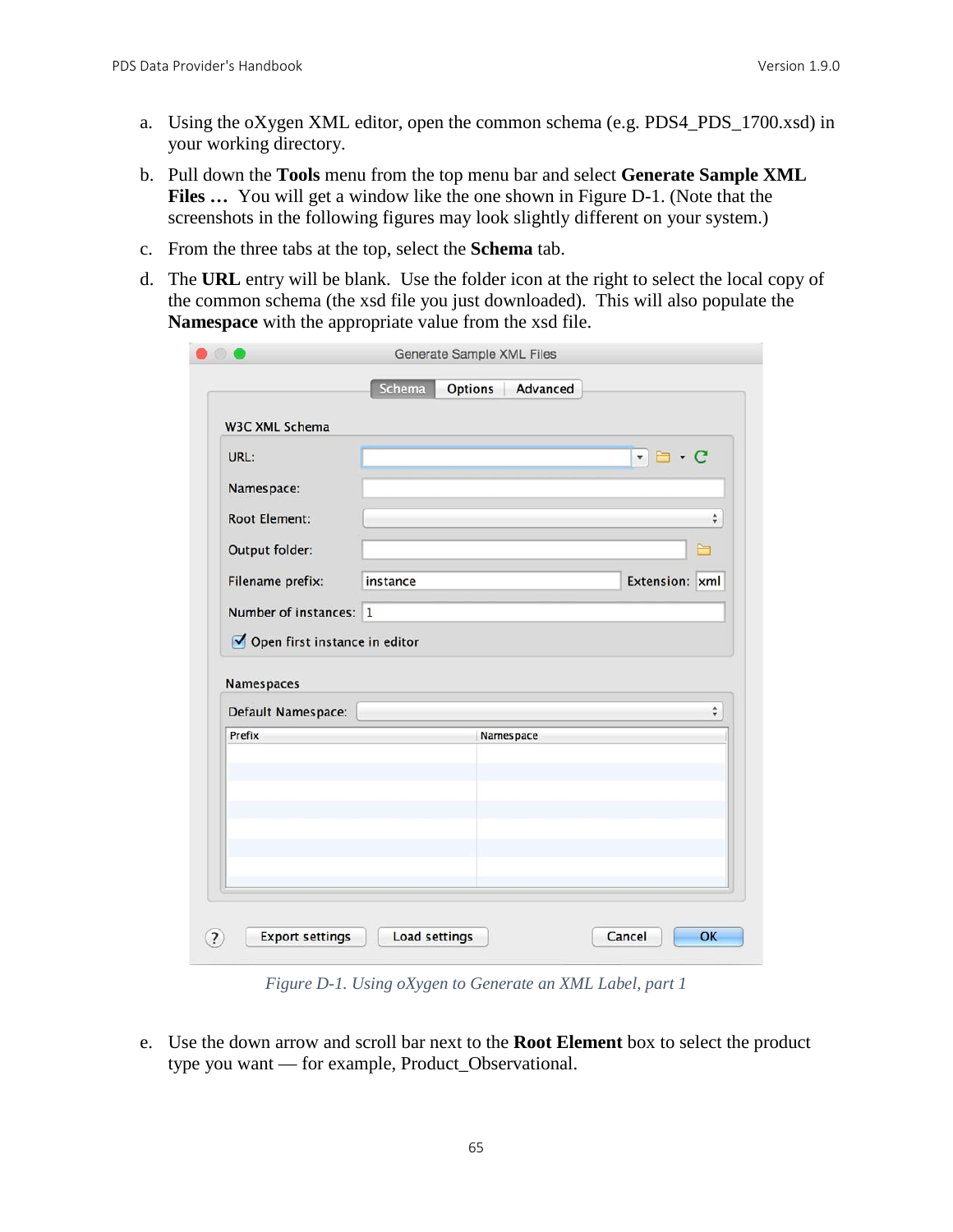- f. The **Output folder** box is filled in with the path to your common schema file. Change this to the path to your working directory, if it is different.
- g. In the **Filename prefix** box, enter the base file name for your label file. As noted at the right, it will be given the extension \*.xml.

#### **Step 3: Select Options**

a. Do not select **OK** yet. From the three tabs at the top, select the **Options** tab. You will get a window like the one shown in Figure D-2.

|                                        | <b>Generate Sample XML Files</b>                         |  |  |
|----------------------------------------|----------------------------------------------------------|--|--|
| <b>Schema</b>                          | <b>Options</b><br>Advanced                               |  |  |
| Namespace                              | Element                                                  |  |  |
| $<$ ANY $>$                            | $<$ ANY $>$                                              |  |  |
|                                        |                                                          |  |  |
|                                        |                                                          |  |  |
|                                        |                                                          |  |  |
|                                        | Edit<br><b>Delete</b><br><b>New</b>                      |  |  |
| Settings                               | <b>Attribute values</b><br><b>Element values</b>         |  |  |
|                                        |                                                          |  |  |
| Namespace:<br>Element:                 | $<$ ANY $>$<br>$<$ ANY $>$                               |  |  |
|                                        |                                                          |  |  |
| Generate optional elements             |                                                          |  |  |
| Generate optional attributes           |                                                          |  |  |
| Values of elements and attributes:     | Default (ignore restrictions)<br>$\frac{1}{\tau}$<br>(i) |  |  |
| Preferred number of repetitions:       | $\overline{2}$<br>$\rm _{\odot}$                         |  |  |
|                                        |                                                          |  |  |
| Maximum recursivity level:             | $\circled{i}$<br>1                                       |  |  |
| Type alternative strategy:             | <b>First</b><br>$\rm _{(i)}$<br>$\frac{4}{7}$            |  |  |
| "Choice" and "Substitution Group"      |                                                          |  |  |
|                                        |                                                          |  |  |
| Random<br>Choice strategy:             | $\frac{4}{7}$<br>$\left( i\right)$                       |  |  |
| Generate the other options as comments | (i)                                                      |  |  |
|                                        |                                                          |  |  |
|                                        |                                                          |  |  |
| <b>Export settings</b>                 | Load settings<br><b>OK</b><br>Cancel                     |  |  |
|                                        |                                                          |  |  |

*Figure D-2. Using oXygen to Generate an XML Label, part 2*

- b. Check the boxes for **Generate optional elements** and **Generate optional attributes**.
- c. For the **Value of elements and attributes** you have three choices: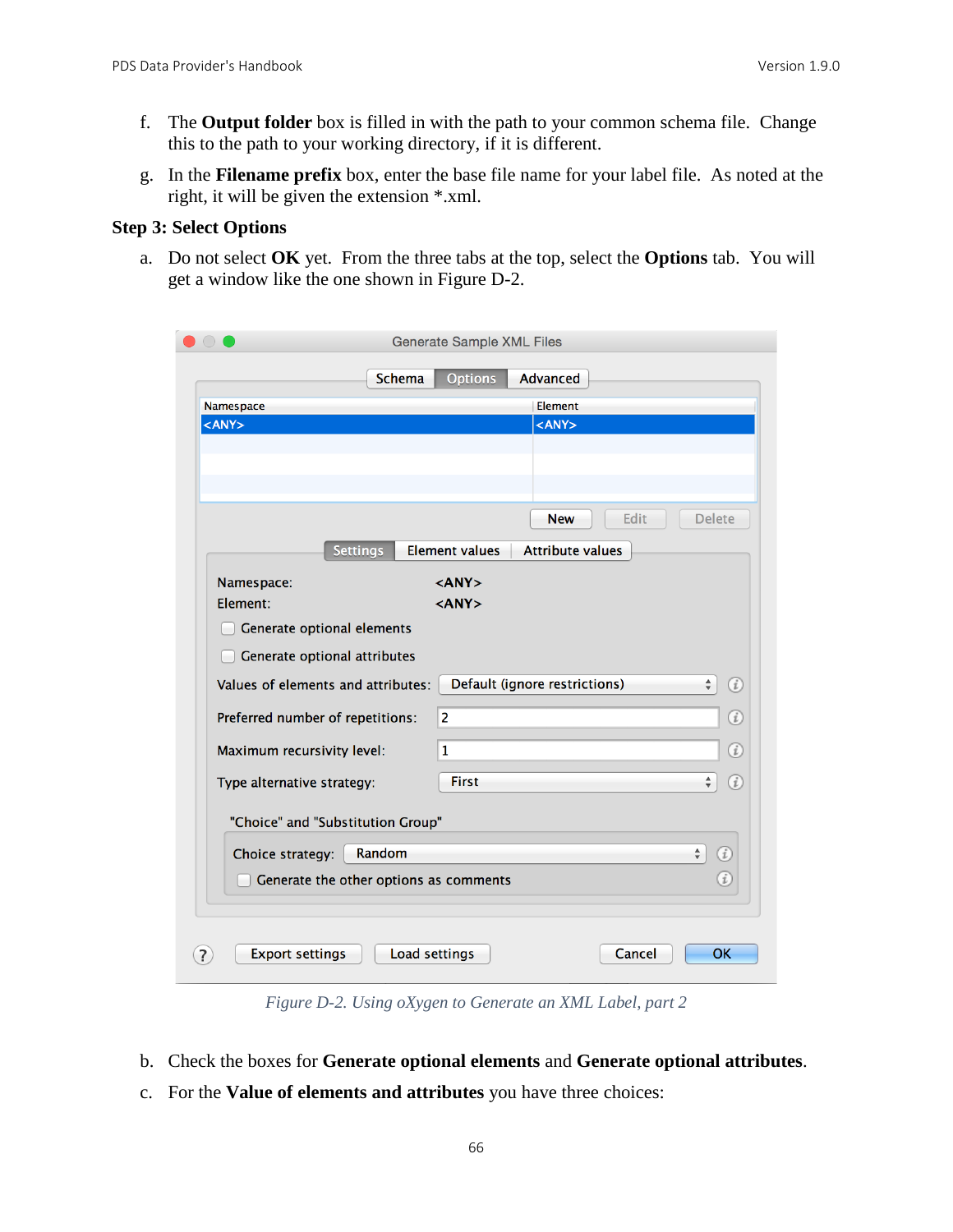None

Default (ignore restrictions)

Random (apply restrictions)

You should select **None**; this means that all of the attributes in the label will have empty values. The empty values will be flagged by the real time validation function of the oXygen XML editor; you can insert values and clear the error flags when you edit the label later.

If you select **Default (ignore restrictions)**, meaningless values will be inserted. The real-time oXygen validation may not report errors. If you select **Random (apply restrictions)**, plausible values will be inserted. In both cases, you will have to check the label *very* carefully to prevent bad values from leaking into the final labels. It is simpler and safer to select **None** and work through the label, clearing flagged errors (empty values).

- d. Set **Preferred number of repetitions** to 1. If you need repetitions, you can add them later when you edit the label.
- e. In the **Type alternative strategy** and **Choice strategy** boxes, select **First**. If you select **Random**, the results may be unpredictable. **Random** is useful if you're simply interested in surveying example labels, but when generating a label that will become a label template, you want predictable results.
- f. Check **Generate the other options as comments**. This fleshes out the label with all possible options. Removing the comment notation is not difficult; but removing the large number of unwanted options is the primary disadvantage of this method.

#### **Step 4: Create the label (XML) document**

- a. Click OK at the bottom right of the window.
- b. The label will auto-display in oXygen.
- c. The label has everything you need (and quite a bit more). Options included as comments will be set off by  $\lt!$ ! -- at the left margin (and by --> after the corresponding end tag, which is harder to spot). You can accept the ones you want by removing the special punctuation; you can remove the ones you don't want by deleting the appropriate rows.
- d. Save the label file to your working directory; it will have the unique file name you specified on the Schema page (Figure D-1).

#### **Step 5: Ensure the label is valid (or not)**

- a. Your initial label is very likely not valid; little red boxes (or lines) in the right scroll bar indicate where errors exist. Most, if not all, of the errors in the initial label result from missing values.
- b. As you proceed with editing the label (Appendix E of this handbook), you will clear the errors, and the red boxes will disappear. Note that the editor may not flag all of the errors initially. As you clear errors early in the file, red boxes will appear later in the file for errors that have been newly identified.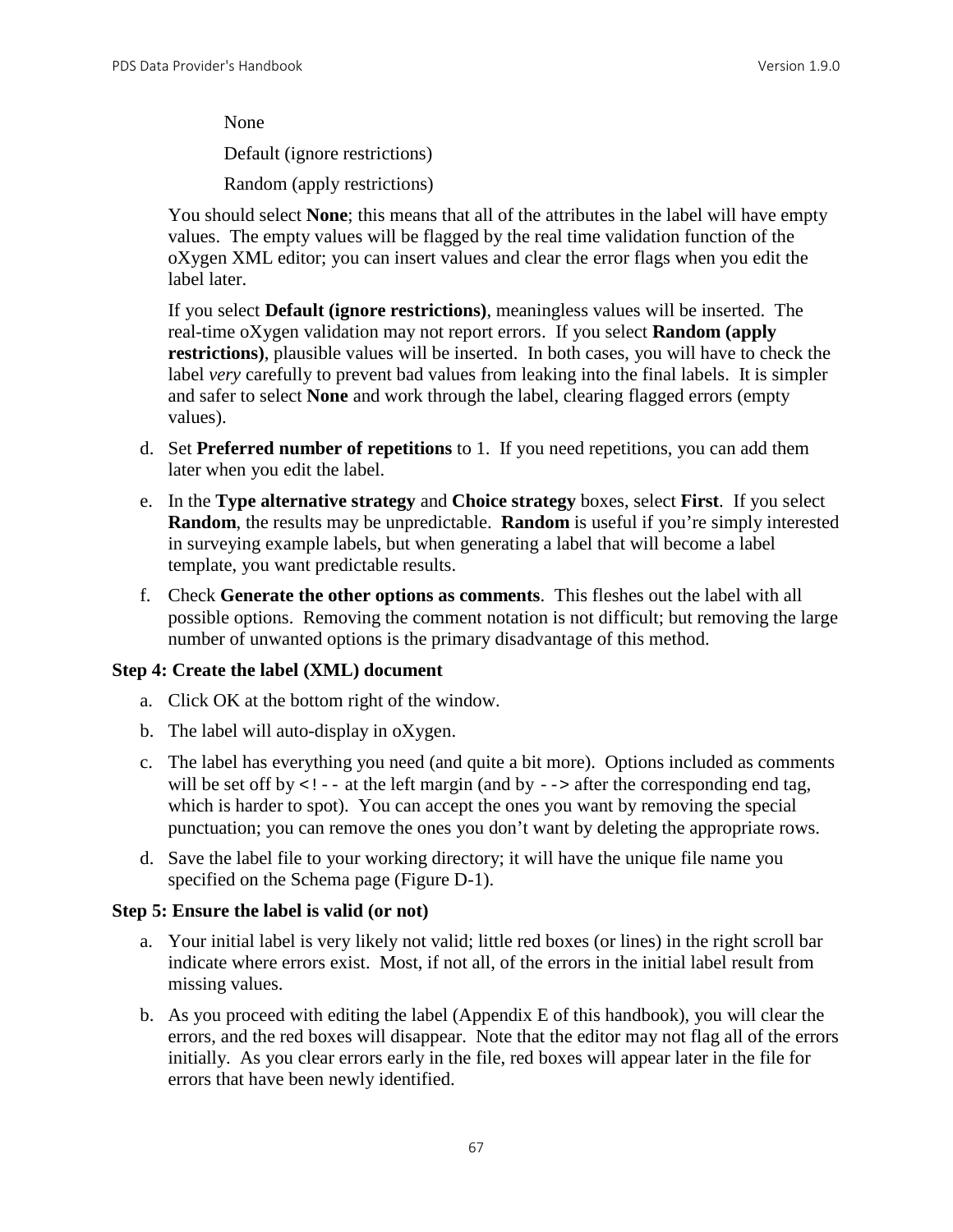- c. Once a full set of values has been specified, the label should become valid, indicated by a green box at the top of the right-hand scroll bar.
- d. At this point the label is being validated against the PDS schema, but not against the PDS Schematron rules. Later we will add a statement to the XML prolog section at the top of the label that gives the location of the Schematron rules, and this may cause the XML editor to show errors (i.e. the green box may turn red again). See Appendix E.3.2 for further instructions.

Now that you have an initial draft of your label, you are ready to modify it to create a label template for your data products. A label template is just a label that has some placeholders instead of actual values. The placeholders will be filled in later by software.

Appendix E discusses editing the draft label to create a label template.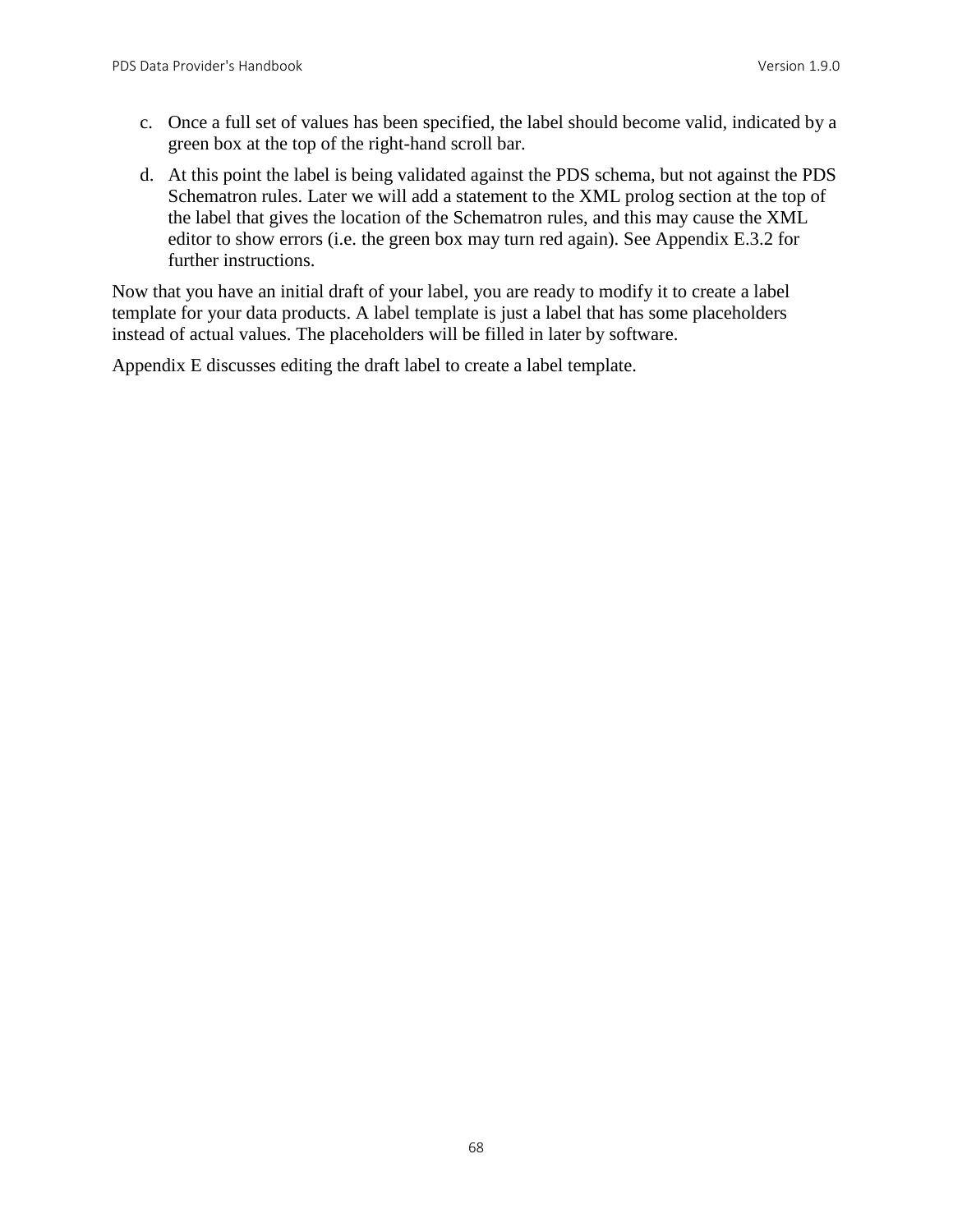## Appendix E XML Label Editing

This appendix goes into the details of using the oXygen XML editor to modify an initial draft label. If you do not already have an initial draft label, see Appendix D. For an overview of PDS4 XML labels, see Section 6.1.

The following instructions walk you through the process of editing a draft label to create a single label for a particular product, and then a label template that can be used to generate labels for many products. Your consulting node representative can help you generate a label template for each type of product that will appear in your archive. If you have several different product types with the same structure — for example, different ASCII tables for solar flux and magnetic field — you will probably need separate templates for each.

The PDS Small Bodies Node (SBN) maintains a good online resource for step-by-step instructions in filling out PDS labels at the SBN PDS4 Wiki, on the page [http://sbndev.astro.umd.edu/wiki/PDS4\\_Product\\_Labels,\\_Step\\_by\\_Step.](http://sbndev.astro.umd.edu/wiki/PDS4_Product_Labels,_Step_by_Step)

## E.1 Getting Started with an Example

In the *DPH Examples* at<https://pds.nasa.gov/pds4/doc/examples/> you'll find the file **Table Character draft1.xml**. This is an initial draft label that was generated in oXygen using the instructions in Appendix D. You may wish to open this file in your own XML-aware editor to follow along as we go over the ways to modify a draft label. When you first open it, the contents may be confusing; refer to the high-level label diagram in Figure 6-1 to get your bearings.

Although the <XML Prolog> and the <Product\_Observational> root tag appear at the beginning of the label, we will discuss editing of the body of the label first. We will return to the XML Prolog and Root Tag later.

As you go through the following sections, keep in mind that this is a tutorial intended to show you the mechanics of editing a PDS4 label, using a simple example. It is not intended to be a comprehensive explanation of every class and attribute that can appear in a label. If you are in doubt about what classes, attributes, and values to include when designing your own label, consult the online resources listed in Section 1.4 and your PDS node representative.

## E.2 Editing the Body of the Label

We're going to modify the draft label **Table\_Character\_draft1.xml** to make it describe a reflectance spectrum that is stored as an ASCII text table with three columns (*fields*) and 224 rows (*records*). Figure E-1 shows a few lines from the beginning and end of this table.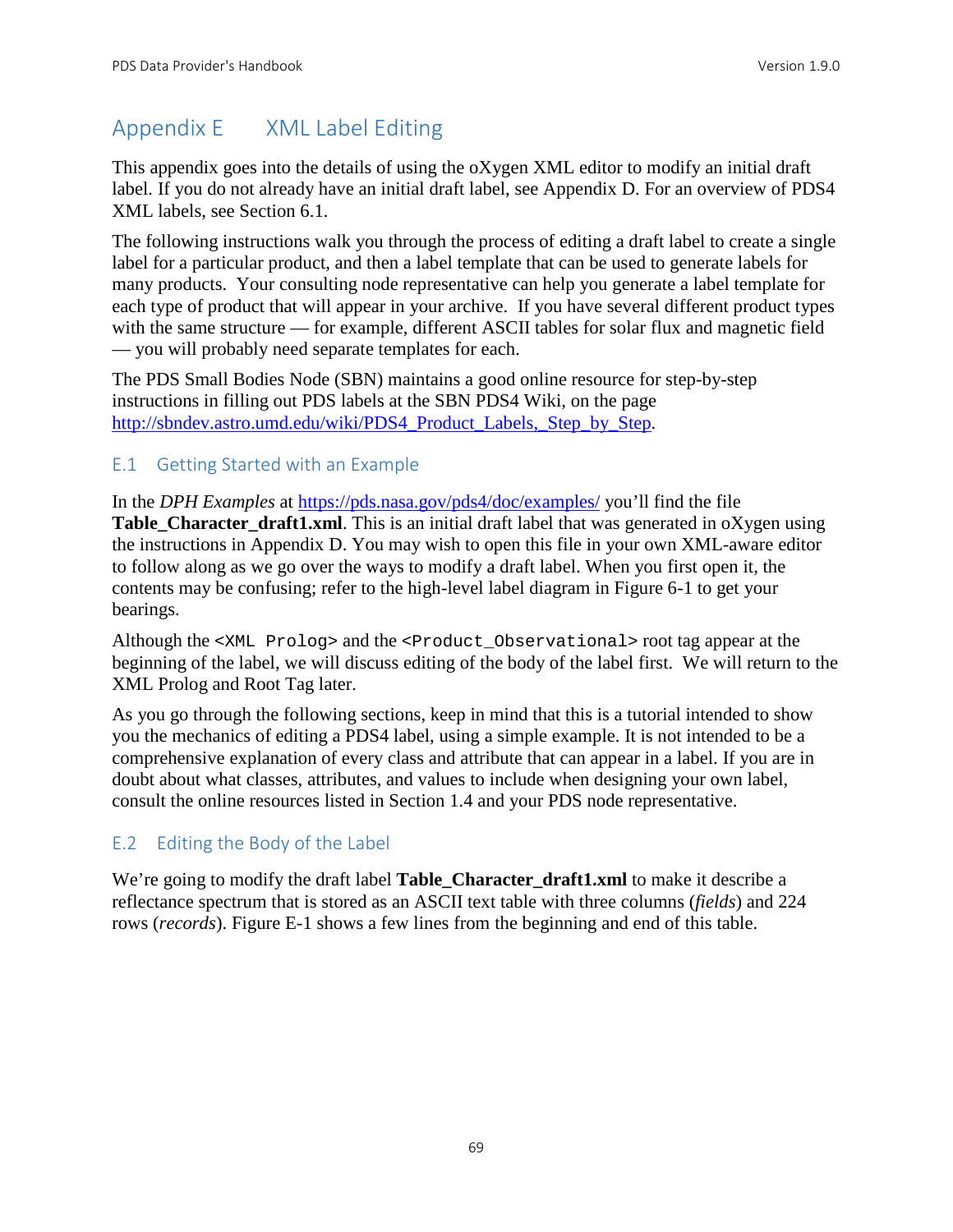| 320.0  | 0.05039 | 0.01451 |  |
|--------|---------|---------|--|
| 330.0  | 0.05898 | 0.01123 |  |
| 340.0  | 0.06849 | 0.01162 |  |
| 350.0  | 0.07776 | 0.00851 |  |
| 360.0  | 0.08820 | 0.00314 |  |
|        |         |         |  |
| 2520.0 | 0.32924 | 0.00205 |  |
| 2530.0 | 0.32996 | 0.00385 |  |
| 2540.0 | 0.32930 | 0.00210 |  |
| 2550.0 | 0.33209 | 0.00437 |  |
|        |         |         |  |
|        |         |         |  |
|        |         |         |  |

*Figure E-1. Example of Table\_Character data*

The table has fixed-width fields, which means it should be described by the **Product\_Observational** subclass **Table\_Character** (Section 6.2.2.1). First we'll create a valid label that describes a single table, and then we'll turn it into a label template that can be used to generate labels for a set of tables.

We're going to start by modifying the <File\_Area\_Observational> tag, and then we'll work on the other areas in the body of the label. We're doing things in this order to help those who are completely new to editing PDS4 labels; it's easier to start with what is familiar – the contents of your data files – and move from there to less familiar areas.

### E.2.1 A Note on Validation

Section 6.4.1 mentioned that using an XML-aware editor is helpful because it will instantly validate your label based on whether it is compliant with its controlling schema(s). As we are working on the body of the label first, the editor may not correctly validate the label yet; we may need to modify the schema and Schematron files specified in the XML prolog and root tag before we can rely on the editor's validation. That comes in Section E.3. If you would rather work on the XML prolog and root tag first, go on to Section E.3, and then return here.

When the XML prolog, the root tag, and the body of the label have all been modified correctly, the XML-aware editor should show the label as valid. In oXygen this is shown as a green square in the upper right corner of the editing window.

One more comment about validation: The XML-aware editor can tell you only whether a label is valid according to its associated schemas and Schematron files. It cannot tell you whether the label correctly describes its associated data product; you could create a valid label even in the absence of any data. Other tools must be used to do a more complete validation. See Section 11, Archive Validation.

## E.2.2 Modifying File\_Area\_Observational

To start, we will close up all but the highest level tags so that we can see an "outline" of the label. (Look in your editor's left margin for an arrow or other symbol to click that will open and close a tag.) The result will look similar to this: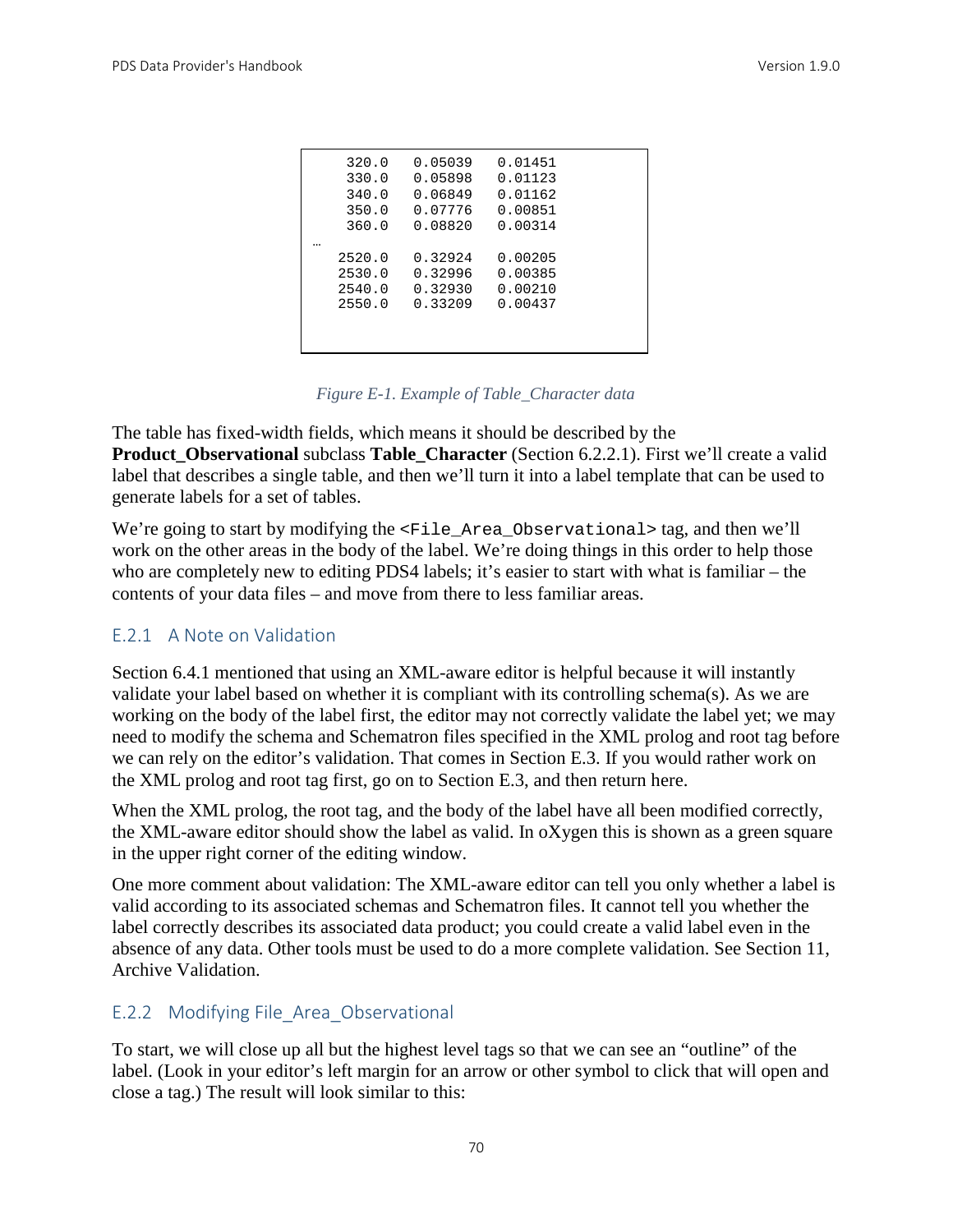```
<?xml version="1.0" encoding="UTF-8"?>
<Product_Observational xmlns="http://pds.nasa.gov/pds4/pds/v1"
xmlns:xsi="http://www.w3.org/2001/XMLSchema-instance"
 xsi:schemaLocation="http://pds.nasa.gov/pds4/pds/v1 
file:/Z:/stage/pds4/schema/pds/v1/PDS4_PDS_1700.xsd">
     <Identification_Area>
     <Observation_Area>
     <Reference_List>
     <File_Area_Observational>
     <File_Area_Observational_Supplemental>
</Product_Observational>
```
#### *E.2.2.1 Removing Unwanted Product Types*

Opening up the <File\_Area\_Observational> tag reveals a <File> tag, an <Array> tag, and all the other possible subclasses of **Product\_Observational**, which are given inside comment delimiters. The draft label appears this way because of the choice we made when creating it in step 3.f of Appendix D, **Generate the other options as comments**. The <Array> tag is not inside comment delimiters just because it happens to come first alphabetically. By closing up all the comment fields, the label now appears like this:

```
<?xml version="1.0" encoding="UTF-8"?>
<Product_Observational xmlns="http://pds.nasa.gov/pds4/pds/v1"
xmlns:xsi="http://www.w3.org/2001/XMLSchema-instance"
xsi:schemaLocation="http://pds.nasa.gov/pds4/pds/v1 
file:/Z:/stage/pds4/schema/pds/v1/PDS4_PDS_1700.xsd">
     <Identification_Area>
     <Observation_Area>
     <Reference_List>
     <File_Area_Observational>
         <File>
              <file_name></file_name>
              <local_identifier></local_identifier>
              <creation_date_time></creation_date_time>
              <file_size unit=""></file_size>
             <records></records>
              <md5_checksum></md5_checksum>
              <comment></comment>
         </File>
 <Array>
<!-- <Array_1D><br><!-- <Array 2D>
<!-- <Array_2D><br><!-- <Array_2D
<!-- <Array_2D_Image><br><!-- <Array_2D_Map>
<!-- <Array_2D_Map><br><!-- <Array_2D_Spec
<!-- <Array_2D_Spectrum><br><!-- <Array_3D>
<!-- <Array_3D>
<!-- <Array_3D_Image>
<!-- <Array_3D_Movie>
<!-- <Array_3D_Spectrum>
<!-- <Encoded_Header>
ourcoded_<br><!-- <Header><br><!-- <Header>>> <Header>
<!-- <Stream_Text>
<!-- <Table_Binary>
           <Table_Character>
```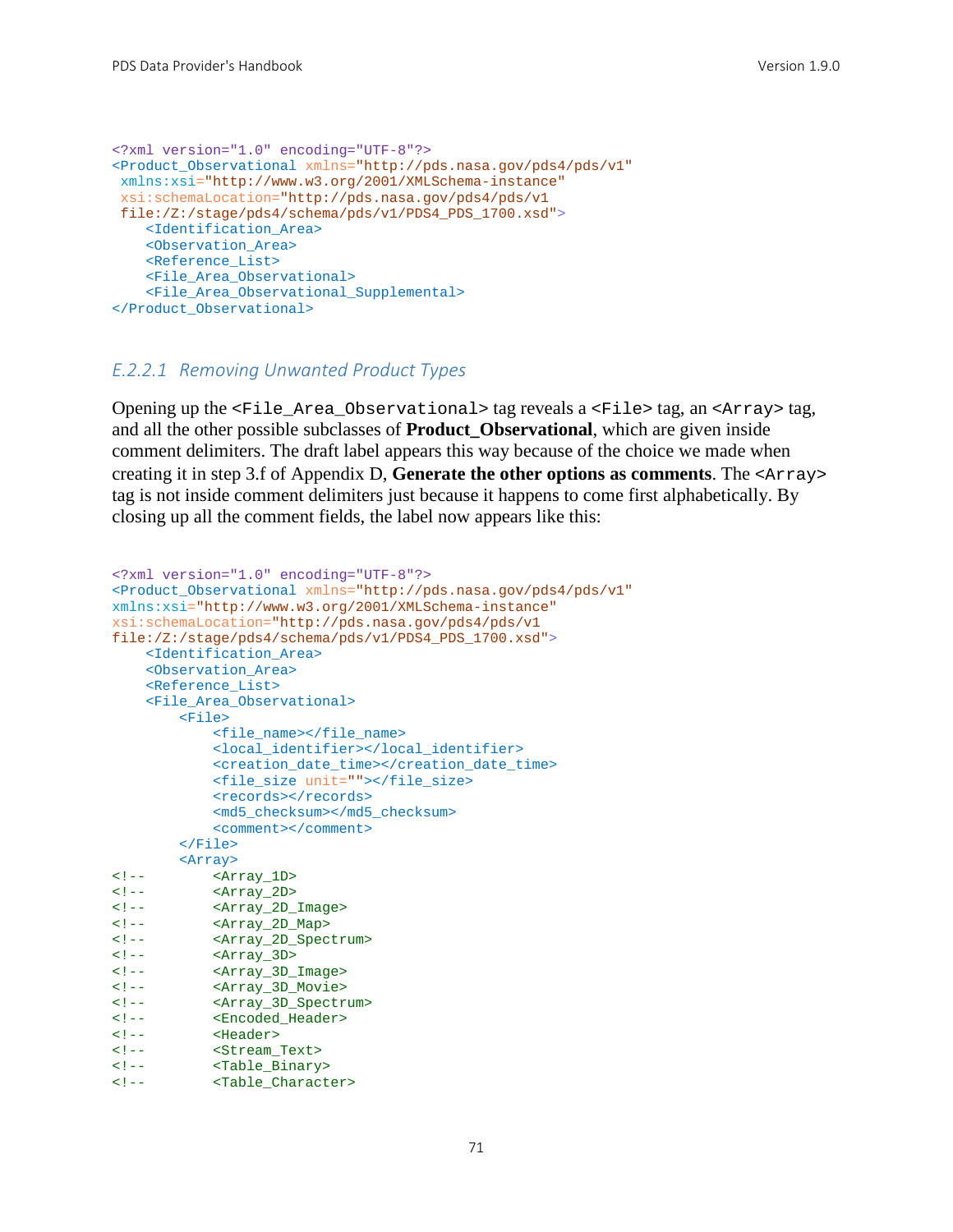```
<!-- <Table_Delimited>
    </File_Area_Observational>
    <File_Area_Observational_Supplemental>
</Product_Observational>
```
We are creating a label for a **Table\_Character** product, so we will now delete all the other types of products from this part of the label, and remove the comment delimiters from around Table\_Character. Now the label looks like this, with the <Table\_Character> tag closed up:

```
<?xml version="1.0" encoding="UTF-8"?>
<Product_Observational xmlns="http://pds.nasa.gov/pds4/pds/v1"
xmlns:xsi="http://www.w3.org/2001/XMLSchema-instance"
xsi:schemaLocation="http://pds.nasa.gov/pds4/pds/v1 
file:/Z:/stage/pds4/schema/pds/v1/PDS4_PDS_1700.xsd">
     <Identification_Area>
     <Observation_Area>
    <Reference_List>
    <File_Area_Observational>
         <File>
             <file_name></file_name>
             <local_identifier></local_identifier>
             <creation_date_time></creation_date_time>
             <file_size unit=""></file_size>
            <records></records>
             <md5_checksum></md5_checksum>
             <comment></comment>
         </File>
        <Table_Character>
     </File_Area_Observational>
     <File_Area_Observational_Supplemental>
</Product_Observational>
```
#### *E.2.2.2 Removing Optional Classes and Attributes*

Opening up the <Table Character> tag reveals all the possible classes and attributes that apply to **Table\_Character** observational products. The label appears this way because we chose **Generate optional elements** and **Generate optional attributes** in step 3.b in Appendix D.

We can now delete any of the optional parts of the label that we don't need. A class or attribute is optional if its definition in the data dictionary specifies minOccurs="0" (minimum number of occurrences is 0). In oXygen you can see the definition of a class or attribute by right-clicking on its name and choosing **Show Definition**. This opens the dictionary in the editor and highlights the definition. For example, by right-clicking on the tag <Uniformly\_Sampled> inside the <Table\_Character> tag, we see that its specification is

```
<xs:element name="Uniformly_Sampled" type="pds:Uniformly_Sampled" minOccurs="0" 
maxOccurs="1"> </xs:element>
```
This means the **Uniformly Sampled** class is not required (minOccurs = "0"), and may appear no more than once in a label (maxOccurs="1"). We will delete it from our label because it doesn't apply to the product we are labeling. We'll also delete **local\_identifier**, another optional attribute. We'll keep **name** and **description**, even though they are optional. The other attributes and the **Record\_Character** class are required.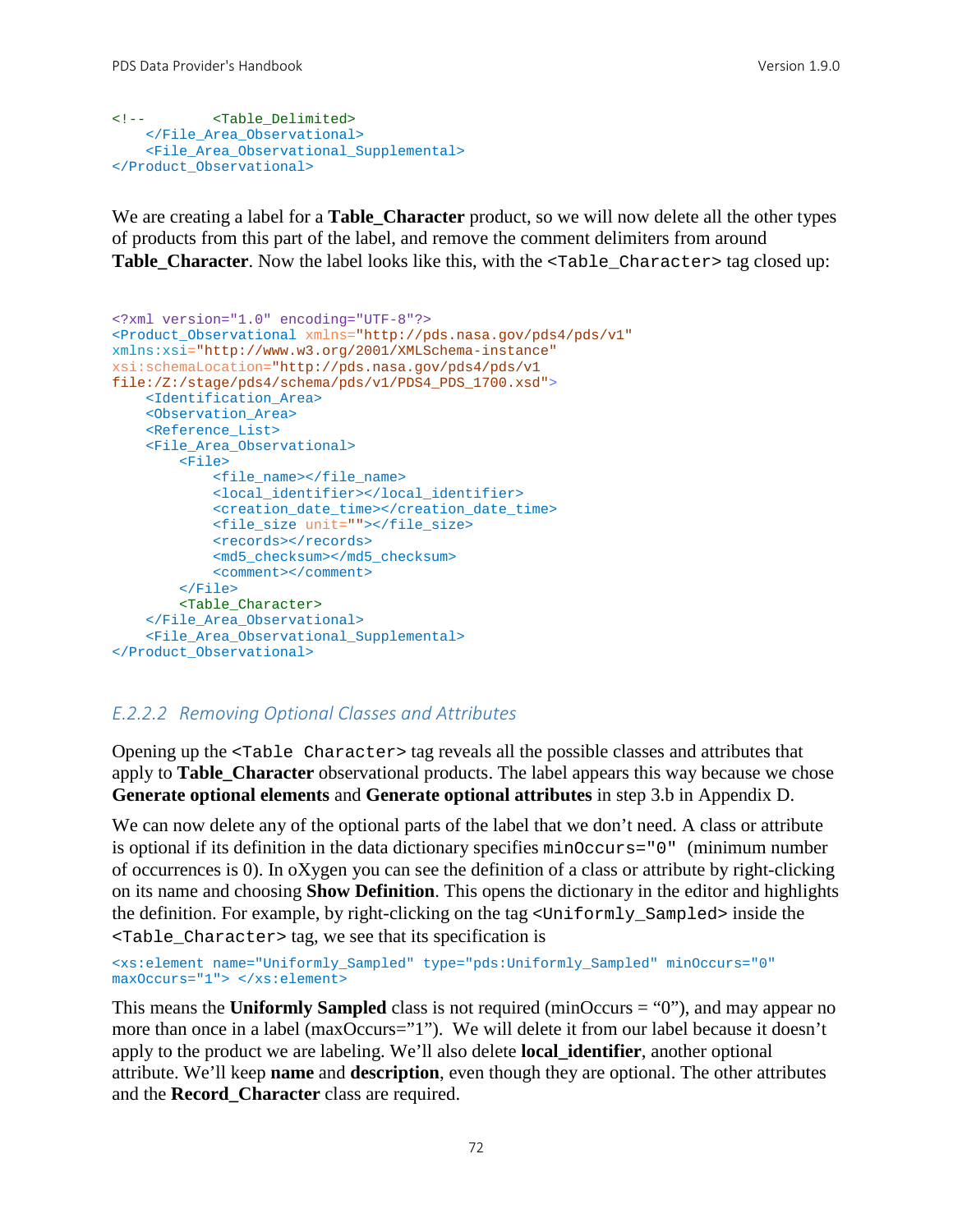Now the <Table\_Character> tag in the label looks like this, with the <Field\_Character> tag closed up for the moment:

```
 <Table_Character>
     <name></name>
     <offset unit=""></offset>
    <records></records>
     <description></description>
    <record_delimiter></record_delimiter>
     <Record_Character>
         <fields></fields>
         <groups></groups>
         <record_length unit=""></record_length>
         <Field_Character>
     </Record_Character>
 </Table_Character>
```
#### *E.2.2.3 Setting the Values of Attributes*

We can now start filling in some values in the label. The values are simply inserted between the starting and ending tags of the attributes. These will be values that apply to a single data product. Later we will discuss how to turn this label into a label template by inserting placeholders for those values that vary from one product to the next.

Here is the <Table\_Character> tag with values filled in (again, with <Field\_Character> closed up for now):

```
 <Table_Character>
     <name>Reflectance Spectrum</name>
     <offset unit="byte">0</offset>
     <records>224</records>
     <description>This table contains a reflectance spectrum with 
         fields Wavelength, Reflectance, and Error.</description>
    <record_delimiter>Carriage-Return Line-Feed</record_delimiter>
     <Record_Character>
         <fields>3</fields>
         <groups>0</groups>
         <record_length unit="byte">31</record_length>
         <Field_Character>
     </Record_Character>
 </Table_Character>
```
#### *E.2.2.4 Choosing Values from an Enumerated List*

Some attributes are defined with a limited set of permissible values, called an enumerated list. One such attribute is <record\_delimiter> in the above example. To see the values to choose from, you may open the *PDS4 Information Model* [1] in a web browser at <https://pds.nasa.gov/pds4/doc/im/current/> and use the browser's search tool to look up "record\_delimiter". It appears in several places, so make sure you are looking at the specification for record\_delimiter in the **Table\_Character** class – it's in Section 9.37.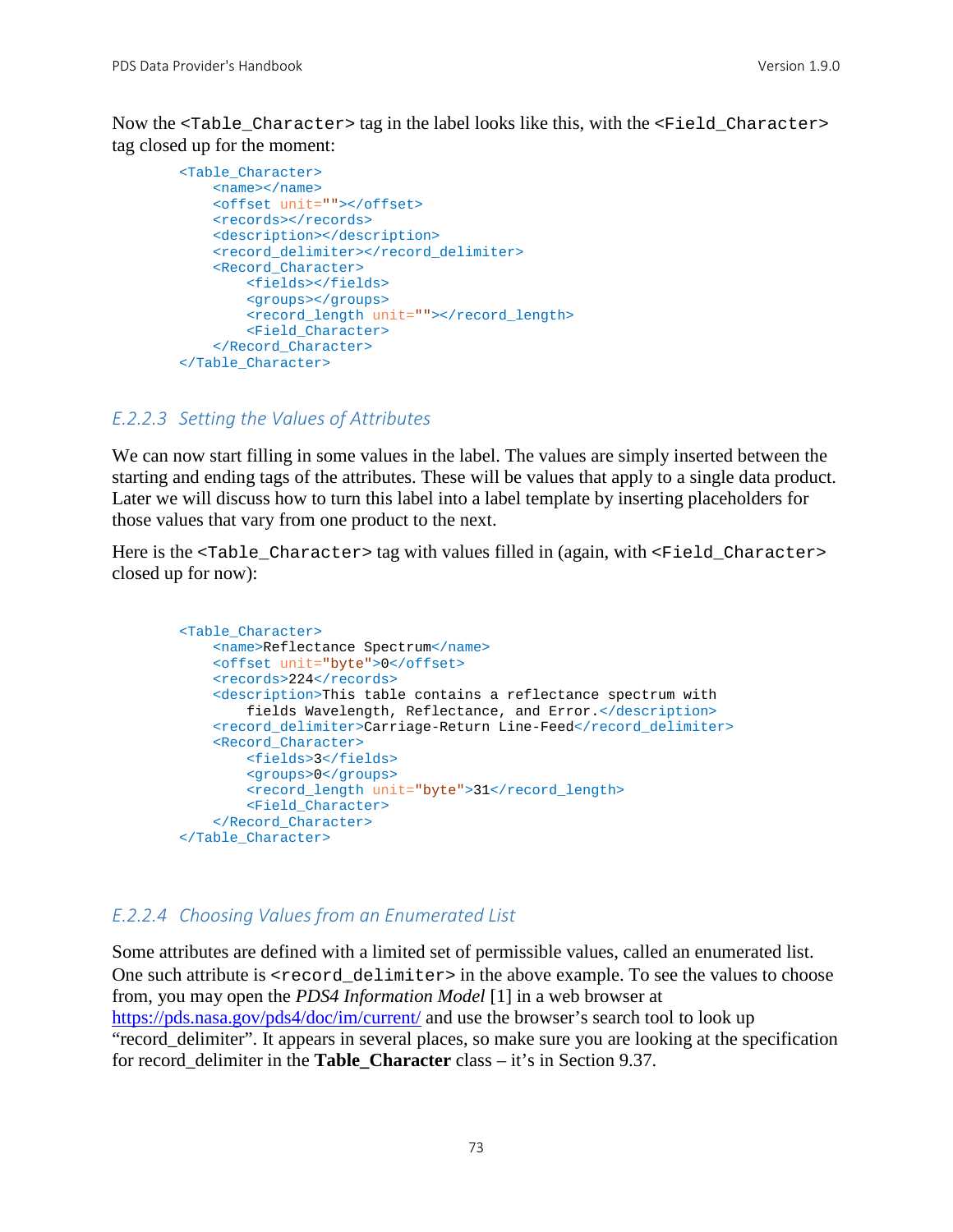## *E.2.2.5 Repeating a Class or Attribute*

As our table has three fields, or columns, we have set the value of  $\le$  fields  $>$  to 3 in the <Record\_Character> tag. This tag already includes a <Field\_Character> tag that we will use to describe one field, but we will need two more for the second and third fields. We can simply copy and paste additional instances of the <Field\_Character> tag. To check whether there is a limit on the number of fields that can be defined in a record, we can right-click on <Field\_Character> to see its definition:

```
<xs:choice minOccurs="1" maxOccurs="unbounded">
     <xs:element name="Field_Character" type="pds:Field_Character"> </xs:element>
     <xs:element name="Group_Field_Character" type="pds:Group_Field_Character">
     </xs:element>
</xs:choice>
```
This is a little more complicated than the first definition we looked up. The  $\langle x \cdot s : \text{choice} \rangle$  tag means that the **Record\_Character** class is required to have at least one **Field\_Character** subclass or **Group\_Field\_Character** subclass, and it may have as many of them as needed (maxOccurs="unbounded").

Here is the <Record Character> tag in our example label now with three <Field\_Character> tags expanded and filled in.

```
 <Record_Character>
    <fields>3</fields>
    <groups>0</groups>
   <record_length unit="byte">31</record_length>
    <Field_Character>
         <name>Wavelength</name>
        <field_number>1</field_number>
         <field_location unit="byte">1</field_location>
         <data_type>ASCII_Real</data_type>
         <field_length unit="byte">9</field_length>
     </Field_Character>
     <Field_Character>
         <name>Reflectance</name>
        <field_number>2</field_number>
        <field_location unit="byte">10</field_location>
        <data_type>ASCII_Real</data_type>
         <field_length unit="byte">10</field_length>
     </Field_Character>
     <Field_Character>
         <name>Error</name>
        <field_number>3</field_number>
        <field_location unit="byte">20</field_location>
         <data_type>ASCII_Real</data_type>
        <field_length unit="byte">10</field_length>
     </Field_Character>
 </Record_Character>
```
The attributes **field\_location** and **field\_length** are important. They give the starting byte and number of bytes respectively for each field in the record, with the first byte in the record numbered byte 1. The **field\_location** and **field\_length** values do not count any spaces or delimiters that may appear between fields in a fixed-width record, nor do they count any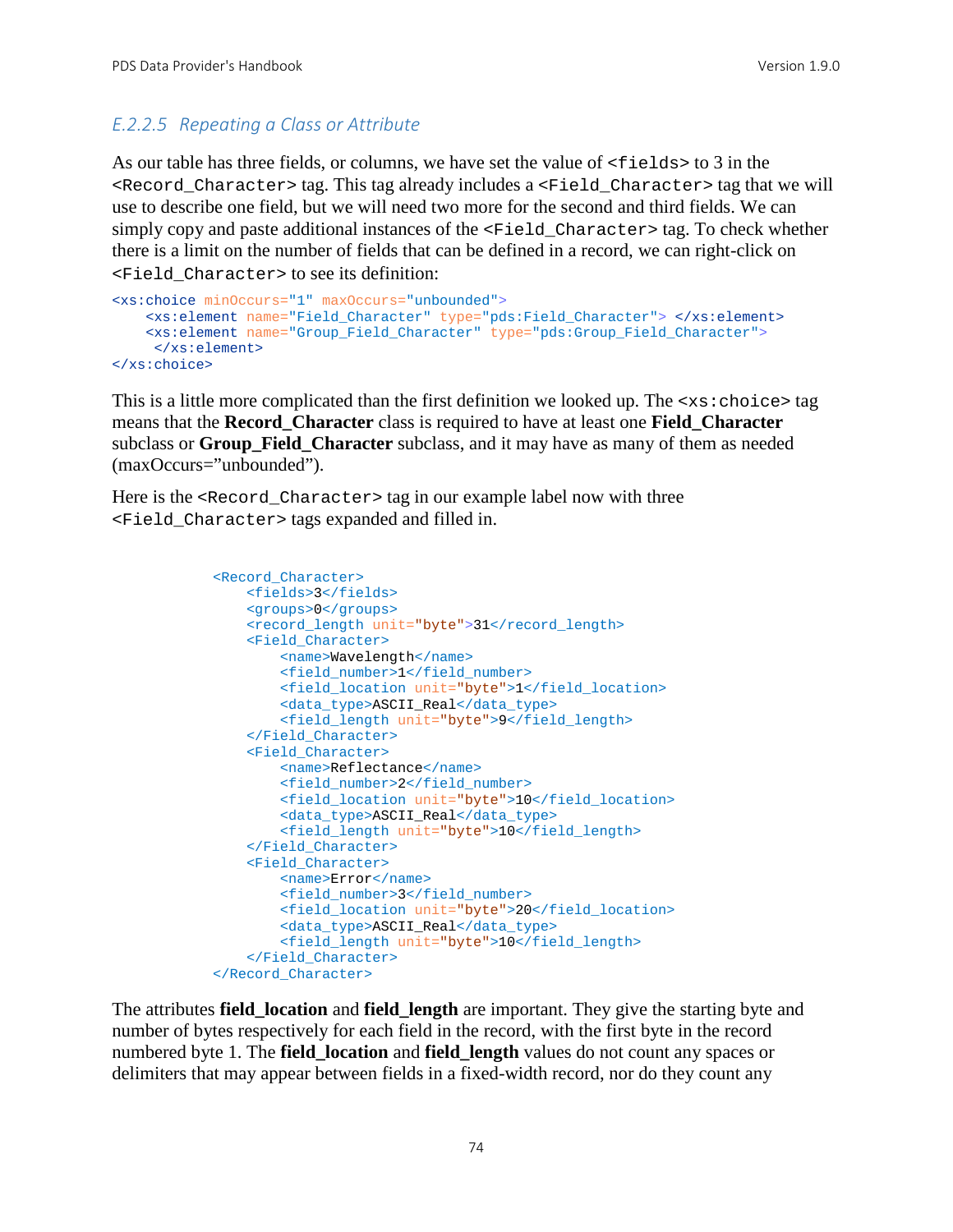quotation marks that surround field values.<sup>[11](#page-81-0)</sup> To make things more complicated, a table may have groups of fields that repeat, which are described using the **Group\_Field\_Character** class (or **Group\_Field\_Delimited** or **Group\_Field\_Binary** classes for **Table\_Delimited** and **Table\_Binary** tables). See Appendix G, Counting Fields and Groups in a Nested Structure, for help in determining the right values for **field\_location** and **field\_length** in a table that contains groups.

## *E.2.2.6 Adding an Optional Class or Attribute*

In the  $\le$ Field Character> tags above we left out several of the optional attributes. Suppose now we decide that we want to include some of them after all. In particular, for the Wavelength field we want to specify that the data are in units of nanometers. It's important to remember that *order matters*; the attributes and classes must appear in the label in the same order in which they are specified in the schema where they are defined. The online version of the *Information Model* [1] is not helpful for this purpose because it gives the attributes of a class in alphabetical order. To see them in schema-defined order we must look in the *PDS4 Data Dictionary* [3], [https://pds.nasa.gov/pds4/doc/dd/current/.](https://pds.nasa.gov/pds4/doc/dd/current/)

Searching in that document for "Field\_Character", we see in its definition that the attribute **unit** should come after **field length** in our label (as we have omitted the optional attribute **field\_format** that would come between them). If we try to put it somewhere else in the <Field\_Character> tag, the editor will flag it as an error.

## *E.2.2.7 Choosing a Value for the* unit *Attribute*

Now that we have restored the unit attribute, what value should it have? Nanometers or nm? Unfortunately there is no easy way to look up an enumerated list of values for units because there are so many of them and they can be combined for complex measurements. In general, PDS uses SI units and abbreviations. In our simple case, either <unit>nm</unit> or  $\frac{1}{\sqrt{1-\frac{1}{\sqrt{1-\frac{1}{\sqrt{1-\frac{1}{\sqrt{1-\frac{1}{\sqrt{1-\frac{1}{\sqrt{1-\frac{1}{\sqrt{1-\frac{1}{\sqrt{1-\frac{1}{\sqrt{1-\frac{1}{\sqrt{1-\frac{1}{\sqrt{1-\frac{1}{\sqrt{1-\frac{1}{\sqrt{1-\frac{1}{\sqrt{1-\frac{1}{\sqrt{1-\frac{1}{\sqrt{1-\frac{1}{\sqrt{1-\frac{1}{\sqrt{1-\frac{1}{\sqrt{1-\frac{1}{\sqrt{1-\frac{1}{\sqrt{1-\frac{1}{\sqrt{1-\frac{1}{\sqrt{1-\frac{1}{\sqrt{1-\frac{1$ *PDS Standards Reference* [2] Section 7, Units, and ask your consulting node if you need help determining the right unit name. The *Small Bodies Node PDS4 Wiki* has a section on Units of Measure at [http://sbndev.astro.umd.edu/wiki/Units\\_of\\_Measure.](http://sbndev.astro.umd.edu/wiki/Units_of_Measure)

So now the wavelength field has this definition:

```
 <Field_Character>
     <name>Wavelength</name>
    <field_number>1</field_number>
    <field_location unit="byte">1</field_location>
     <data_type>ASCII_Real</data_type>
    <field_length unit="byte">9</field_length>
     <unit>nm</unit>
 </Field_Character>
```
<span id="page-81-0"></span> <sup>11</sup> Different attributes are used to describe variable-width records; see the *Information Model* [1] sections on the **Table\_Delimited**, **Record\_Delimited**, and **Field\_Delimited** classes. For more information about tabular data products, see the *Standards Reference* [2] Section 4B, Table Base.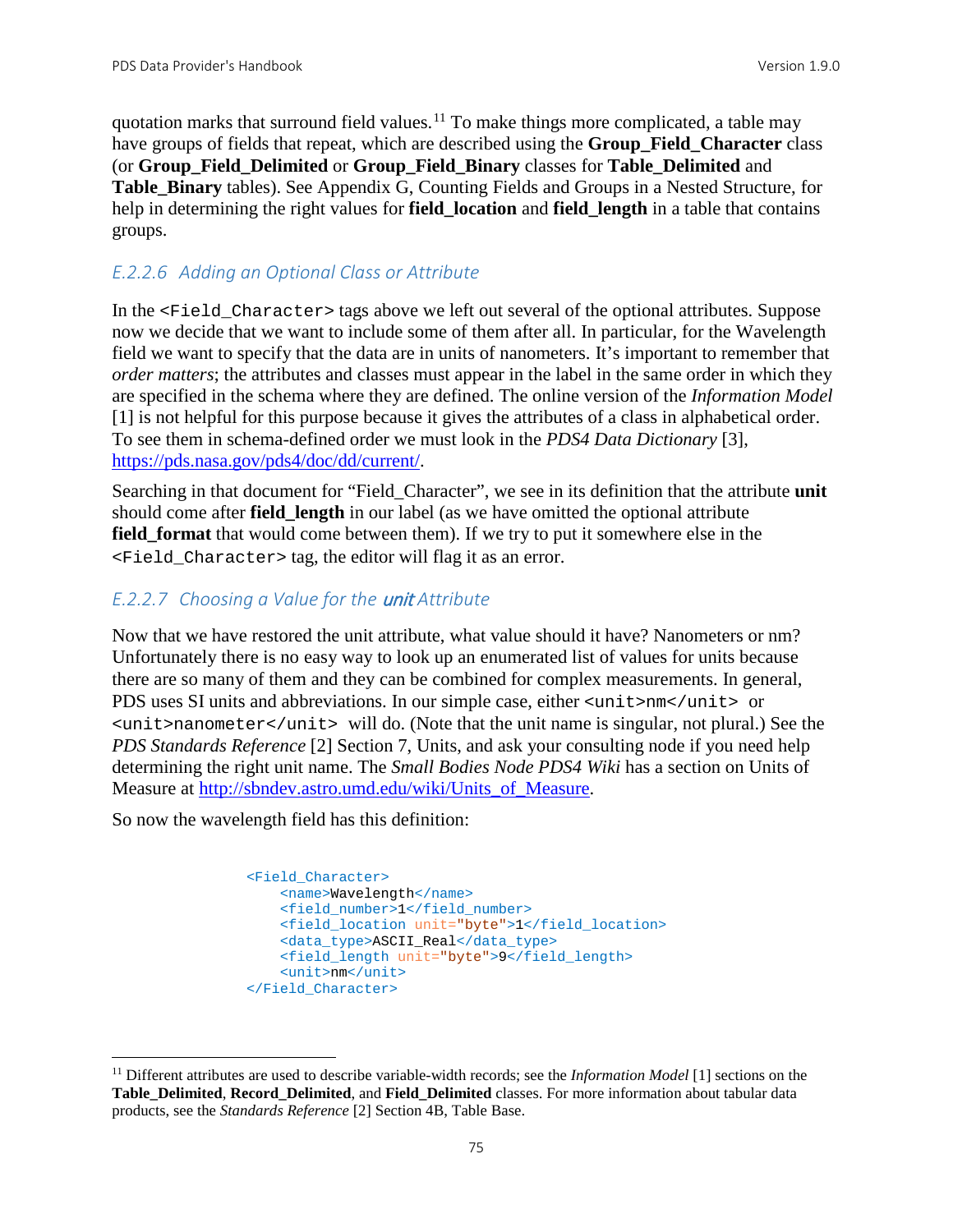You may notice another kind of unit specification in the example:  $\le$  field\_location unit="byte">1</field\_location> and <field\_length unit="byte">9</field\_length>. These attributes refer to the field's starting byte and number of bytes in the record. In this case **byte** is the unit for a label attribute, so it appears as part of the attribute tag, as opposed to **nm**, which is the unit for data in the table.

### *E.2.2.8 Setting Values for Special Constants*

One of the subclasses we left out of the **Field\_Character** class is **Special\_Constants**. A special constant is a value that may occur in a data product to indicate a special case, such as unknown, invalid, or missing data. Look in the *PDS4 Data Dictionary* [3] under **Special\_Constants** to see the complete list. In our example, let's suppose that some of the reflectance values are missing, and that in the table these are given as -999.9 (choosing a value that can't be a real data value). We will put back the **Special\_Constants** class in the Reflectance field definition to indicate that a data value of -999.9 means the reflectance at that wavelength is missing.

Looking at the *Data Dictionary* entry for **Field\_Character** as we did before for **unit**, we can see that the **Special\_Constants** class should come after the **unit** attribute in our label, as we have omitted the intervening optional attributes of **scaling\_factor**, **value\_offset**, and **description**. Then by clicking on "Special\_Constants" in the far right column of the **Field\_Character** entry, we go to the definition of Special Constants where the different kinds of constants are listed. The attribute we want is **missing\_constant**. Here, then, is our updated <Field\_Character> tag:

```
 <Field_Character>
     <name>Reflectance</name>
    <field_number>2</field_number>
    <field_location unit="byte">10</field_location>
     <data_type>ASCII_Real</data_type>
    <field_length unit="byte">10</field_length>
     <Special_Constants>
         <missing_constant>-999.9</missing_constant>
     </Special_Constants>
 </Field_Character>
```
Note that the value that is chosen for a special constant must be the right data type for the field. That is, we chose -999.9 instead of -999 because the field is defined as ASCII\_Real.

#### *E.2.2.9 The File Tag*

Now that our label describes the data file with the <Table\_Character> tag, let's fill in the remainder of the **File\_Area\_Observational** area of the label. Just above the  $\epsilon$ Table Character> tag is the  $\epsilon$ File> tag, where we specify the file name and other characteristics. The only required attribute is **file\_name**, but we'll include **creation\_date\_time** and **records** as well.

```
 <File>
     <file_name>Table_Character_Example.tab</file_name>
     <creation_date_time>2017-03-24T12:01</creation_date_time>
     <records>224</records>
 </File>
```
The **creation date time** must be given in the PDS standard date-time format, as specified in the *Standards Reference* [2] Section 5A.2.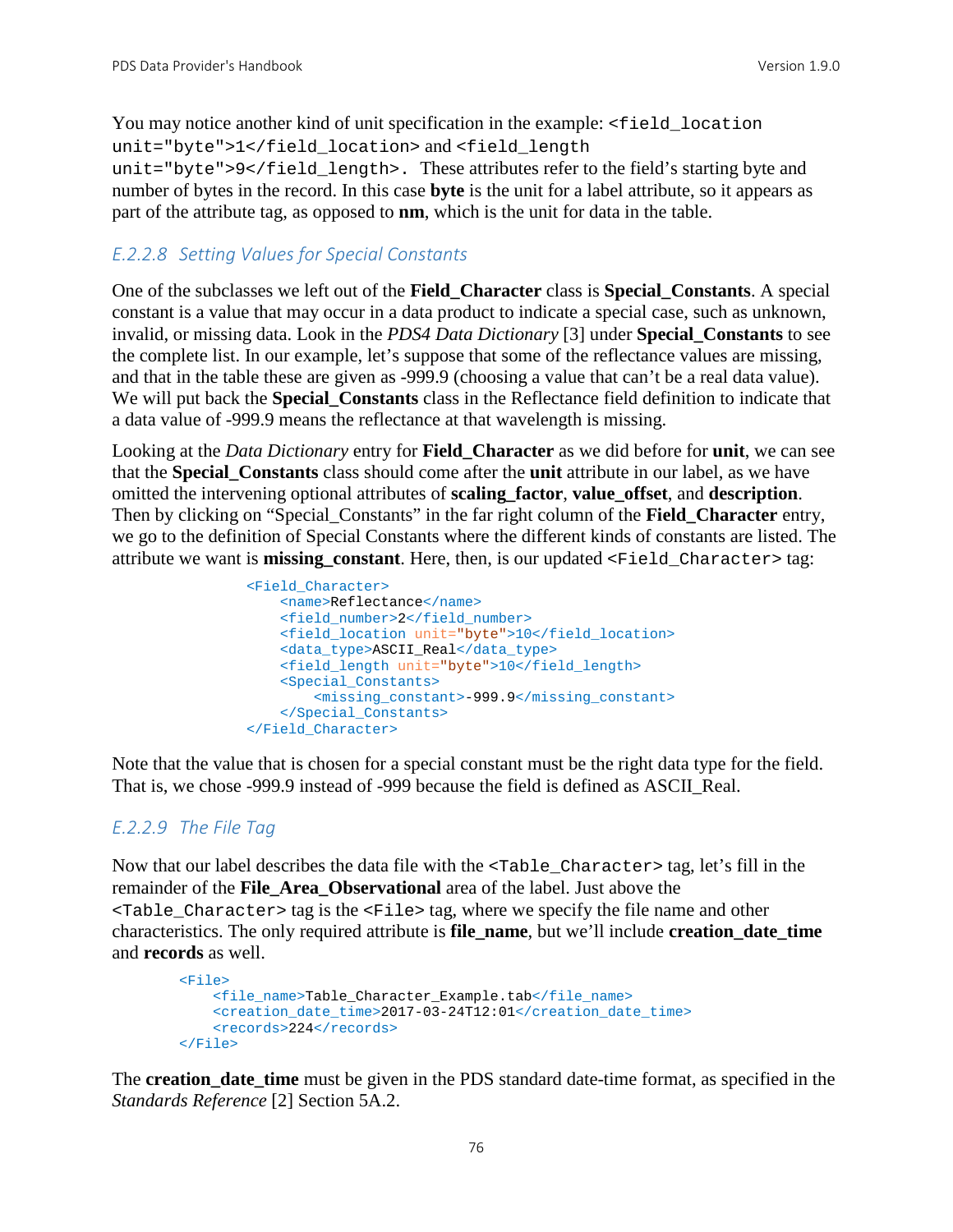### E.2.3 Modifying File\_Area\_Observational\_Supplemental

The **File\_Area\_Observational\_Supplemental** part of the label is used to describe any supplemental data that may accompany a **Product\_Observational** data product. For example, an image may be accompanied by a histogram or other statistics. A table may be accompanied by a figure showing the data plotted on a graph. The supplemental data may be in a separate file from the **Product\_Observational** data, or it may be included in the same file.

Let's assume our example table of reflectance data comes with a plot of the data in a separate file, a PNG image.

Modifying **File\_Area\_Observational\_Supplemental** is done in much the same way as File Area Observational. You can follow the same directions in Section F.2.2, deleting the unwanted product types and removing the comment delimiters from the desired product type. In the case of our PNG image, the desired product type is **Encoded\_Image**. (Refer to Section 6.2 and Appendix B for help choosing the product type.) Here is a completed <File\_Area\_Observational\_Supplemental> tag for our example:

```
 <File_Area_Observational_Supplemental>
    <sub>Fi1e</sub></sub>
         <file_name>Table_Character_Example_Plot.png</file_name>
     </File>
     <Encoded_Image>
         <offset unit="byte">0</offset>
         <encoding_standard_id>PNG</encoding_standard_id>
         <description>This image is a plot of the reflectance data.</description>
     </Encoded_Image>
 </File_Area_Observational_Supplemental>
```
#### E.2.4 Modifying Identification\_Area

To continue with our example label, let's now open up the <Identification Area> tag near the top of the label. With the subclasses still closed up, the tag looks like this:

```
 <Identification_Area>
    <logical_identifier></logical_identifier>
    <version_id></version_id>
    <title></title>
    <information_model_version></information_model_version>
    <product_class></product_class>
    <Alias_List>
    <Citation_Information>
    <Modification_History>
 </Identification_Area>
```
The first two attributes, **logical\_identifier** and **version\_id**, are for the LID and VID values that were discussed in Section [5, Assigning Unique Identifiers.](#page-25-0) The **title** attribute should be assigned a value that applies specifically to this individual data product. The

**information\_model\_version** must match the version of the PDS4 schema specified in the root tag, e.g. 1.9.0.0 for schema PDS4\_PDS\_1900. The **product\_class** must match the root tag, e.g. **Product\_Observational**.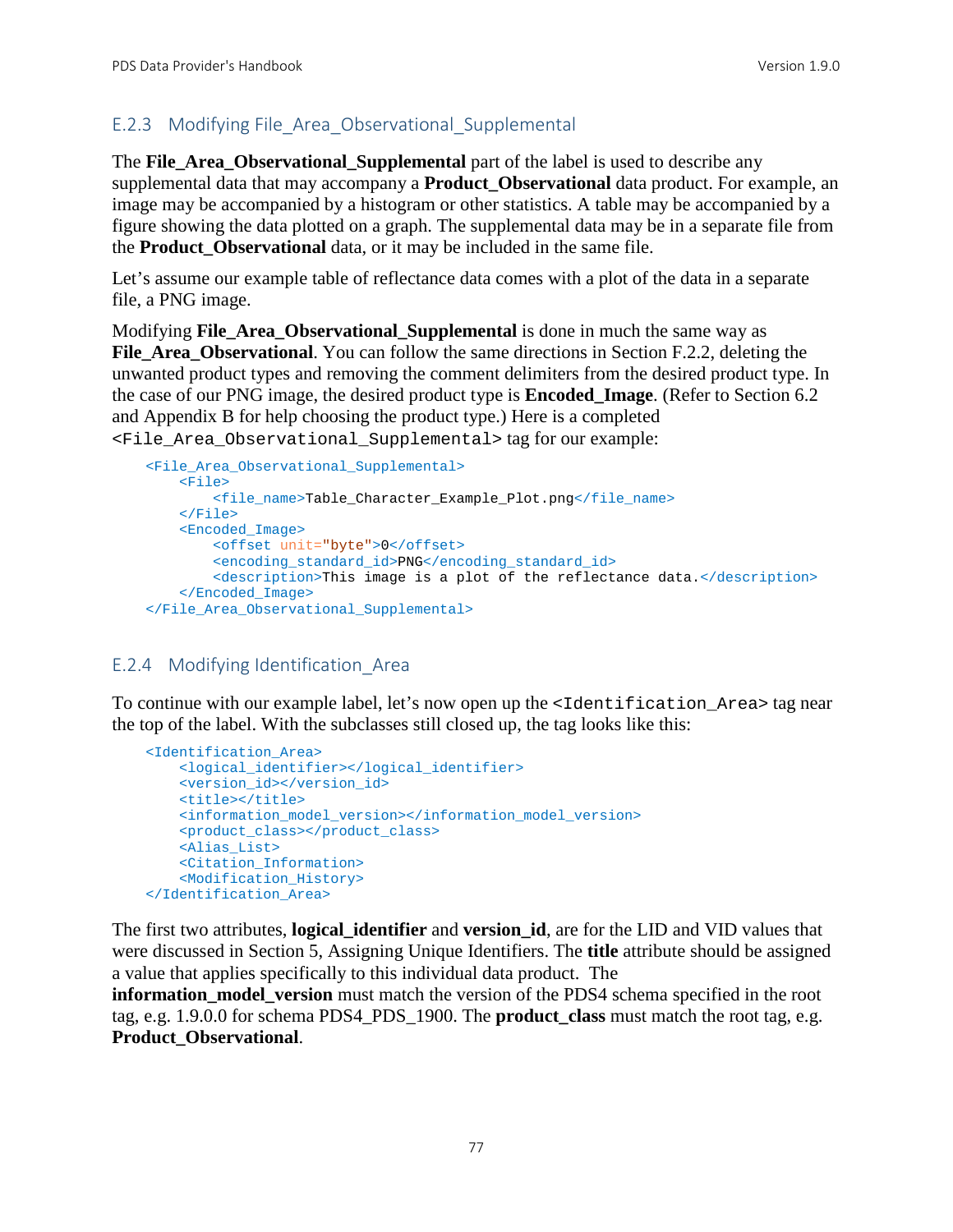The **Alias** List class allows you to specify one or more aliases (other identifiers) for this product. **Citation\_Information** gives information needed to cite the product in scientific publications. Both classes are optional, and we will omit them in our example.

**Modification\_History** provides a way to track versions of the product after it has been archived. It is also optional, but we'll include it here to demonstrate.

So now our example label includes this **Identification\_Area**, using a made-up value for the LID:

```
 <Identification_Area>
    <logical_identifier>
       urn:nasa:pds:examples:tables:Table_Character_Example
    </logical_identifier>
    <version_id>1.0</version_id>
    <title>Example of an ASCII fixed-width table in the tables collection</title>
    <information_model_version>1.9.0.0</information_model_version>
    <product_class>Product_Observational</product_class>
     <Modification_History>
         <Modification_Detail>
             <modification_date>2017-03-23</modification_date>
             <version_id>1.0</version_id>
           <description>Initial version</description>
         </Modification_Detail>
    </Modification_History>
 </Identification_Area>
```
#### E.2.5 Modifying Observation\_Area

There's a lot going on in this part of the label. **Observation\_Area** is where you'll find most of the detailed meta-data about the product. Let's start by opening the <Observation\_Area> tag but leaving the subclasses closed so that we can get a high-level view.

```
 <Observation_Area>
     <comment></comment>
     <Time_Coordinates>
     <Primary_Result_Summary>
    <Investigation_Area>
    <Observing_System>
    <Target_Identification>
    <Mission_Area>
     <Discipline_Area>
 </Observation_Area>
```
Remember that this is an exercise in label editing, not a comprehensive guide to the appropriate use of every class and attribute. We'll be skipping most of the optional classes and attributes here, and calling attention to some that you're most likely to need help with. In particular, we'll omit the optional attribute **comment** and the optional class **Primary\_Result\_Summary**.

#### *E.2.5.1 How to Specify a Nil Value*

The **Time\_Coordinates** class in the **Observation\_Area** is required. It has to include the **start** date time and **stop** date time attributes, although these can be left blank if they are not available. A value left blank is called a *nil* value. There are two things to remember about using nil values: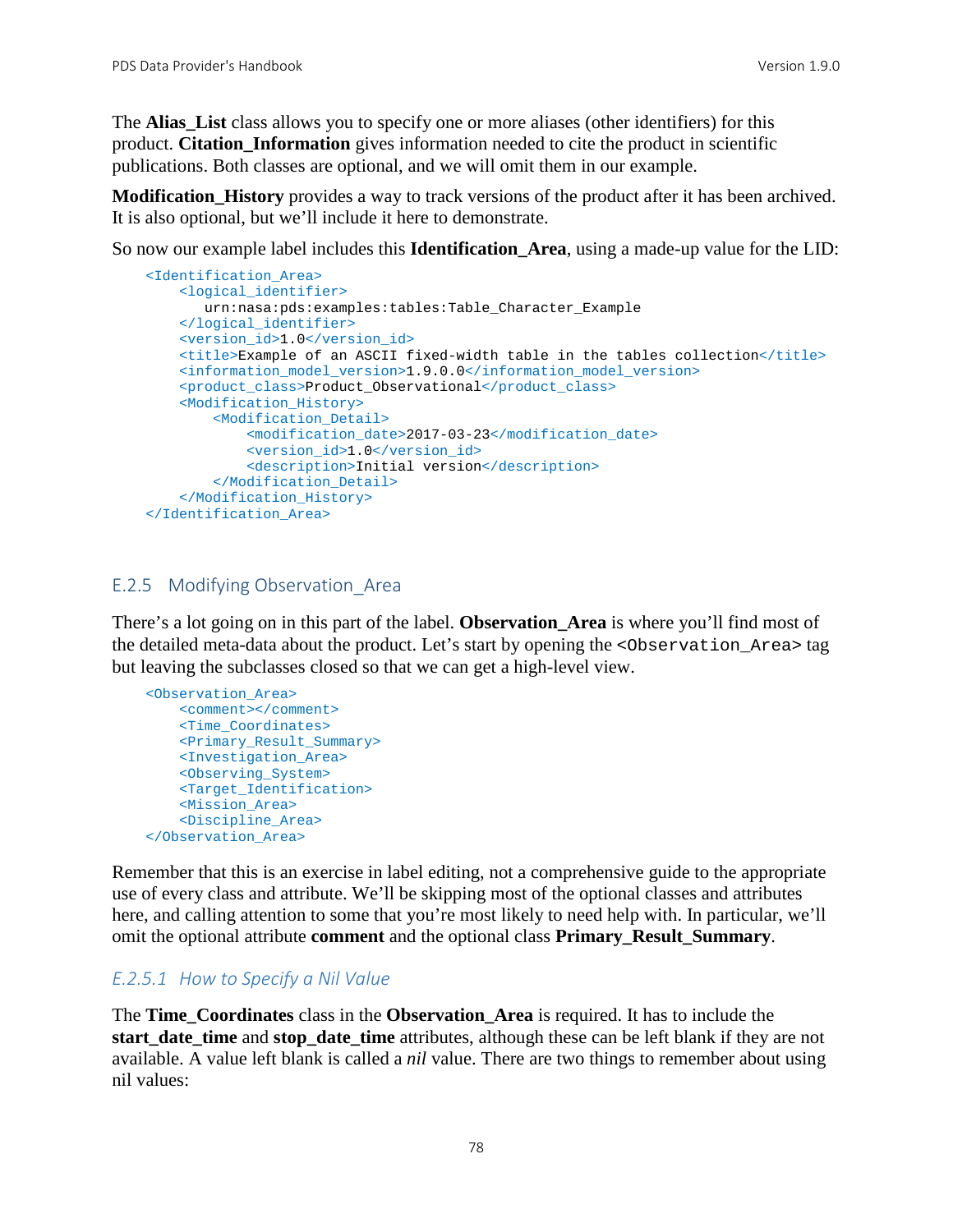- 1. An attribute can have a nil value only if its definition allows.
- 2. You have to give a reason why the value is nil.

Checking the definition of **start\_date\_time** (by right-clicking on the tag in the editor) shows that it is nillable:

```
<xs:element name="start_date_time" nillable="true" type="pds:start_date_time" 
minOccurs="1" maxOccurs="1"> </xs:element>
```
When inserting a label attribute with a nil value, use a statement like this to specify the reason:

<start\_date\_time xsi:nil="true" nilReason="inapplicable"></start\_date\_time>

The allowed values for nilReason are:

- inapplicable
- anticipated
- missing
- unknown

Let's assume that the data product in our example has a start time, but typically stop times are not recorded for these observations. So we'll say that **stop\_date\_time** is nil because it is inapplicable. Our <Time\_Coordinates> tag now looks like this:

```
 <Time_Coordinates>
    <start_date_time>2016-04-19T12:01:33Z</start_date_time>
     <stop_date_time xsi:nil="true" nilReason="inapplicable"></stop_date_time>
 </Time_Coordinates>
```
#### *E.2.5.2 Investigation Area and Observing System (or What Context Product LIDs Are For)*

The <Investigation Area> tag records information about the mission or other coordinated data collection project for which the data product was acquired. The <Observing\_System> tag records information about the instrument(s) that acquired the data product. These are not places to describe the project and instrumentation in detail. They simply identify the project and instruments and point to other resources where more information can be found. The other resources may be external to PDS in the form of published documents, or they may be internal to PDS in the form of instrument context products, as discussed in Section 9.

Here are the <Investigation\_Area> and <Observing\_System> tags for our example product. We'll assume the data collection was done by an individual investigator, and a single instrument component was used to acquire the data. The context product LIDs in this example are made up.

```
 <Investigation_Area>
     <name>Spectral Properties of Planetary Glasses</name>
     <type>Individual Investigation</type>
     <Internal_Reference>
         <lid_reference>
            urn:nasa:pds:investigator_spectra:document:about_this_archive
         </lid_reference>
         <reference_type>data_to_investigation</reference_type>
```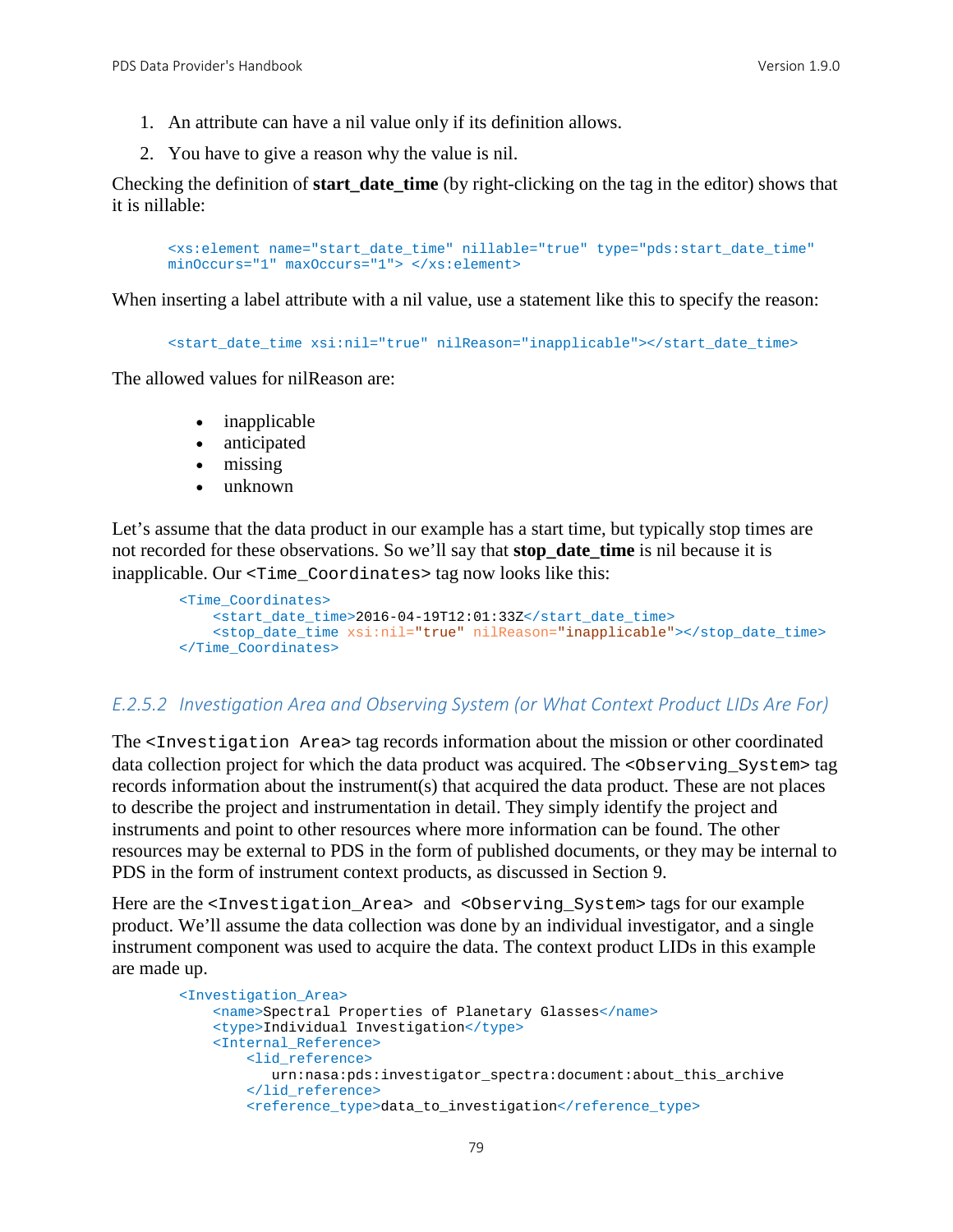```
 </Internal_Reference>
 </Investigation_Area>
 <Observing_System>
    <name>RELAB</name>
     <description>Brown University Reflectance Spectroscopy Laboratory
     </description>
     <Observing_System_Component>
         <name>RELAB Bidirectional Reflectance Spectrometer</name>
         <type>Instrument</type>
         <Internal_Reference>
             <lid_reference>urn:nasa:pds:instrument:bdrs.relab</lid_reference>
             <reference_type>is_instrument</reference_type>
        </Internal_Reference>
     </Observing_System_Component>
 </Observing_System>
```
#### *E.2.5.3 Target\_Identification*

The <Target\_Identification> tag is required. It gives the name and type of the target of the observation, along with an optional description and internal reference. The target can be a planetary body such as a planet, satellite, or asteroid, or a laboratory sample, or many other things. See the complete list of target types in the *Data Dictionary* [3] by searching for "type in Target\_Identification". In our example the target is a synthetically-generated laboratory sample.

Here is our <Target\_Identification> tag.

```
 <Target_Identification>
    <name>ALK-2</name>
     <type>Synthetic Sample</type>
 </Target_Identification>
```
We have omitted the <Internal\_Reference> tag because this laboratory sample does not have a PDS context product that we can refer to. If the target of the observation had been a planet, say Mars for example, then the <Target\_Identification> tag would include the optional <Internal\_Reference> tag with the LID for the Mars context product, like this.

```
 <Target_Identification>
   <name>Mars</name>
   <type>Planet</type>
   <Internal_Reference>
    <lid_reference>urn:nasa:pds:context:target:planet.mars</lid_reference>
    <reference_type>data_to_target</reference_type>
   </Internal_Reference>
 </Target_Identification>
```
#### *E.2.5.4 Mission\_Area and Discipline\_Area are for Local Data Dictionaries*

Local data dictionaries were introduced in Section 6.3. Depending on your data products, you may not need to use any of the existing Local Data Dictionaries, much less create a new one, but if you do, this is the place in the label where those dictionary elements – classes and attributes – are placed. In particular, elements from a mission data dictionary go into the Mission\_Area and elements from any other Local Data Dictionaries go into the Discipline\_Area.

The creation and use of Local Data Dictionaries is a broad topic that is not covered in this handbook; see the relevant tutorials on the Small Bodies Node PDS4 Wiki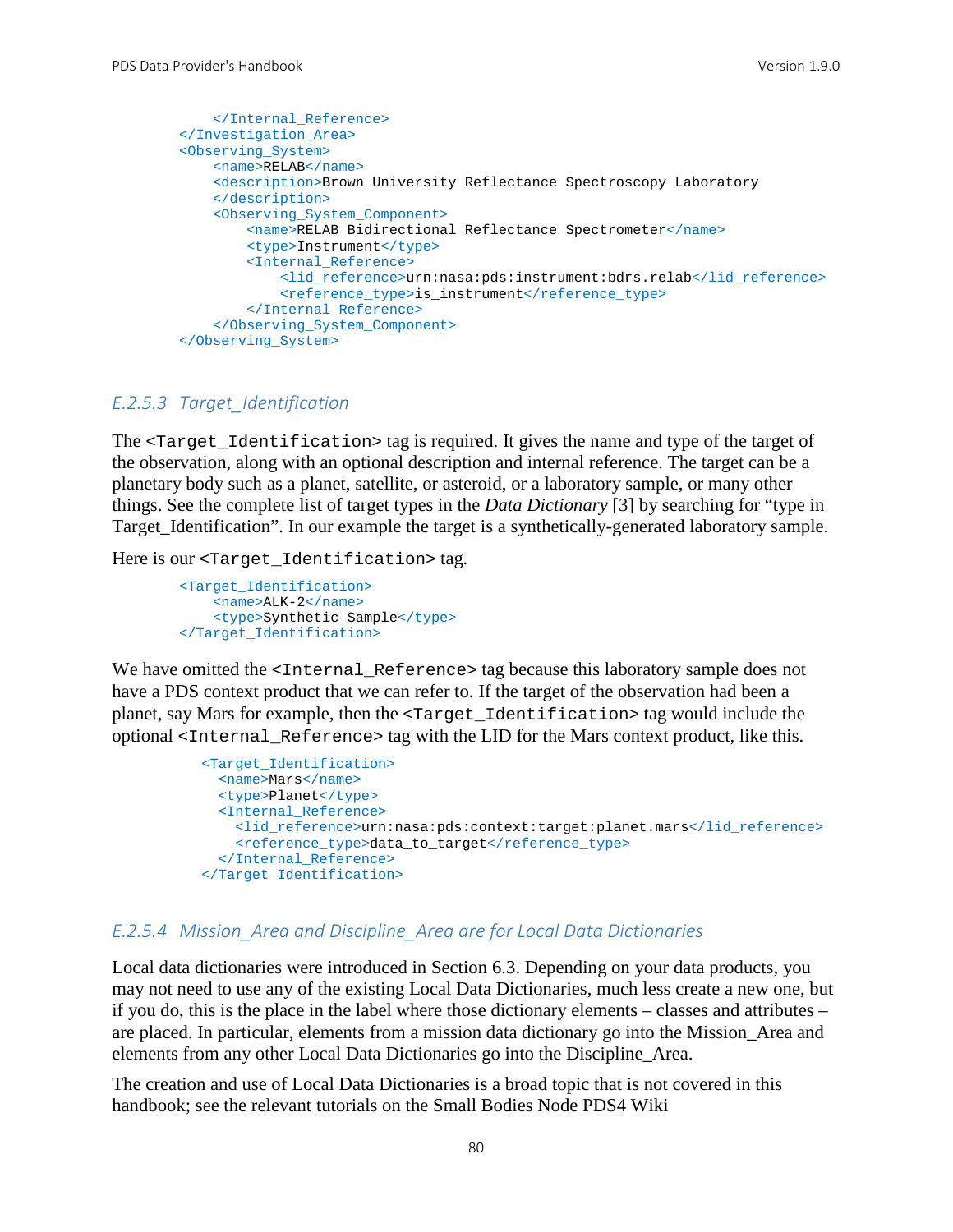[\(http://sbndev.astro.umd.edu/wiki/SBN\\_PDS4\\_Wiki\)](http://sbndev.astro.umd.edu/wiki/SBN_PDS4_Wiki). For the purpose of this label-editing demonstration we will omit Local Data Dictionaries from our example. This completes the modification of the Observation\_Area part of the label.

#### E.2.6 Modifying Reference\_List

The final top-level tag to modify in our example is <Reference\_List>. It is optional, but we'll include it for demonstration. Here is how it looks fully expanded.

```
 <Reference_List>
         <Internal_Reference>
<lid_reference></lid_reference>>>>>>><lidyid
                <!-- <lidvid_reference></lidvid_reference>-->
             <reference_type></reference_type>
             <comment></comment>
         </Internal_Reference>
         <External_Reference>
             <doi></doi>
            <reference_text></reference_text>
             <description></description>
         </External_Reference>
     </Reference_List>
```
The <Reference\_List> tag can contain any number of <Internal\_Reference> and/or <External\_Reference> tags. Internal references are LIDs or LIDVIDs for resources within PDS. (Notice that  $\text{clidvid}_\text{reference}$ ) is enclosed in comment delimiters. Either <lid\_reference> or <lidvid\_reference> is required, but not both.) External references lead to resources outside of PDS. See Section 8, Documenting the Archive.

We'll include a made-up external reference in our example label.

```
 <Reference_List>
     <External_Reference>
         <doi>doi:10.1002/2016JE987654321</doi>
         <reference_text>Investigator, J.O., 2017, Spectral Properties 
             of Laboratory-Synthesized Glasses, Journal of Geophysical
            Research - Planets, doi:10.1002/2016JE987654321</reference_text>
     </External_Reference>
 </Reference_List>
```
This completes the body of our example label. Both the original draft and the completed version can be found in the *DPH Example Products* at [https://pds.nasa.gov/pds4/doc/examples/.](https://pds.nasa.gov/pds4/doc/examples/) The next section shows how to modify the XML prolog and the root tag, which are important for validating the label.

#### E.3 Editing the XML Prolog and Root Tag

This section addresses how the XML prolog and root tag of an XML label are formed. Both are always found at the beginning of a PDS4 XML label. Here again is our example label with all tags below the root tag closed up.

```
<?xml version="1.0" encoding="UTF-8"?>
<Product_Observational xmlns="http://pds.nasa.gov/pds4/pds/v1"
xmlns:xsi="http://www.w3.org/2001/XMLSchema-instance"
xsi:schemaLocation="http://pds.nasa.gov/pds4/pds/v1 
file:/Z:/stage/pds4/schema/pds/v1/PDS4_PDS_1700.xsd">
     <Identification_Area>
```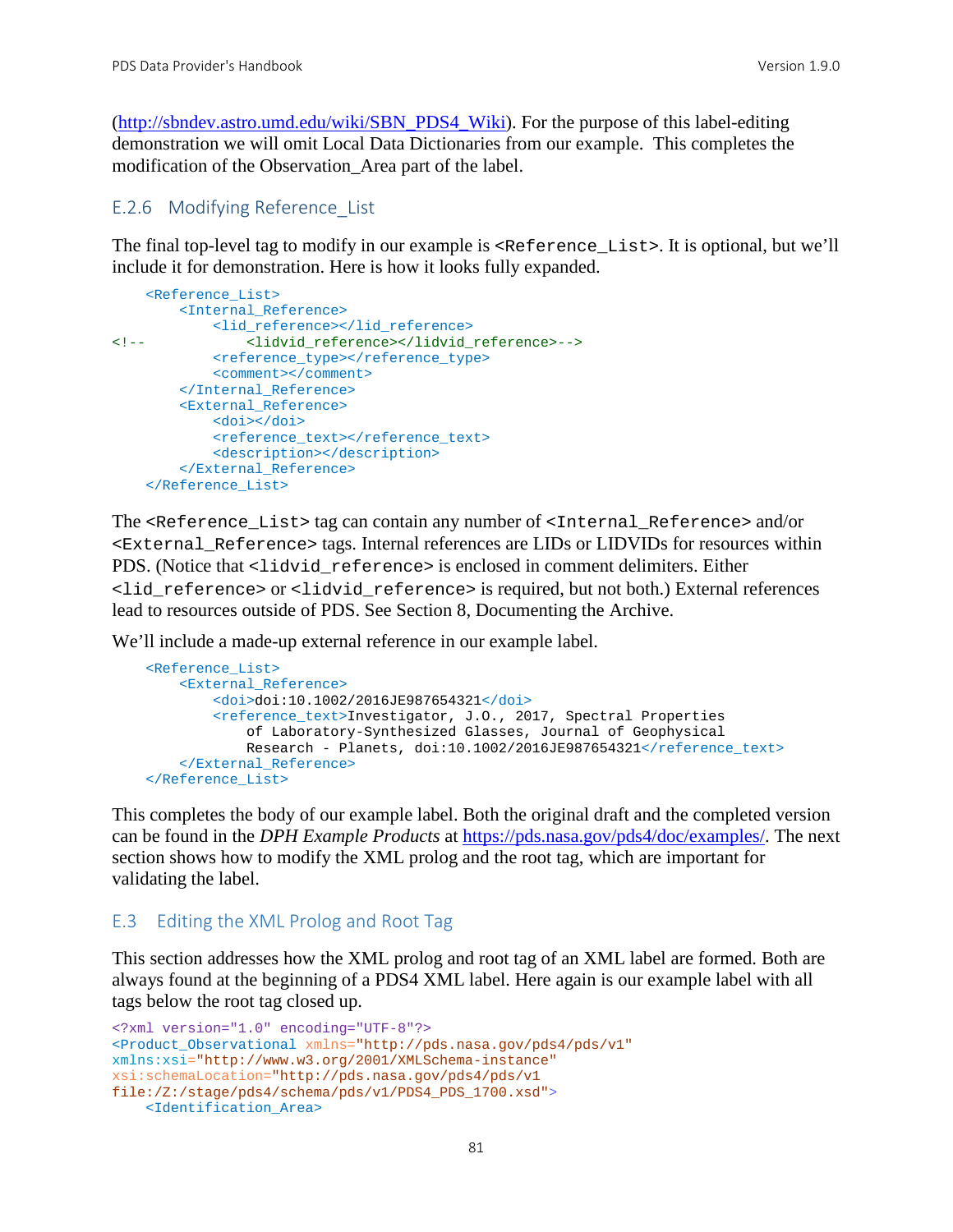```
 <Observation_Area>
     <Reference_List>
     <File_Area_Observational>
     <File_Area_Observational_Supplemental>
</Product_Observational>
```
#### E.3.1 XML Declaration Statement

The first XML tag in our label declares the version and encoding of the XML document; it is required, and is created automatically from the PDS4 common schema (PDS4\_PDS\_nnnn.xsd), if the label has been generated by an XML-aware editor. Typically, it looks like this:

```
<?xml version="1.0" encoding="UTF-8">
```
#### E.3.2 Schematron References

Now we have to add an XML tag manually to tell the label-reading software how to locate the PDS4 common Schematron file. Enter this just after the first XML tag.

<?xml-model href="https://pds.nasa.gov/pds4/pds/v1/PDS4\_PDS\_1700.sch" schematypens="http://purl.oclc.org/dsdl/schematron"?>

The href XML attribute points to the PDS4 common Schematron file (the **.sch** file). Use the latest released version of the Schematron file unless you have a particular reason not to.

If the label will use any Local Data Dictionaries (LDDs), then their associated Schematron files must be referenced using similar notation. These XML tags must be added immediately after the common Schematron XML tag. Our example label for a reflectance spectrum does not use any LDDs, but suppose we were labeling an image data product and we needed to use classes and attributes from the PDS Cartography and Imaging Sciences Node Local Data Dictionary. In that case we would add a third XML tag to specify the Schematron file for that LDD:

```
<?xml-model href="https://pds.nasa.gov/pds4/img/v1/PDS4_IMG_1100.sch"
schematypens="http://purl.oclc.org/dsdl/schematron"?>
```
All currently available PDS4 schemas and Schematron files can be found online at [https://pds.nasa.gov/pds4/schema/released/.](https://pds.nasa.gov/pds4/schema/released/)

Another resource for information on the XML Prolog is [http://sbndev.astro.umd.edu/wiki/Anatomy\\_of\\_the\\_XML\\_Prolog](http://sbndev.astro.umd.edu/wiki/Anatomy_of_the_XML_Prolog) at the PDS Small Bodies Node.

Now that we have added the location of the PDS4 common Schematron rules, the XML editor will apply the rules to the label. If any of the rules are not being followed, the editor will flag this part of the label as an error. In the case of our example label, notice that after adding the xmlmodel tag for the PDS common Schematron, the green box in the oXygen editor changes to red, and another red mark in the right margin shows the location of the error. Clicking on that red mark highlights the  $\leq$ Identification Area> tag, and this error message appears.

E [ISO Schematron] The value of the attribute logical identifier must only contain lower-case letters

This is a PDS4 Schematron rule. We can correct the error by changing

```
<logical_identifier>
    urn:nasa:pds:examples:tables:Table_Character_Example</logical_identifier>
```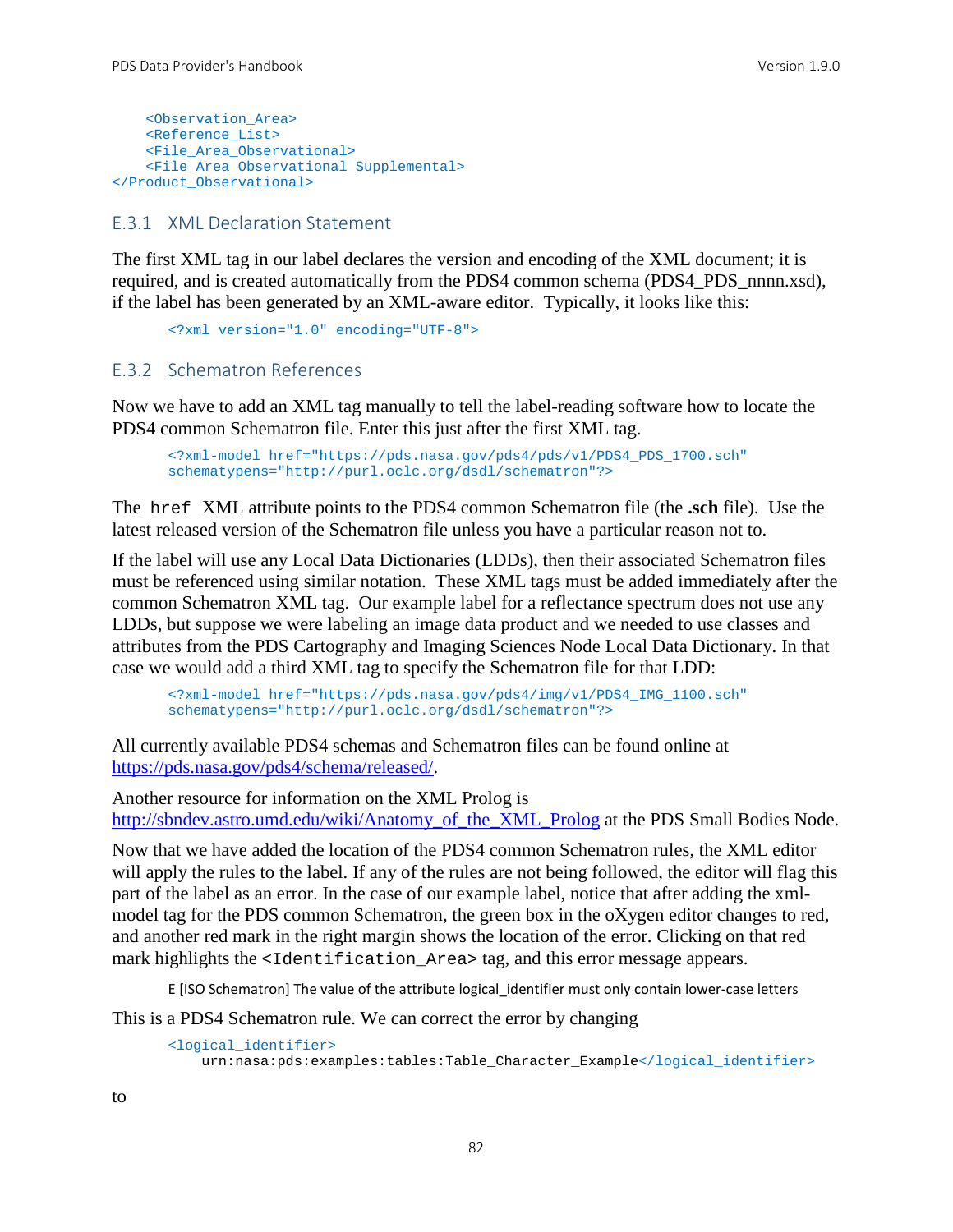```
<logical_identifier>
    urn:nasa:pds:examples:tables:table_character_example</logical_identifier>
```
With this change the error message disappears and the box color changes back to green.

#### E.3.3 Local File References and Catalog Files

Both of the above Schematron references point to an online location where the Schematron file is found. It is possible to point to a file on your local system instead. Reasons why you might want to do that include:

- 1. You are working offline.
- 2. You want to use a development version of a Schematron file that is available locally but not yet online.
- 3. Your XML-aware editor does not recognize an online reference.<sup>[12](#page-89-0)</sup>

In the end, when you deliver your labels to PDS they must use online references to both schemas and Schematron files. It would be cumbersome to edit every label each time you switched back and forth from local to online access during your label development. To get around this, an XML *catalog file* may be used to map the permanent location listed in the label to a working location on your file system. A catalog file is used only by an XML-aware editor when opening an XML file; the catalog file is not part of the PDS archive. Both oXygen and Eclipse editors support XML catalog files. See Appendix H for instructions on setting up a catalog file.

#### E.3.4 Product Type and Namespaces in the Root Tag

The next statement in the label is the root tag for **Product\_Observational**.

```
<Product_Observational xmlns="http://pds.nasa.gov/pds4/pds/v1"
xmlns:xsi="http://www.w3.org/2001/XMLSchema-instance"
xsi:schemaLocation="http://pds.nasa.gov/pds4/pds/v1 
file:/Z:/stage/pds4/schema/pds/v1/PDS4_PDS_1700.xsd">
```
This statement was generated automatically by oXygen when it was created using the procedure in Section E.3. In step 2.e, **Product\_Observational** was selected as the root element.

Inside this <Product\_Observational> tag are two namespace references, which begin with xmlns, and one schema location reference, which begins with xsi:schemaLocation.

The reference xmlns="http://pds.nasa.gov/pds4/pds/v1" specifies the default namespace for the label, the PDS namespace. All PDS4 labels should have the default namespace set in this way.

If we needed to include any Local Data Dictionary components in our label, we would add a reference for each LDD namespace after the PDS namespace. (Only namespaces that are registered in the Namespace Registry may be used in PDS4 labels [\(https://pds.nasa.gov/pds4/schema/pds-namespace-registry.pdf\)](https://pds.nasa.gov/pds4/schema/pds-namespace-registry.pdf).) For example, if we were using the Cartography and Imaging Sciences Node Local Data Dictionary, we would add the **img** namespace, and the root tag would then look like this:

<span id="page-89-0"></span><sup>&</sup>lt;sup>12</sup> The oXygen editor does recognize online references. Some versions of the Eclipse editor do not.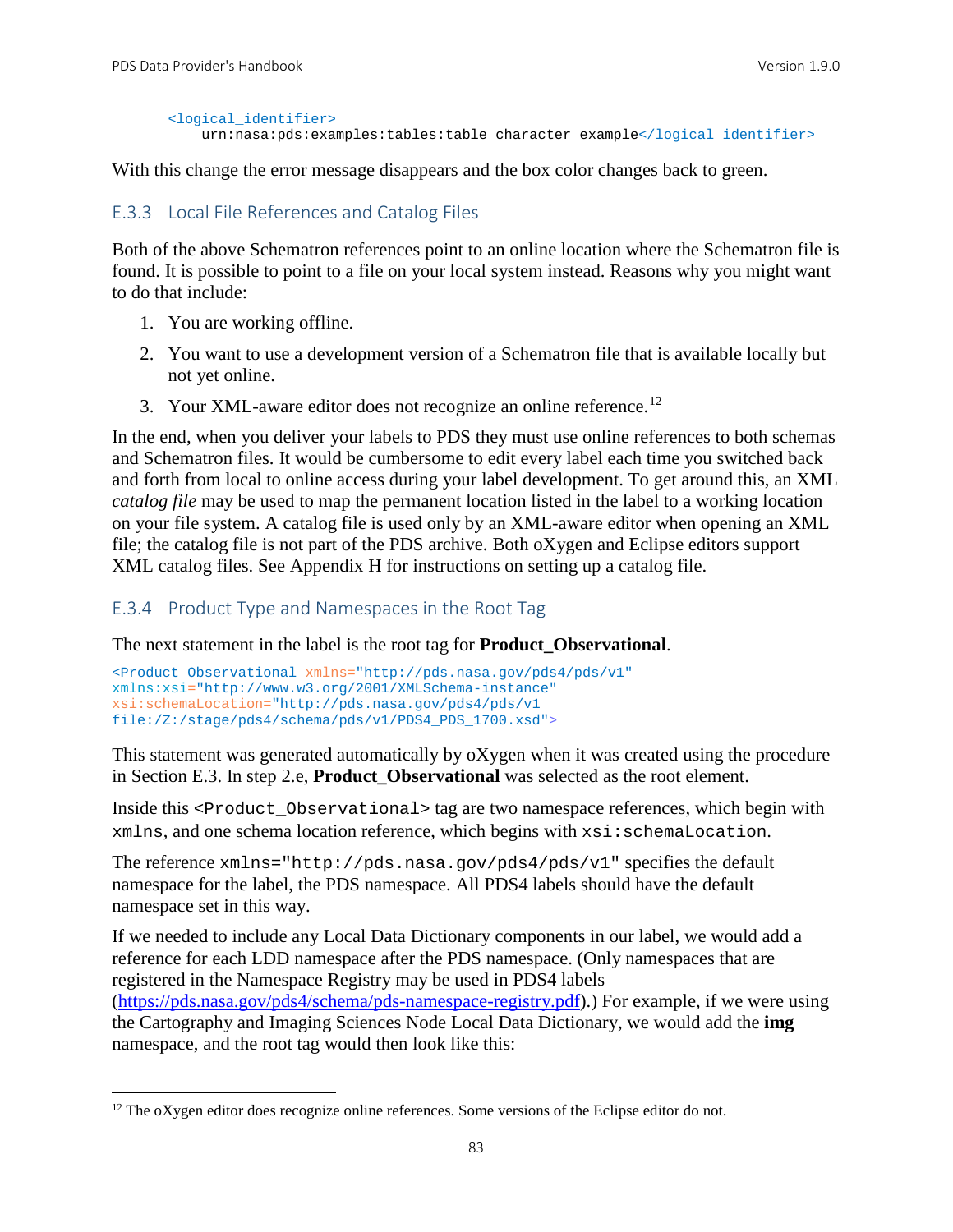```
<Product_Observational xmlns=https://pds.nasa.gov/pds4/pds/v1
xmlns:img="http://pds.nasa.gov/pds4/img/v1"
xmlns:xsi="http://www.w3.org/2001/XMLSchema-instance"
xsi:schemaLocation="http://pds.nasa.gov/pds4/pds/v1 
file:/Z:/stage/pds4/schema/pds/v1/PDS4_PDS_1700.xsd">
```
The next namespace reference, xmlns:xsi="http://www.w3.org/2001/XMLSchemainstance", specifies the XML Schema Instance namespace **xsi**, which helps the label reading software interpret the schemas used in the label. This is a bit of boilerplate that should be present in every PDS4 XML label.

#### E.3.5 Schema Locations in the Root Tag

The reference

```
xsi:schemaLocation="http://pds.nasa.gov/pds4/pds/v1 
file:/Z:/stage/pds4/schema/pds/v1/PDS4_PDS_1700.xsd"
```
tells label-reading software where to look for the PDS4 common schema. The value of xsi:schemaLocation is always given as one or more pairs of character strings. The first string in the pair is a namespace – in this case, the PDS4 common namespace. The second string is the location of the schema file (the **.xsd** file) for that namespace. Notice that our label was created with a local file reference for the schema file (starting with file:). We could leave it that way for now, but let's change the local reference to the permanent online location of the PDS4 schema file. (The discussion in Section F.3.3 above about using an XML catalog file to tell your editor where to look for Schematron files applies to schema files as well.) Now we have

```
xsi:schemaLocation="http://pds.nasa.gov/pds4/pds/v1 
https://pds.nasa.gov/pds4/pds/v1/PDS4_PDS_1700.xsd"
```
The xsi: schemaLocation value may have several namespace-schema pairs, one pair for the PDS4 common schema and one pair for each Local Data Dictionary used in the label. If our label needed to use the Image Node Local Data Dictionary, we would include the **img** namespace and its location, like this:

```
xsi:schemaLocation="http://pds.nasa.gov/pds4/pds/v1
                     https://pds.nasa.gov/pds4/pds/v1/PDS4_PDS_1700.xsd
                    http:/pds.nasa.gov/pds4/img/v1
                    https://pds.nasa.gov/pds4/pds/v1/PDS4_IMG_1100.xsd"
```
Notice there is no punctuation between namespace names and schema file names, only white space. The white space can be arranged to make the pairs easier to read, as in the above example.

### *E.3.5.1 Use http or https?*

You may have noticed the use of both http and https in the above examples. It's confusing because the actual *name* of a namespace looks very much like the URI of a file location. In the above example,

http://pds.nasa.gov/pds4/pds/v1

is the fully-qualified name of the PDS4 common namespace, and

[https://pds.nasa.gov/pds4/pds/v1/PDS4\\_PDS\\_1700.xsd](https://pds.nasa.gov/pds4/pds/v1/PDS4_PDS_1700.xsd)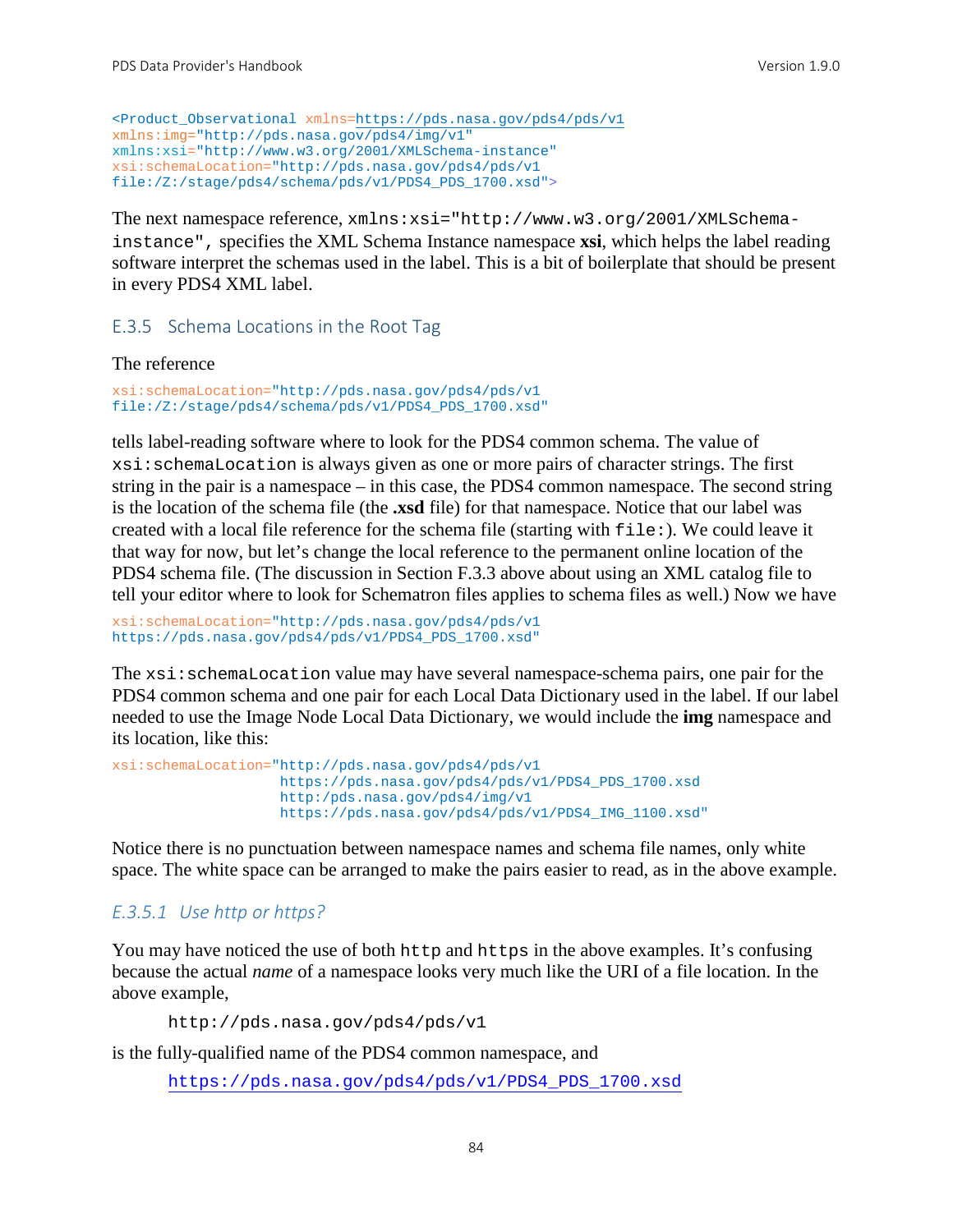is the location of the schema file for the namespace, an actual URI. Namespace names in PDS generally start with http. File location URIs may start with either http or https depending on the server providing the file. File locations under pds.nasa.gov always start with https.

### E.3.6 The End Tag

Finally, don't forget to end the <Product\_Observational> tag with its right angle bracket after the final schema location value, and end the entire label with the matching closing tag </Product\_Observational>. Our example label now looks like this, with all but the root tag closed up.

```
<?xml version="1.0" encoding="UTF-8"?>
<?xml-model href="https://pds.nasa.gov/pds4/pds/v1/PDS4_PDS_1700.sch"
schematypens="http://purl.oclc.org/dsdl/schematron"?>
<Product_Observational xmlns="http://pds.nasa.gov/pds4/pds/v1"
xmlns:xsi="http://www.w3.org/2001/XMLSchema-instance"
xsi:schemaLocation="http://pds.nasa.gov/pds4/pds/v1
                    https://pds.nasa.gov/pds4/pds/v1/PDS4_PDS_1700.xsd">
     <Identification_Area>
     <Observation_Area>
     <Reference_List>
     <File_Area_Observational>
     <File_Area_Observational_Supplemental>
</Product_Observational>
```
Both the original draft of the example label (**Table\_Character\_draft1.xml**) and the completed version (**Table\_Character\_Example**) can be found in the *DPH Examples* at [https://pds.nasa.gov/pds4/doc/examples/.](https://pds.nasa.gov/pds4/doc/examples/)

#### E.4 Turning a Label into a Label Template

Now that our example reflectance spectrum label is complete and valid based on the PDS4 schema and Schematron, we will use it as the basis for a label template.

Going through the label we can identify the attributes that we expect to have different values from one reflectance spectrum data file to the next. They are:

- <logical\_identifier>
- <title>
- <modification date>
- <start\_date\_time>
- <name> in <Target Identification>
- <type> in <Target\_Identification>
- <file\_name> in <File\_Area\_Observational>
- <file\_name> in <File\_Area\_Observational\_Supplemental>
- <creation\_date\_time>
- <records> in <File>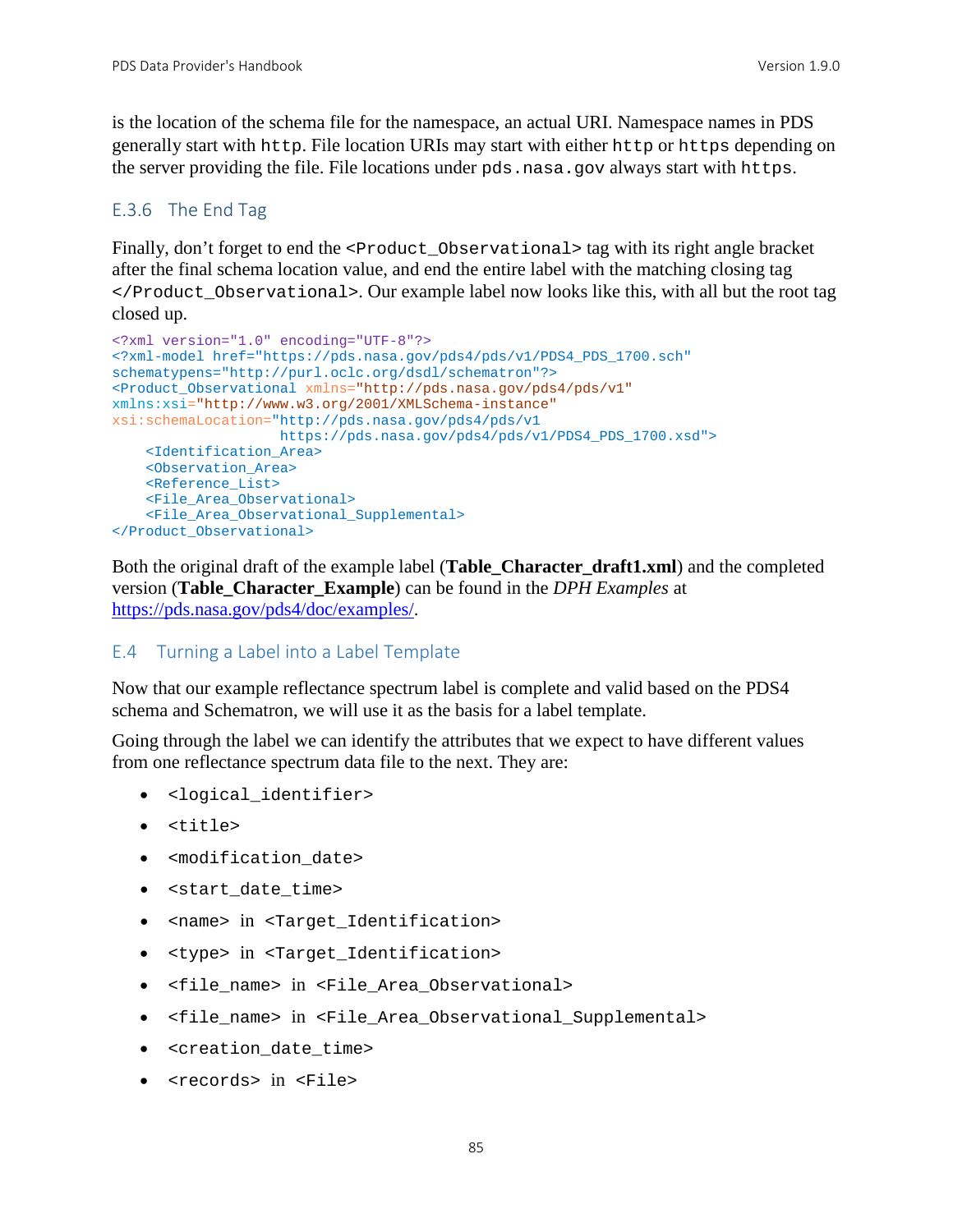• <records> in <Table\_Character>

For each of these we will replace the value currently in the label with a placeholder value that has the name of the field delimited by character strings that software will recognize. For example, we'll replace

```
<start_date_time>2016-04-19T12:01:33Z</start_date_time>
with
```
<start\_date\_time>\${start\_date\_time}</start\_date\_time>.

A note on placeholders: the way you represent a placeholder in your label template will depend on the requirements of the software that is going to read it. We chose the delimiters  $\frac{1}{2}$  and  $\}$ , but there is no single correct way to do it. If you're planning to use an existing label generation tool, find out its requirements for placeholders. If you're writing your own label generation software you're free to choose a placeholder syntax. Be aware that inserting placeholders instead of actual values may cause your label template to appear invalid in the XML-aware editor. For instance, when we substitute the string  $\frac{1}{5}$  start date time in our example label, the editor will show this as a validation error because "\${start\_date\_time}" is not a valid date-time value.

The completed label template can be found in the *DPH Examples* as **Table\_Character\_Example\_template.xml**.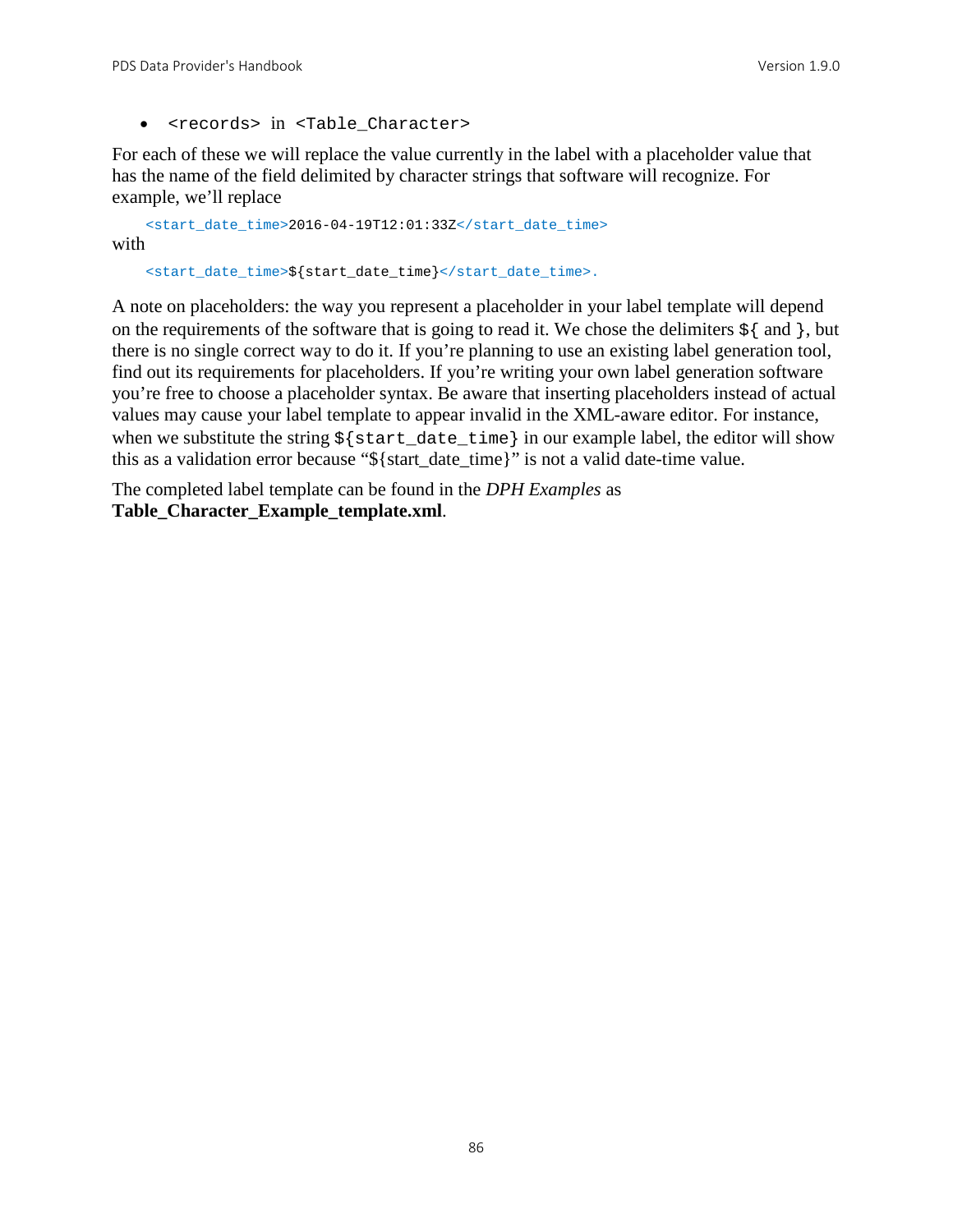## Appendix F Using Local Internal Reference and local identifier

The **Local\_Internal\_Reference** class and **local\_identifier** attribute allow one part of a label to refer to an object described in another part of the same label. (This is not to be confused with the **Internal\_Reference** class discussed in Section 8.3.) Many **Product\_Observational** subclasses include the optional attribute **local\_identifier**, which may be set to any name you choose, with the intent of using that name in another part of the label that needs to refer to the product. (The term "local" here means local within the label.)

A common use of **Local\_Internal\_Reference** and **local\_identifier** is in the Display Local Data Dictionary. For example, if you have an image product described as an **Array\_2D\_Image**, you need to indicate how the image should be displayed. The Display LDD includes the **Display\_Settings** class for this purpose. The relevant parts of the image label might look like the excerpt below.

```
<?xml version="1.0" encoding="UTF-8"?> 
<?xml-model href="https://pds.nasa.gov/pds4/pds/v1/PDS4_PDS_1700.sch" 
schematypens="http://purl.oclc.org/dsdl/schematron"?>
<?xml-model href="https://pds.nasa.gov/pds4/disp/v1/PDS4_DISP_1700.sch" 
schematypens="http://purl.oclc.org/dsdl/schematron"?>
<Product_Observational xmlns="http://pds.nasa.gov/pds4/pds/v1"
     xmlns:disp="http://pds.nasa.gov/pds4/disp/v1"
    xmlns:xsi="http://www.w3.org/2001/XMLSchema-instance"
    xsi:schemaLocation="
       http://pds.nasa.gov/pds4/pds/v1 
       https://pds.nasa.gov/pds4/pds/v1/PDS4_PDS_1700.xsd
        http://pds.nasa.gov/pds4/disp/v1
       https://pds.nasa.gov/pds4/disp/v1/PDS4_DISP_1700.xsd
...
     <Observation_Area>
...
         <Discipline_Area>
             <disp:Display_Settings>
                 <Local_Internal_Reference>
                     <local_identifier_reference>
                         Image_XYZ</local_identifier_reference>
                     <local_reference_type>
                         display_settings_to_array</local_reference_type>
                 </Local_Internal_Reference>
                 <disp:Display_Direction>
                      <disp:horizontal_display_axis>
                          Sample</disp:horizontal_display_axis>
                      <disp:horizontal_display_direction>
                        Left to Right</disp:horizontal_display_direction>
                      <disp:vertical_display_axis>
                         Line</disp:vertical_display_axis>
                     <disp:vertical_display_direction>
                         Top to Bottom</disp:vertical_display_direction>
                 </disp:Display_Direction>
             </disp:Display_Settings>
...
         </Discipline_Area>
    </Observation_Area>
     <File_Area_Observational>
...
         <Array_2D_Image>
             <name>Example Image</name>
```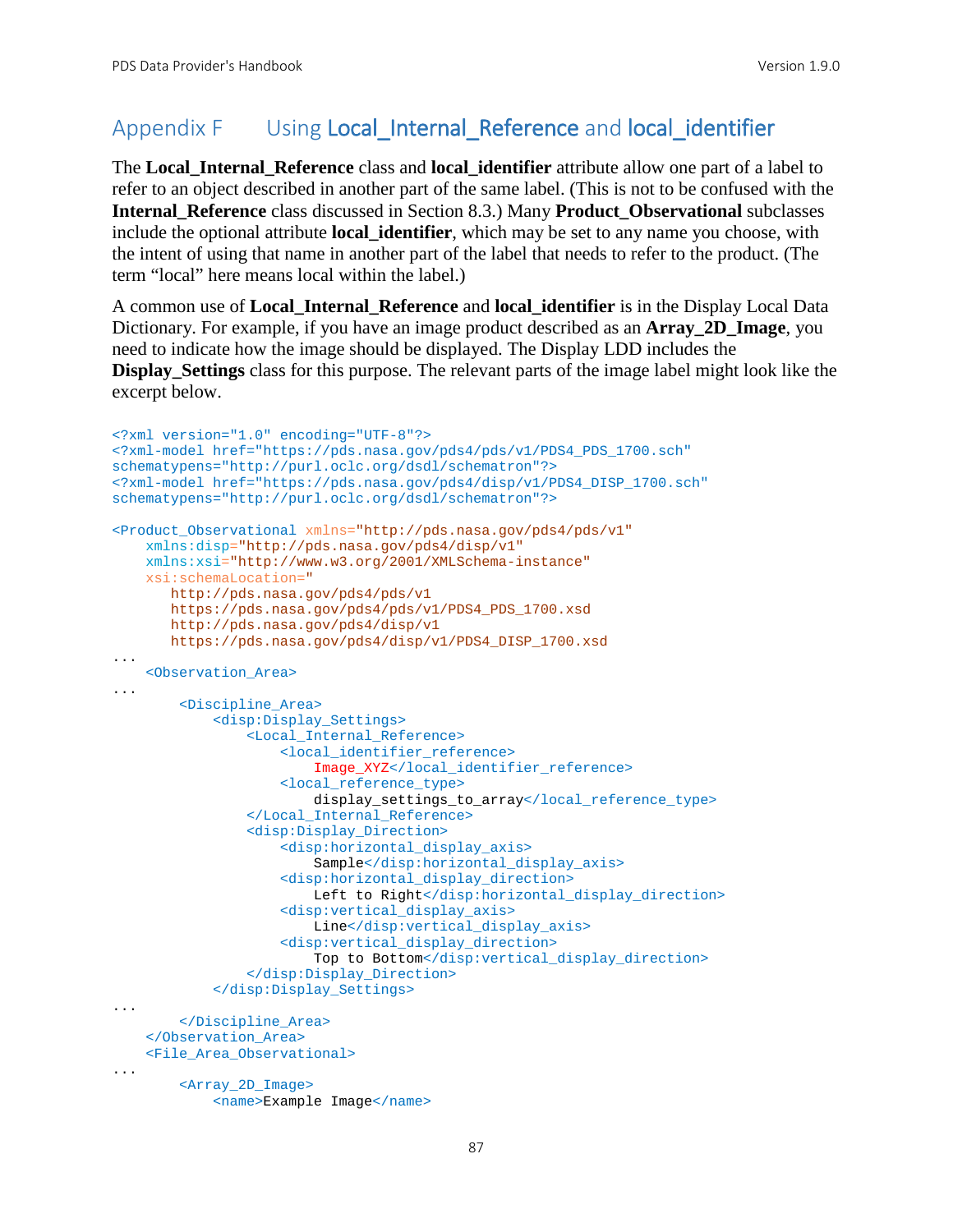```
 <local_identifier>Image_XYZ</local_identifier>
             <offset unit="byte">0</offset>
             <axes>2</axes>
            <axis_index_order>Last Index Fastest</axis_index_order>
             <Element_Array>
                 <data_type>IEEE754LSBSingle</data_type>
                 <unit>degree</unit>
             </Element_Array>
             <Axis_Array>
                 <axis_name>Line</axis_name>
                 <elements>3387</elements>
                 <sequence_number>1</sequence_number>
             </Axis_Array>
             <Axis_Array>
                 <axis_name>Sample</axis_name>
                 <elements>3387</elements>
                 <sequence_number>2</sequence_number>
             </Axis_Array>
         </Array_2D_Image>
     </File_Area_Observational>
</Product_Observational>
```
The Display LDD (namespace **disp**) is specified in the XML prolog and the <Product Observational> root tag, and its classes and attributes are used in the <Discipline\_Area> tag. The image is described in the <Array\_2D\_Image> tag. Notice that the image's **local identifier** attribute is set to "Image XYZ", and that this value also appears in the **local\_identifier\_reference** attribute of the **Local\_Internal\_Reference** class inside the **disp:Display\_Settings** class, as highlighted in red text. In English, this means the display settings of samples left to right, lines top to bottom apply to the image identified in the label as "Image\_XYZ". This is a simple example. Imagine a product consisting of multiple images that might require different display settings; using local identifiers it is possible to specify different settings for the different images.

The name chosen for local\_identifier and local\_identifier\_reference may be composed using upper or lower case letters, numerals, the dash, period, and underscore. Spaces are not allowed. The name must start with a letter or underscore (*SR* [2] Section 6D.1).

**Local\_Internal\_Reference** has two required attributes, **local\_identifier\_reference** and **local reference type** (and an optional **comment** attribute). The first is the value of a **local\_identifier** that appears somewhere else in the label. The second is the type of reference, in this example "display\_settings\_to\_array". Values for **local\_reference\_type** should be defined by the Schematron rules for the LDD.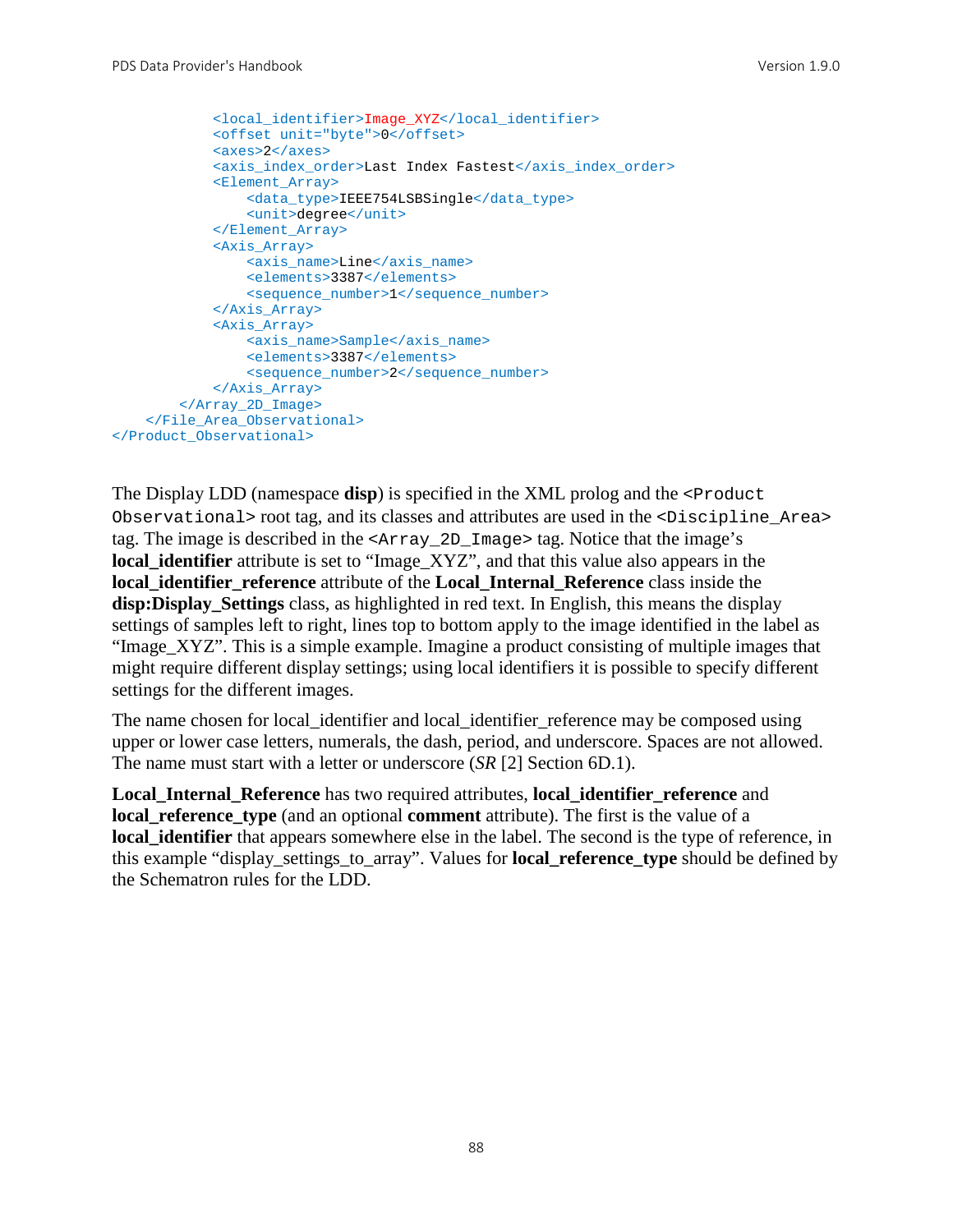## Appendix G Counting Fields and Groups in a Nested Structure

Section E.2.2.5 of Appendix E shows how to repeat a class or attribute in a label, using **Field\_Character** in a table as an example. It mentions that tables may have groups of fields that repeat, using the **Group\_Field\_Character, Group\_Field\_Delimited,** or **Group\_Field\_Binary** classes. In these cases it can be confusing to know how to count the byte offsets for fields and groups in order to enter the correct values for the **field\_location** and **field\_length** attributes. This appendix explains how to do that.

In a table with fixed-width columns (**Table\_Character** or **Table\_Binary**) it is possible to have a group of fields (i.e., columns) that repeats. It's also possible for a group to contain another group. With a nested structure like this it can be hard to figure out what to put in the label for the attributes **field\_location** (starting byte of a field) and **group\_location** (starting byte of a group) for each field in the table.

Figure G-1 illustrates how to count the bytes in a label for a table with nested groups. For simplicity, we have assumed that every field has length 4 bytes and that the Group\_Field\_Z1 begins at **group** location 1. The bullets below show the number of fields in the various groups; multiplication by 4 gives the number of bytes. Rather than numbers, the content of each XML element is given as an arithmetic expression for **field\_location**, **field\_length**, **group\_location**, and **group\_length**.

• Group\_Field\_Z1 has J fields plus B1 plus B2 repeated L times

 $= {J + B1 + B2}$ <sup>\*</sup>L total fields

 $= {J + W^*M + [N + (Q + T^*V)^*U]^*S}^*L$  total fields

• Group\_Field\_B1 has W fields repeated M times

 $=$  W<sup>\*</sup>M total fields

• Group\_Field\_B2 has N fields plus E1 repeated S times

 $= [N + E1]$ <sup>\*</sup>S total fields  $=[N + (Q + T^*V)^*U]^*S$  total fields

• Group\_Field\_E1 has Q fields plus G1 repeated U times

 $= (Q + G1)^*U$  total fields

$$
= (Q + T^*V)^*U
$$
 total fields

• Group\_Field\_G1 has T fields repeated V times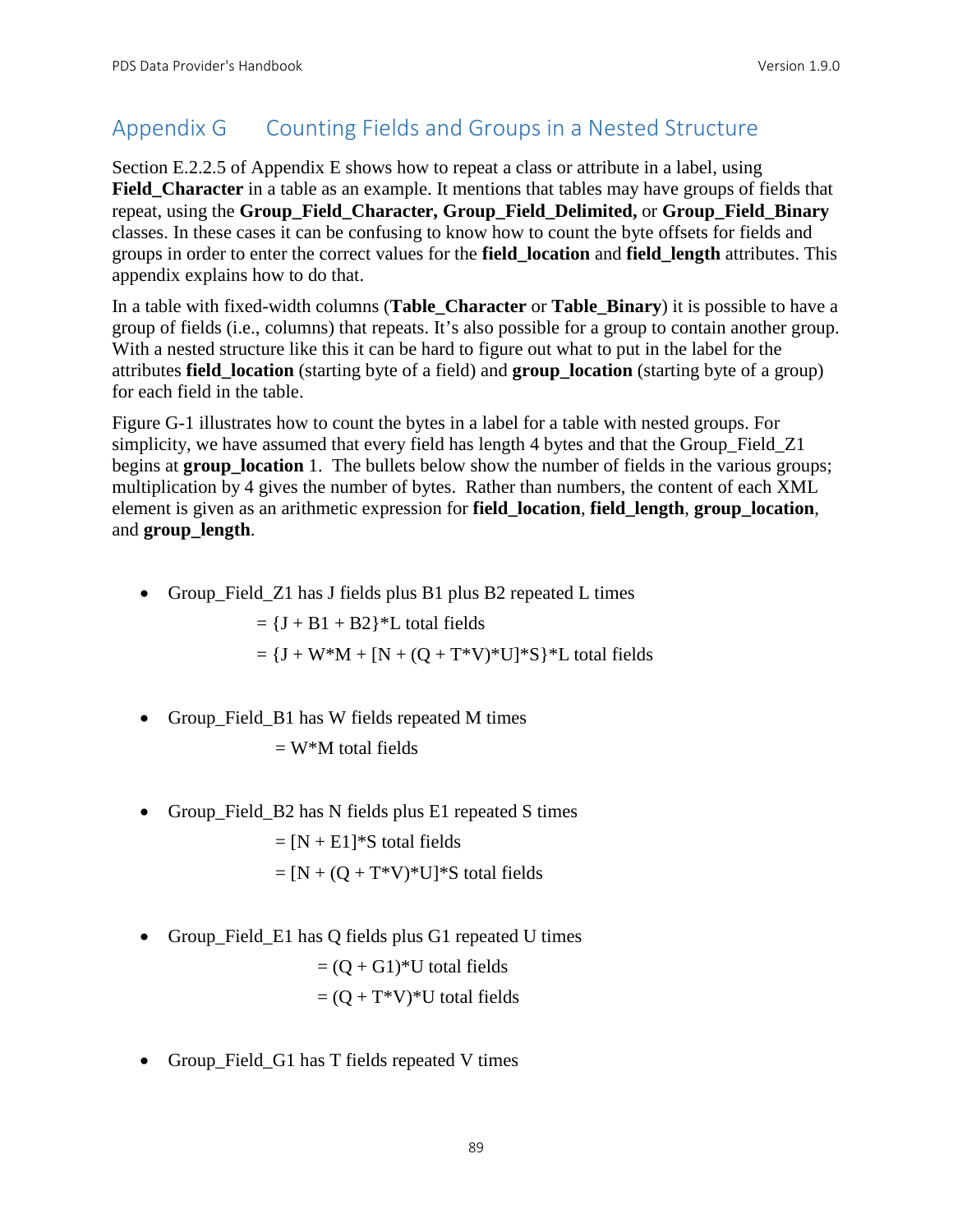## $= T^*V$  total fields

Note that the minimum value for  $\langle$  fields $\rangle$  is "0" and the sum  $\langle$  fields $\rangle$  +  $\langle$  groups $\rangle$  must be at least 1.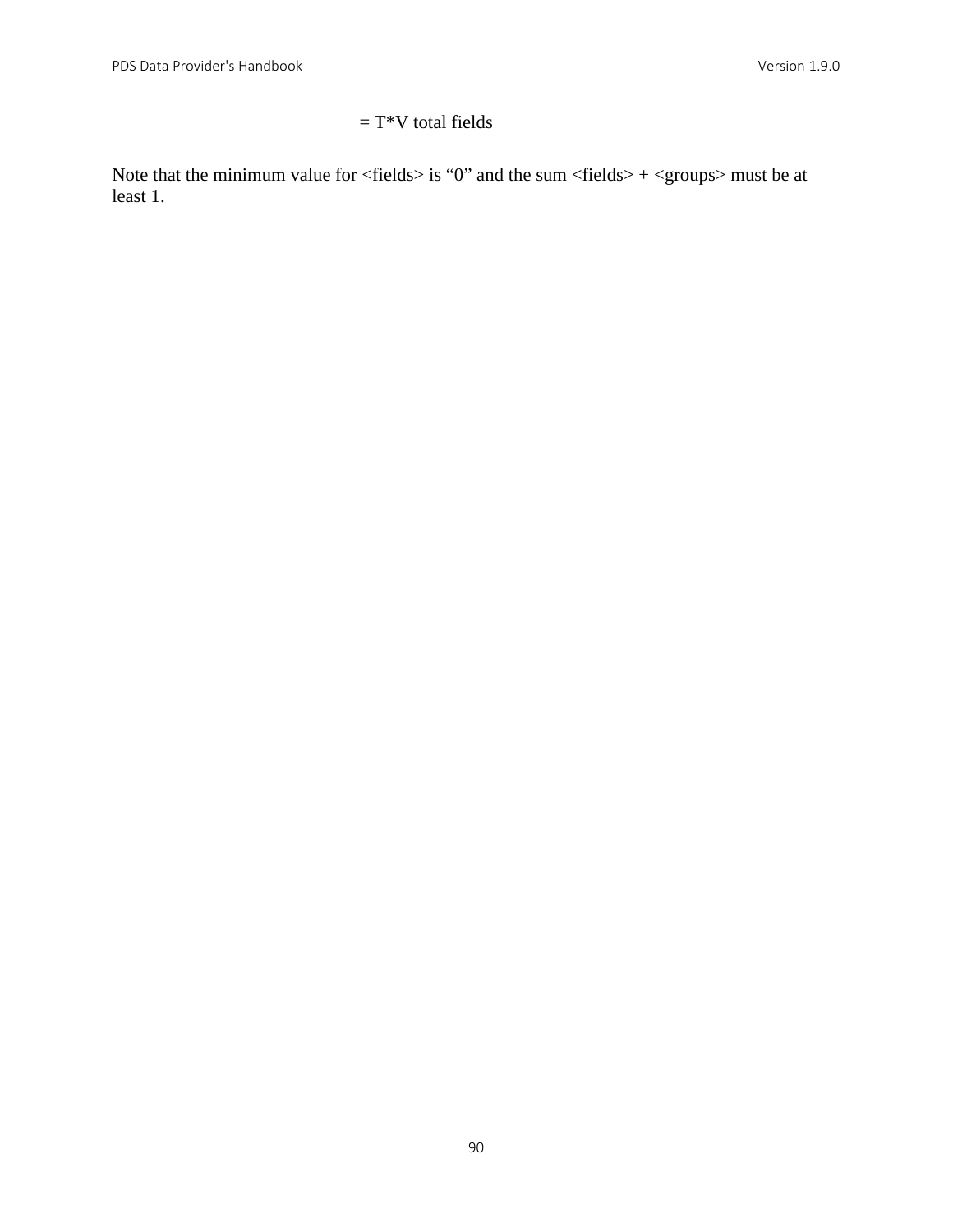<Group\_Field\_Z1>

```
<group_length>L{4J+4MW+[4N+4(VT+4Q)U]S}</group_length>
<group_location>1</group_location>
<fields>J</fields>
<groups>2</groups>
<Field_A1>
       <field_length>4</field_length>
       <field_location>1</field_location>
</Field_A1>
<Field_A2>
       <field_length>4</field_length>
       <field_location>5</field_location>
</Field_A2>
              ...
<Field_AJ>
       <field_length>4</field_length>
       <field_location>4(J-1)+1</field_location>
</Field_AJ>
<Group_Field_B1>
       <group_length>4MW</group_length>
       <group_location>4J+1</group_location>
       <fields>W</fields>
      <groups>0</groups>
      <Field_C1>
             <field_length>4</field_length>
             <field_location>1</field_location>
       </Field_C1>
       <Field_C2>
             <field_length>4</field_length>
             <field_location>5</field_location>
       </Field_C2>
                    ...
       <Field_CW>
             <field_length>4</field_length>
             <field_location>4(W-1)+1</field_location>
       </Field_CW>
       <repetitions>M</repetitions>
</Group_Field_B1>
<Group_Field_B2>
       <group_length>[4N+4(VT+4Q)U]S</group_length>
       <group_location>4J+4MW+1</group_location>
      <fields>N</fields>
      <groups>1</groups>
       <Field_D1>
             <field_length>4</field_length>
             <field_location>1</field_location>
       </Field_D1>
       <Field_D2>
             <field_length>4</field_length>
             <field_location>5</field_location>
      </Field_D2>
                    ...
       <Field_DN>
             <field_length>4</field_length>
```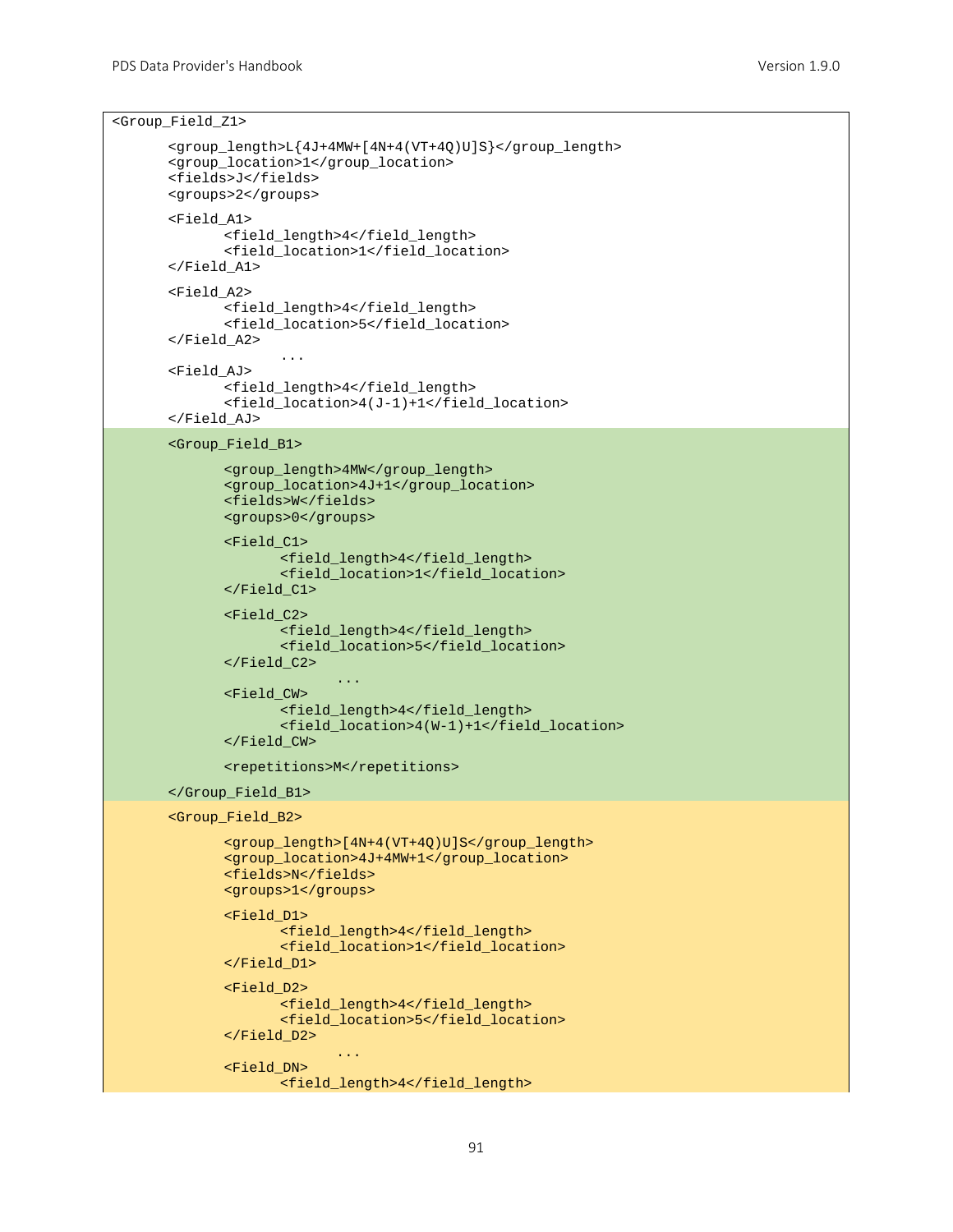```
<field_location>4(N-1)+1</field_location>
             </Field_DN>
             <Group_Field_E1>
                    <group_length>(4VT+4Q)U</group_length>
                    <group_location>4N+1</group_location>
                    <fields>Q</fields>
                    <groups>1</groups>
                    <Field_F1>
                           <field_length>4</field_length>
                           <field_location>1</field_location>
                    </Field_F1>
                    <Field_F2>
                           <field_length>4</field_length>
                           <field_location>5</field_location>
                    </Field_F2>
                                  ...
                    <Field_FQ>
                           <field_length>4</field_length>
                           <field_location>4(Q-1)+1</field_location>
                    </Field_FQ>
                    <Group_Field_G1>
                           <group_length>4VT</group_length>
                           <group_location>4Q+1</group_location>
                           <fields>T</fields>
                           <groups>0</groups>
                           <Field_H1>
                                  <field_length>4</field_length>
                                  <field_location>1</field_location>
                           </Field_H1>
                           <Field_H2>
                                  <field_length>4</field_length>
                                  <field_location>5</field_location>
                           </Field_H2>
                                         ...
                           <Field_HT>
                                  <field_length>4</field_length>
                                  <field_location>4(T-1)+1</field_location>
                           </Field_HT>
                           <repetitions>V</repetitions>
                    <Group_Field_G1>
                    <repetitions>U</repetitions>
             </Group_Field_E1>
             <repetitions>S</repetitions>
      </Group_Field_B2>
      <repetitions>L</repetitions>
</Group_Field_Z1>
```
*Figure G-1. Nested Groups and Fields in a Table Label*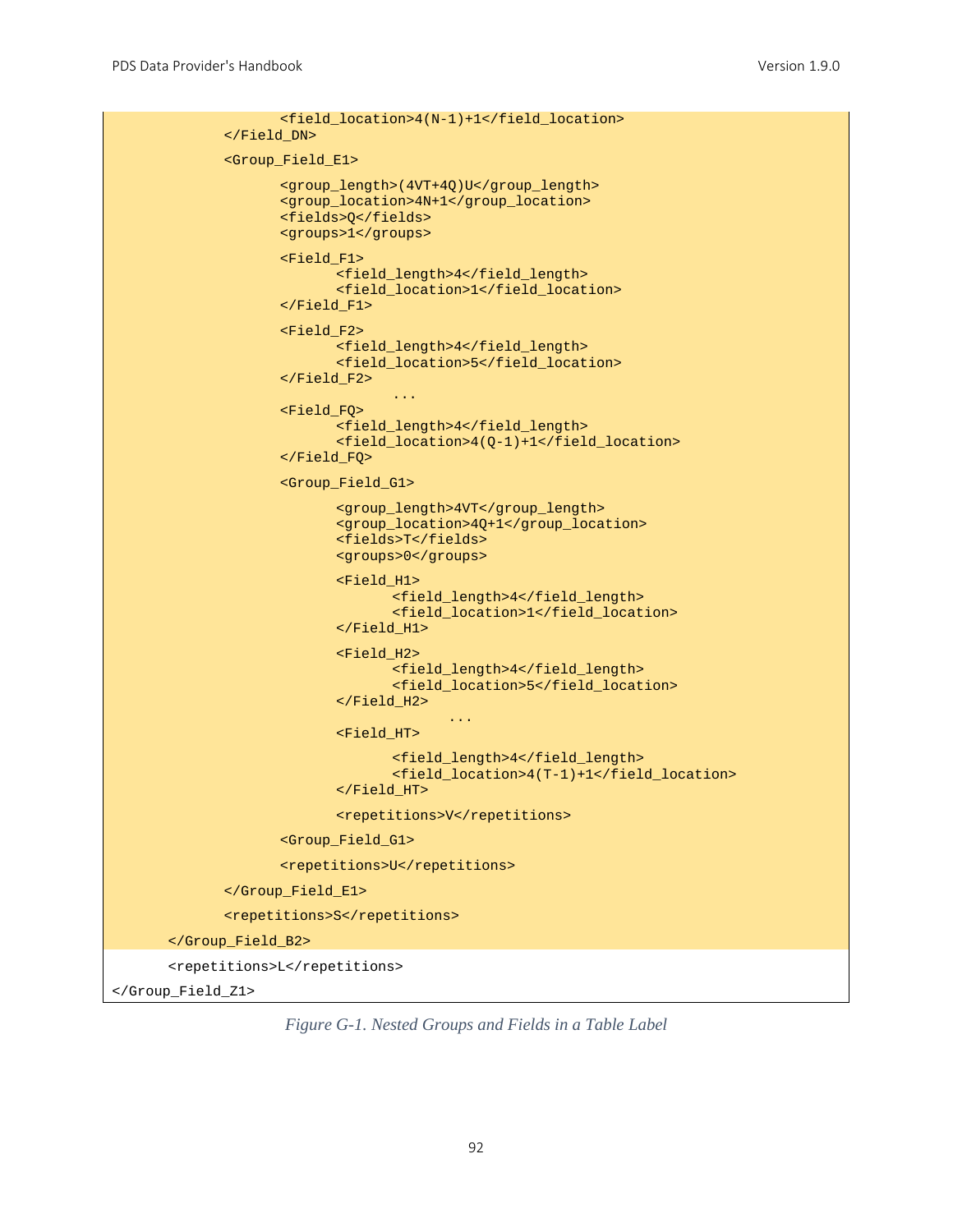## Appendix H Using XML Catalog Files to Locate Schema

As discussed in Section F.3, the **xsi:schemaLocation** attribute of the root tag contains pairs of values where the first value is a namespace and the second is the location of the XML schema for that namespace. For example:

```
xsi:schemaLocation="http://pds.nasa.gov/pds4/pds/v1 
                     https://pds.nasa.gov/pds4/pds/v1/PDS4_PDS_1700.xsd">
```
The location can be the path and file name of a schema on your local file system, or it can be a URI that leads to the schema on another system. The final, archived version of the label must use the official URIs for the PDS4 common schema and other schemas; no references to local files are permitted. But there are times during label development when you might want to use a local version of a schema; perhaps you are using the schema for a new LDD that is not yet published at PDS, or perhaps you are working offline. An XML catalog file provides a way for you to use a local schema even when your label specifies an official URI. These catalog files are used by some XML-aware editors, including oXygen and Eclipse, to translate the schema location specified in the label to a different location specified in the catalog file.

Here is an example of an XML catalog file that causes the editor to use local copies of the PDS common schema and Schematron files instead of the ones online at PDS.

```
<?xml version="1.0" encoding="UTF-8"?>
<catalog xmlns="urn:oasis:names:tc:entity:xmlns:xml:catalog">
    <uri name="https://pds.nasa.gov/pds4/pds/v1/PDS4_PDS_1700.xsd"
         uri="file:///Z:/stage/pds4/schema/pds/v1/PDS4_PDS_1700.xsd"/>
    <uri name="https://pds.nasa.gov/pds4/pds/v1/PDS4_PDS_1700.sch"
         uri="file:///Z:/stage/pds4/schema/pds/v1/PDS4_PDS_1700.sch"/>
</catalog>
```
When this catalog file has been registered in the XML-aware editor<sup>13</sup>, wherever the editor sees the schema location https://pds.nasa.gov/pds4/pds/v1/PDS4\_PDS\_1700.xsd in the label, it will substitute the schema location

file:///Z:/stage/pds4/schema/pds/v1/PDS4\_PDS\_1700.xsd. It will do the same for the location of the Schematron file

```
file:///Z:/stage/pds4/schema/pds/v1/PDS4_PDS_1700.sch.
```
Here is an even simpler method.

```
<?xml version="1.0" encoding="UTF-8"?>
<catalog xmlns="urn:oasis:names:tc:entity:xmlns:xml:catalog">
    <rewriteURI uriStartString="https://pds.nasa.gov/pds4" 
                rewritePrefix="file:///Z:/stage/pds4/schema"/>
</catalog>
```
With this catalog file, the editor will substitute the string file:///Z:/stage/pds4/schema where it finds the string https://pds.nasa.gov/pds4 in the label.

An XML catalog file may contain multiple uri and/or rewrite tags. When the editor is processing the file, it will stop at the first statement that matches, so they should be arranged in order from specific to general.

<span id="page-99-0"></span> $13$  In oXygen, select Options -> Preferences -> XML Catalog -> Add, and browse to the location of your catalog file.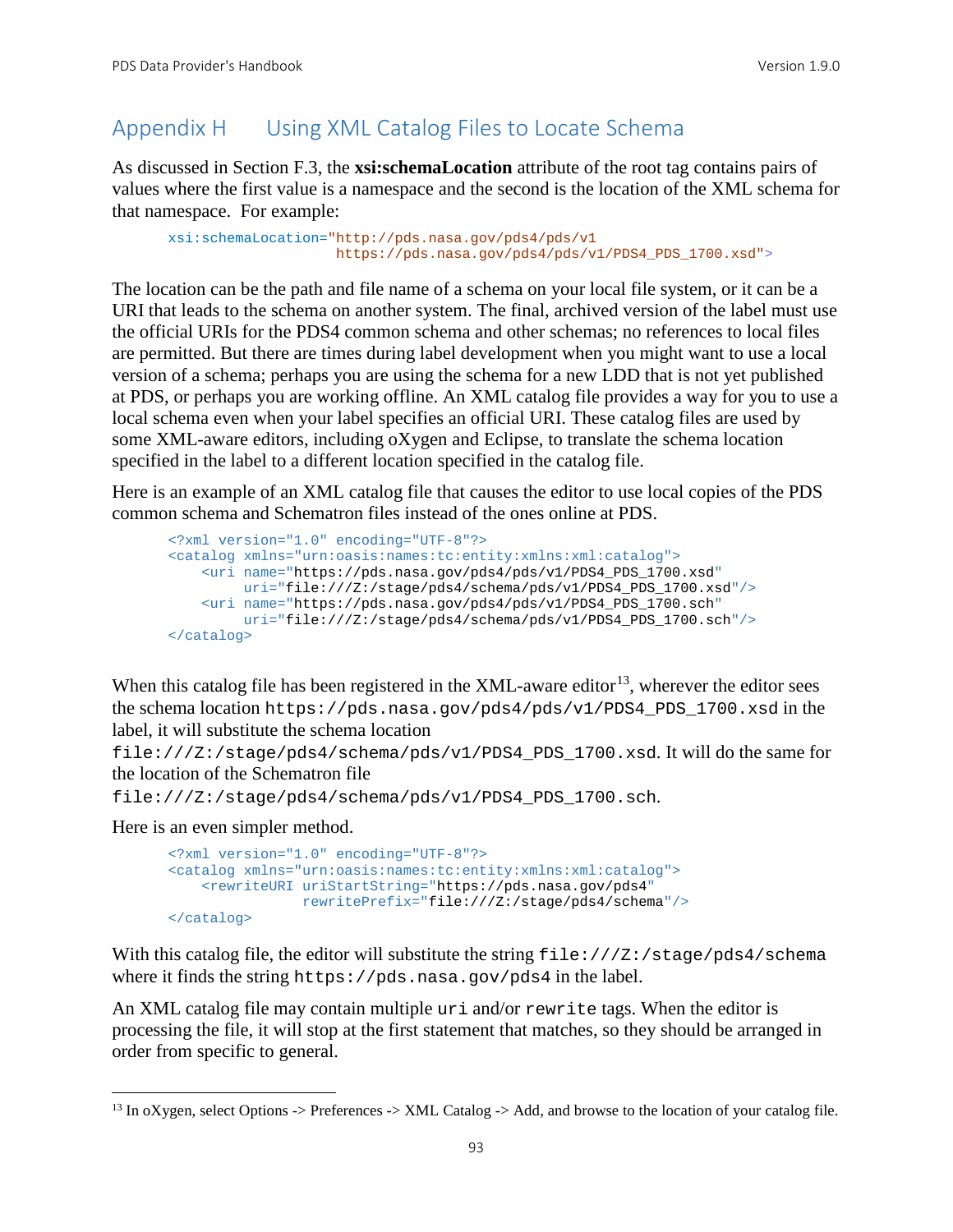There are others ways to use catalog files to redirect the editor, but these are two of the most common. See the PDS Small Bodies Node page *Understanding XML Catalog Files* at [http://sbndev.astro.umd.edu/wiki/Understanding\\_XML\\_Catalog\\_Files](http://sbndev.astro.umd.edu/wiki/Understanding_XML_Catalog_Files) for a fuller explanation.

Once the XML catalog file has been created, it will need to be registered with the XML-aware editor that you are using. (Note that not all XML-aware editors accommodate catalog files, and the ones that do may interact with them differently.) Once registered, you will also need to ensure that the XML catalog file is being referenced by your XML product labels, possibly by re-validating the product label, or closing and re-opening the label, or closing and re-opening the editor.

Remember that XML catalog files are only for use by your XML-aware editor when examining XML labels. They are not part of a PDS archive.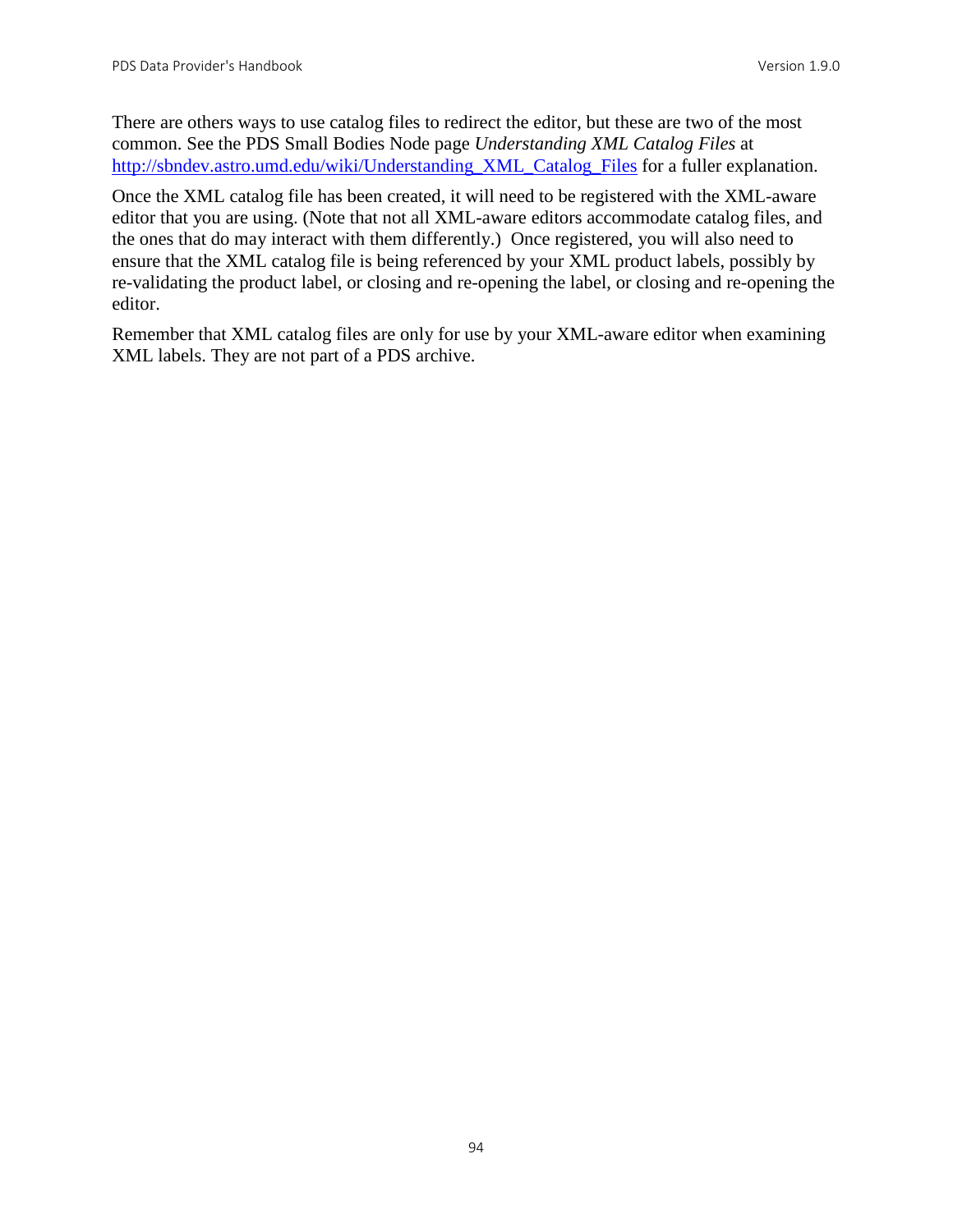## Appendix I Using Schematron Rules to Help Validate Labels

This appendix introduces the use of Schematron rules to help validate PDS4 labels. Section 11.1, Label Validation, refers to this appendix. Using Schematron rules is a rather advanced skill, so if you are new to this topic, ask for help from your consulting node.

In the field of markup languages, **Schematron** is a rule-based validation language for making assertions about the presence or absence of patterns in XML trees. It is a structural schema language expressed in XML using a small number of XML elements and XPath, which is a syntax for expressing the path to elements in an XML document [\(https://www.w3.org/TR/xpath-](https://www.w3.org/TR/xpath-30/) $30/$ ).

Schematron is capable of expressing constraints in ways that XML Schema cannot. For example, it can require that the content of an XML element be controlled by one of its siblings. Or it can require that the root element, regardless of what element that is, have specific attributes.

Constraints and content rules may be associated with plain English validation error messages, allowing translation of numeric Schematron error codes into meaningful user error messages.

One possible use of Schematron is to ensure that an optional class or attribute is included in the label. You can do this by adding a rule to a Schematron file. For example, the optional attribute **description** was omitted from the **Field\_Character** classes in the label exercise in Appendix E. If you wanted to ensure that **description** was always included in **Field\_Character** in your labels, you could create a Schematron rule, such as the one below, that would generate an error message if **description** were missing. In the example, the text in the  $\leq$ sch: assert> tag is the error message that would be displayed.

You would need to work with your consulting node to add this constraint to a Local Data Dictionary Schematron file, since you may not modify the PDS4 common Schematron file.

```
<sch:pattern>
      <sch:rule context="//pds:Field_Character">
             <sch:assert test="pds:description">
                   The description in Field_Character must exist.
             </sch:assert>
      </sch:rule>
</sch:pattern>
```
The following are good sources of additional information:

- Roger Costello has posted a good set of introductory tutorials. There is no need to run through all of the tutorials. But "Two Types of XML Validation", "Usage and Features", and "Overview" will set the stage for what Schematron is.
	- o <http://www.xfront.com/schematron/index.html>
- Miloslav Nic has posted a great set of starter examples and how-to information at:
	- o <http://zvon.org/xxl/SchematronTutorial/General/toc.html>
- You can download and walk through "A hands-on introduction to Schematron" by Uche Ogbuji from:
	- o [https://www6.software.ibm.com/developerworks/education/x](https://www6.software.ibm.com/developerworks/education/x-schematron/x-schematron-a4.pdf)[schematron/x-schematron-a4.pdf](https://www6.software.ibm.com/developerworks/education/x-schematron/x-schematron-a4.pdf)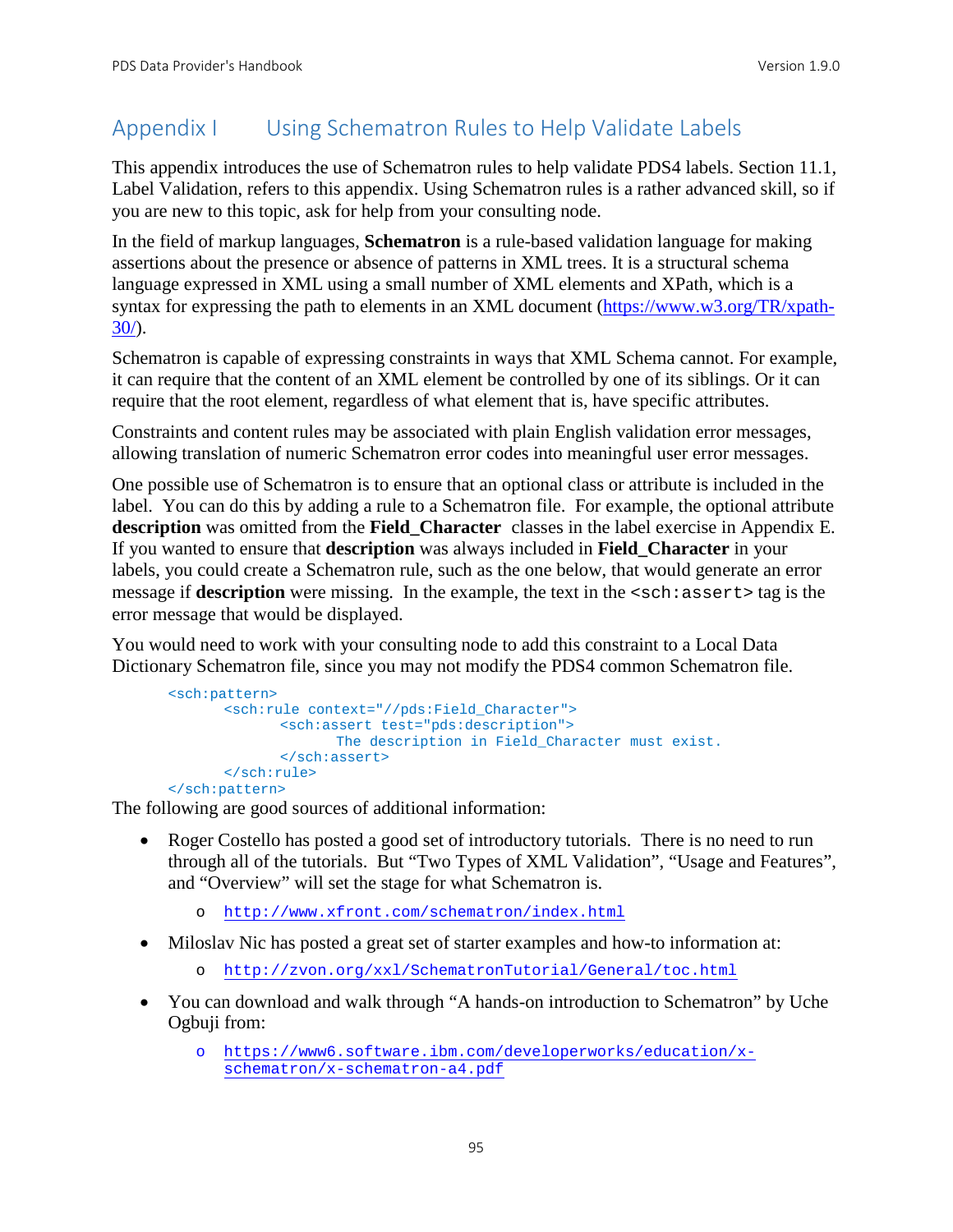## Appendix J Forming Logical Identifiers (LIDs) for Context Products

This appendix gives rules for forming unique Logical Identifiers (LIDs) for new PDS context products. See Section 5 for a discussion of LIDs and Section 9 for information about context products. Like all PDS products, context products must be assigned identifiers that are unique across PDS. If the data products you are providing are related to instruments, spacecraft, missions, etc., that do not already have PDS context products, then you will need to provide them. Your consulting discipline node will help determine what context products are needed.

A context product LID has the form **urn:nasa:pds:context:[1]:[2].[3]**. This follows the form for regular LIDs, bundle:collection:product. The bundle identifier is **context**. Field [1] is the collection identifier, and fields [2] and [3] form the product identifier.

Use the following table to choose values for fields [1], [2], and [3] for each context product you will create. To guarantee that the LIDs are unique, you or your consulting node should send them to the PDS Engineering Node data engineer who is responsible for approving new LIDs. The data engineer will either approve your choices or suggest better ones.

Notes:

Text in *italics* indicates an actual value to be used exactly as shown.

The delimiter between fields [2] and [3] is a period, not a colon.

Examples are shown with spaces between fields for clarity. Actual LIDs do not have any spaces.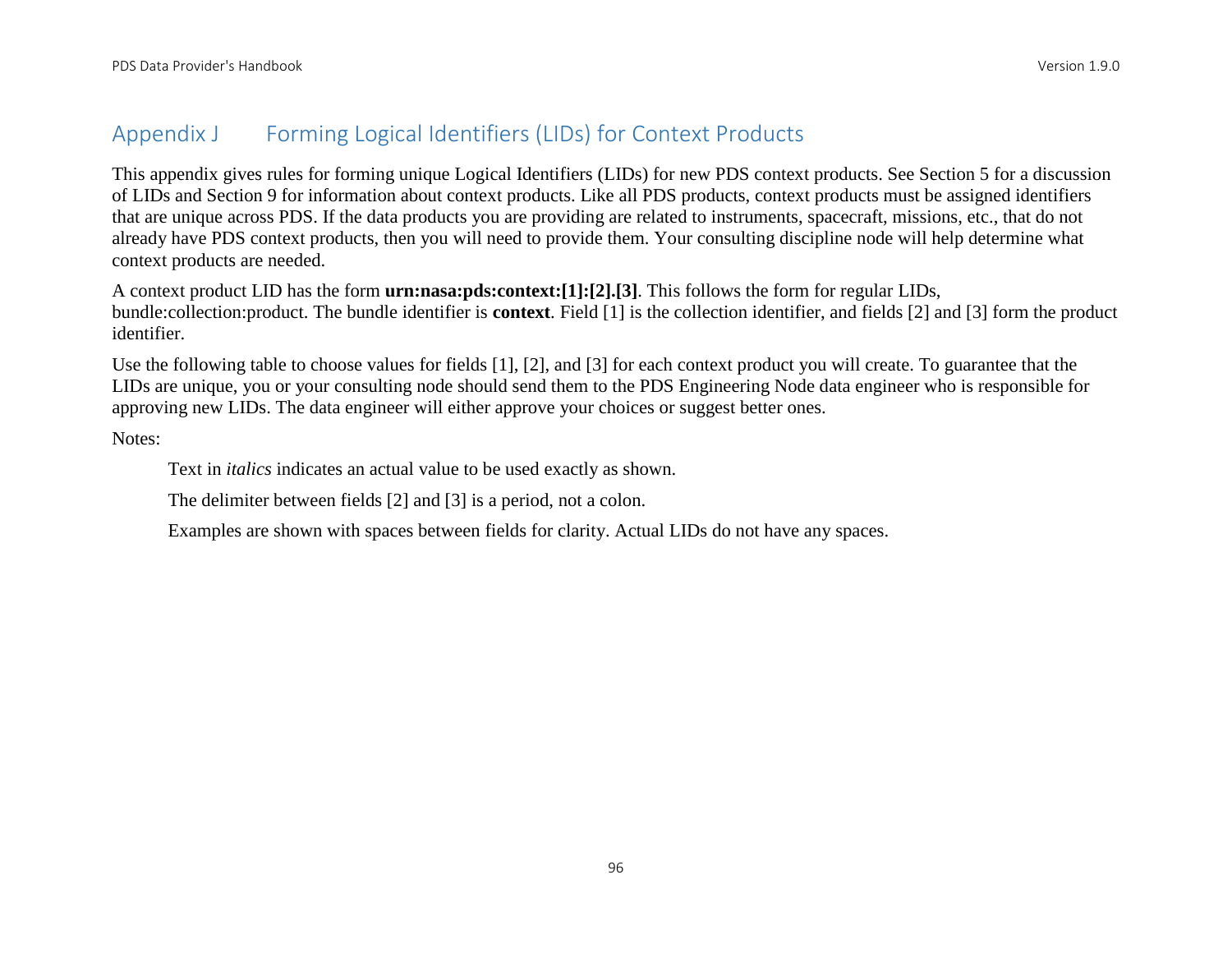## *Table K-1. LIDs for Context Products*

# *urn : nasa : pds : context :* **[1]** *:* **[2]** *.* **[3]**

| <b>Type of Context</b><br><b>Product</b> | Field [1]                                                                                                     | Field [2]                                                                        | Field [3]          |
|------------------------------------------|---------------------------------------------------------------------------------------------------------------|----------------------------------------------------------------------------------|--------------------|
| Investigation                            | investigation                                                                                                 | Type of investigation, one of:<br>mission<br>campaign<br>individual<br>other     | Investigation name |
| Example:                                 | urn : nasa : pds : context : investigation : mission . osiris-rex (OSIRIS-REx asteroid sample return mission) |                                                                                  |                    |
| <b>Instrument Host</b><br>(spacecraft)   | instrument_host                                                                                               | Spacecraft type, one of:<br>lander<br>rover<br>spacecraft                        | Spacecraft name    |
| Example:                                 | urn : nasa : pds : context : instrument_host : spacecraft . osiris-rex (OSIRIS-REx spacecraft)                |                                                                                  |                    |
| <b>Facility</b><br>(not spacecraft)      | facility                                                                                                      | Facility type, one of:<br>laboratory<br>observatory                              | Facility name      |
| Example:                                 |                                                                                                               | urn: nasa: pds: context: facility: observatory . mcdonald (McDonald Observatory) |                    |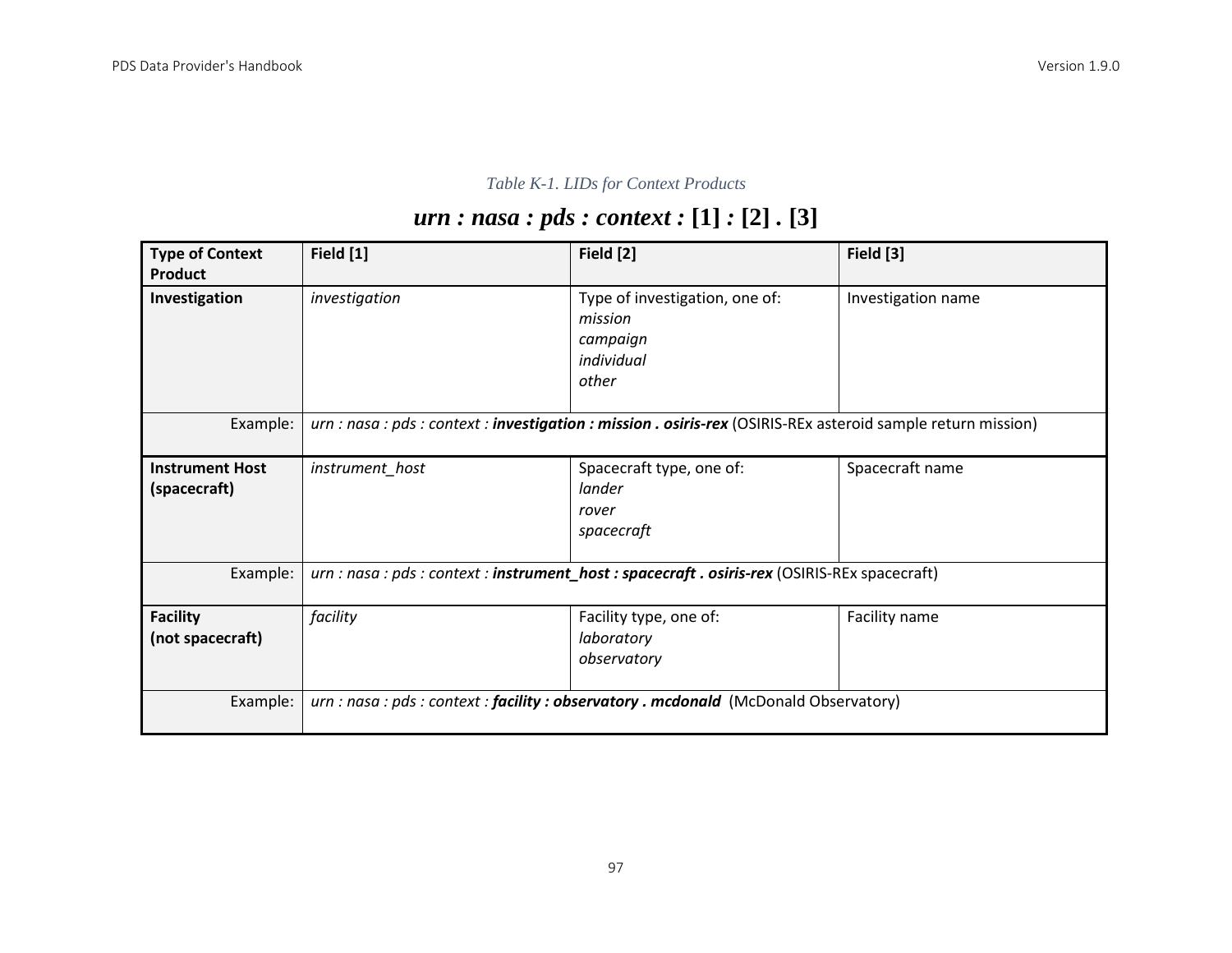| <b>Type of Context</b><br>Product               | Field [1]                                                                                                     | Field [2]                                                                                                                                                                                                                    | Field [3]                                                |
|-------------------------------------------------|---------------------------------------------------------------------------------------------------------------|------------------------------------------------------------------------------------------------------------------------------------------------------------------------------------------------------------------------------|----------------------------------------------------------|
| <b>Airborne observing</b><br>system<br>Example: | airborne                                                                                                      | Airborne observing system type,<br>one of:<br>aircraft<br>balloon<br>suborbital<br>urn : nasa : pds : context : airborne : balloon . bopps (Balloon Observation Platform for Planetary Science)                              | Observing system name                                    |
|                                                 |                                                                                                               |                                                                                                                                                                                                                              |                                                          |
| <b>Telescope</b>                                | telescope                                                                                                     | Host of telescope                                                                                                                                                                                                            | Name of telescope                                        |
| Example:                                        | urn : nasa : pds : context : telescope : bopps . sto (Stratospheric Terahertz Observatory telescope on BOPPS) |                                                                                                                                                                                                                              |                                                          |
| Instrument on a<br>spacecraft                   | instrument                                                                                                    | Instrument ID                                                                                                                                                                                                                | Spacecraft name                                          |
| Example:                                        | urn : nasa : pds : context : instrument : navcam . osiris-rex (Navcam instrument on OSIRIS-REx spacecraft)    |                                                                                                                                                                                                                              |                                                          |
| Instrument not on a<br>spacecraft               | instrument                                                                                                    | A two-part field: instrument<br>provider type, followed by a period,<br>followed by instrument ID. Choose<br>one of:<br>facility.instrumentID<br>investigation.instrumentID<br>person.instrumentID<br>telescope.instrumentID | Name of facility, investigation,<br>person, or telescope |
| Example:                                        | urn : nasa : pds : context : instrument : telescope . birc . sto (BOPPS InfraRed Camera on the STO telescope) |                                                                                                                                                                                                                              |                                                          |
| <b>Resource</b>                                 | resource                                                                                                      | Resource                                                                                                                                                                                                                     | Name of resource                                         |
| Example:                                        | urn : nasa : pds : context : resource : resource . orbital_data_explorer                                      |                                                                                                                                                                                                                              |                                                          |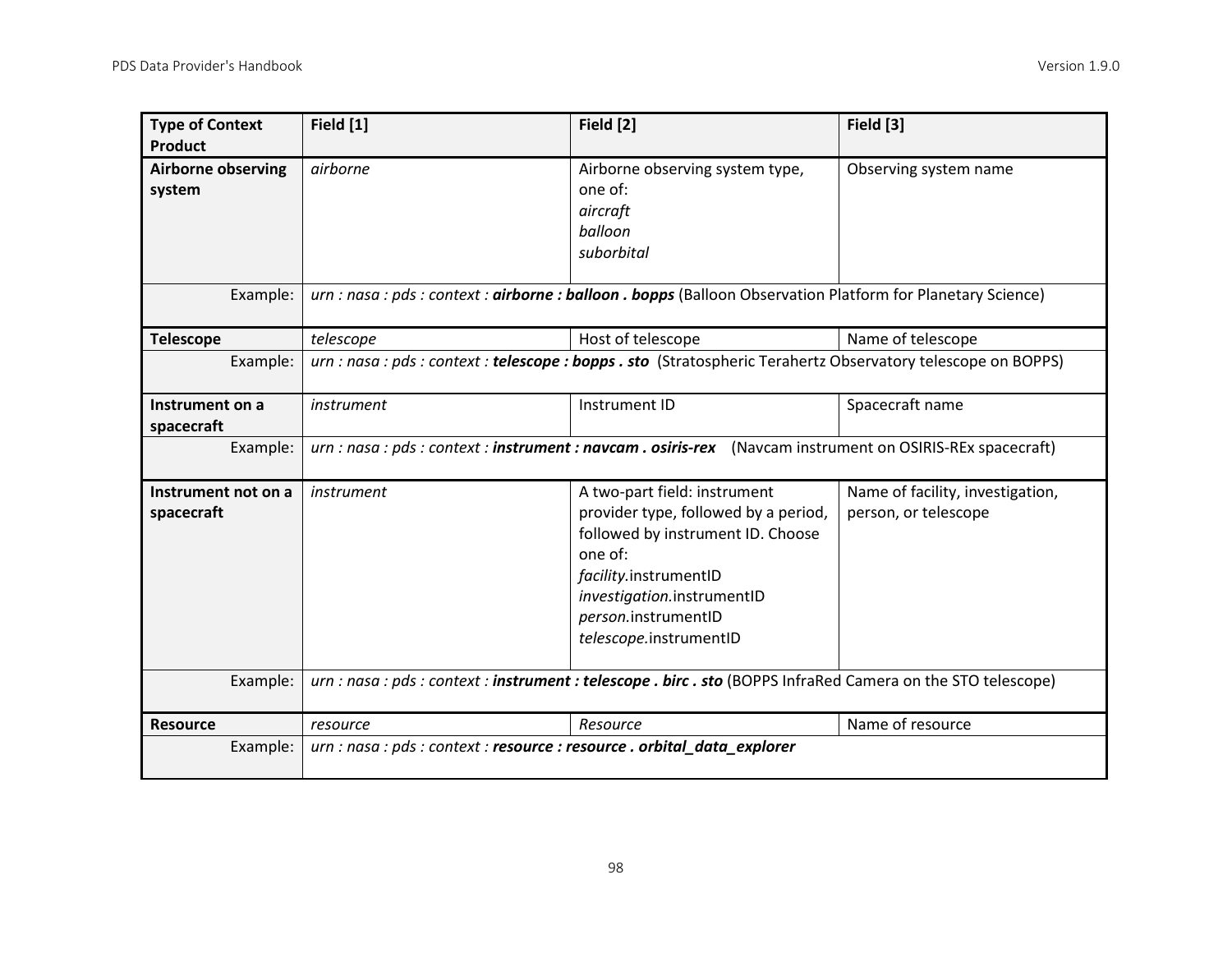| <b>Type of Context</b><br>Product           | Field [1]                                                         | Field [2] | Field [3]                                                                                |
|---------------------------------------------|-------------------------------------------------------------------|-----------|------------------------------------------------------------------------------------------|
| <b>PDS Affiliate or</b><br><b>PDS Guest</b> | personnel                                                         | Personnel | Person's given name or initial,<br>followed by an underscore,<br>followed by family name |
| Example:                                    | urn : nasa : pds : context : personnel : personnel . richard_chen |           |                                                                                          |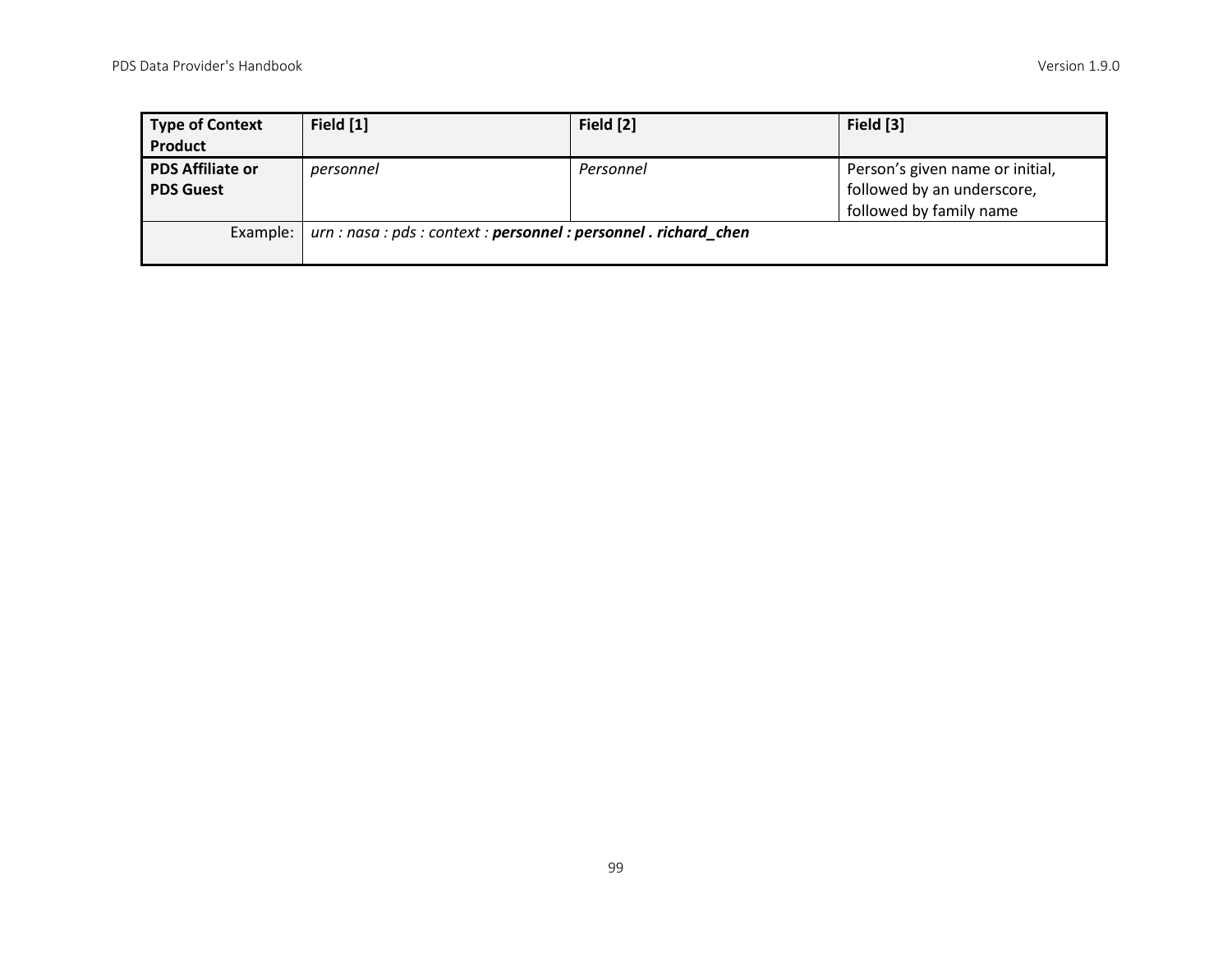| <b>Type of Context</b><br><b>Product</b> | Field [1]                                                  | Field [2]                                                                                                                                                                                                                                                                                                                                                                                                         | Field [3]      |
|------------------------------------------|------------------------------------------------------------|-------------------------------------------------------------------------------------------------------------------------------------------------------------------------------------------------------------------------------------------------------------------------------------------------------------------------------------------------------------------------------------------------------------------|----------------|
| <b>Target</b>                            | target                                                     | Type of target, one of:<br>asteroid<br>calibration_field<br>calibrator<br>comet<br>dust<br>dwarf_planet<br>equipment<br>galaxy<br>lunar_sample<br>meteorite<br>meteoroid<br>meteoroid_stream<br>nebula<br>planet<br>planetary_nebula<br>planetary_system<br>plasma_cloud<br>plasma_stream<br>ring<br>satellite<br>star<br>star_cluster<br>sun<br>synthetic_sample<br>terrestrial_sample<br>trans-neptunian_object | name of target |
| Example:                                 | urn : nasa : pds : context : target : satellite . amalthea |                                                                                                                                                                                                                                                                                                                                                                                                                   |                |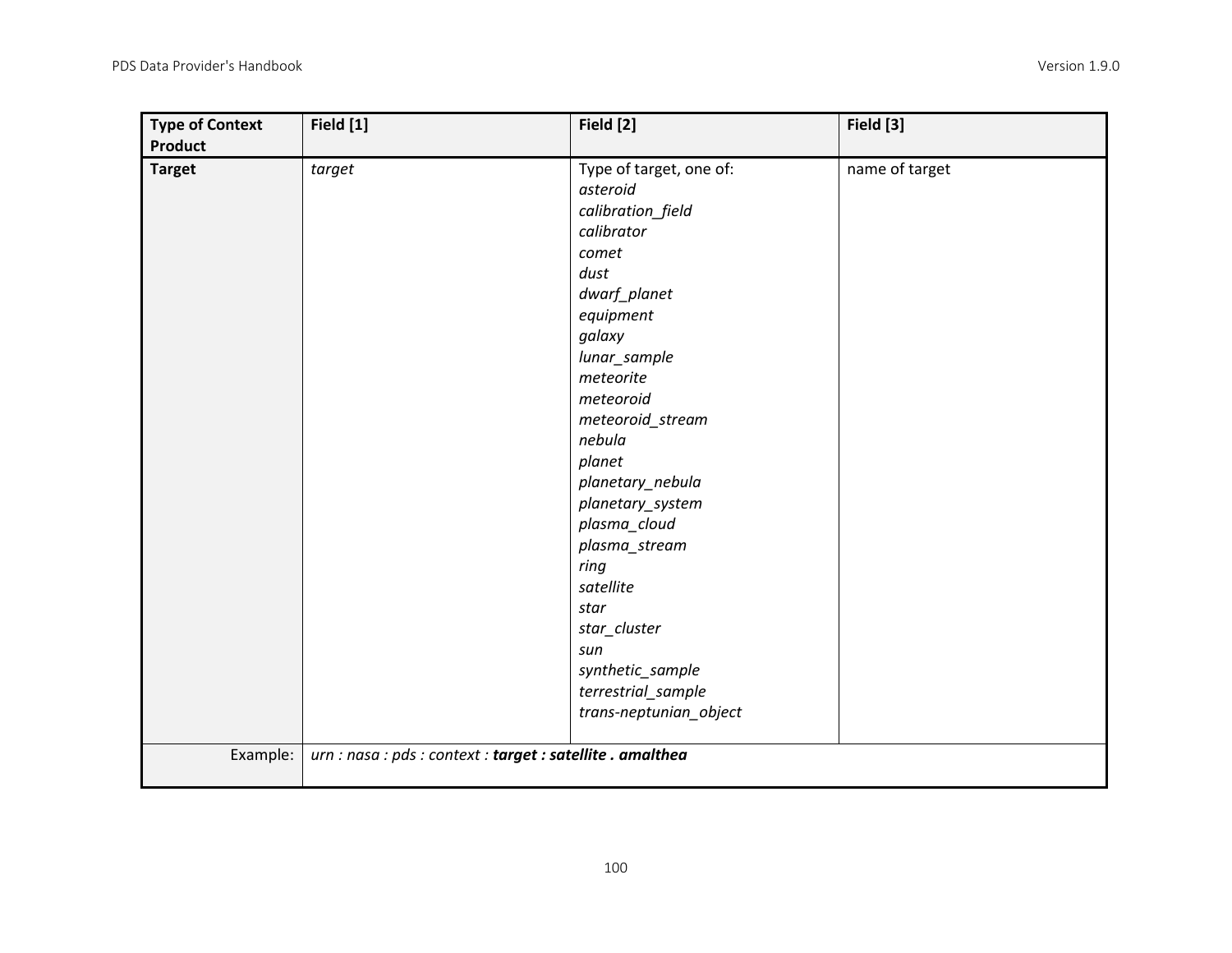| <b>Type of Context</b><br>Product | Field [1]                                          | Field [2] | Field [3]                                                                                                               |
|-----------------------------------|----------------------------------------------------|-----------|-------------------------------------------------------------------------------------------------------------------------|
| <b>Node</b>                       | node                                               | Node      | Node name, one of:<br>atmos<br>en<br>geosciences<br>imaging<br>naif<br>pds-mgt<br>ppi-ucla<br>psa<br>rings<br>rs<br>sbn |
| Example:                          | urn: nasa : pds : context : node : node . atmos    |           |                                                                                                                         |
| Agency                            | agency                                             | Agency    | Agency name, one of:<br>esa<br>jaxa<br>nasa<br>ros                                                                      |
| Example:                          | urn : nasa : pds : context : agency : agency . esa |           |                                                                                                                         |

Node and Agency context products are created and maintained by the PDS Engineering Node. Their LIDs are included here for completeness. It is unlikely that any data provider would need to create a new Node or Agency context product LID.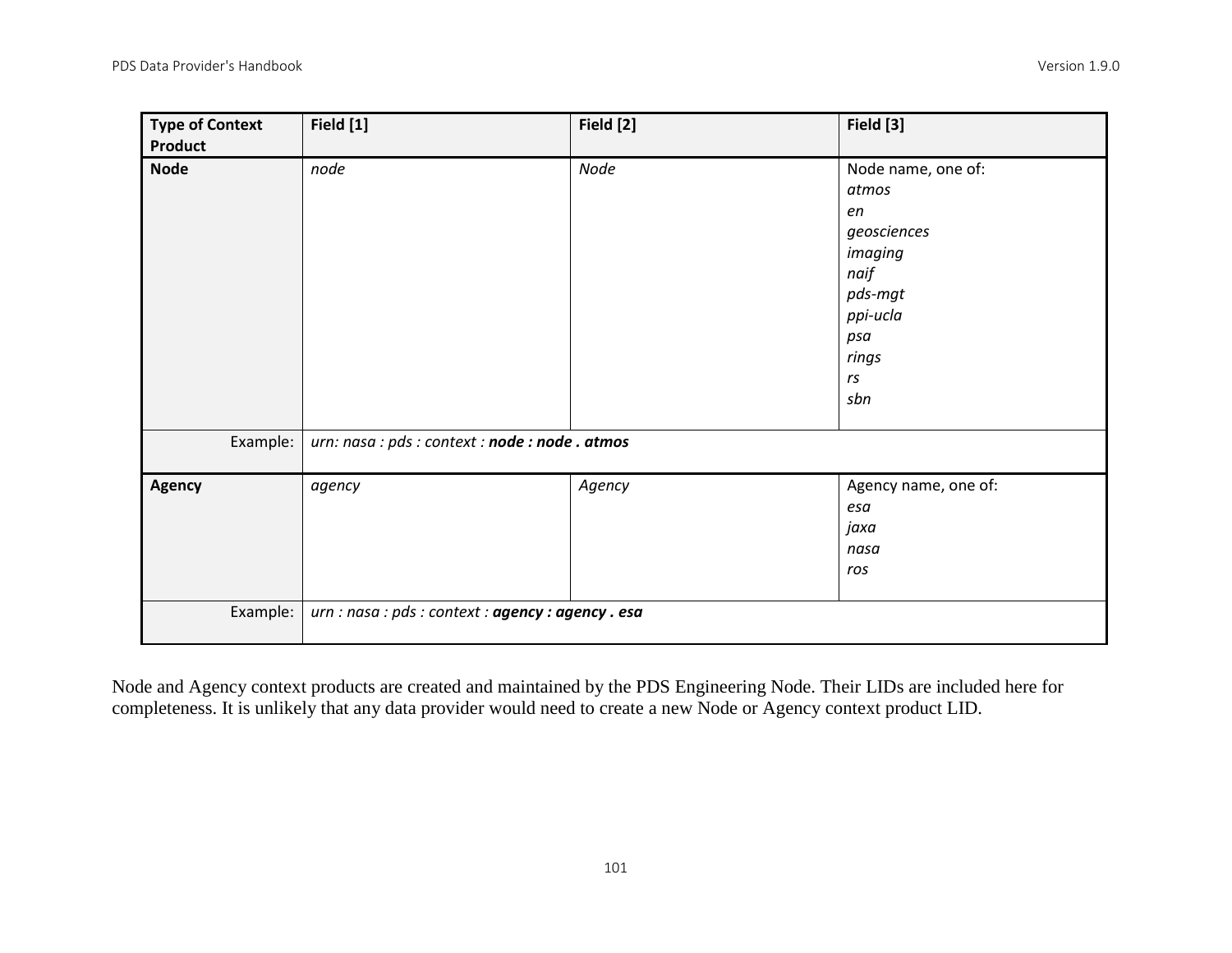## Appendix K Generating Labels for Collection Inventories and Bundles

This appendix gives instructions for creating labels for the two types of aggregate products, **Product Collection** and **Product Bundle**, which were introduced in Section 6.2.4.

## K.1 Product Collection

A **Product Collection** product defines a collection of basic products that are related in some way. It consists of an inventory of its member products and an accompanying label. Observational data, for example, may be gathered into one or more data collections, documents into a document collection, etc.

The mechanics of defining a collection are straightforward; you create an Inventory table, which is a delimited table with two fields. The first field identifies each member as either primary (P) or secondary (S), as defined in the following section. The second field lists the logical identifiers (LIDs or LIDVIDs) of all the products that are members of the collection.

You then create a label that describes the Inventory table. The Inventory label contains a logical identifier (LID) that uniquely identifies the collection. It also contains a version identifier (VID) that distinguishes among several versions of the collection product (if there is more than one).

## K.1.1 Members of a Collection

The members of a collection are designated as being either primary (P) or secondary (S).

- Every product must be a primary member of one and only one collection.
	- o That collection is the one in which the product is first registered in the PDS.
- Products already registered in the PDS may be secondary members of other collections.
	- o For example, a collection of Saturn ring images from an imaging experiment may be created as secondary members because the full set of images from that experiment were previously registered in another collection.
- Primary members must be identified in the collection inventory using LIDVIDs.
- Secondary members may be identified in the collection inventory using either LIDs or LIDVIDs based on which is more appropriate for that collection and product (*Standards Reference* [2] Section 9C).

## K.1.2 Collection Inventory

As stated, the Inventory table is a two-field **Table\_Delimited** object where each row (or record) of the table describes one of the member products of the collection. The first field of each record specifies whether the product is a primary (P) or secondary (S) member of the collection. The second field specifies either the LID or LIDVID of the product. The only permitted delimiter between the two fields is a comma. The Inventory table file name should be of the form **collection[\_\*].csv** where the optional base name extension can indicate the type of collection for example, **collection\_browse.csv** or **collection\_data\_raw.csv**.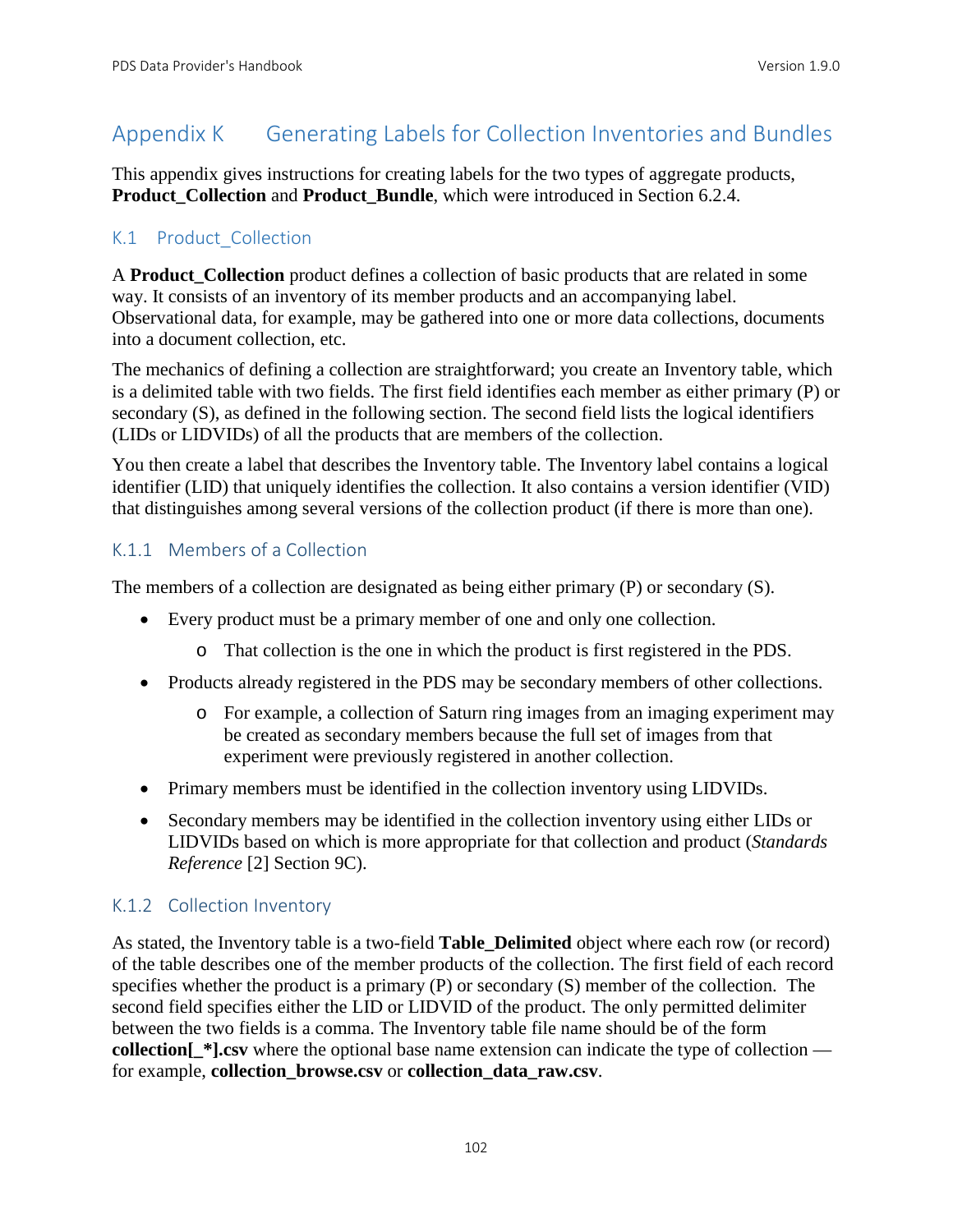Here is the Inventory table in the file **collection\_eetable\_inventory.csv** in the *DPH Examples*  [\(https://pds.nasa.gov/pds4/doc/examples/\)](https://pds.nasa.gov/pds4/doc/examples/).

```
P,urn:nasa:pds:izenberg_pdart14_meap:data_eetable:ele_evt_12hr_orbit_2011-2012::1.0
P,urn:nasa:pds:izenberg_pdart14_meap:data_eetable:ele_evt_8hr_orbit_2012-2013::1.0
P,urn:nasa:pds:izenberg_pdart14_meap:data_eetable:ele_evt_8hr_orbit_2014-2015::1.0
```
#### K.1.3 Generating and Populating a Product Collection Label

You may use the procedure described in Appendix D to create a draft **Product\_Collection** label and modify it using the information in this section. For an example, we will use the label for the Inventory table shown above. It looks like this with the lower-level tags closed up.

```
<?xml version="1.0" encoding="UTF-8"?>
<?xml-model href="http://pds.nasa.gov/pds4/pds/v1/PDS4_PDS_1700.sch" 
schematypens="http://purl.oclc.org/dsdl/schematron"?>
<Product_Collection xmlns="http://pds.nasa.gov/pds4/pds/v1"
xmlns:xsi="http://www.w3.org/2001/XMLSchema-instance"
xsi:schemaLocation="http://pds.nasa.gov/pds4/pds/v1 
http://pds.nasa.gov/pds4/pds/v1/PDS4_PDS_1700.xsd">
     <Identification_Area>
     <Context_Area>
     <Collection>
     <File_Area_Inventory>
</Product_Collection>
```
## *K.1.3.1 Identification Area*

The **Identification\_Area** class includes the same subclasses that it did in the **Product Observational** label in Appendix E. The <logical identifier> tag is filled in with the LID for the collection as a whole (Section 5.2). The  $\lt$ title also applies to the collection as a whole. The <Citation\_Information> is required if the collection is a Mission Science Data Collection (*Standards Reference* [2] Section 9C.3.1). Its **description** attribute should provide a terse (less than 5000 bytes) description of the contents of the collection suitable for display in a web browser.

Here is the **Identification\_Area** part of our example **Product\_Collection** label.

```
 <Identification_Area>
     <logical_identifier>
         urn:nasa:pds:izenberg_pdart14_meap:data_eetable
     </logical_identifier>
     <version_id>1.0</version_id>
     <title>
        Izenberg PDART 2014 MESSENGER Advanced Products Energetic Electrons 
        Table Collection
    \langletitle>
    <information_model_version>1.7.0.0</information_model_version>
     <product_class>Product_Collection</product_class>
     <Citation_Information>
         <author_list>N. Izenberg</author_list>
         <publication_year>2016</publication_year>
```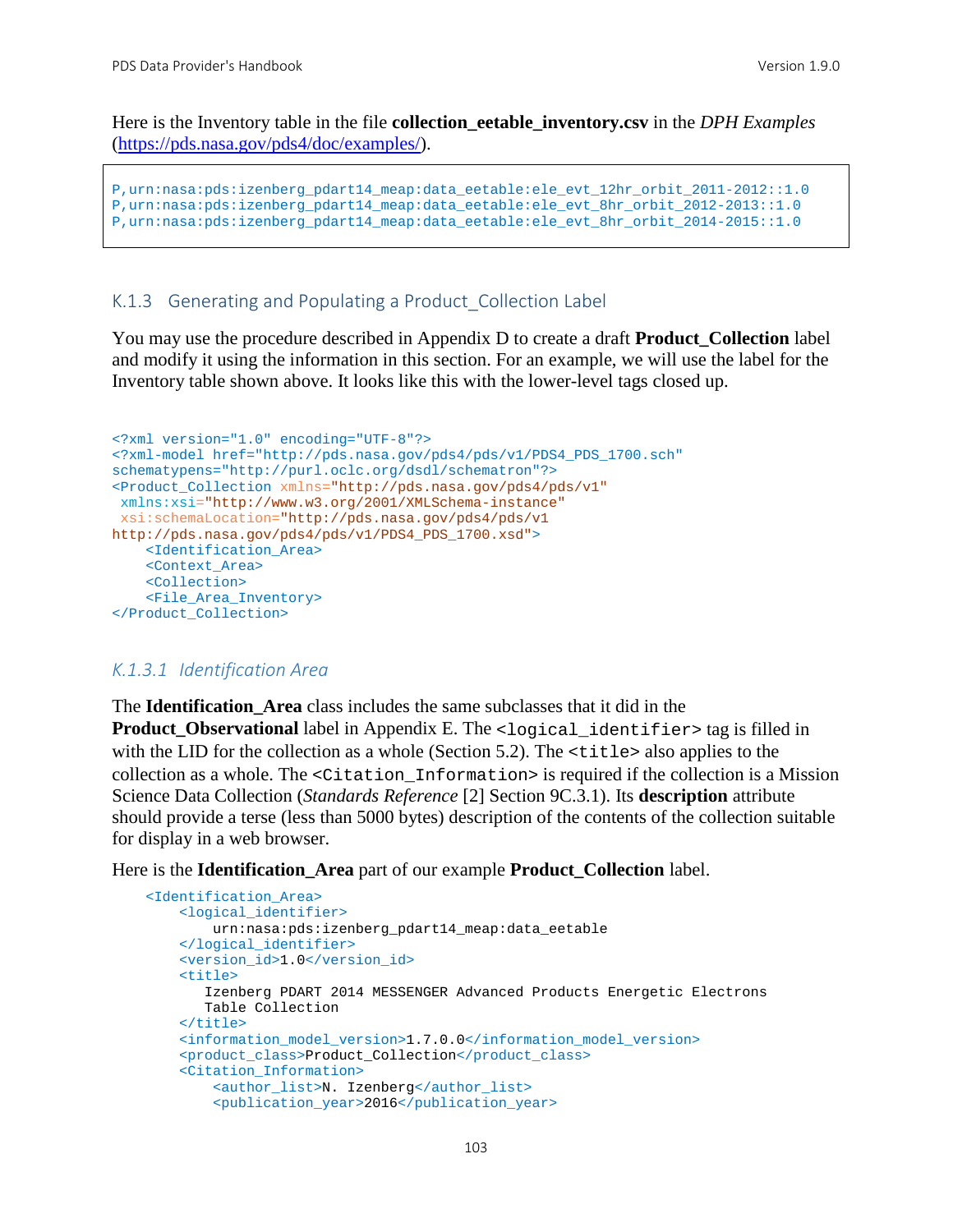```
<keyword>MESSENGER</keyword>
         <keyword>Neutron Spectrometer</keyword>
         <description>
            Izenberg PDART 2014 MESSENGER Advanced Products Energetic 
            Electrons Table Collection
    </description>
     </Citation_Information>
     <Modification_History>
         <Modification_Detail>
             <modification_date>2016-04-08</modification_date>
             <version_id>1.0</version_id>
             <description>Initial PDS4 version</description>
         </Modification_Detail>
     </Modification_History>
 </Identification_Area>
```
#### *K.1.3.1.1 Citation Information*

The **Citation\_Information** subclass in the **Identification\_Area** provides information that can be used when citing the collection in journal articles, abstract services, and other reference contexts. This class contains attributes that are used in searching for PDS4 collections. A typical use of **Citation\_Information** looks like this:

```
 <Citation_Information>
    <author_list>J. Caesar</author_list>
    <editor_list>A. Smith</editor_list>
    <publication_year>2014</publication_year>
    <keyword>Astrometry</keyword>
    <keyword>Gamma Ray</keyword>
   <keyword>Magnetosphere</keyword>
   <keyword>Voyager</keyword>
   <keyword>Jupiter</keyword>
   <keyword>ppi-ucla</keyword>
    <description>
          Collection of browse products in the PPI VG2PLS archive.
    </description>
 </Citation_Information>
```
The **description** and **publication** vear attributes are required; the others are optional but highly recommended because their inclusion improves the PDS4 search process. The **keyword** attribute is especially useful for listing individual terms that may satisfy search criteria.

#### *K.1.3.2 Context Area*

The **Product\_Collection** label may include a **Context\_Area** class, something that is not present in a **Product\_Observational** label. **Context\_Area** contains attributes that are used in searching for PDS4 products. This is where you provide reference information that describes the collection and links other PDS4 products to the collection. Although it is optional, it is recommended that you include it to help users who are searching for data products like yours.

**Context\_Area** consists of the following optional<sup>[14](#page-110-0)</sup> subclasses:

• **Time Coordinates** – start and stop times for the collection

<span id="page-110-0"></span> <sup>14</sup> Some of these are required for Mission Science Data Collections. See *Standards Reference* [2] 9C.3.1.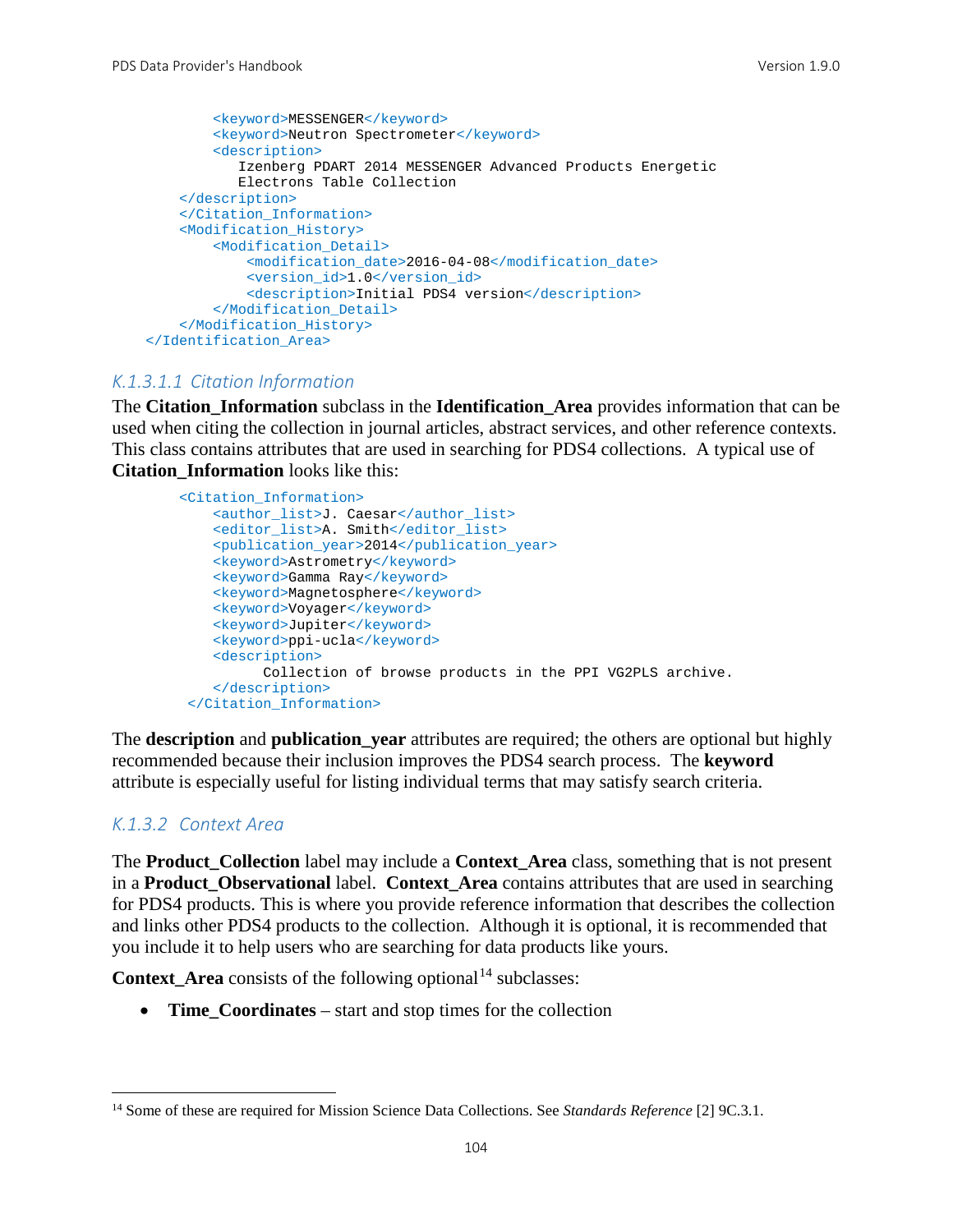- **Primary\_Result\_Summary** high-level description of the types of products in the collection
- **Investigation Area** information about the mission or data collection effort (similar to **Investigation\_Area** in **Product\_Observational**)
- **Observing\_System** information about the instrumentation used to acquire the products in the collection (similar to **Observing\_System** in **Product\_Observational**)
- **Target Identification** information about the target(s) of the observations in the collection (similar to **Target\_Identification** in **Product\_Observational**)
- **Mission\_Area** a place for classes and attributes from a mission Local Data Dictionary
- **Discipline Area** a place for classes and attributes from node or discipline Local Data Dictionaries.

Here is the **Context\_Area** part of our example Inventory label.

```
 <Context_Area>
    <Time_Coordinates>
         <start_date_time>2011-03-25Z</start_date_time>
         <stop_date_time>2015-04-30Z</stop_date_time>
     </Time_Coordinates>
     <Primary_Result_Summary>
         <purpose>Science</purpose>
         <processing_level>Derived</processing_level>
     </Primary_Result_Summary>
     <Investigation_Area>
         <name>MESSENGER</name>
         <type>Mission</type>
         <Internal_Reference>
             <lid_reference>
                 urn:nasa:pds:context:investigation:mission.messenger
             </lid_reference>
             <reference_type>collection_to_investigation</reference_type>
         </Internal_Reference>
     </Investigation_Area>
     <Observing_System>
         <name>MESSENGER</name>
         <Observing_System_Component>
             <name>MESSENGER</name>
             <type>Spacecraft</type>
             <Internal_Reference>
                 <lid_reference>
                     urn:nasa:pds:context:instrument_host:spacecraft.mess
                 </lid_reference>
                <reference_type>is_instrument_host</reference_type>
             </Internal_Reference>
         </Observing_System_Component>
          <Observing_System_Component>
             <name>NS</name>
             <type>Instrument</type>
             <Internal_Reference>
                 <lid_reference>
                     urn:nasa:pds:context:instrument:ns.mess
                 </lid_reference>
                 <reference_type>is_instrument</reference_type>
             </Internal_Reference>
         </Observing_System_Component>
     </Observing_System>
```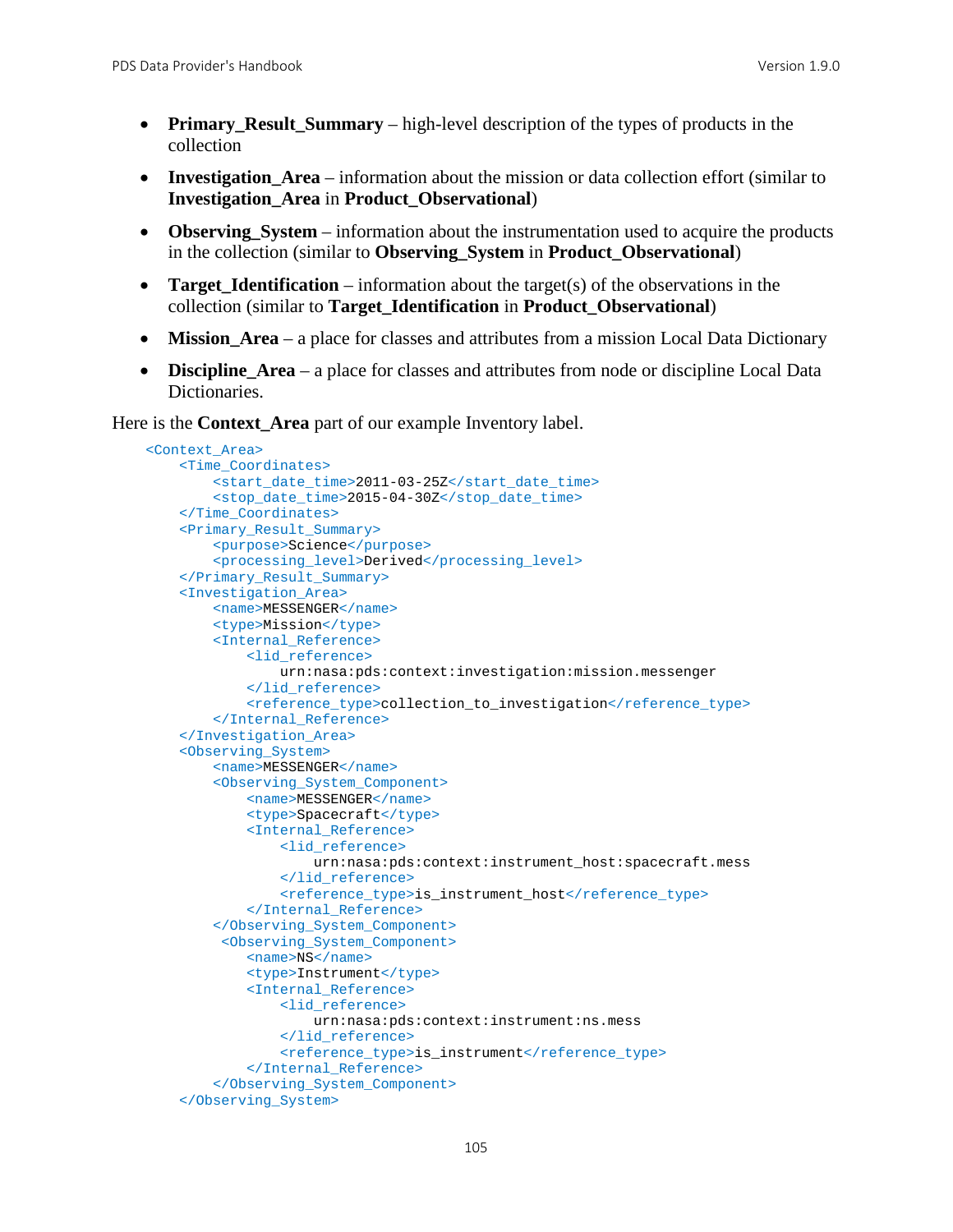```
 <Target_Identification>
         <name>Mercury</name>
         <type>Planet</type>
         <Internal_Reference>
             <lid_reference>
                 urn:nasa:pds:context:target:planet.mercury
             </lid_reference>
             <reference_type>collection_to_target</reference_type>
         </Internal_Reference>
     </Target_Identification>
 </Context_Area>
```
#### *K.1.3.3 Collection Area*

The **Collection** area contains two attributes – **description**, which is optional, and **collection\_type**, which is required. The **collection\_type** attribute must have one of the following values:

- Browse
- Calibration
- Context
- Data
- Document
- Geometry
- Miscellaneous
- SPICE Kernel
- XML Schema

Here is the **Collection\_Area** part of our example Inventory label.

```
 <Collection>
    <collection_type>Data</collection_type>
 </Collection>
```
#### *K.1.3.4 File\_Area\_Inventory*

**File\_Area\_Inventory** is similar in structure to **File\_Area\_Observational** described in F.2.2, with constraints specific to inventory tables. It has a **File** subclass and an **Inventory** subclass. Both are required.

Here is the **File\_Area\_Inventory** part of our example Inventory label. It includes the required attributes and a few, but not all, of the optional attributes. In most labels **File\_Area\_Inventory** will look exactly like this except for the values of **file\_name**, **creation\_date\_time**, and **records**.

```
 <File_Area_Inventory>
    <sub>Fi1e</sub></sub>
          <file_name>collection_eetable_inventory.csv</file_name>
          <creation_date_time>2016-04-08</creation_date_time>
```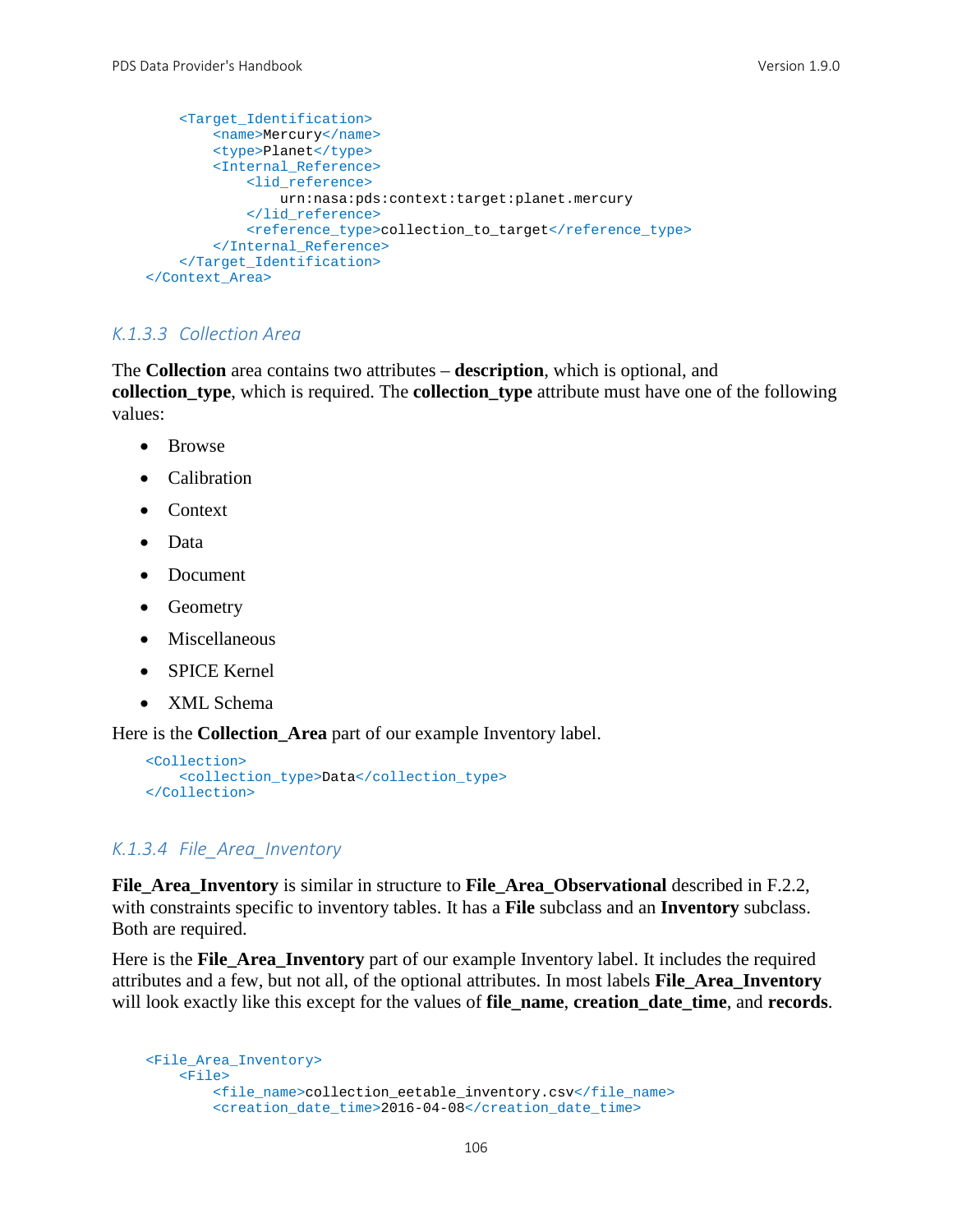```
 </File>
     <Inventory>
        <offset unit="byte">0</offset>
        <parsing_standard_id>PDS DSV 1</parsing_standard_id>
        <records>3</records>
        <record_delimiter>Carriage-Return Line-Feed</record_delimiter>
         <field_delimiter>Comma</field_delimiter>
         <Record_Delimited>
             <fields>2</fields>
             <groups>0</groups>
             <Field_Delimited>
                 <name>Member Status</name>
                <field_number>1</field_number>
                <data_type>ASCII_String</data_type>
                 <maximum_field_length unit="byte">1</maximum_field_length>
                <description>
                    P indicates primary member of the collection
                   S indicates secondary member of the collection
                 </description>
             </Field_Delimited>
             <Field_Delimited>
                 <name>LIDVID_LID</name>
                <field_number>2</field_number>
                <data_type>ASCII_LIDVID_LID</data_type>
                 <maximum_field_length unit="byte">255</maximum_field_length>
                <description>
                     The LID or LIDVID of a product that is a member
                    of the collection.
                 </description> 
             </Field_Delimited>
         </Record_Delimited>
         <reference_type>inventory_has_member_product</reference_type>
    </Inventory>
 </File_Area_Inventory>
```
For further discussion regarding collection products, see the *SBN PDS4 Wiki* or Section 9C of the *Standards Reference* [2].

#### K.2 Product\_Bundle

Like collections, bundles are aggregate products. A bundle is a set of related collections. PDS does not impose requirements on bundles except that (1) bundle LIDs must be distinct within the overall holdings of PDS, and (2) each bundle must be approved by a PDS peer review. As part of the design discussion with your consulting DN data engineer (Section 4.3 of this document), you should have determined which collections will be included in your bundle.

A **Product\_Bundle** identifies all of its member collections. Unlike collection products, which consist of a label and an inventory table, a bundle product consists of a label only. The inventory is embedded within the label because there is usually only a small number of collections in a bundle. A **Product\_Bundle** may optionally refer to a separate **readme** file.

#### K.2.1 Generating and Populating a Product Bundle Label

You may use the procedure described in Appendix D to create a draft **Product\_Bundle** label and modify it using the information in this section. As an example, we will use the label for the bundle **izenberg\_pdart\_meap** in the online *DPH Examples*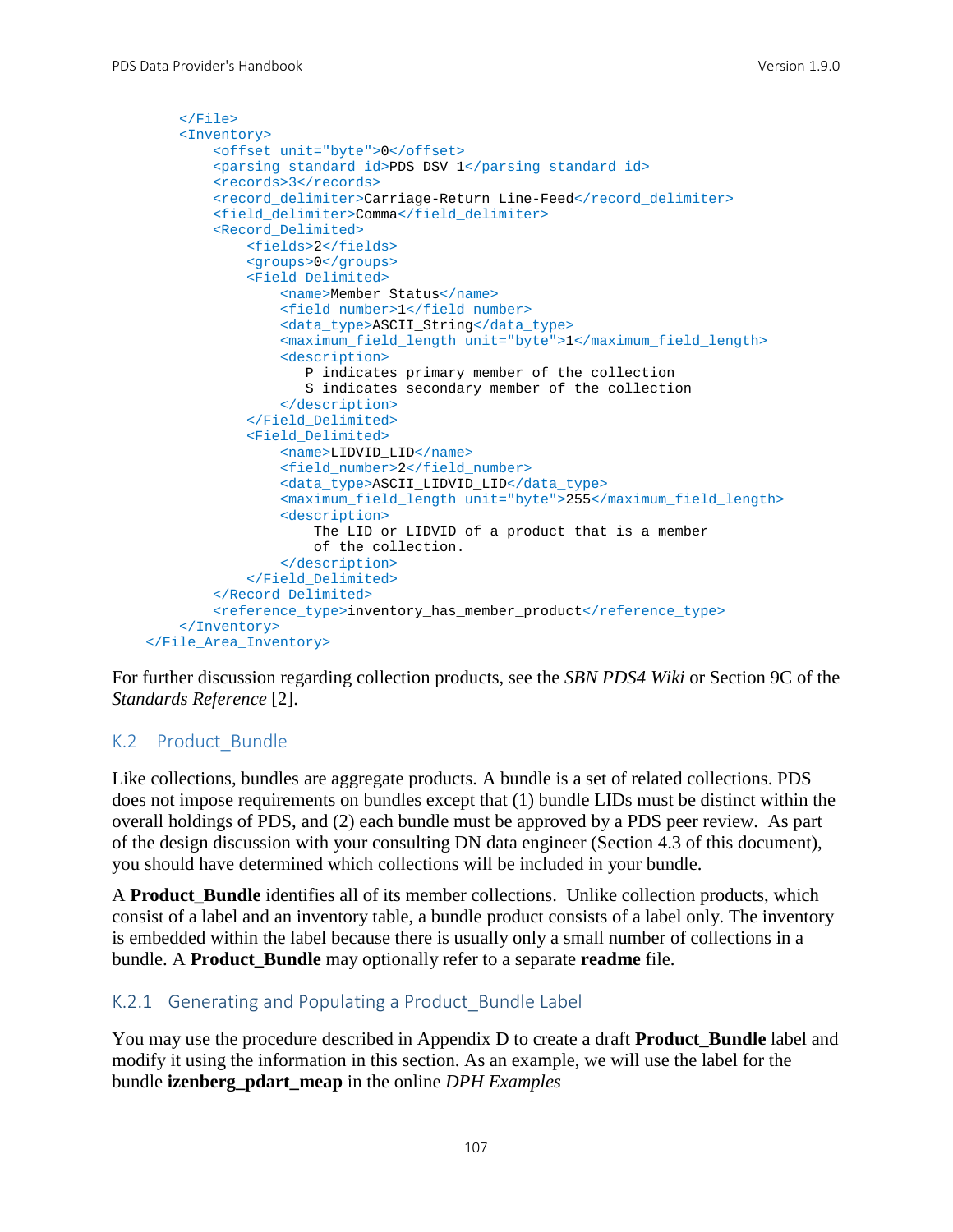[\(https://pds.nasa.gov/pds4/doc/examples/\)](https://pds.nasa.gov/pds4/doc/examples/). It looks like this with the lower-level tags closed up. This bundle contains four collections.

```
<?xml version="1.0" encoding="UTF-8"?>
<?xml-model href="https://pds.nasa.gov/pds4/pds/v1/PDS4_PDS_1700.sch" 
schematypens="http://purl.oclc.org/dsdl/schematron"?>
<Product_Bundle xmlns="http://pds.nasa.gov/pds4/pds/v1"
xmlns:xsi="http://www.w3.org/2001/XMLSchema-instance"
xsi:schemaLocation="http://pds.nasa.gov/pds4/pds/v1 
https://pds.nasa.gov/pds4/pds/v1/PDS4_PDS_1700.xsd">
     <Identification_Area>
     <Context_Area>
     <Bundle>
     <Bundle_Member_Entry>
     <Bundle_Member_Entry>
     <Bundle_Member_Entry>
     <Bundle_Member_Entry>
</Product_Bundle>
```
#### *K.2.1.1 Identification\_Area*

The **Identification\_Area** class includes the same subclasses that it did in the **Product** Collection label in Section L.1.3.1 above and in the **Product** Observational label in Appendix E. The <logical\_identifier> tag is filled in with the LID for the bundle as a whole (Section 5.2). The <title> also applies to the bundle as a whole. The <Citation\_Information> and <Modification\_History> tags are not required but are shown as examples. The description in <Citation\_Information> should be a summary of the bundle contents suitable for display in a web browser.

Here is the **Identification\_Area** part of our example **Product\_Bundle** label.

```
 <Identification_Area>
    <logical_identifier>urn:nasa:pds:izenberg_pdart14_meap</logical_identifier>
     <version_id>1.0</version_id>
     <title>Izenberg PDART 2014 MESSENGER Advanced Products Bundle</title>
    <information_model_version>1.7.0.0</information_model_version>
     <product_class>Product_Bundle</product_class>
     <Citation_Information>
         <author_list>Izenberg, Noam</author_list>
         <publication_year>2016</publication_year>
         <description>
             MESSENGER Advanced Products (MEAP) by Noam Izenberg, PDART 2014
         </description>
     </Citation_Information>
     <Modification_History>
         <Modification_Detail>
             <modification_date>2017-02-09</modification_date>
             <version_id>1.0</version_id>
             <description>
                 Peer reviewed version of the Izenberg PDART 2014 MEAP bundle
             </description>
         </Modification_Detail>
     </Modification_History>
 </Identification_Area>
```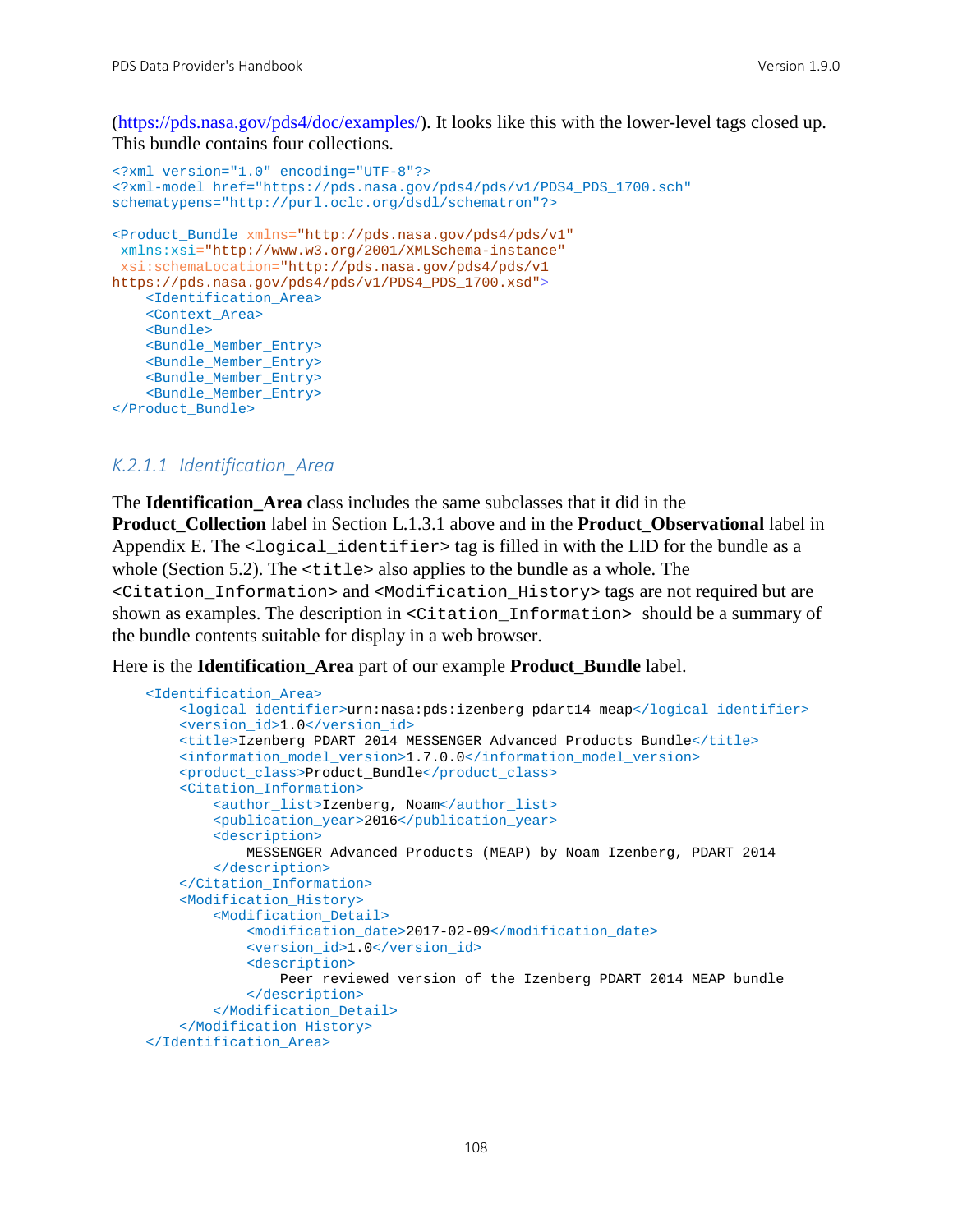## *K.2.1.2 Context\_Area*

The **Context\_Area** is optional in a **Product\_Bundle** label, but its use is recommended because it contains attributes that are used in searching for PDS4 products. Filling in accurate values for these attributes will help users who are searching for data products like yours. The components of **Context\_Area** are the same as those described above in Section L.1.3.2. They are all optional.

Here is the **Context\_Area** part of our example **Product\_Bundle** label.

```
 <Context_Area>
    <Time_Coordinates>
         <start_date_time>2004-08-13Z</start_date_time>
         <stop_date_time>2015-04-30Z</stop_date_time>
     </Time_Coordinates>
     <Primary_Result_Summary>
         <purpose>Science</purpose>
         <processing_level>Derived</processing_level>
     </Primary_Result_Summary>
     <Investigation_Area>
         <name>MESSENGER</name>
         <type>Mission</type>
         <Internal_Reference>
             <lid_reference>
                 urn:nasa:pds:context:investigation:mission.messenger
             </lid_reference>
            <reference_type>bundle_to_investigation</reference_type>
         </Internal_Reference>
     </Investigation_Area>
     <Observing_System>
         <name>MESSENGER</name>
         <Observing_System_Component>
             <name>MESSENGER</name>
             <type>Spacecraft</type>
             <Internal_Reference>
                 <lid_reference>
                     urn:nasa:pds:context:instrument_host:spacecraft.mess
                 </lid_reference>
                <reference_type>is_instrument_host</reference_type>
             </Internal_Reference>
         </Observing_System_Component>
         <Observing_System_Component>
             <name>MASCS</name>
             <type>Instrument</type>
             <Internal_Reference>
                 <lid_reference>
                     urn:nasa:pds:context:instrument:mascs.mess
                 </lid_reference>
                <reference_type>is_instrument</reference_type>
             </Internal_Reference>
         </Observing_System_Component>
         <Observing_System_Component>
             <name>GRS</name>
            <type>Instrument</type>
             <Internal_Reference>
                 <lid_reference>
                     urn:nasa:pds:context:instrument:grs.mess
                 </lid_reference>
                <reference_type>is_instrument</reference_type>
             </Internal_Reference>
         </Observing_System_Component>
         <Observing_System_Component>
             <name>NS</name>
```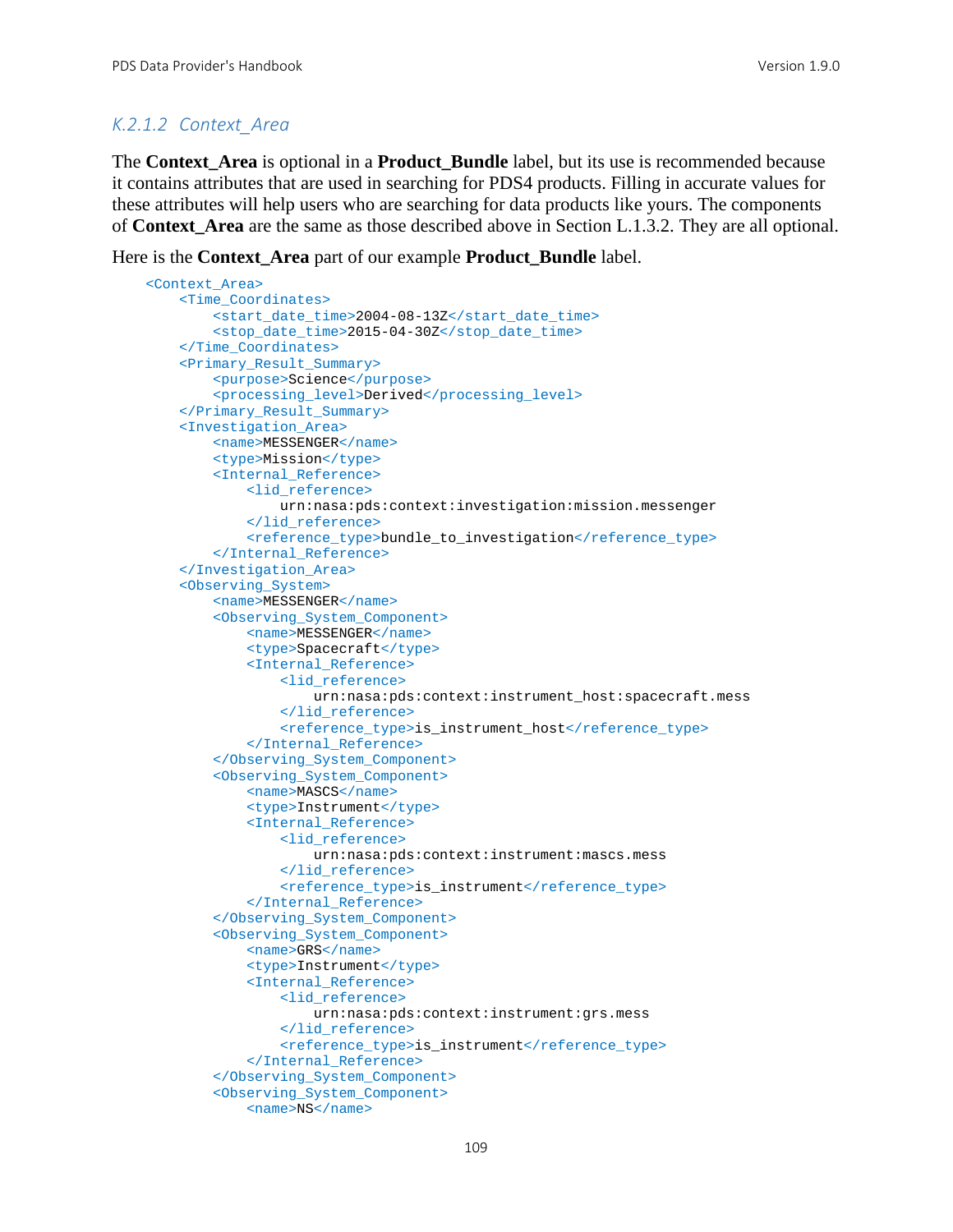```
 <type>Instrument</type>
             <Internal_Reference>
                 <lid_reference>
                     urn:nasa:pds:context:instrument:ns.mess
                 </lid_reference>
                <reference_type>is_instrument</reference_type>
             </Internal_Reference>
         </Observing_System_Component>
     </Observing_System>
     <Target_Identification>
         <name>Mercury</name>
         <type>Planet</type>
         <Internal_Reference>
             <lid_reference>
                 urn:nasa:pds:context:target:planet.mercury
             </lid_reference>
             <reference_type>data_to_target</reference_type>
         </Internal_Reference>
     </Target_Identification>
 </Context_Area>
```
#### *K.2.1.3 Reference\_List*

The **Reference\_List** class is optional in the **Product\_Bundle** label. Here you may put any number of internal or external references relevant to the bundle. See Section 8, Documenting the Archive, for an explanation of internal and external references, and see Appendix E.2.6. for instructions on modifying **Reference\_List**. Our example label omits this class.

#### *K.2.1.4 Bundle*

The **Bundle** class contains two attributes – **bundle\_type** and **description**. If you are creating a bundle that includes a data collection, set **bundle\_type** to "Archive". If there is no data collection, set **bundle\_type** to "Supplemental". The **description** attribute is optional.

Here is the **Bundle** part of our example label.

```
 <Bundle>
     <bundle_type>Archive</bundle_type>
 </Bundle>
```
#### *K.2.1.5 File\_Area\_Text*

The **File\_Area\_Text** class is used if an optional **readme** file is included in the bundle. If there is no **readme** file, **File\_Area\_Text** should be omitted.[15](#page-116-0)

Our example bundle in the *DPH Example Archives* does not have a **readme** file, but here is an example of how you would use **File\_Area\_Text** to describe a **readme** file:

```
 <File_Area_Text>
      <File>
          <file_name>readme.txt</file_name>
          <local_identifier>README.FILE</local_identifier>
          <creation_date_time>2010-03-12T11:59:04</creation_date_time>
          <file_size unit="byte">22875</file_size>
```
<span id="page-116-0"></span><sup>&</sup>lt;sup>15</sup> A **readme** file should give the reader a high-level overview of the bundle contents and structure.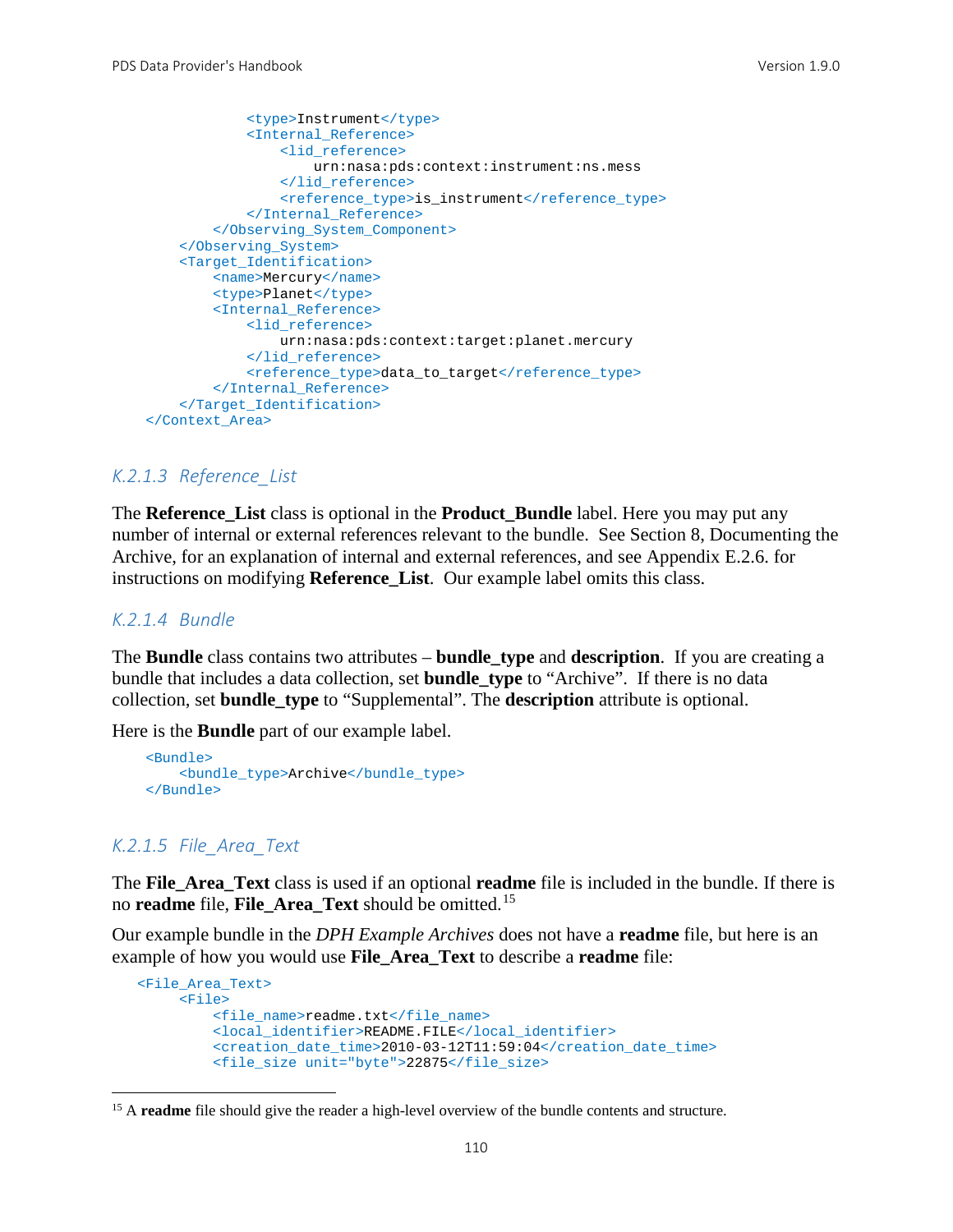```
 <md5_checksum>5ef7af310b99d8189e670830c954a290</md5_checksum>
          <comment>Introduction to the bundle</comment>
      </File>
      <Stream_Text>
          <name>VG2 Jupiter plasma bundle</name>
          <local_identifier>BUNDLE.DESCRIPTION</local_identifier>
          <offset unit="byte">0</offset>
          <parsing_standard_id>7-Bit ASCII Text</parsing_standard_id>
          <description>
              Voyager 2 Jupiter plasma bundle description in ASCII text.
          </description>
          <record_delimiter>Carriage-Return Line-Feed</record_delimiter>
      </Stream_Text> 
 </File_Area_Text>
```
**File\_Area\_Text** has two subclasses, both of which are required: **File** and **Stream\_Text**.

The **File** subclass describes the actual readme file. Only the **file\_name** attribute is required.

The **Stream Text** subclass describes how the text in the readme file can be found and extracted. The **offset**, **parsing\_standard\_id**, and **record\_delimiter** attributes are required. The **offset** attribute is the offset of the text from the beginning of the file (in bytes in this example). If the text starts at the beginning of the file, **offset** is 0. The **parsing\_standard\_id** attribute provides the name of the standard used for extracting the text from the byte stream in the file (see Table 4-1 for possible values). The **record\_delimiter** attribute gives the delimiter that separate lines in the text. Currently the only acceptable value is "Carriage-Return Line-Feed".

#### *K.2.1.6 Bundle\_Member\_Entry*

The members of a bundle are specified using the **Bundle\_Member\_Entry** class. The **Bundle Member Entry** class is repeated for each collection product in the bundle. This class must occur at least once in the **Product\_Bundle** label.

Our example bundle contains four collections, including the collection we labeled in Section M.1.3 above. Here are the **Bundle\_Member\_Entry** parts of our example label.

```
 <Bundle_Member_Entry>
     <lid_reference>
        urn:nasa:pds:izenberg_pdart14_meap:data_imagecube
     </lid_reference>
    <member_status>Primary</member_status>
     <reference_type>bundle_has_data_collection</reference_type>
 </Bundle_Member_Entry>
 <Bundle_Member_Entry>
     <lid_reference>
        urn:nasa:pds:izenberg_pdart14_meap:data_eetable
     </lid_reference>
     <member_status>Primary</member_status>
     <reference_type>bundle_has_data_collection</reference_type>
 </Bundle_Member_Entry>
 <Bundle_Member_Entry>
     <lid_reference>
         urn:nasa:pds:izenberg_pdart14_meap:data_tnmap
     </lid_reference>
    <member_status>Primary</member_status>
    <reference_type>bundle_has_data_collection</reference_type>
 </Bundle_Member_Entry>
 <Bundle_Member_Entry>
     <lid_reference>
```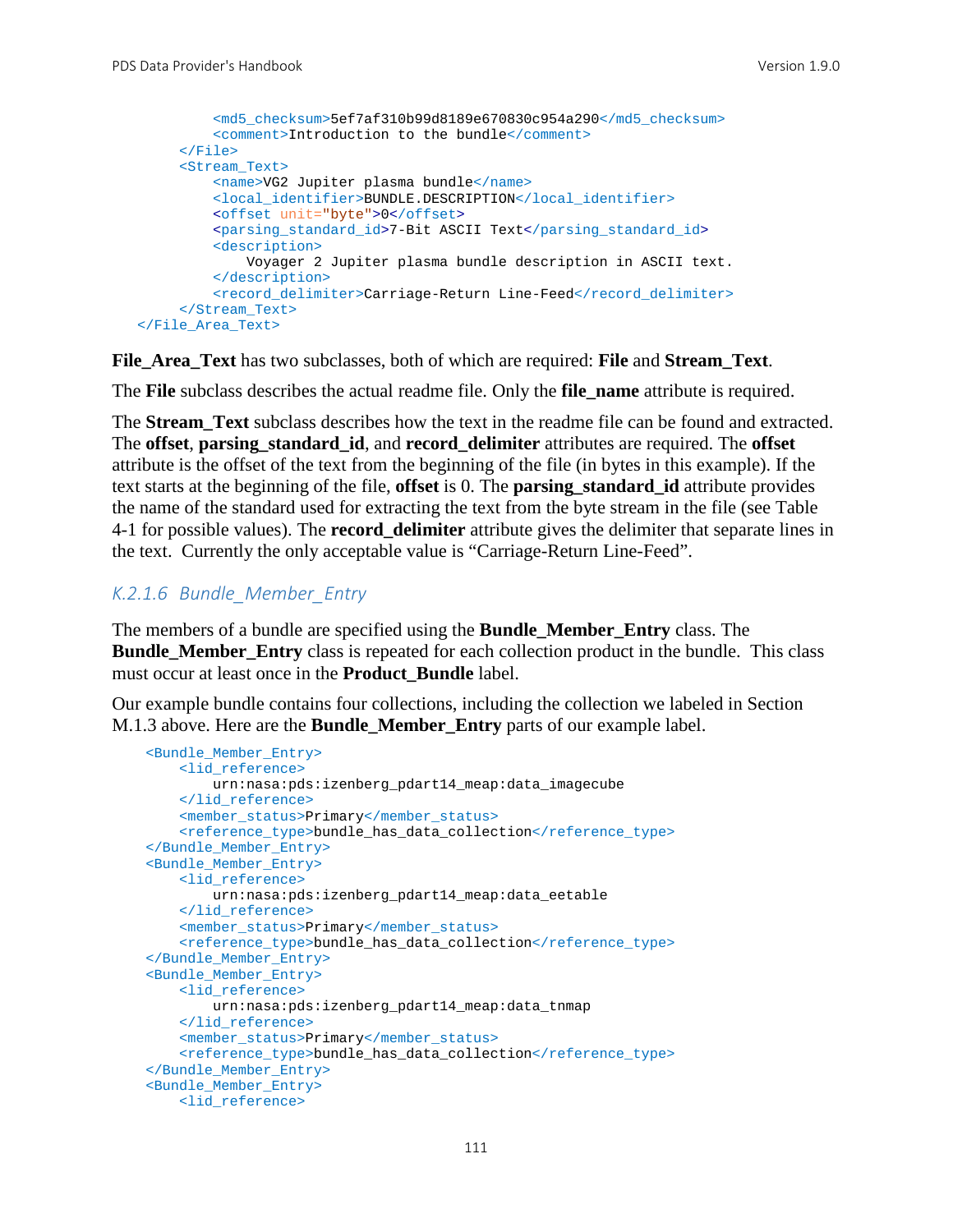```
 urn:nasa:pds:izenberg_pdart14_meap:document
     </lid_reference>
     <member_status>Primary</member_status>
    <reference_type>bundle_has_document_collection</reference_type>
 </Bundle_Member_Entry>
```
In the **Bundle\_Member\_Entry** class:

- You must use either the **lid\_reference** or the **lidvid\_reference** attribute for each member collection. Collections which are primary members of the bundle may be specified by either a LID or LIDVID depending on which is more appropriate for the particular bundle. Discuss which option to use with your consulting node.
- The value for **reference\_type** depends on the type of collection. It must be one of the following:

| <b>Collection Type</b> | Value for reference type           |
|------------------------|------------------------------------|
| <b>Browse</b>          | bundle has browse collection       |
| Calibration            | bundle_has_calibration_collection  |
| Context                | bundle has context collection      |
| Data                   | bundle has data collection         |
| Document               | bundle has document collection     |
| Geometry               | bundle has geometry collection     |
| Miscellaneous          | bundle has member collection       |
| <b>SPICE Kernel</b>    | bundle has spice kernel collection |
| Schema                 | bundle_has_schema_collection       |

• The value for the **member\_status** attribute — "Primary" or "Secondary" — specifies whether the collection is a primary or secondary member of the bundle, respectively (see Section L.1.1).

The complete **Product\_Bundle** label used in our example is online in the *DPH Examples* [https://pds.nasa.gov/pds4/doc/examples/.](https://pds.nasa.gov/pds4/doc/examples/)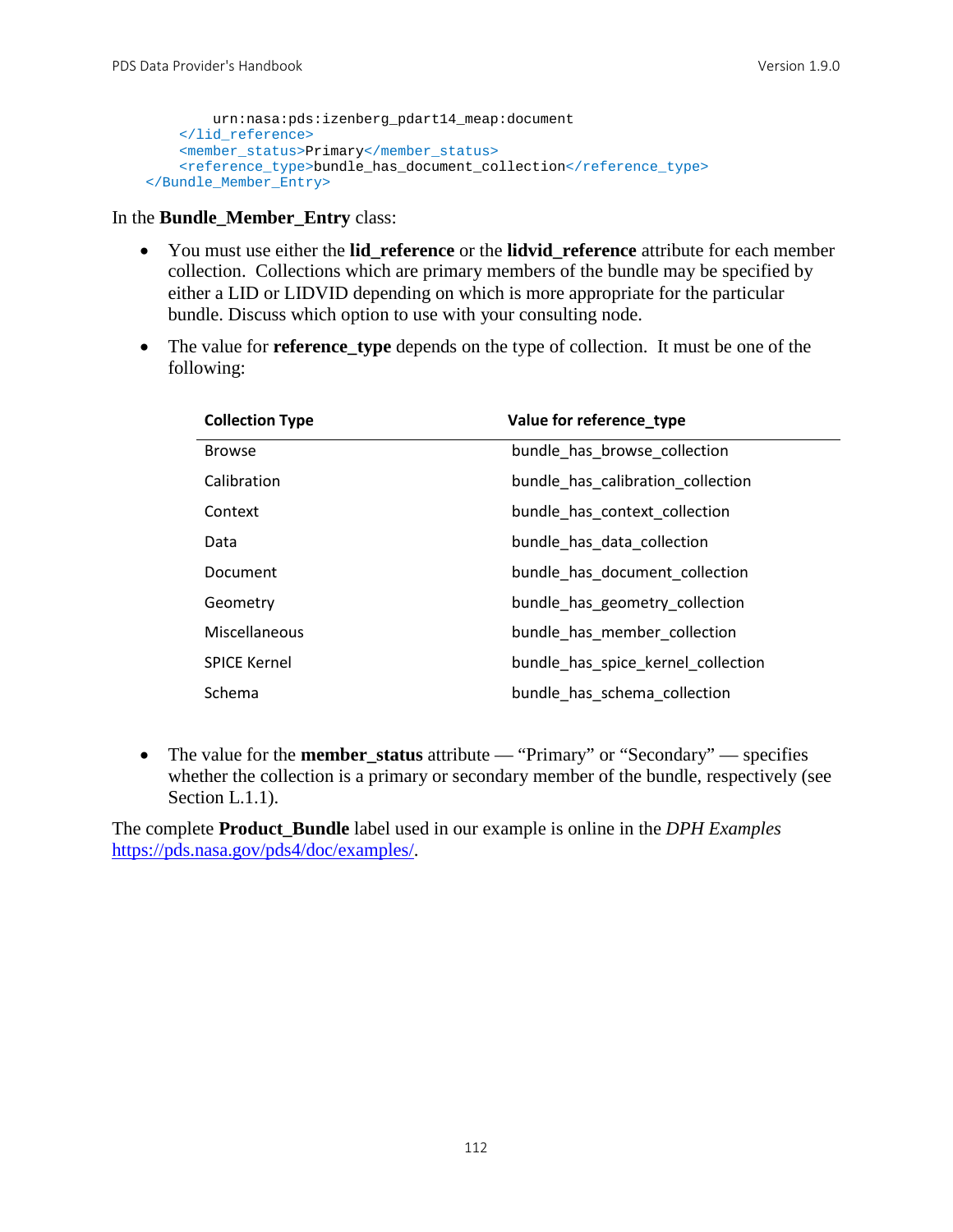# Change Log

| <b>Revision</b> | <b>Date</b>      | <b>Description</b>                                                                | <b>Author</b>                          |
|-----------------|------------------|-----------------------------------------------------------------------------------|----------------------------------------|
| 0.1             | Mar 30, 2009     | Initial draft based on information collected by the<br>Data System Working Group. | R. Joyner                              |
| 0.2             | Aug 6, 2009      | <b>Updated versions of all Classes</b>                                            | R. Joyner                              |
| 0.2.1           | 2010-08-31       | Complete overhaul, but only partly successful<br>through page 25                  | R. Simpson                             |
| 0.22            | Aug 31, 2010     | Integrate Simpson and Joyner docs                                                 | R. Joyner etal                         |
| 0.22.1          | 2010-09-22       | Edits through Section 3, except Section 2                                         | Simpson                                |
| 0.22.2          | 2010-09-24       | Added comments from Mitch Gordon                                                  | Simpson                                |
| 0.22.2          | 2010-10-01       | Significant edits to Section 4                                                    | Simpson                                |
| 0.22.3          | 2010-10-25       | Significant edits to Sections 1,3-6                                               | Simpson                                |
| 0.3             | 2011-04-15       | Significant edits addressing Build 1b comments                                    | M.Gordon etal                          |
| 0.3.1           | 2011-04-21       | Additional content added                                                          | M.Gordon etal                          |
| 0.3.2           | 2011-05-02       | Significant reorganization, additional edits                                      | M.Gordon etal                          |
| 0.3.3           | 2011-06-29       | Make Sections 1-2 more user friendly                                              | R. Simpson, M.<br>Gordon               |
| 0.3.4           | 2011-09-06       | Major changes Sections 2, 3, 8,14                                                 | M. Gordon, R.<br>Joyner                |
| 0.3.5           | 2011-10-31       | Updates for schema 0.5.00g                                                        | M. Gordon, R.<br>Joyner                |
| 0.3.6           | $2012 - 01 - 31$ | Updates for schema 0.7.0.0.j                                                      | M. Gordon, R.<br>Joyner                |
| 0.3.7           | 2012-03-28       | Updates for schema 0.7.0.0.j                                                      | M. Gordon, R.<br>Joyner                |
| 0.3.8           | 2012-05-28       | Updates for schema 0.8.0.0.k                                                      | M. Gordon, R.<br>Joyner                |
| 0.3.9           | 2012-10-01       | Updates for schema 0.3.0.0a                                                       | M. Gordon, R.<br>Joyner                |
| 0.3.10          | 2013-04-01       | Major changes for schema 0.3.1.0b                                                 | M. Gordon, R.<br>Joyner, R.<br>Simpson |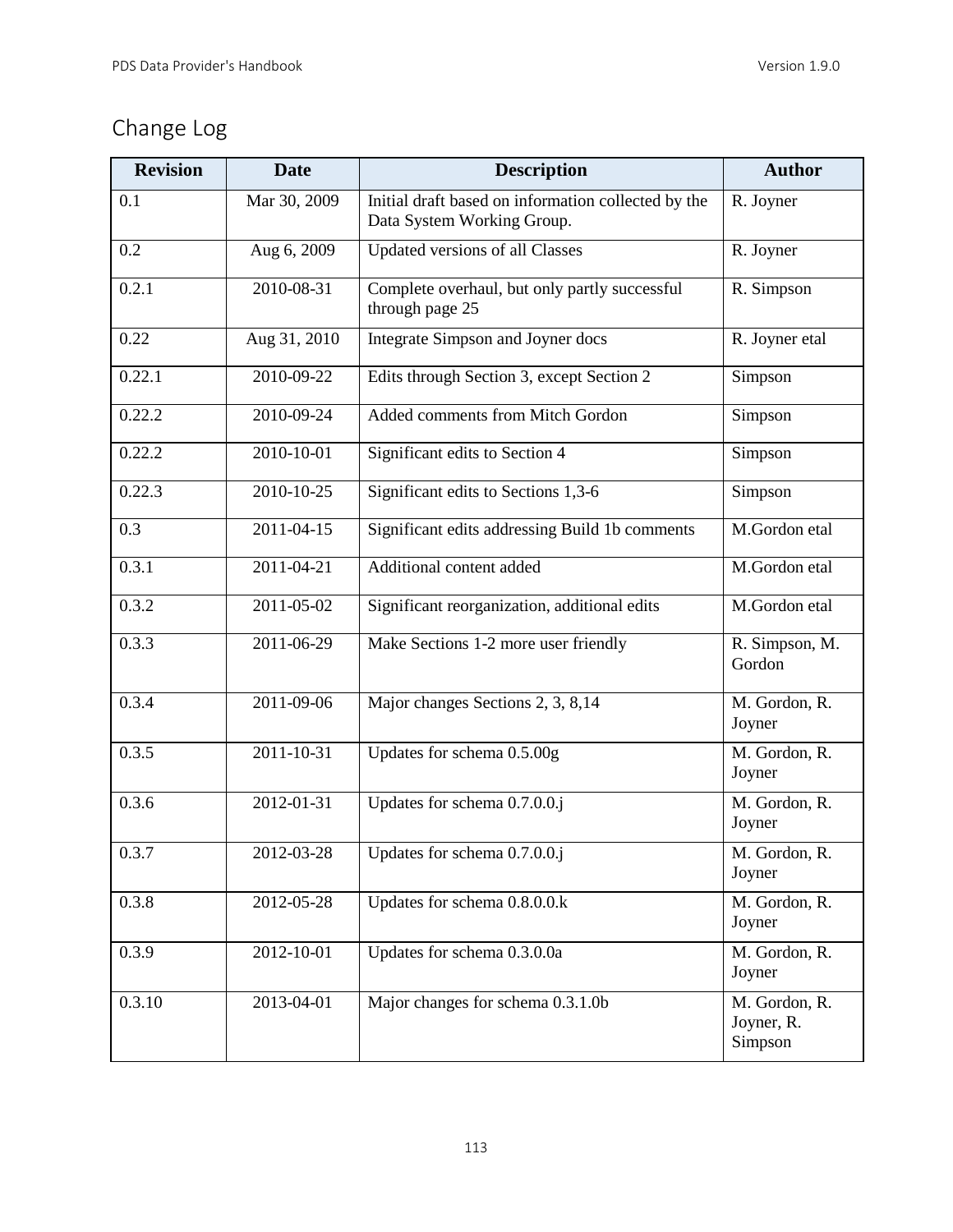| 1.0.0 | 2013-05-01       | Changes for compliance with schema 1.0.0.0                                                                                                                                                                                          | M. Gordon, R.<br>Joyner, R.<br>Simpson |
|-------|------------------|-------------------------------------------------------------------------------------------------------------------------------------------------------------------------------------------------------------------------------------|----------------------------------------|
| 1.2.0 | 2014-07-01       | Changes for compliance with schema 1.2.0.0                                                                                                                                                                                          | M. Gordon, R.<br>Joyner, R.<br>Simpson |
| 1.3.0 | 2014-09-01       | Changes for compliance with schema 1.3.0.0                                                                                                                                                                                          | M. Gordon, R.<br>Joyner, R.<br>Simpson |
| 1.4.0 | 2015-04-15       | Changes for compliance with schema 1.4.0.0                                                                                                                                                                                          | M. Gordon, R.<br>Joyner, R.<br>Simpson |
| 1.4.0 | 2015-06-28       | Standardized use of "schema" and "Schematron<br>files" in various places (such as footnote 2 in<br>Section 1.3)                                                                                                                     | Simpson                                |
| 1.4.0 | 2015-06-28       | Moved [2] and [4] to Section 1.5.2; per the CCB<br>charter and other documents, the SR and CD are<br>as much controlling as the IM spec.                                                                                            | Simpson                                |
| 1.4.0 | $2015 - 06 - 28$ | Changed "supporting node" to "consulting node"<br>per terminology in PDS4 Concepts.                                                                                                                                                 | Simpson                                |
| 1.4.0 | 2015-06-30       | Simplified Section 4 by removing references to<br>VG2 PLS example data.                                                                                                                                                             | Simpson                                |
| 1.4.0 | 2015-07-02       | Rewrote Appendix D, because it didn't work                                                                                                                                                                                          | Simpson                                |
| 1.4.0 | 2015-07-25       | Rewrote 6.1 to include product selection<br>guidelines driven by CCB-111                                                                                                                                                            | Simpson                                |
| 1.4.0 | 2015-08-10       | Revised and simplified Section 7 for consistency<br>across oXygen and Eclipse XAEs and PDS<br>validation software.                                                                                                                  | Simpson                                |
| 1.4.0 | 2015-08-20       | Reorganized Sections 10-11 to consolidate topics<br>and reduce repetition.                                                                                                                                                          | Simpson                                |
| 1.4.0 | 2015-08-20       | Streamlined and reorganized Section 12.<br>Expanded and corrected examples in 12.1.<br>Removed most references to restricted documents<br>from the original Section 12; then added 12.2<br>specifically about restricted documents. | Simpson                                |
| 1.4.0 | 2015-08-27       | Change "section" to upper case when referring to<br>a numbered section.                                                                                                                                                             | Simpson                                |
| 1.4.0 | 2015-08-28       | Rewrote Section 3.0 to make it an introduction to<br>labels and XML rather than a cookbook of how to<br>manipulate templates (already in Section 7)                                                                                 | Simpson                                |
| 1.4.0 | 2015-09-24       | Added Appendices F, G, and H                                                                                                                                                                                                        | Simpson                                |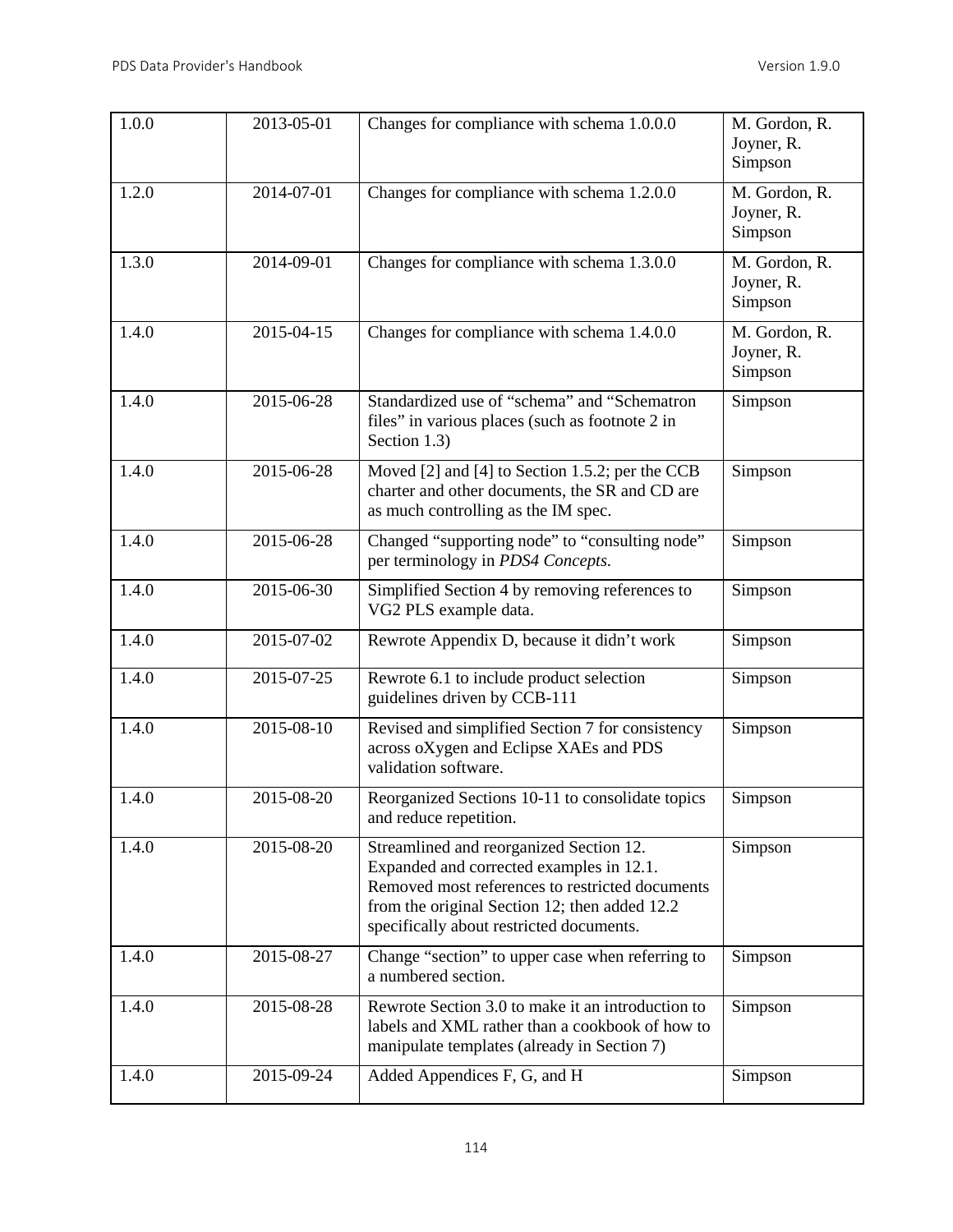| 1.4.0 | 2015-10-06 | Removed Section 14 and references thereto (the<br>examples are outdated and have many errors).<br>The section may be revised and returned in a later<br>edition.                               | Simpson,<br>R. Joyner |
|-------|------------|------------------------------------------------------------------------------------------------------------------------------------------------------------------------------------------------|-----------------------|
| 1.4.0 | 2015-10-06 | There have been many other changes since DPH<br>v1.3.0. The Change Log entries above should be<br>considered representative. In many ways $v1.4.0$ is<br>a new document.                       | Simpson,<br>R. Joyner |
| 1.4.1 | 2016-02-23 | Changed date and version number on cover;<br>updated Table of Contents.                                                                                                                        | Simpson               |
| 1.4.1 | 2016-02-23 | Substituted period for comma at the bottom of<br>page 13; corrected misspelling of "array" on page<br>18, line -6. Added missing close parenthesis in<br>'blue' text in the middle of page 23. | Simpson               |
| 1.4.1 | 2016-02-23 | Replaced smart quotes by regular quotes in<br>example labels.                                                                                                                                  | Simpson               |
| 1.4.1 | 2016-02-23 | Removed hyperlink notation from example labels                                                                                                                                                 | Simpson               |

## Version 1.7.0

Version 1.7.0 of the Data Provider's Handbook incorporates changes made in the Information Model versions 1.5.0, 1.6.0, and 1.7.0. There are no corresponding versions 1.5.0 and 1.6.0 of the Data Provider's Handbook because of a delay in updating the document. To keep the Data Provider's Handbook version synchronized with the Information Model version, the Data Provider's Handbook version was incremented from 1.4.0 to 1.7.0.

Version 1.7.0 is a complete rewrite of the previous version. The sections and appendices have been re-ordered and much of the content revised, based on comments from PDS personnel and the judgment of the PDS Document Authors Team. The goal has been to make the flow of information more logical in order of presentation and in level of detail for the reader who is not a PDS expert.

| <b>Revision</b> | <b>Date</b> | <b>Description</b>                                                                                                                         | <b>Author</b> |
|-----------------|-------------|--------------------------------------------------------------------------------------------------------------------------------------------|---------------|
| 1.7.0           | 2016-12-08  | Reorganization of sections and appendices                                                                                                  | Slavney       |
| 1.7.0           | 2016-12-12  | CCB-98: Choose most specific class available to<br>describe an object. Added statement to end of<br>section 6.3.1, to match SR section 9F. | Slavney       |
| 1.7.0           | 2016-12-13  | CCB-146 and CCB-160: Added "ros" and "jaxa"<br>as valid agencies in Appx K, Forming LIDs for<br><b>Context Products.</b>                   | Slavney       |
| 1.7.0           | 2016-12-15  | Incorporated comments from Ed Guinness, Matt<br>Tiscareno, Santa Martinez, Lev Nagdimunov,<br>Dick Simpson, Ron Joyner, and Richard Chen   | Slavney       |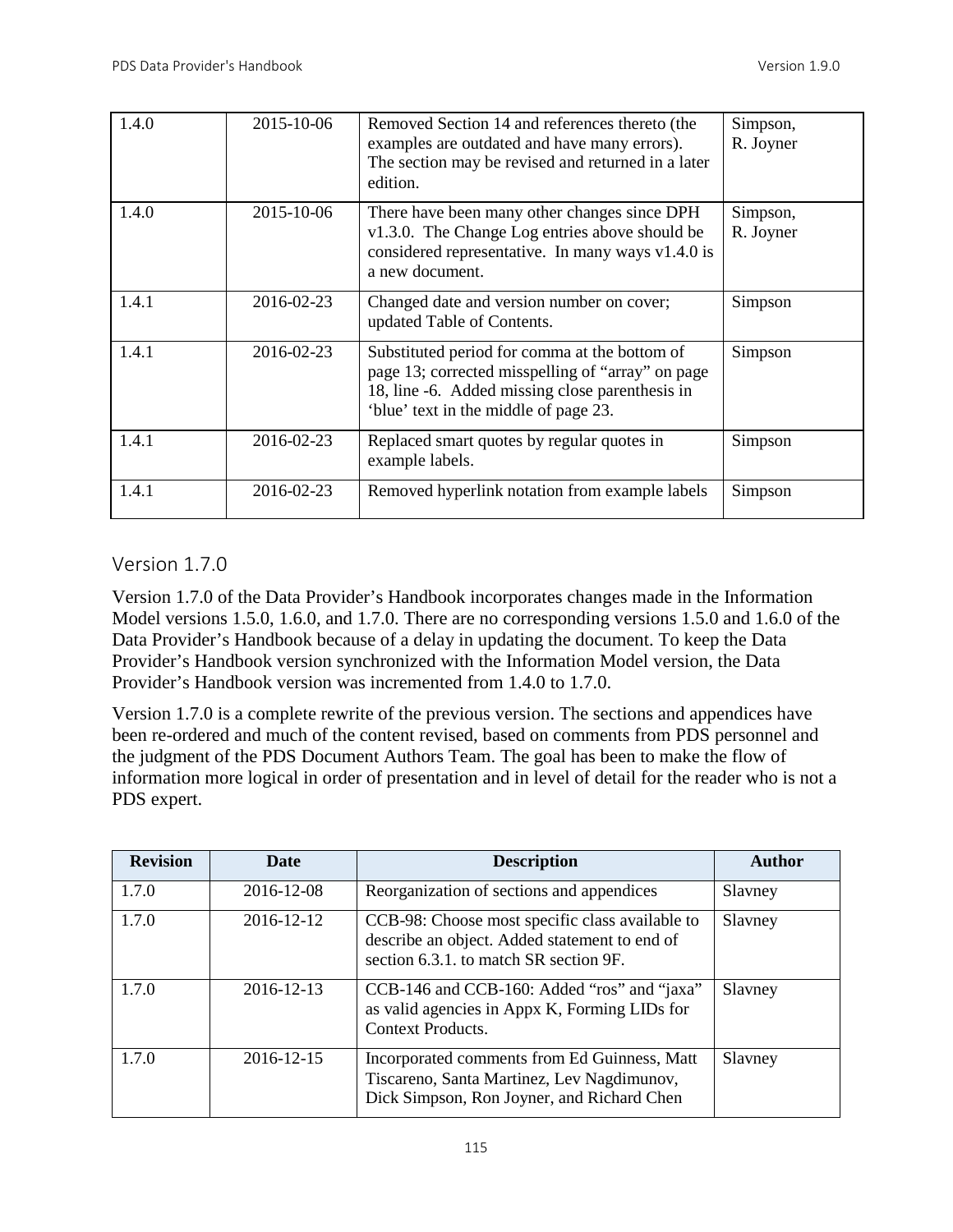| 1.7.0 | 2017-02-03 | Revised text throughout                                                                                                                                                | Slavney |
|-------|------------|------------------------------------------------------------------------------------------------------------------------------------------------------------------------|---------|
| 1.7.0 | 2017-02-28 | Revisions throughout, mostly minor                                                                                                                                     | Simpson |
| 1.7.0 | 2017-04-01 | Revised appendices, except for Appendix J,<br>Creating and Using Local Data Dictionaries.                                                                              | Slavney |
| 1.7.0 | 2017-05-03 | Applied comments from Document Review<br>Team and from Jenn Ward, Geosciences Node.<br>Jenn was asked to review because she is new to<br>PDS4, unlike other reviewers. | Slavney |
| 1.7.0 | 2017-05-17 | Section 13.1.2, Changed *inventory.tab to<br>*inventory.csv, in response to CCB-117.                                                                                   | Slavney |

## Version 1.9.0

Version 1.9.0 of the Data Provider's Handbook incorporates changes made in the Information Model version 1.9.0. There is no version 1.8.0 of the Data Provider's Handbook because none of the changes in IM 1.8.0 required an update to this document. To keep the Data Provider's Handbook version synchronized with the Information Model version, the Data Provider's Handbook version was incremented from 1.7.0 to 1.9.0.

| <b>Revision</b> | <b>Date</b> | Section(s)                    | <b>Description</b>                                                                                                                                                                                                                                                                                                                        | <b>Author</b>       |
|-----------------|-------------|-------------------------------|-------------------------------------------------------------------------------------------------------------------------------------------------------------------------------------------------------------------------------------------------------------------------------------------------------------------------------------------|---------------------|
| 1.9.0           | 2017-08-09  | E.3.2, E.3.4                  | CCB-176. Changed "Imaging Node"<br>to "Cartography and Imaging Sciences"<br>Node".                                                                                                                                                                                                                                                        | Slavney             |
| 1.9.0           | 2017-08-09  | Appendix F                    | CCB-178. Added "The name chosen<br>for local_identifier and<br>local_identifier_reference may be<br>composed using upper or lower case<br>letters, numerals, the dash, period, and<br>underscore. Spaces are not allowed.<br>The name must start with a letter or<br>underscore $(SR [2]$ Section 6D.1)."<br>Updated example accordingly. | Slavney             |
| 1.9.0           | 2017-08-10  | 6.1, 6.2.2.2,<br>6.3.1, E.3.4 | CCB-180. Added text stating that only<br>namespaces in the Namespace Registry<br>may be used in PDS4 labels.                                                                                                                                                                                                                              | Slavney             |
| 1.9.0           | 2017-08-10  | 6.2.5                         | CCB-182. Added section about use of<br>the XML CDATA construct in labels.                                                                                                                                                                                                                                                                 | Slavney             |
| 1.9.0           | 2017-08-10  | Appendix G                    | Revised text and figure to show that<br>group_location is counted starting at 1,<br>not 0.                                                                                                                                                                                                                                                | Simpson,<br>Slavney |
| 1.9.0           | 2017-08-22  | 4.2.2                         | CCB-172. Added MPEG-4 as<br>supplemental documentation format.                                                                                                                                                                                                                                                                            | Slavney             |